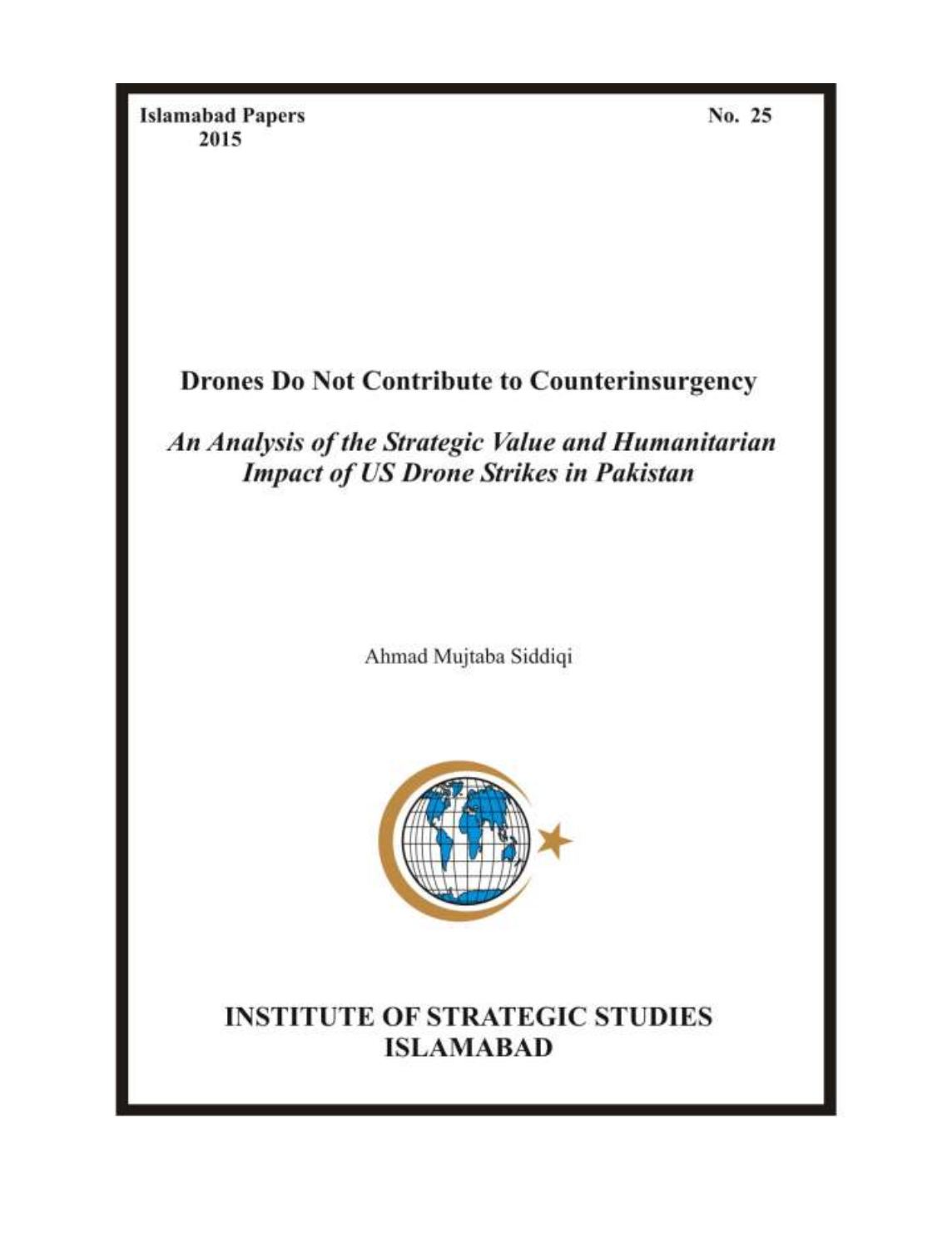## **THE INSTITUTE OF STRATEGIC STUDIES ISLAMABAD, PAKISTAN**

#### Registered under societies registration Act No. XXI of 1860

The Institute of Strategic Studies was founded in 1973. It is a non-profit, autonomous research and analysis centre, designed for promoting an informed public understanding of strategic and related issues, affecting international and regional security.

In addition to publishing a quarterly Journal and a monograph series, the ISS organises talks, workshops, seminars and conferences on strategic and allied disciplines and issues.

#### **BOARD OF GOVERNORS**

**Chairman**  Ambassador Khalid Mahmood

#### **MEMBERS**

| Ambassador Shamshad Ahmad Khan                                                                                        | Ambassador Riaz Mohammad Khan                                                                                     |
|-----------------------------------------------------------------------------------------------------------------------|-------------------------------------------------------------------------------------------------------------------|
| Ms. Mehtab Rashidi                                                                                                    | Dr Hassan Askari Rizvi                                                                                            |
| Dr Sarfraz Khan                                                                                                       | Dr Moonis Ahmar                                                                                                   |
| <b>Additional Secretary (Policy and</b><br>Public Diplomacy)<br>Ministry of Foreign Affairs<br>Islamabad (ex-officio) | Director<br>School of Politics and International<br>Relations, Quaid-i-Azam University,<br>Islamabad (ex-officio) |

*Ambassador Masood Khan Director General Institute of Strategic Studies, Islamabad (Member and Secretary Board of Governors)*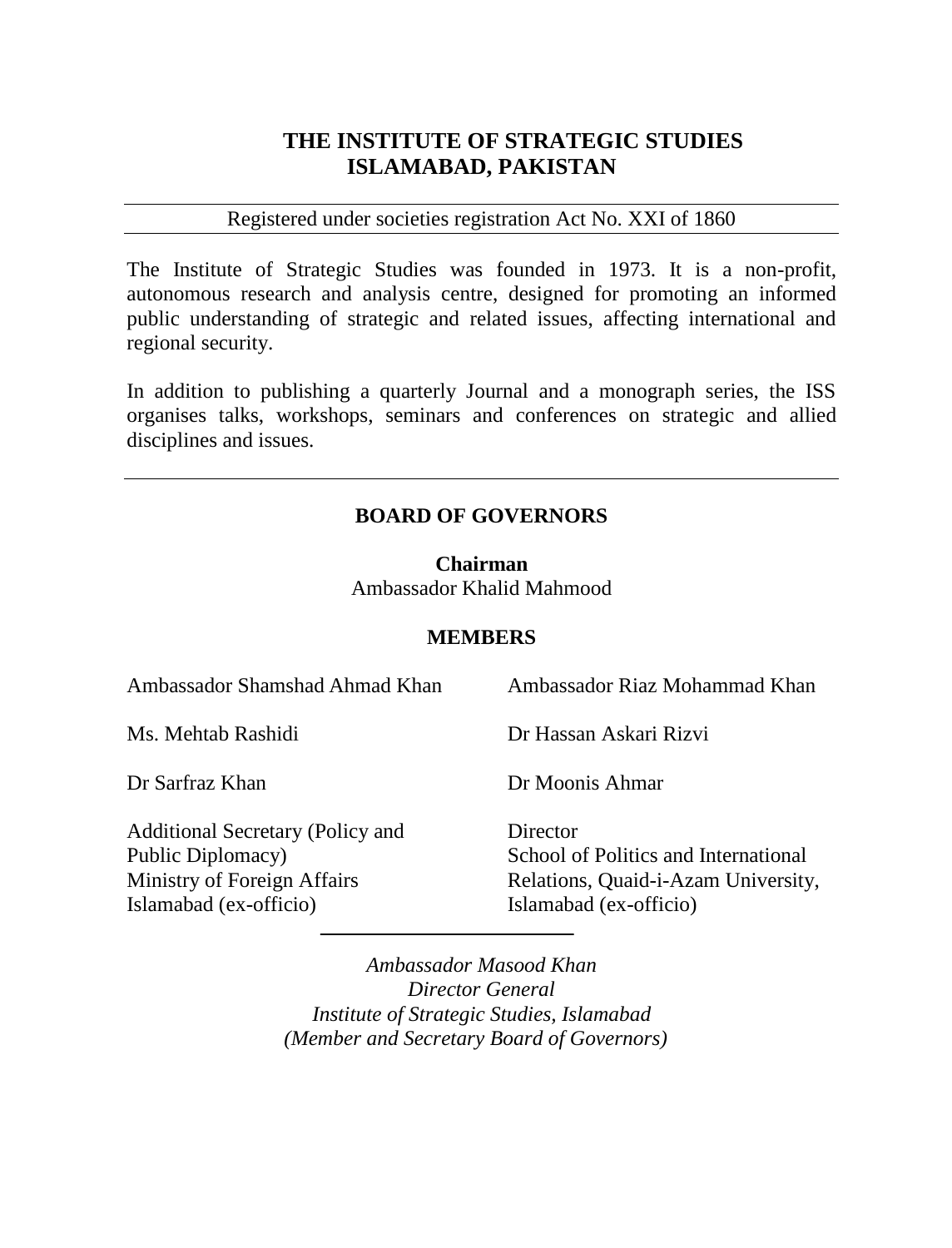# **Drones Do Not Contribute to Counterinsurgency\***

## *An Analysis of the Strategic Value and Humanitarian Impact of US Drone Strikes in Pakistan*

Ahmad Mujtaba Siddiqi\*\*

#### **April 2015**

\*\* Dr Ahmad Mujtaba Siddiqi was Distinguished Scholar, Institute of Strategic Studies, Islamabad from June 4-September 2, 2014. Dr Siddiqi holds a D.Phil in History (January 2014) and M.Phil in Modern Middle Eastern Studies (June 2009), from St. Antony's College, Oxford University. Prior to his departure for Oxford, he worked as Research Fellow and Lecturer, Lahore School of Economics from November 2006-October 2007. His D.Phil thesis at Oxford was titled *'From Bilateralism to Cold War Conflict: Pakistan's Engagement with State and Non-State Actors on its Afghan Frontier, 1947-1989'.*

<sup>\*</sup> *Views expressed in the article are those of the author and should not be attributed to the ISSI in any way, The author has used American spellings in this paper.*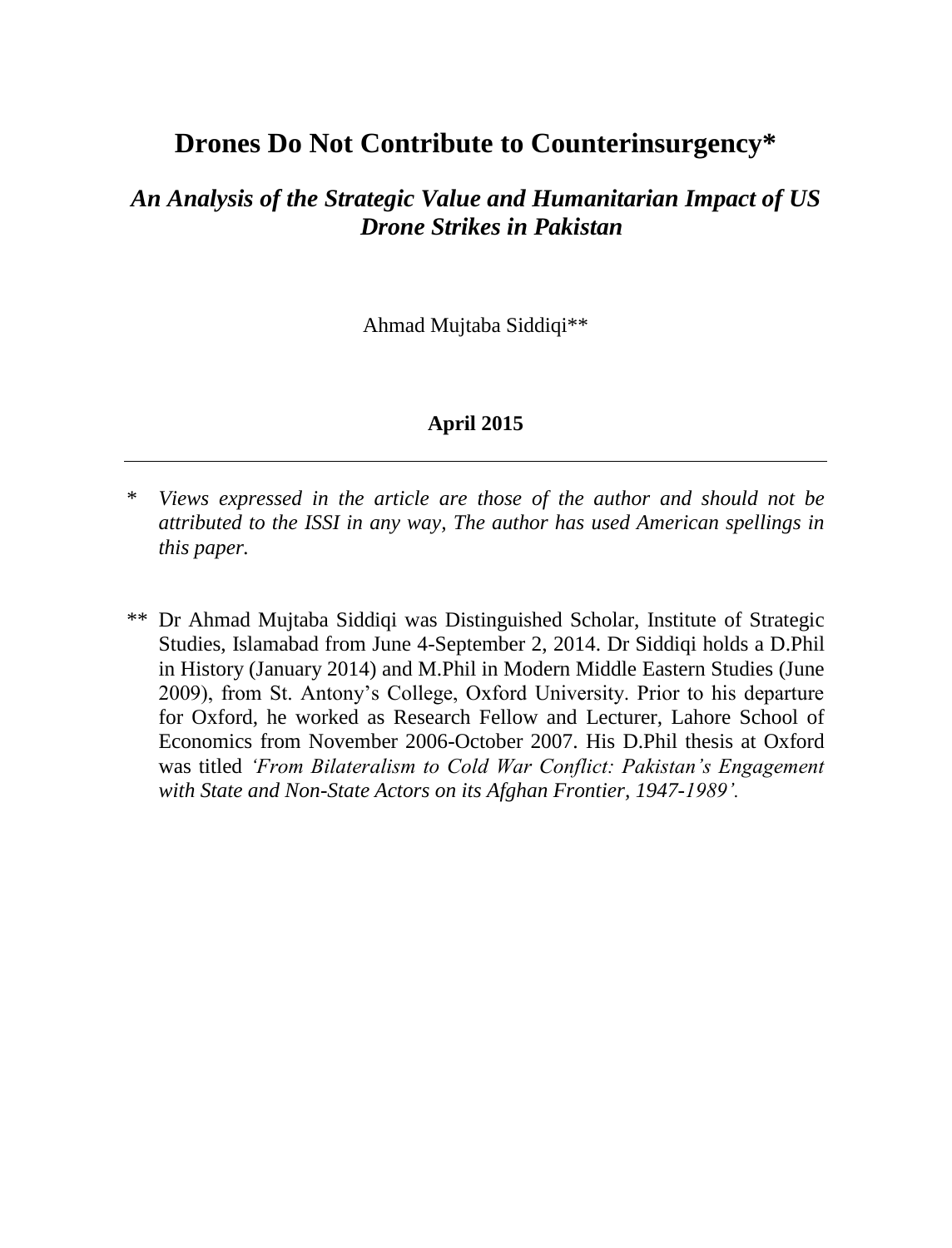| <b>Editor-in-Chief</b>      |                      | Ambassador Masood Khan,<br>Director General, ISSI |  |  |
|-----------------------------|----------------------|---------------------------------------------------|--|--|
| <b>Editor</b>               |                      | Najam Rafique                                     |  |  |
| <b>Composed/Designed by</b> | $\ddot{\phantom{a}}$ | <b>Syed Mohammad Farhan</b>                       |  |  |

Published by the Director General on behalf of the Institute of Strategic Studies, Islamabad. November 2002. Publication permitted vide Memo No. 1481-77/1181 dated 7-7-1977. ISSN. 1029-0990

Opinions expressed in articles and reviews in ISSI publications are those of the contributors and should not be attributed to the ISSI in any way.

Articles and monographs Published by the Institute of Strategic Studies, Islamabad may be reproduced or quoted, acknowledging the source.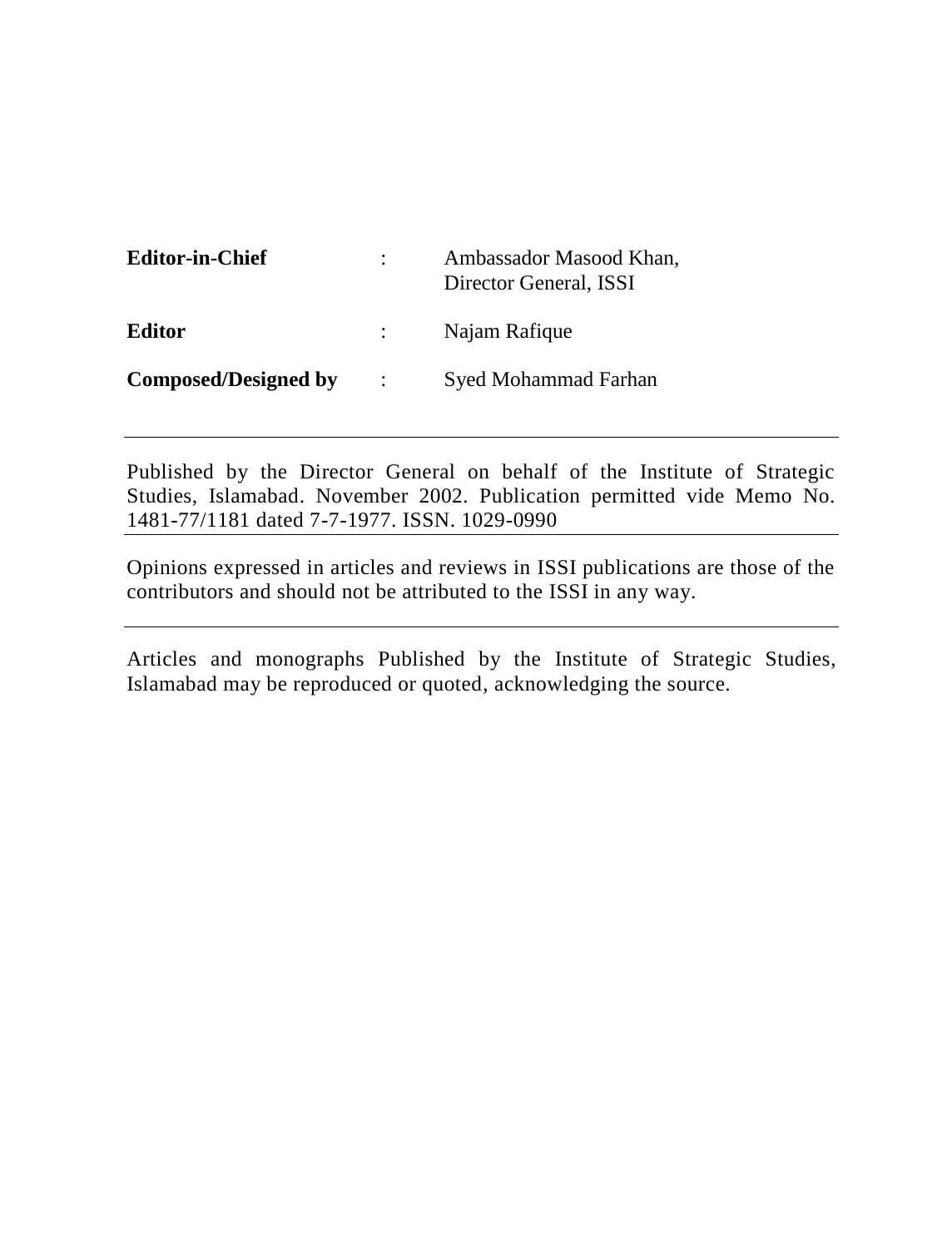### **CONTENTS**

*Page*

|       | <b>Introduction</b>                                                 |        |  |  |
|-------|---------------------------------------------------------------------|--------|--|--|
|       | PART I: IMPACT ON NONCOMBATANTS                                     |        |  |  |
| 1.    | <b>The Problem of Definition</b>                                    | 4      |  |  |
| 2.    | <b>Estimates of Civilian Deaths: A Contested Debate</b>             | 7      |  |  |
| 2.1   | <b>The US Government</b>                                            | $\tau$ |  |  |
| 2.1.1 | Drone Use in Pakistan Up To December 2007                           | 8      |  |  |
| 2.1.2 | Expansion of Drone Use From 2008 and 'Signature Strikes'            | 9      |  |  |
| 2.1.3 | <b>Method of Counting Combatants</b>                                | 10     |  |  |
| 2.1.4 | Lack of Transparency and Efforts to Undermine Civilian Death Claims | 11     |  |  |
| 2.2   | <b>The Pakistan Government</b>                                      | 13     |  |  |
| 2.2.1 | Civil Authorities                                                   | 13     |  |  |
| 2.2.2 | Military and Intelligence Officials                                 | 15     |  |  |
| 2.3   | <b>Drone Strike Databases</b>                                       | 20     |  |  |
| 2.3.1 | Limitations of News Reports                                         | 21     |  |  |
| 2.3.2 | <b>New America Foundation</b>                                       | 22     |  |  |
| 2.3.3 | Pakistan Body Count                                                 | 25     |  |  |
| 2.3.4 | <b>Bureau of Investigative Journalism</b>                           | 27     |  |  |
| 2.3.5 | Other Efforts: Columbia and FFR                                     | 30     |  |  |
| 2.3.6 | <b>Likely Direction of Biases</b>                                   | 32     |  |  |
| 2.4   | <b>Conclusion on Numbers</b>                                        | 33     |  |  |
| 3.    | <b>Beyond Civilian Deaths: The Broader Humanitarian Impact</b>      |        |  |  |
|       | of Drone Strikes                                                    | 36     |  |  |
| 3.1   | <b>Injuries</b>                                                     | 36     |  |  |
| 3.2   | <b>Structural Damage</b>                                            | 37     |  |  |
| 3.3   | <b>Psychological Costs</b>                                          | 38     |  |  |
| 3.4   | <b>Financial Hardship</b>                                           | 39     |  |  |
| 3.5   | <b>Effect on Educational Opportunities</b>                          | 39     |  |  |
| 3.6   | <b>Effects on Communities</b>                                       | 40     |  |  |
| 4.    | <b>Precision and the Question of Alternatives</b>                   | 41     |  |  |
| 4.1   | <b>Intelligence</b>                                                 | 42     |  |  |
| 4.1.1 | Human Intelligence                                                  | 42     |  |  |
| 4.1.2 | Surveillance and Signals Intelligence                               | 43     |  |  |
| 4.2   | <b>Training, Doctrine and Types of Engagements</b>                  | 46     |  |  |
| 4.3   | <b>Alternatives</b>                                                 | 47     |  |  |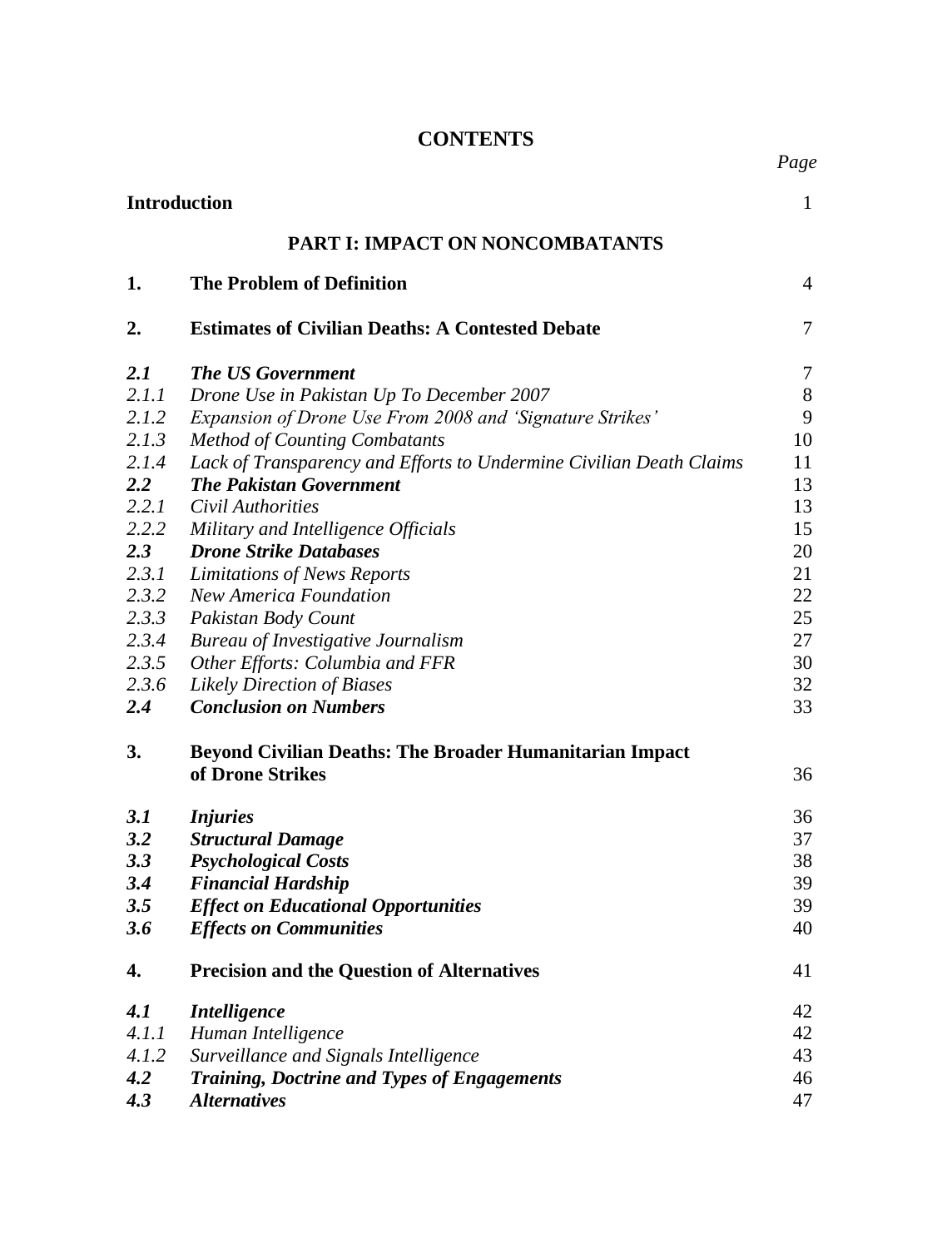#### **PART II: US DRONES AND PAKISTAN'S COUNTERINSURGENCY STRATEGY**

| 5.    | <b>Theoretical Perspectives on Counterinsurgency and</b>       |    |
|-------|----------------------------------------------------------------|----|
|       | <b>Revolutionary War</b>                                       | 50 |
| 5.1   | <b>Counterinsurgency Theorists</b>                             | 50 |
| 5.2   | <b>Revolutionary and Alternate Perspectives</b>                | 50 |
| 6.    | The Pakistani Taliban in Context                               | 54 |
| 6.1   | <b>Historic Role of the State in FATA</b>                      | 54 |
| 6.1.1 | The Pashtun Tribes                                             | 54 |
| 6.1.2 | <b>British Administration of FATA</b>                          | 55 |
| 6.1.3 | The Pakistani State                                            | 56 |
| 6.2   | <b>Emergence of Taliban Groups</b>                             | 57 |
| 6.3   | The US Invasion of Afghanistan                                 | 58 |
| 7.    | <b>Characteristics of the Pakistani Taliban</b>                | 60 |
| 7.1   | <b>Organization</b>                                            | 60 |
| 7.1.1 | Fragmentation                                                  | 60 |
| 7.1.2 | <b>Parallel Administration</b>                                 | 62 |
| 7.1.3 | Fundraising                                                    | 63 |
| 7.2   | <b>Ideology</b>                                                | 64 |
| 7.2.1 | <b>International Jihad</b>                                     | 65 |
| 7.2.2 | Resistance to State Intrusion                                  | 65 |
| 7.2.3 | Establishment of Shari'a                                       | 66 |
| 7.2.4 | Jihad Against US Occupation of Afghanistan                     | 67 |
| 8.    | <b>Role of the Drone</b>                                       | 70 |
| 8.1   | <b>Military Value of Killing Leaders</b>                       | 70 |
| 8.2   | Military Value of Disruption and Killing Low-Level Militants   | 71 |
| 8.3   | The Question of Legitimacy                                     | 73 |
| 8.4   | <b>Effect on Recruitment and on Pro-Government Individuals</b> | 78 |
| 8.5   | <b>US vs. Pakistani Priorities</b>                             | 80 |
| 9.    | <b>Conclusion</b>                                              | 82 |
|       | <b>Notes and References</b>                                    | 84 |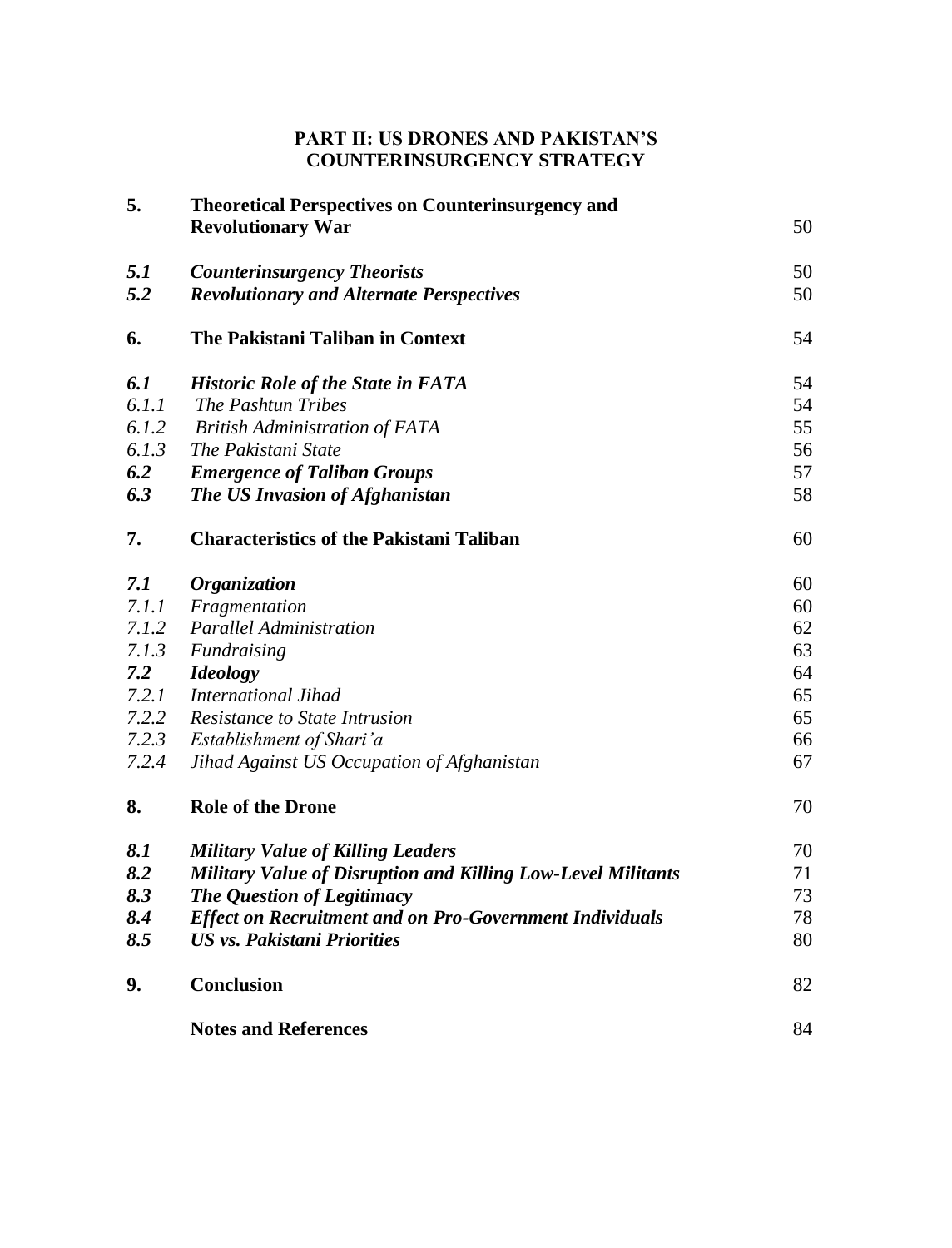#### **INTRODUCTION**

US drone strikes in Pakistan have been conducted for over a decade in response to the events of September 11, 2001, the overwhelming majority taking place in the agencies of North and South Waziristan in Pakistan's Federally Administered Tribal Areas  $(FATA)$ . From 2008 their frequency escalated dramatically,<sup>1</sup> polarizing the public debate in Pakistan and internationally. Supporters of drone strikes, including US officials as well as some Pakistanis, argue the strategy is a targeted, precise way of eliminating insurgents who threaten US security and carry out terrorist attacks in Pakistan, with minimum 'collateral damage'. As one study observed:

Proponents hold that drones are a particularly selective form of violence.... [which carry] the promise of both punishing and deterring insurgent groups and minimizing risks to civilians as well as to American military forces...Drones are armed with accurate missiles that can target individual vehicles, houses, and other structures, and even particular rooms in a building. These precisionguided missiles are directed by intelligence collected in real time by the vehicle's sensors. Drones, freed from the constraints of the endurance of an onboard pilot, can loiter for long periods. This allows the operators of the drone to identify their target better before striking. It also allows the operator to ensure that any noncombatants in the target area can be identified in advance, and that a strike can be called off or delayed in order to avoid civilian deaths…Their potential to collect intelligence and to strike targets accurately provides [drones] with many of the advantages that ground forces offer in counterinsurgency operations.<sup>2</sup>

Opponents, however, contend that drone strikes are responsible for many civilian deaths, violate Pakistan's sovereignty and exacerbate conflict in the country. Some argue that drones only represent a modest advancement over existing technologies for projecting force over long ranges – such as precision-guided munitions deployed by manned aircraft – and that such technologies have long been ineffective in countering insurgencies.<sup>3</sup> Others observe the historical parallel in the use of air policing by British colonial authorities in precisely this region, observing that a policy of aerial surveillance and bombing was only sustainable because "heavy censorship and secrecy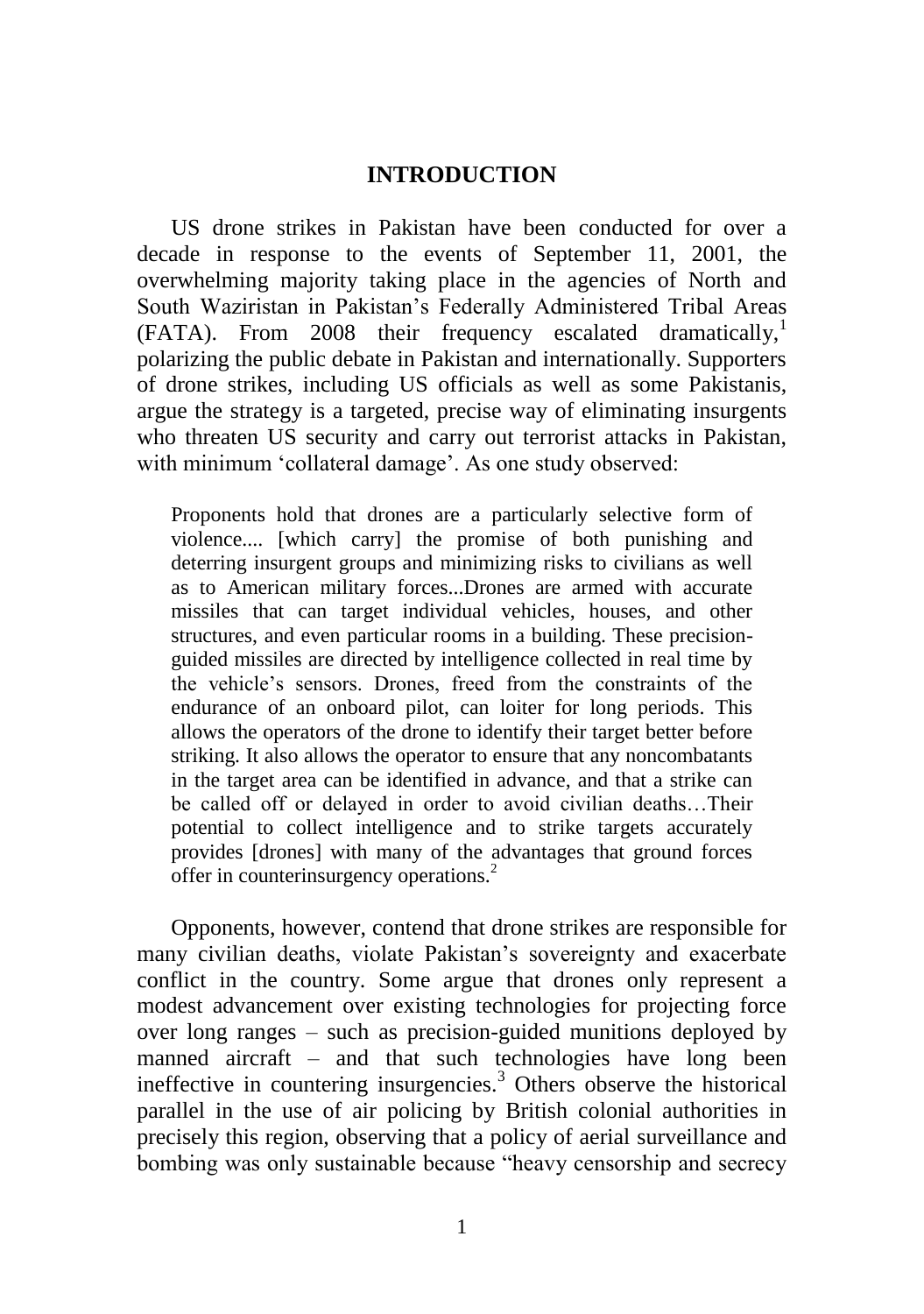prevented even officials from perceiving the extent of the damage it was doing. No one knew how many Iraqis and Afghans were killed; casualty counts that did come in lumped women, children, and 'insurgents' together."<sup>4</sup>

Despite the prominence accorded to the issue in public discourse, there is little agreement on such basic questions as the identity of targets, the extent of civilian casualties and the humanitarian impact of drone strikes.<sup>5</sup> Moreover, there has been little effort to analyze the issue from the perspective of Pakistan's strategic interests, which requires an understanding of the nature of the insurgency Pakistan is facing to determine how US drone strikes help or hinder the state's counterinsurgency efforts. These two aspects are closely related: both practitioners and critics of counterinsurgency have long recognized how crucial winning public support is to success in insurgencies.<sup>6</sup> Few actions are more detrimental to that effort than the indiscriminate use of force.<sup>7</sup> Thus, the extent of humanitarian impact of drone strikes is relevant not only for its own sake but for how it affects the strategic picture.

In this paper, I analyze these two aspects together. In Part I, I examine several issues relating to the impact of US drone strikes on noncombatants in Pakistan. Section 1 discusses the troubled distinction between 'militants' and 'civilians.' Section 2 examines the debate on civilian deaths in detail, showing that most estimates likely undercount these deaths. Section 3 provides an overview of humanitarian impacts beyond civilian deaths. Finally, section 4 discusses why these consequences are occurring despite claims of drone precision.

In Part II of the paper, I examine the strategic dimensions of the issue: how US drone strikes help or hinder the Pakistani state in dealing with the Tehrik-i-Taliban Pakistan (TTP)-led insurgency.<sup>8</sup> Section 5 provides an overview of relevant findings in counterinsurgency and revolutionary theory. Section 6 discusses the historic context in which the insurgency originated. Section 7 analyzes the organization and ideology of the Pakistani Taliban. Finally, section 8 discusses the role of US drone strikes in this overall context, show how there is little evidence that, in eliminating insurgent leaders or disrupting insurgent infrastructure, drones offer any significant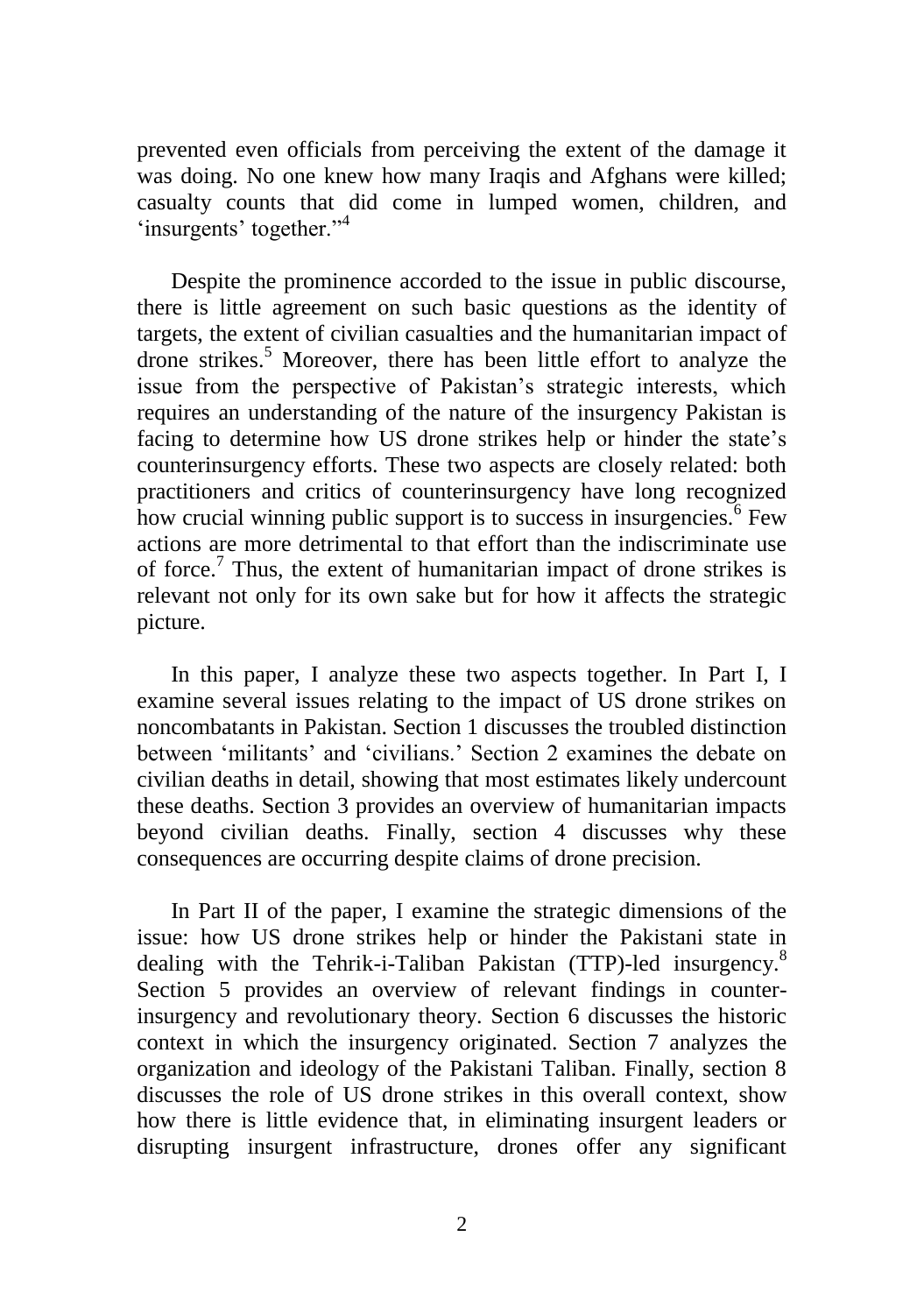strategic value in defeating the insurgency. On the contrary, US drone strikes bolster the insurgent narrative, increase resentment in affected areas and hamper the Pakistani state's efforts to gain support for a viable counterinsurgency strategy.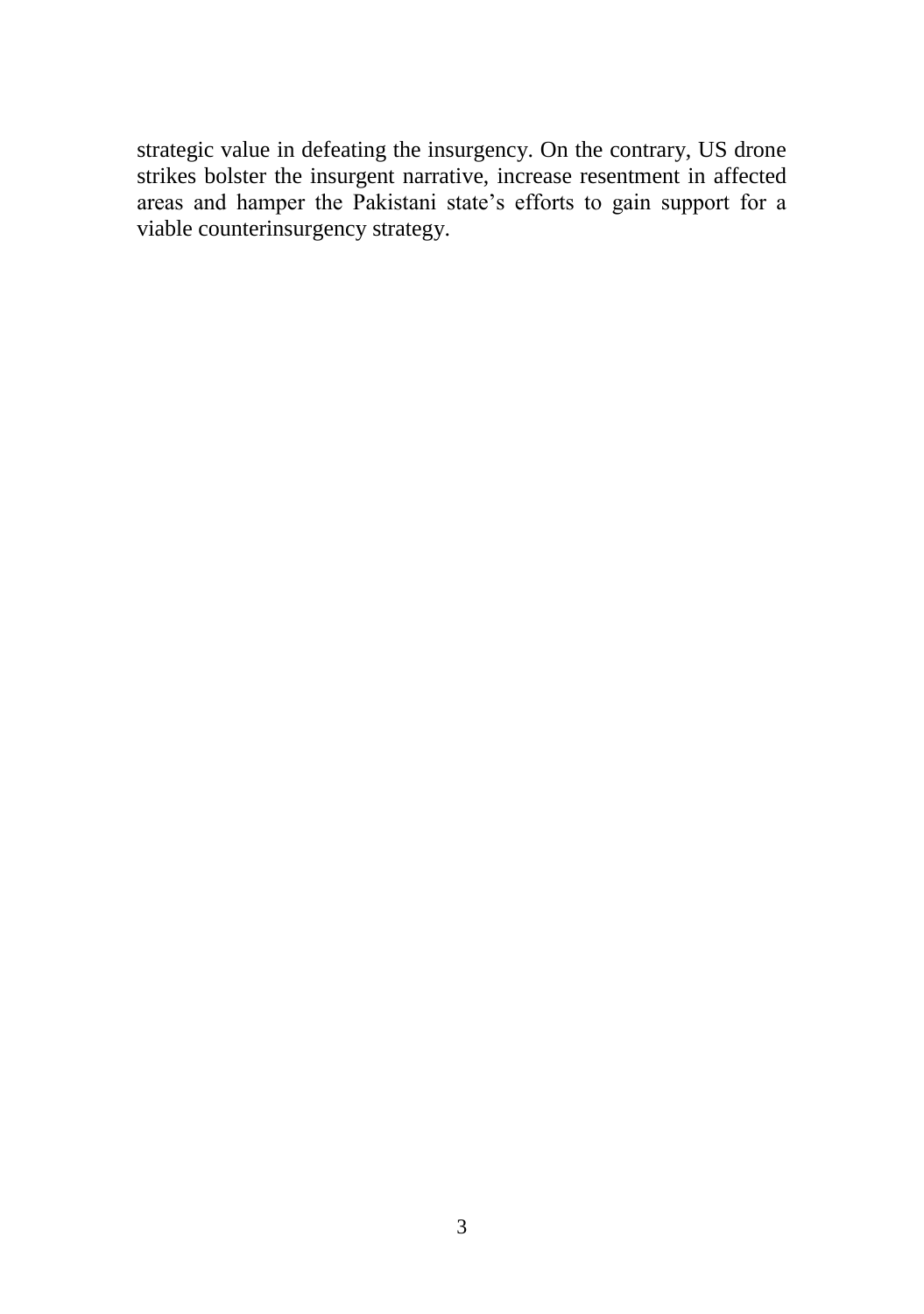#### **Part I: IMPACT ON NONCOMBATANTS**

#### **1. The Problem of Definition**

Determining the extent of harm to noncombatants requires a common understanding of what a noncombatant is. Unfortunately, states, media organizations and drone tracking organizations use divergent definitions of such terms as 'militant' and 'civilian' when assessing the victims of drone strikes; often, the terms are not defined at all.

A number of studies have already examined these questions from an international law perspective.<sup>9</sup> Such studies have observed that the term ‗militant' – widely used in media depictions and justifications for the drone strike program – does not exist in international law, and that simply being a 'suspected militant' or 'member of a militant organization' is not sufficient to be a legitimate target in international law.<sup>10</sup> What constitutes a legitimate target depends in part on the determination of whether an armed conflict between the US and other actors in Pakistan exists according to objective legal criteria. If so, the relevant framework governing the legality of drone strikes is International Humanitarian Law (IHL). Under IHL, civilians can only be targeted if they take a direct part in hostilities; the UN Special Rapporteur on Extrajudicial, Summary or Arbitrary Execution has noted that direct participation traditionally excludes forms of support such as "political advocacy, supplying food or shelter, or economic support or propaganda" for an enemy that can be legitimately targeted.<sup>11</sup> If the criteria for an armed conflict are not met, then International Human Rights Law (IHRL) applies, under which lethal force can only be applied if strictly necessary to protect against an imminent threat to life which cannot otherwise be prevented.<sup>12</sup>

For its part, the US government has not disclosed its legal justifications for drone strikes in general, but a Department of Justice White Paper leaked in 2013 revealed its argument for killing a US citizen outside an active war zone overseas. Such an individual, if a ―senior operational leader of Al-Qaeda or an associated force of Al-Qaeda... actively engaged in planning operations to kill Americans" could be targeted if a high-ranking official determined that he posed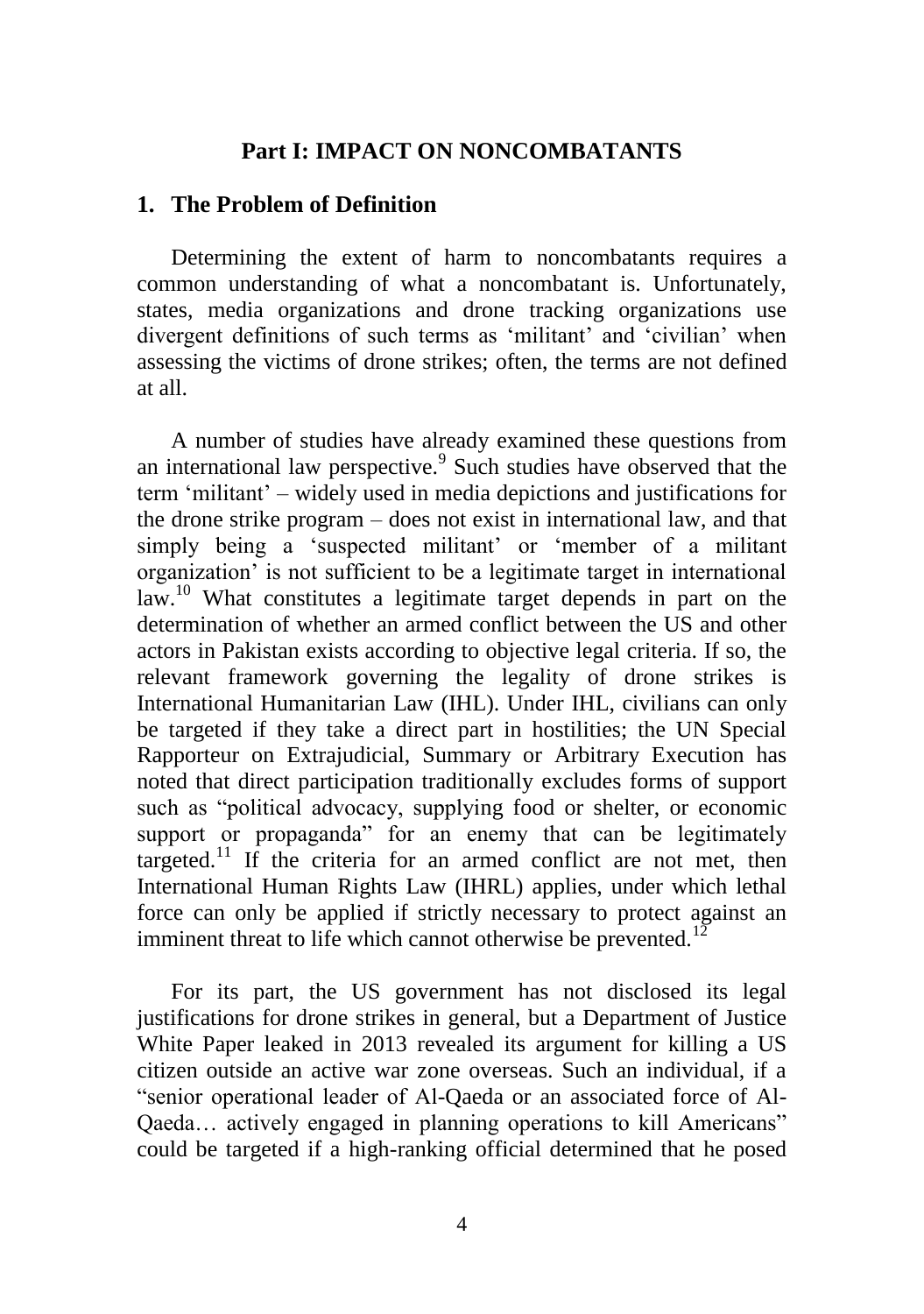"an imminent threat of violent attack against the United States;" if capture is infeasible; and if relevant law of war principles are adhered to.<sup>13</sup> The definitions used in the White Paper, however, allow for highly elastic interpretations of critical terms. Thus, 'associated force' is left undefined (beyond 'co-belligerents') and the paper does not provide a list of associated forces,  $14$  while 'imminent threat' does not require evidence that "a specific attack...will take place in the immediate future.<sup> $15$ </sup> In any case, it is clear that since at least 2008 the US is not restricting drone strikes in Pakistan to 'senior operational leaders' of these organizations (see section 2.1.2), although this definition was continually used in official statements justifying drone strikes until May  $2013$ .<sup>16</sup> Disclosures of US officials have suggested that the US now defines any military-age male in a drone strike zone as a ‗militant,' absent subsequent countervailing evidence (see section 2.1.3).

Similarly, it is unclear if Pakistani officials, whose anonymous statements to the press constitute an important source of media reporting on drone strike deaths (section 2.2.2), use any clear or consistent definition of ‗militants' or ‗civilians' (see also section  $2.2.1$ ).<sup>17</sup> Locals in communities targeted by drones may also have variant understandings of the terms. Mirza Shahzad Akbar, a lawyer who represents victims of drone strikes, argued that when he initially started working on the issue in 2010, there was no concept of 'civilian' among Waziris: "People would think I had tea with a *talib*, that's why they hit me."<sup>18</sup> Drone strike tracking organizations tend to use organizational affiliation as a basis for categorizing victims as militants or civilians;<sup>19</sup> yet loosely organized Pakistani Taliban groups seldom have a defined 'membership.' Instead, such groups fluidly gain and lose followers: individuals may fight or offer support at one point in time in response to a particular situation – for example, local grievances, tribal affiliation or personal connections – and not do so at another point.<sup>20</sup> Media organizations, for their part, generally do not define militants, simply relying on the terms provided by sources.

Some critics have argued that such distinctions are inherently blurry and tend to obscure the often legitimate reasons why people take up arms, or may be sympathetic to those who do. Hamzah Saif argues that in trying to quantify the outcome of drone strikes,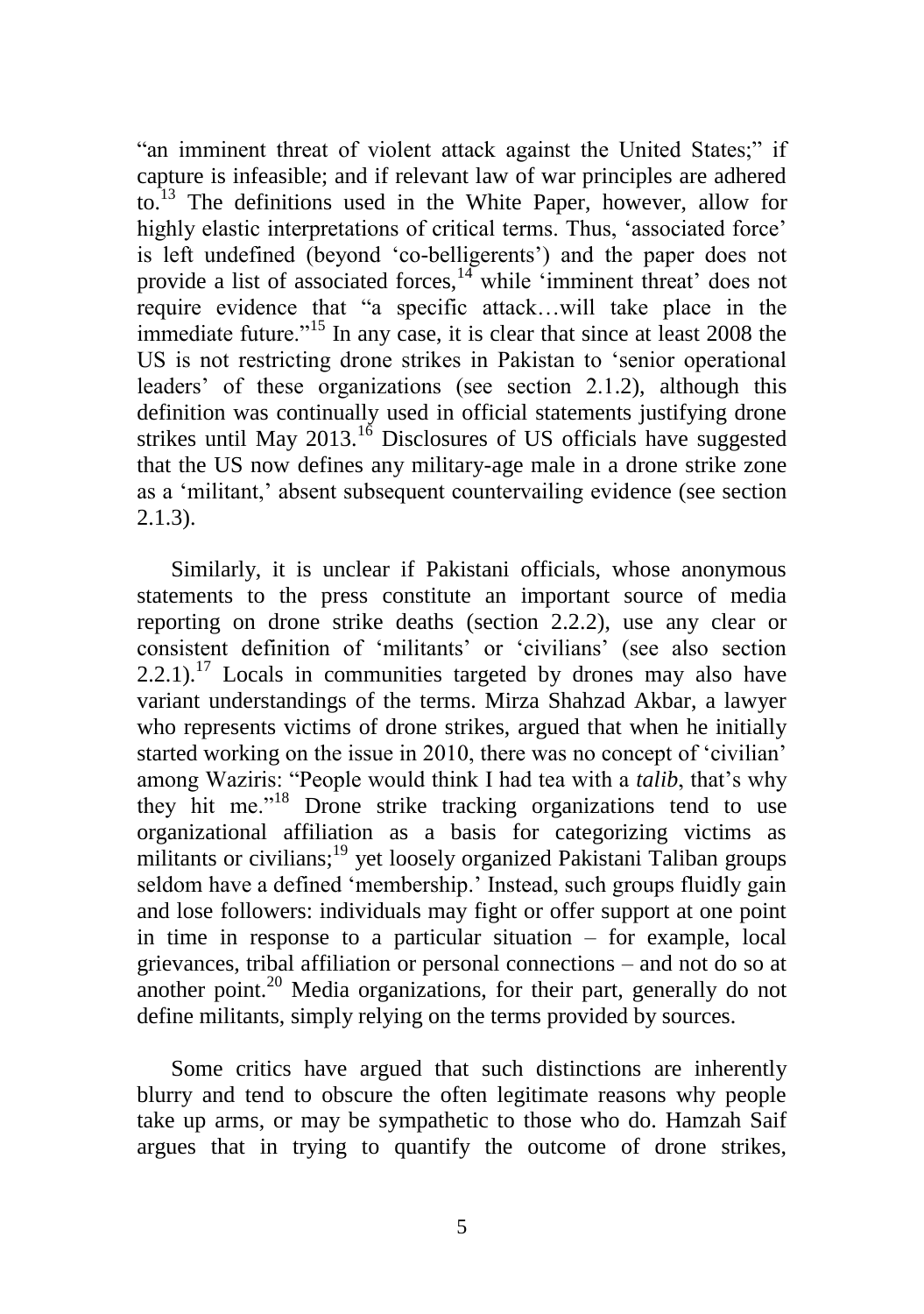―Statistics crowd out descriptions of the historical realities of FATA that would expose the arbitrary underpinnings of the categories of ‗militant' and ‗innocent' that exist divorced from American violence. In truth, the dynamics of violence are inextricably linked to American militarism in the region.<sup> $21$ </sup> Focusing on the numbers of militants killed, rather than on these dynamics of violence, may cause certain assumptions to go unchallenged, for example, that 'militants' are by default legitimate targets of drone strikes and that killing them is the only option available.

Yet, if the existence of a decontextualized category of 'militants' is problematic, it is nonetheless evident that there is another category of people who, regardless of context, should not be legitimate targets of drone strikes. Clearly, someone who has never had dealings of any kind with any alleged militant group, offered any kind of support for them, or otherwise engaged in any kind of violent activity, is not a legitimate target for a drone strike.

Beyond this obvious case, commentators and others invested in the drones debate differ on a range of situations. For example, should a driver driving a vehicle hired or commandeered by Taliban be considered a legitimate target? What about the wives and children of Taliban commanders? $2^{22}$  What about someone who, voluntarily or not, pays ‗taxes,' to the Taliban or rents out a room in his house to Taliban members?<sup>23</sup> If local Taliban members attend a *jirga* convened to settle a local dispute, can everyone there be targeted?<sup>24</sup> When the Taliban establish effective political control over an area, does anyone having dealings with them become a 'militant' or 'militant supporter? $2^{25}$  If someone is sympathetic to the Taliban and vocally expresses that opinion to others, is he propagandizing for militants, and if so can he be targeted? What about someone who lives in close proximity to the Taliban $2^{26}$ 

It is not my intent here to offer a case by case definition, but merely to observe that the reason many of these cases are treated as potential ‗grey areas' is because we tend to privilege state violence, even that committed by a foreign state, over violence committed by non-state actors. Thus, in media accounts and discussions of the victims of a TTP bombing, the following analogous cases are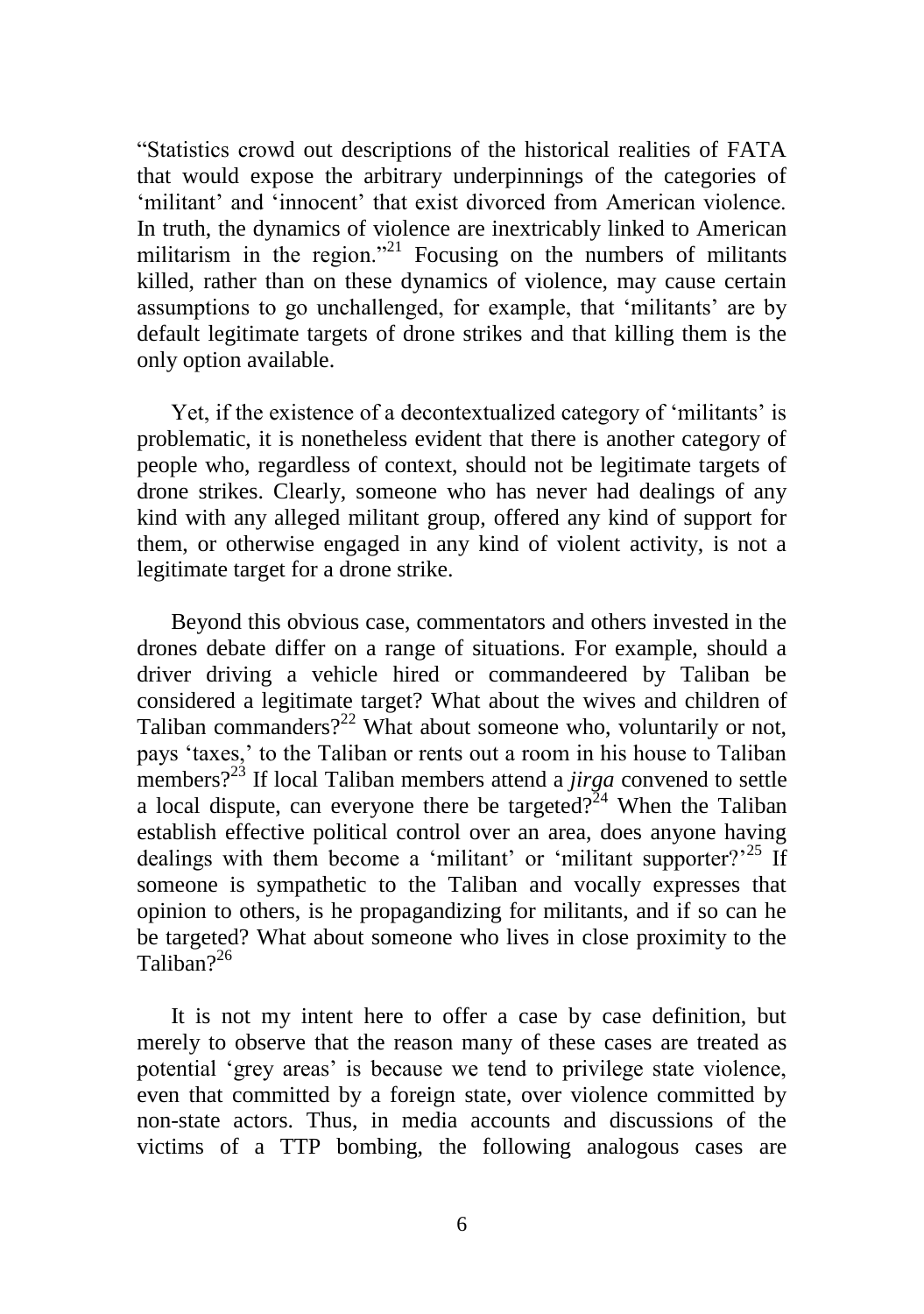generally identified as civilian or otherwise considered non-legitimate targets: drivers of hired trucks which ferry NATO supplies over the border, wives and children of soldiers and policemen, ordinary taxpayers (whose taxes fund military operations against the TTP), individuals who have dealings with political or military authorities, political party workers or unaffiliated individuals who support drone strikes or military action against the TTP, and people who live in the vicinity of military bases and checkpoints. If the latter cases are not valid targets, then neither should the former be. Yet, people in all of the former cases have in fact been victims of drone strikes, and many would be classified as militants in some of the apparent definitions used in the drones debate.

#### **2. Estimates of Civilian Deaths: A Contested Debate**

The preceding concerns about the terms 'militant' and 'civilian' have not prevented a vigorous public debate over the numbers in each category killed by US drone strikes in Pakistan. Engaged in by the US and Pakistani governments, drone strike aggregators (organizations that keep a running tally of reported casualties), and other organizations and commentators, the estimates presented have differed widely between sources. In this section, I assess the credibility of claims presented by the US and Pakistani governments, as well as by three drone strike aggregators: the Bureau of Investigative Journalism (hence Bureau or BIJ), the New America Foundation (NAF), and Pakistan Body Count (PBC).

#### *2.1 The US Government*

The US government does not keep a publicly available count of the total numbers killed in drone strikes in Pakistan and the proportion of those who were civilians, but officials have repeatedly asserted that the overwhelmingly majority of those killed are militants. In June 2011, President Barack Obama's then counterterrorism adviser, John Brennan, claimed in a public speech that there had not been "a single" collateral death" in the last year, owing to the exceptional precision of drone strikes.<sup>27</sup> According to the *New York Times*, this claim of zero civilian casualties was repeated by unnamed CIA officials in August, who added that in the same period, dating from May 2010, drone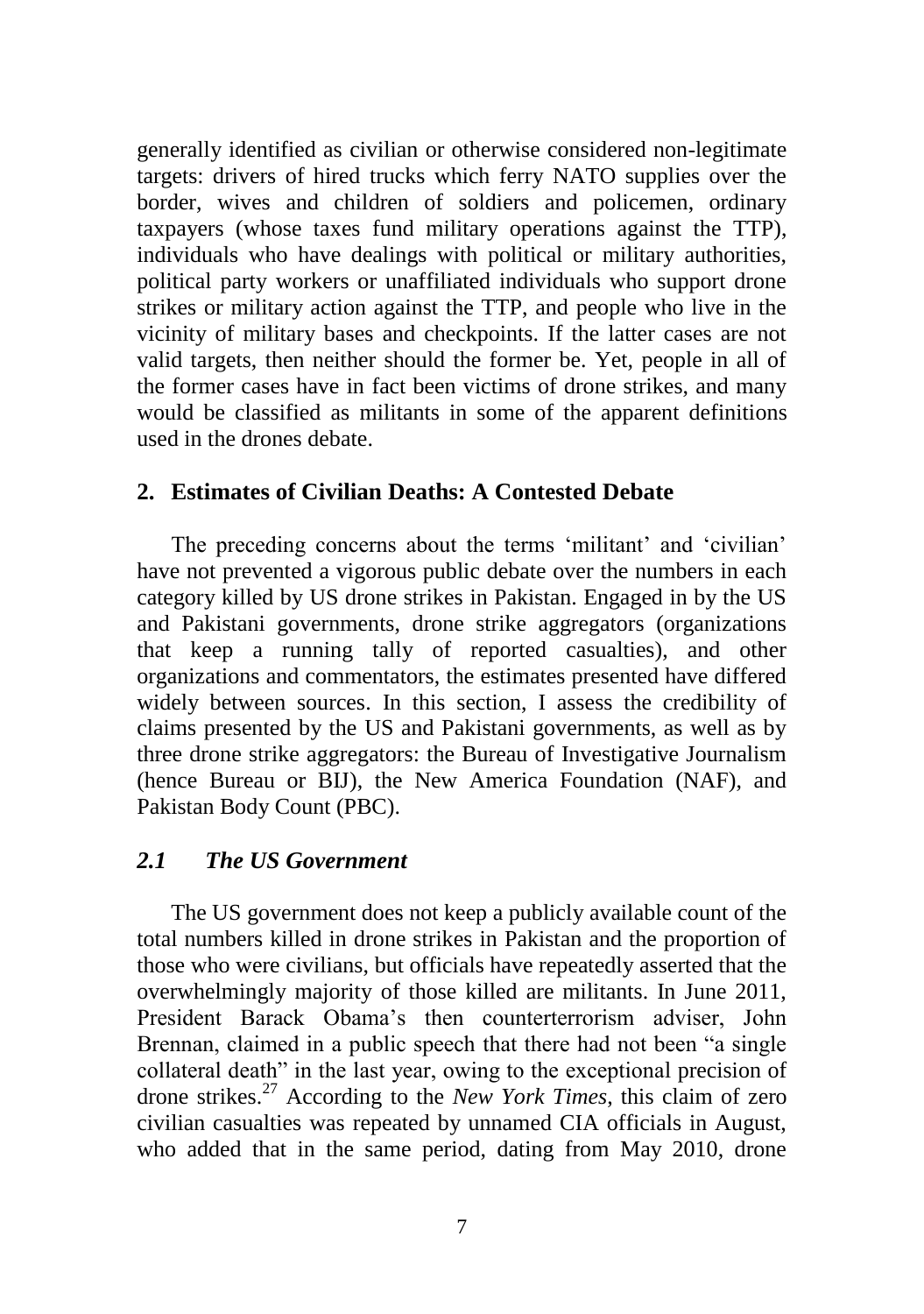strikes had killed  $600$  militants.<sup>28</sup> The officials also claimed that since 2001, around 2,000 militants had been killed and only 50 noncombatants.<sup>29</sup> In May 2012, the *New York Times* reported a senior administration official as claiming that civilian deaths during the Obama presidency were in the "single digits."<sup>30</sup> At the same time,  $US$ officials have admitted that only a very small minority of those killed in drone strikes have been so-called high value targets (HVTs). A *Reuters* report in May 2010 stated that CIA officials considered 14 of 500 militants killed since 2008 to have been "top tier militant targets," while another 25 were considered "mid-to-high-level organizers."<sup>31</sup>

#### *2.1.1 Drone Use in Pakistan Up To December 2007*

The US administration has offered no evidence for these claims other than the statements of usually unnamed officials and, as we shall see, all of the above claims regarding civilian casualties are demonstrably false. However, some details of the government's history of drone use and the targeting protocols and processes it employs have emerged through these disclosures, which are worth reviewing here.

Following the US military intervention in Afghanistan in 2001, a number of Taliban and Al-Qaeda fighters fled across the border into FATA. From 2002 to 2004, the US monitored the area with Predator drones. The first reported drone strike occurred in June 2004, targeting Pakistani Taliban commander Nek Muhammad, who had two months earlier agreed a peace treaty with the Pakistan government.<sup>32</sup> From then until December 2007, under President George W. Bush, drone strikes were generally only carried out in response to specific intelligence on identified  $HVTs$ <sup>33</sup>

This intelligence was very often wrong, as was vividly illustrated by the repeated targeting of insurgent leaders previously claimed to have been killed, a phenomenon which continued into the Obama years. Thus, as reported by Jane Mayer in the *New Yorker*, it took "sixteen missile strikes, and fourteen months, before the CIA succeeded in killing (TTP leader Baitullah Mehsud.) During this hunt, between two hundred and seven and three hundred and twenty-one other people were killed, depending on which news accounts you rely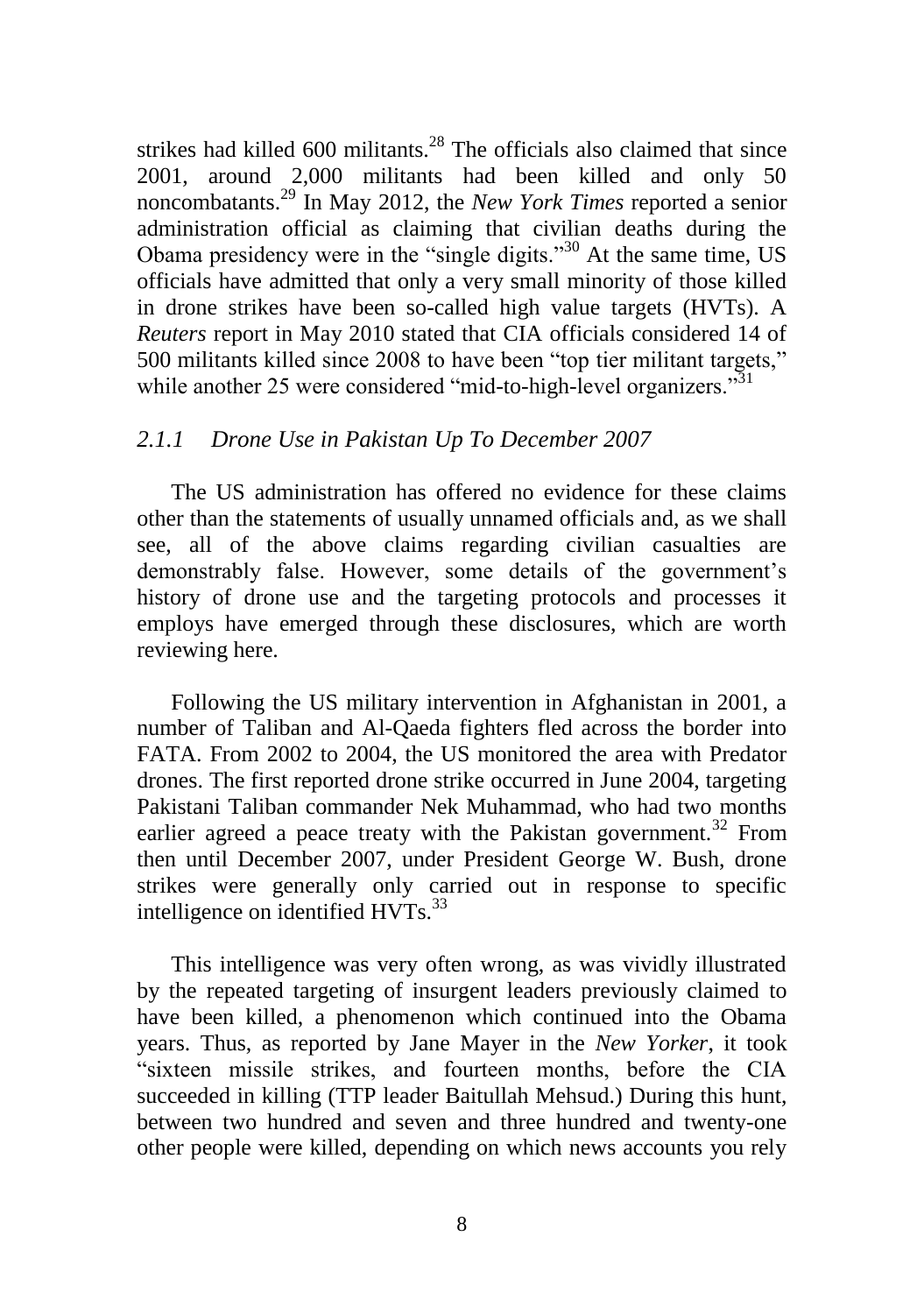upon."<sup>34</sup> Baitullah Mehsud was reported dead on more than one occasion, as was also reported of his successor, Hakimullah Mehsud, and other insurgent leaders such as Ilyas Kashmiri and Mullah Sangeen.<sup>35</sup>

Yet, while faulty intelligence resulted in a relatively high proportion of civilian casualties in these early years,  $36$  the practice of only carrying out strikes in response to specific intelligence – faulty or not – on HVTs ensured that drone strikes remained infrequent. BIJ reports a total of 11-14 drone strikes in the three and a half years from June 2004 to December 2007;<sup>37</sup> NAF and PBC both count  $10^{38}$ 

#### *2.1.2 Expansion of Drone Use From 2008 and "Signature Strikes"*

In December 2007, however, following internal review in the Bush administration, the scope of the drone program in Pakistan was greatly expanded. Besides the 'personality strikes' which were conducted in response to specific intelligence on identified targets, the CIA began to conduct 'signature strikes'. These latter strikes were based on 'patterns' of life' analysis of individuals or groups of people whose identities were rarely known, but who exhibited certain characteristics or 'signatures' associated with terrorist activity (see also section 4.1.2).<sup>39</sup> Concomitantly, the criteria for targeting were loosened to allow for strikes on suspected low-level militants, as well as militant infrastructure such as training camps and compounds. $40$ 

The result was an exponential increase in the number of drone strikes: 40-43 in the last year of the Bush administration, according to BIJ figures.<sup>41</sup> The Obama administration largely embraced or expanded these protocols, although President Obama sought to centralize the decision-making process, reportedly demanding personal authorization of any strike that did not have a "near certainty" of no civilian casualties.<sup>42</sup> A report in the *New York Times*, based on interviews with some three dozen current and former advisers of the president, described the 'nominations' process by which "more than 100 members of the government's sprawling national security apparatus gather, by secure video teleconference, to pore over terrorist suspects' biographies and recommend to the president who should be the next to die. $143$  These large conferences were run by the Pentagon,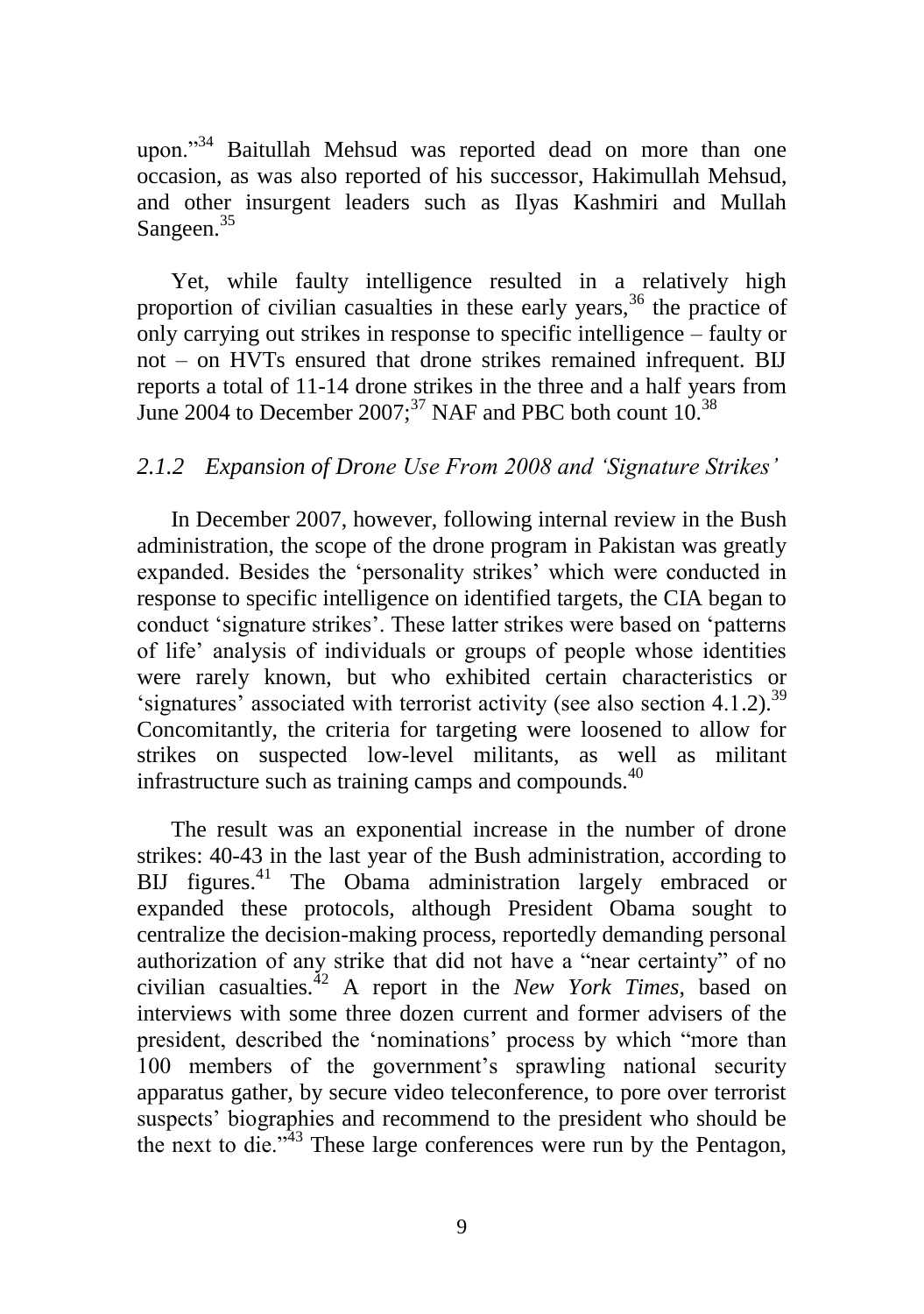which was in charge of drone strikes in Yemen and Somalia; a "parallel, more cloistered selection process at the CIA focuses largely on Pakistan…The nominations go to the White House, where by his own insistence and guided by Mr. Brennan, Mr. Obama must approve any name."<sup>44</sup> The report estimated that President Obama personally authorized roughly one-third of the strikes in Pakistan.<sup>45</sup>

#### *2.1.3 Method of Counting Combatants*

This centralization of authority did not result in any reduction in the frequency of drone strikes, which continued to rise to a high of roughly one every three days on average in  $2010$ ,<sup>46</sup> compared to one (at most) every three months prior to 2008. Former CIA (and previously NSA) Director, Michael Hayden, argued that that was because avoiding civilian casualties was already "a critical consideration.‖<sup>47</sup> But as emerged through the *New York Times* interviews with administration officials, the reason had more to do with how deaths were classified:

Mr. Obama embraced a disputed method for counting civilian casualties that did little to box him in. It, in effect, *counts all military-age males in a strike zone as combatants,* according to several administration officials, *unless there is explicit intelligence posthumously proving them innocent.*<sup>48</sup>

It is unclear whether Obama first put this classification into practice, and if so when it came into effect, or if it had always been employed in the drone strike program in Pakistan.<sup>49</sup>

Such an arbitrarily broad definition of combatants very likely accounts for the extraordinarily low claims of civilian casualties by administration officials.<sup>50</sup> There is little evidence to suggest that the US government has conducted any on ground investigations to posthumously establish the identity of those killed, or that information about civilian deaths that emerges from other sources is incorporated into official evaluations or statements. Indeed, US officials have not acknowledged even those cases where there is overwhelming evidence that women or children have been killed.

Thus, to return to the claims with which I began section 2.1, John Brennan's claim of no collateral deaths in the year leading up to June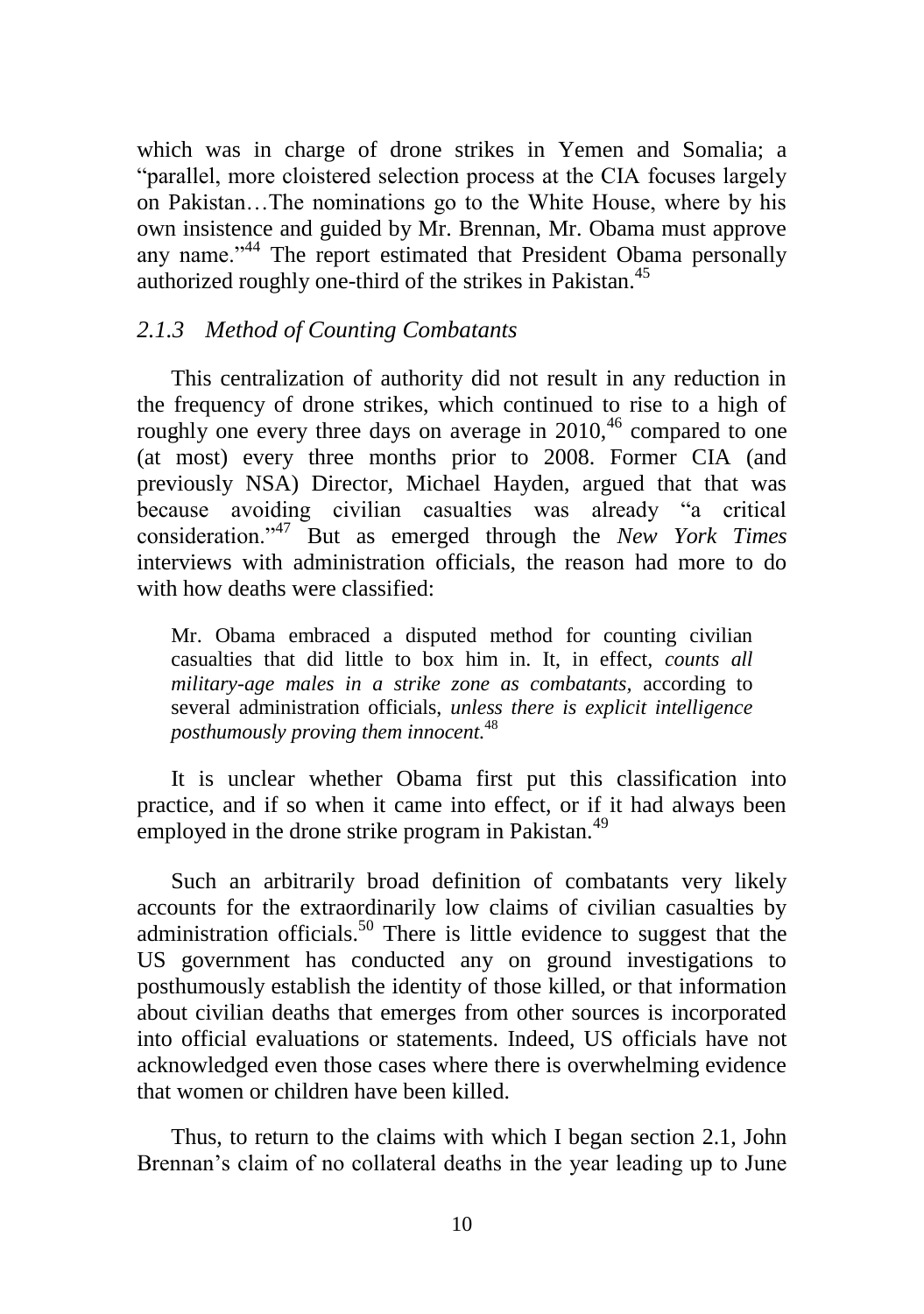2011, is undermined by numerous strikes in the preceding few months, most notably the March 17, strike on a tribal *jirga* adjudicating a chromite dispute in Datta Khel, which left some 42 people dead. An *Associated Press* report, based on interviews with villagers and officials, stated that four of the dead were Taliban representatives, who had been invited to the discussion to ensure Taliban compliance with the ruling.<sup>51</sup> Almost all sources, including the *AP* report, agree that the rest of the attendees were unconnected to the Taliban; some sources claimed that all of the dead were civilians. Brigadier Abdullah Dogar, the Pakistan army's commander in the area, stated that military authorities had been informed of the intended gathering ten days in advance.<sup>52</sup> The dead included pro-government elders and members of FATA's paramilitary *khasadar* forces (tribal levies).<sup>53</sup> Unlike in most strikes, almost all the dead could be identified by name and many were well-known to local officials.<sup>54</sup> This strike subsequently became the basis of litigation at the Peshawar High Court, in which multiple survivors and family members of the victims provided testimonies.<sup>55</sup> In its judgment of April 11, 2013, the court ruled in favor of the petitioners, declaring drone strikes illegal and a violation of Pakistan's sovereignty, as well as calling on the government to take measures to end them and to compensate the victims.<sup>56</sup> Despite this body of evidence, US officials have continued to claim that the dead were Al-Qaeda linked militants.<sup>57</sup>

Similarly, the claim that up to August 2011, no more than 50 noncombatants had been killed is undermined by a single strike on a *madrasa* in Bajaur as early as October 2006, in which some 80 civilians, the vast majority of them children, were killed.<sup>58</sup> And while officials were claiming that, as of May 2012, civilian deaths under the Obama administration were in the 'single digits,' NAF, by far the most conservative of the three drone strike aggregators when it comes to classifying drone victims as civilians, had counted at least 135 civilian deaths in that period.<sup>59</sup>

### *2.1.4 Lack of Transparency and Efforts to Undermine Civilian Death Claims*

The systematic undercounting of civilian deaths in claims by US government officials is representative of a broader pattern of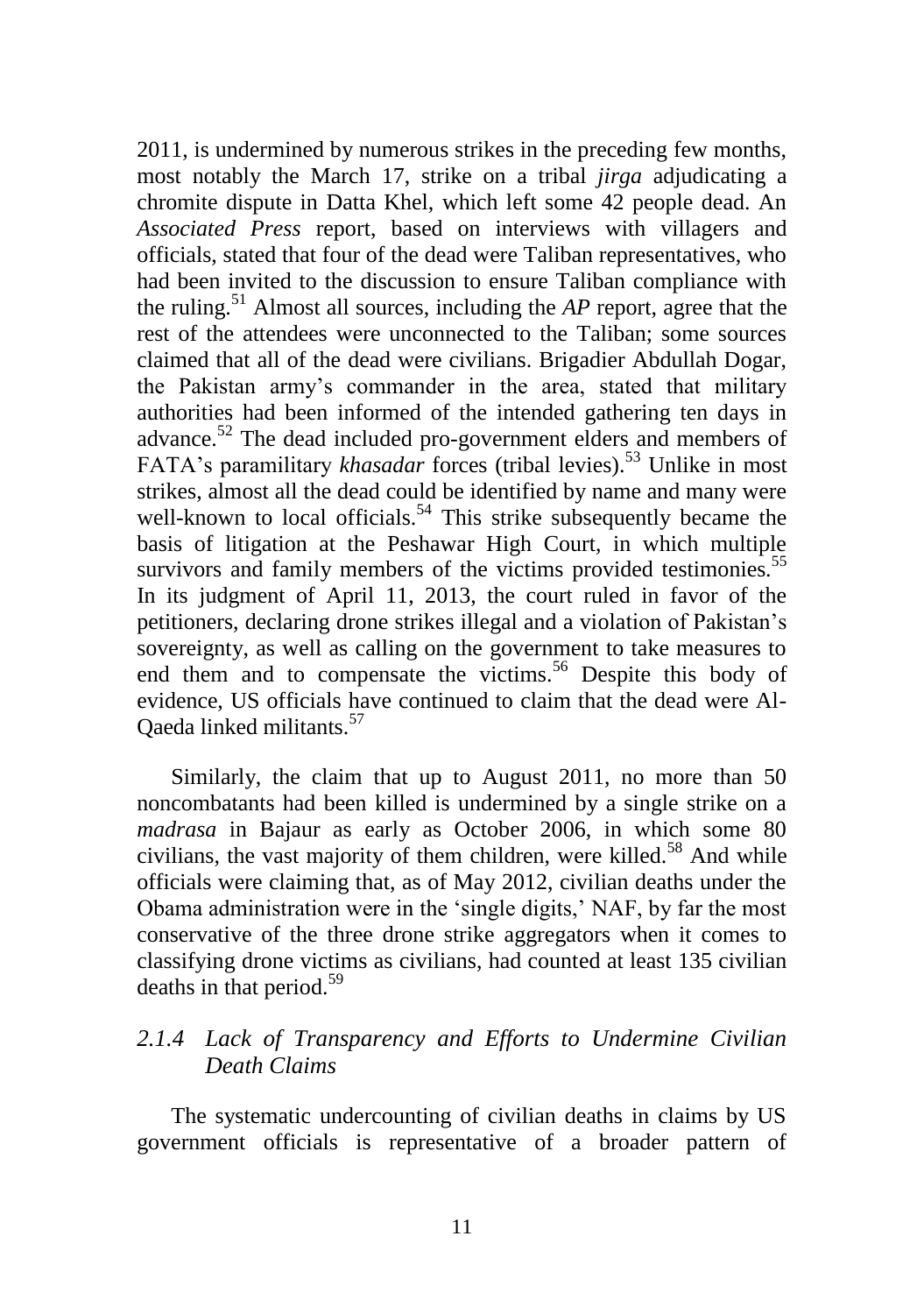obfuscation and misdirection on the issue of drone strikes in Pakistan. The strikes were not even officially acknowledged by President Obama until January 2012, when he mentioned them in a Google hangout with supporters.<sup>60</sup> Instead, the government, while withholding basic information about the program, has relied on anonymous leaks and unsubstantiated claims by senior officials to present a narrative of drones as a precise technology that cause almost no collateral damage. Reports by a variety of independent organizations have criticized this lack of transparency.<sup>61</sup> At the same time, officials have actively attempted to discredit individuals and organizations that have brought undocumented civilian casualties to light. Thus, Shahzad Akbar, whose Foundation for Fundamental Rights (FFR) provides legal representation to drone strike victims, was accused by anonymous American officials in the *New York Times* of "working to discredit the drone program at the behest of the... $ISI.^{0.62}$  No evidence was provided in support of any link between Akbar and the ISI. Subsequently, when Rep. Alan Grayson (D-FL) invited several drone survivors to the United States to narrate their experience to Congress, Akbar, their counsel, was denied a US visa.<sup>63</sup> Similarly, when BIJ released a report on the US practice of targeting rescuers at drone strike sites, an anonymous US official responded: "Let's be under no illusions—there are a number of elements who would like nothing more than to malign these efforts and help Al-Qaeda succeed."<sup>64</sup>

Observers have noted how this narrative serves the US administration's political interests. By obscuring civilian casualties, drone strikes in Pakistan can be turned into a "forgotten war," one which does not risk inspiring domestic opposition because any human costs can be relegated "to the back pages of the newspapers" and…[kept] a maximum distance from television cameras.<sup> $.65$ </sup> This goal is already immeasurably aided by the fact that drones obviate the need for American soldiers or pilots to be sent into harm's way (see section 4.3). Thus, the government obtains maximum freedom of action to pursue the policies it desires. Polls have frequently been quoted showing that as many as eight in ten Americans support drone strikes against suspected terrorists overseas,<sup>66</sup> but as the *Huffington Post* discovered, the level of support is highly contingent on belief in the administration's narrative. A poll conducted by *Huffington Post* and *YouGov* in February 2013 found that while 56% of respondents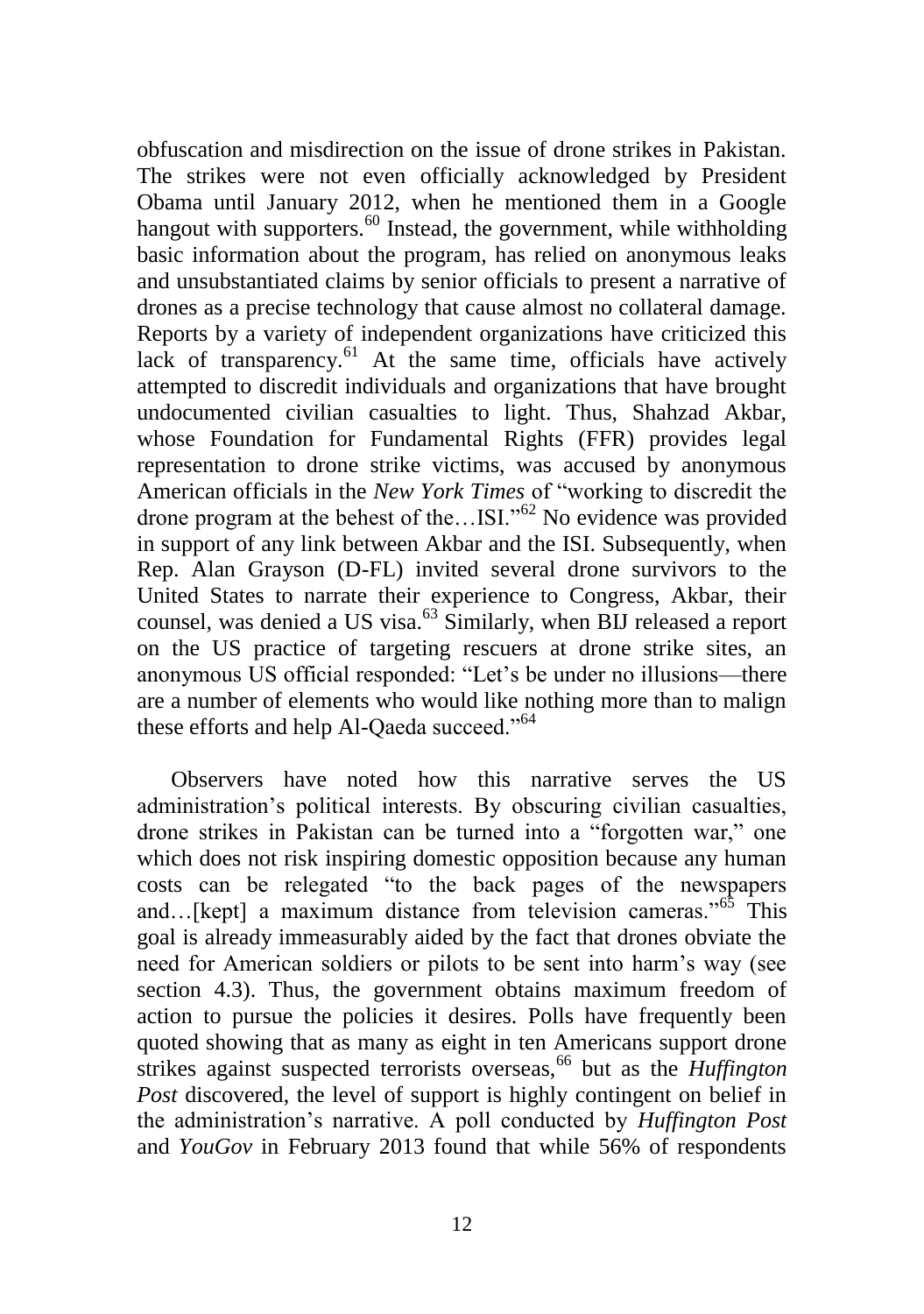favored drone strikes against high-level terrorists, only 13% supported targeting anyone suspected of association with a terrorist group.<sup>67</sup> Moreover, only 27% favored using the program if there was a possibility of killing innocent people.<sup>68</sup> For all these reasons then, US government claims cannot be considered a credible indicator of the actual extent of harm to civilians from drone strikes in Pakistan.

#### *2.2 The Pakistan Government*

While the US administration has consistently sought to underplay civilian deaths, the Pakistan government's position has been more mixed, although still skewed towards undercounting. In October and November 2013, in successive statements to the National Assembly, the Pakistan Ministry of Defense and Ministry of Foreign Affairs issued widely conflicting accounts of civilian deaths from drone strikes: the Defense Ministry counted 67 deaths from  $2008-2013$ ;<sup>69</sup> the Foreign Ministry stated that more than 400 deaths had occurred. The Defense Ministry subsequently withdrew its statement, stating that it was based on reports which were "wrong and fabricated."<sup>70</sup> The confusion nonetheless highlighted the differing attitudes of civil and military officials towards the question of civilian casualties.

#### *2.2.1 Civil Authorities*

In March 2013, the Foreign Ministry provided United Nations Special Rapporteur, Ben Emmerson, with government records of drone casualties since 2004. These records estimated at least 2,200 dead and 600 seriously injured; the number included at least 400 confirmed civilians, plus another 200 probable noncombatants.<sup>71</sup> Officials noted that due to underreporting and obstacles to investigation, including security concerns, "topographic and institutional obstacles to effective and prompt investigation on the ground" by FATA Secretariat officials, and the "cultural tradition of Pashtun tribes... of burying their dead as soon as possible," these figures were likely to be an underestimate  $^{72}$ 

At other times, civil authorities have provided higher estimates of civilians killed. According to a report, "based on physical verification," submitted to the Peshawar High Court, political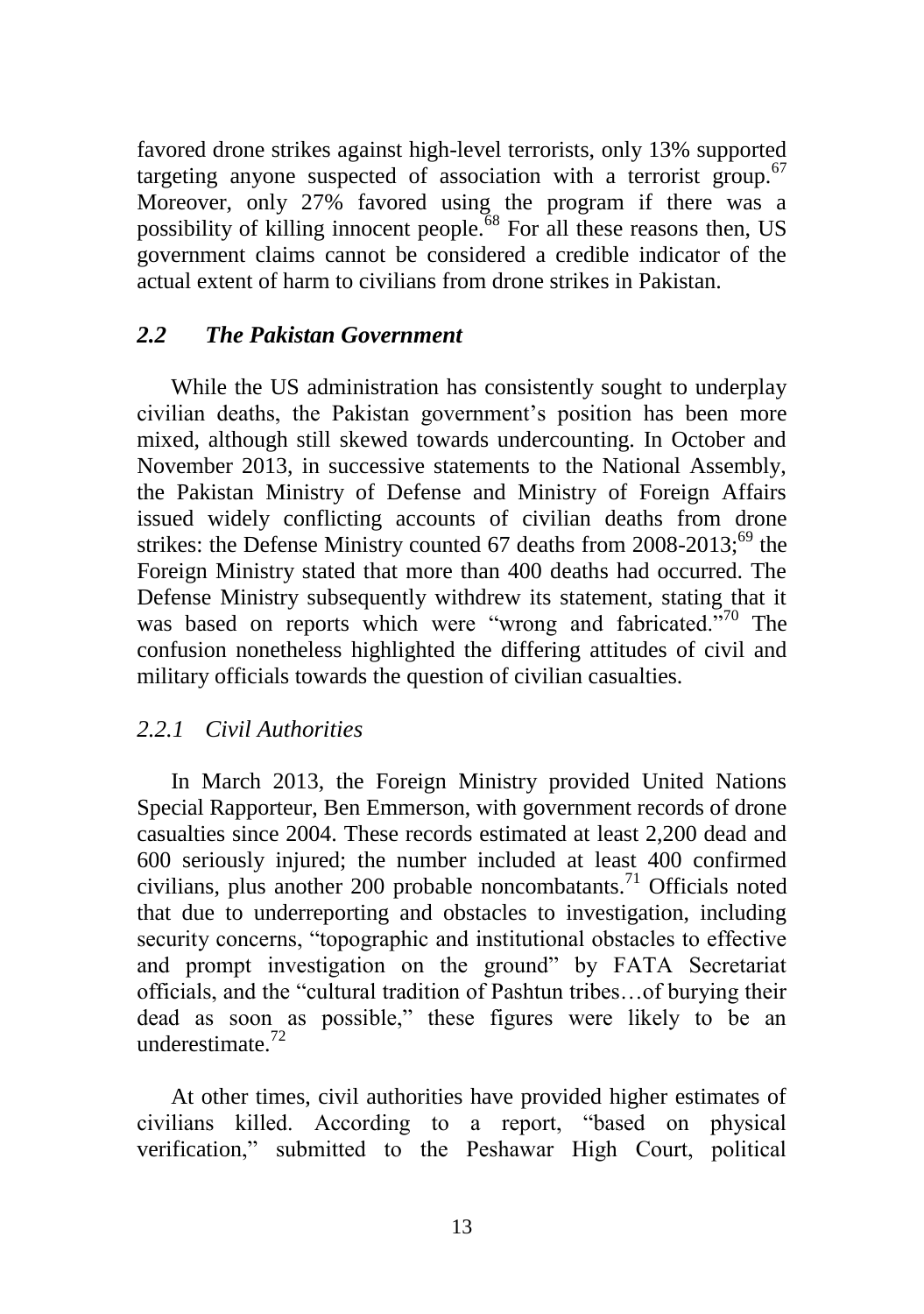authorities from the tribal agencies estimated 896 "Pakistani civilians" killed in North Waziristan till December 2012, and 553 "local civilians" killed in South Waziristan till July 2012.<sup>73</sup> The court noted in its judgment that "only 47 foreigner[s]" were killed in these strikes, leaving it unclear whether it considered any non-foreigner to be a civilian by default. $74$ 

Civil authorities are known to commission investigations subsequent to drone strikes in Pakistan, although it is unclear whether such investigations take place in response to every strike. A report published in 2010 by the Center for Civilians in Conflict (CIVIC) observed that "Neither the US, FATA Secretariat or the Pakistani Federal Government have any standard, public procedures for investigating civilian losses from drone strikes, acknowledging or recognizing losses, or providing help for victims to recover. $175$ Officials are often unable to access active battlefields, while the relatively weak administrative structure of FATA, compared to the rest of Khyber Pakhtunkhwa, also hampers their capacity to gather information. Still, the CIVIC report noted that at least in some cases, this capacity exists.<sup>76</sup> Pakistani authorities have instituted compensation mechanisms for civilian victims of terrorist attacks or military operations in FATA which, while subject to shortcomings, involve a verification process in which "Local law enforcement, health officials, community leaders, and tribal elders consult with officials under the PA to compile lists of casualties. The lists are forwarded to the FATA Secretariat, which then releases funds for distribution...through tribal *jirgas* or elders."<sup>77</sup>

Further details of Pakistani government accounting emerged in a leaked official document obtained by BIJ, in which information about drone strikes conducted from January 13, 2006 to September 30, 2013 had been compiled. The information, presumably culled from local officials' reports, provides important details including the time, date and location of strikes, the purported target, and the number of dead and injured.<sup>78</sup> While these details are provided more or less consistently, the report also suffers from a number of errors and omissions which prevent it from being a comprehensive official account of civilian casualties. A number of strikes appear to be missing, including all strikes conducted in  $2007<sup>79</sup>$  No names are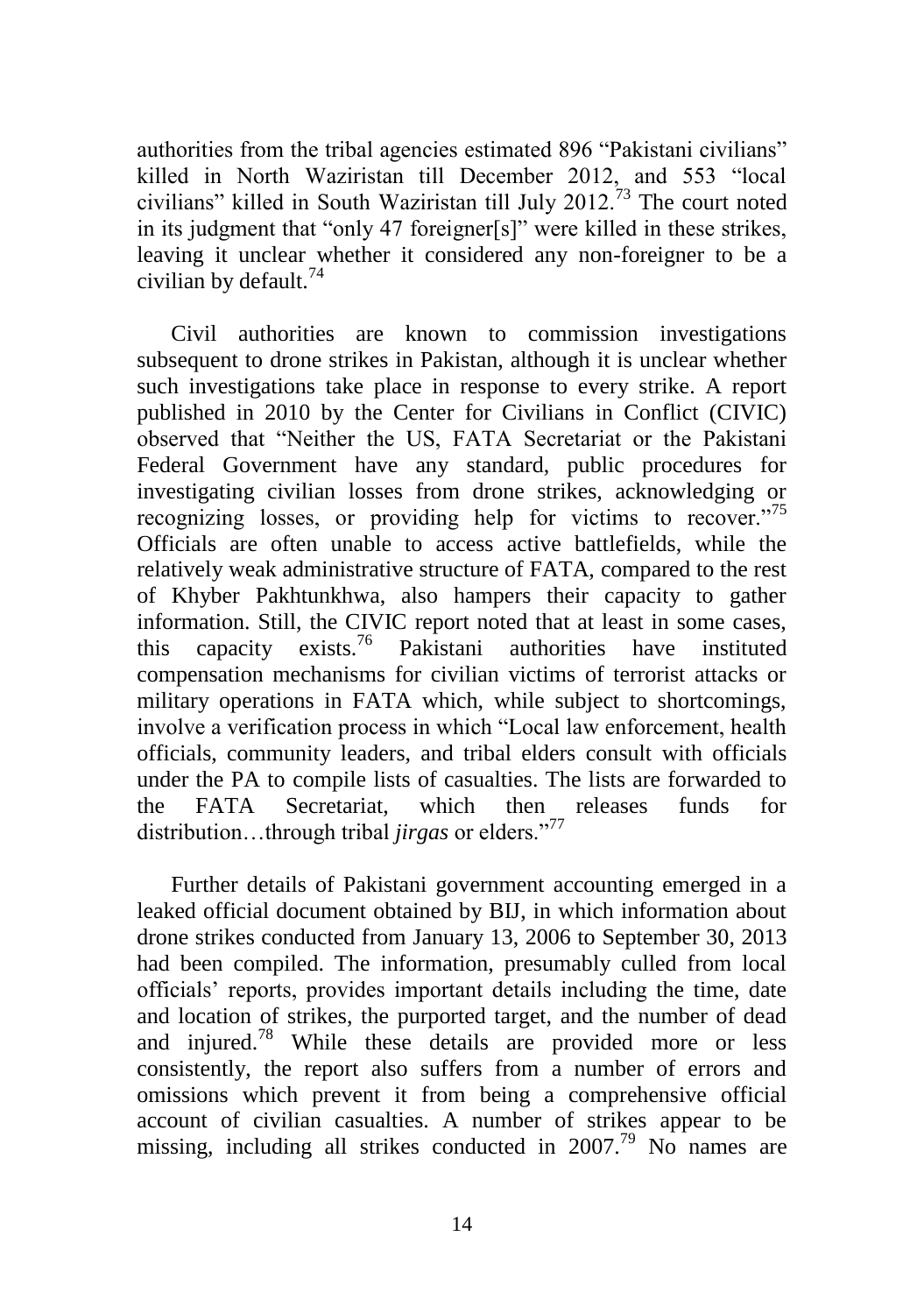provided of the dead and injured. $80$  While victims are sometimes categorized as 'civilians,' 'militants,' 'locals,' 'foreigners' (often by nationality or provincial or regional identity), 'miscreants,' women, and children, some 184 of 288 strikes (65%) listed through March 13, 2012 do not provide any such information.<sup>81</sup>

Moreover, after January 23, 2009 – the first drone strike of the Obama administration – the document no longer mentions the term 'civilian,' although the other categories are still used. $82$  After March 13, 2012, the dead and injured are no longer categorized at all. $83$  The disappearance of the term 'civilian' does not mean the government concluded that civilian casualties were no longer occurring, because civil authorities are known to have submitted reports confirming civilian deaths during this period. $84$  Rather, as the Bureau observed in its coverage of the document, it is possible that the decision was political. The Bureau quotes a local source as saying that: "As a matter of policy, deaths in drone strikes were classified as locals and nonlocals, because [the term] civilians was found to be too vague and contradictory." This helped to "avoid controversy."<sup>85</sup> At least in some cases, it appears the term 'local' is used as a proxy for civilian: for example, in the March 17, 2011 Datta Khel strike, the document notes, "it is feared that all those killed were local tribesmen."<sup>86</sup>

If Pakistani estimates of at least 400-600 civilian deaths to March 2013 are based on such reports as above, then it is very likely, as Pakistani officials admitted, that these numbers are indeed an underestimate. On the other hand, if the higher number of 1,449 civilians dead in North and South Waziristan (to December and July 2012, respectively) presented to the Peshawar High Court is based on the assumption, as the language of the judgment implies, that locals are by default civilians, then local militants may be mischaracterized, leading to an overestimate of civilian deaths.

#### *2.2.2 Military and Intelligence Officials*

While the various estimates provided by Pakistani civil authorities may alternately underestimate or overestimate civilian deaths, military and intelligence officials have played a central role in civilian death tolls being underestimated by the media. Military and intelligence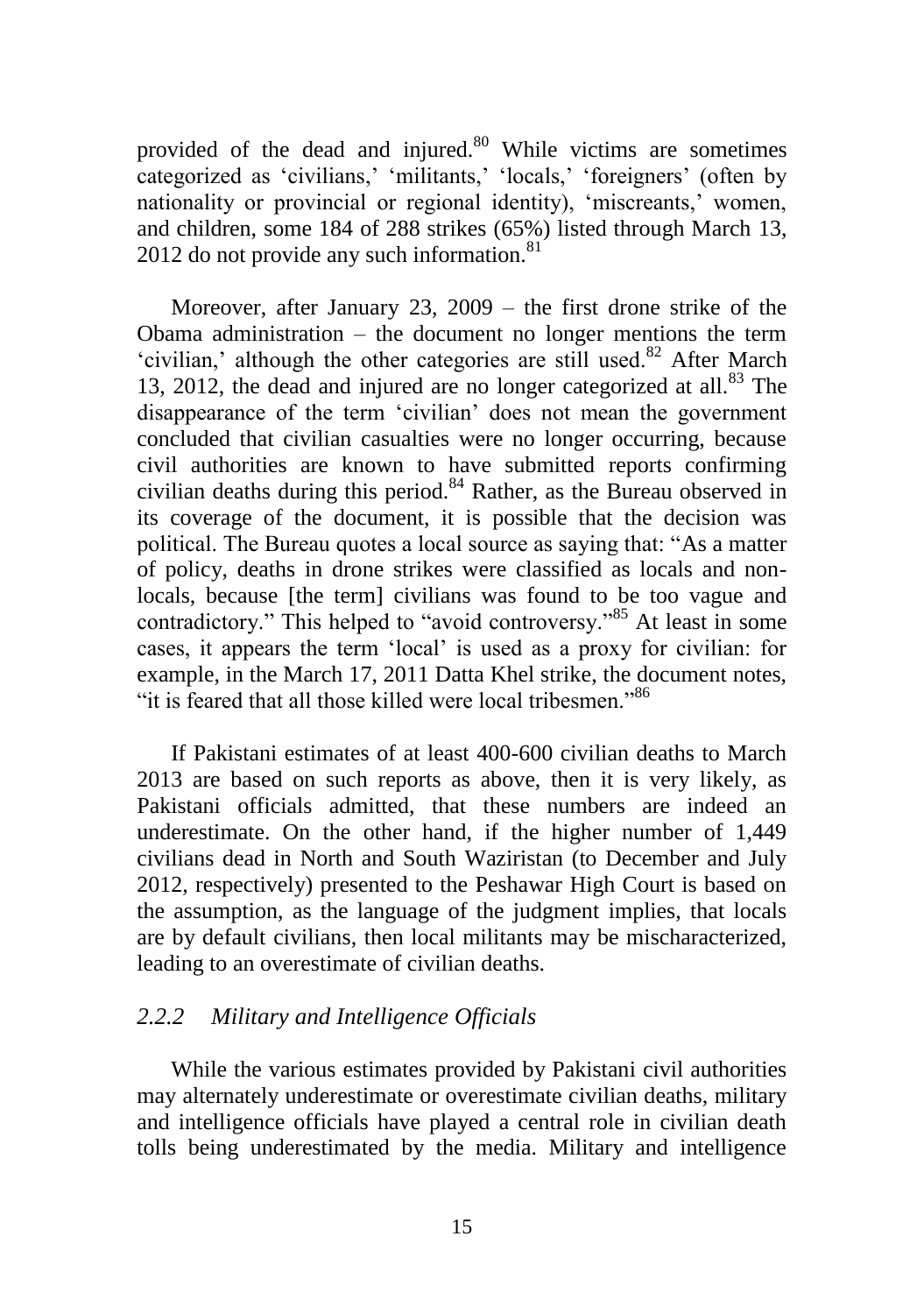authorities have been known to gather independent information on drone strikes, or to cooperate with civil investigations, in at least some cases. A high-ranking military officer familiar with the procedure stated that officials are generally reluctant to go to a strike area in the immediate aftermath of an attack, when militants may have sealed off the area and where they are likely to be confronted by an angry crowd.<sup>87</sup> Instead, they rely on local informers to provide reports of the incident.<sup>88</sup> Such procedures take time, and the officer dismissed the notion that the initial statements of military or intelligence officials, which appear in media reports barely a few hours after a strike has taken place, are based on investigation, likening them to an unverified FIR (first incident report).<sup>89</sup>

The extent to which initial statements by generally unnamed military and intelligence officials are accurate is particularly important because they tend to be the initial source for most Pakistani and international news coverage on drone strikes. As many newspapers do not subsequently update or seek alternate sources for their reports, these statements take on a disproportionate role in how drone casualty counts are estimated (see also section 2.3.6). Drone supporters such as Christine Fair of Georgetown University have argued that this dependence results in "exaggerated counts" of the deaths of innocents, as ISI officials manipulate news reports for political reasons in a pointscoring game against the US. $90$ 

To test Fair's assertion, I examined NAF data on media reports of drone strikes to see whether military and intelligence sources actually do report exaggerated counts of civilian deaths.<sup>91</sup> Further, I reasoned that if as Fair argues, motives for these sources to report the dead as civilians or militants are politically influenced by Pakistan's relationship with the US, then they would likely be more committed to report the dead as militants when that relationship is good – given the demonstrated US interest in minimizing civilian deaths (section 2.1). Conversely, we might expect these sources to report civilian deaths more frequently when relations with the US are poor; whether out of frustration with US policies, a desire to embarrass the US or play to nationalist sentiment, or simply owing to reduced willingness to coverup civilian deaths in the interests of the US government.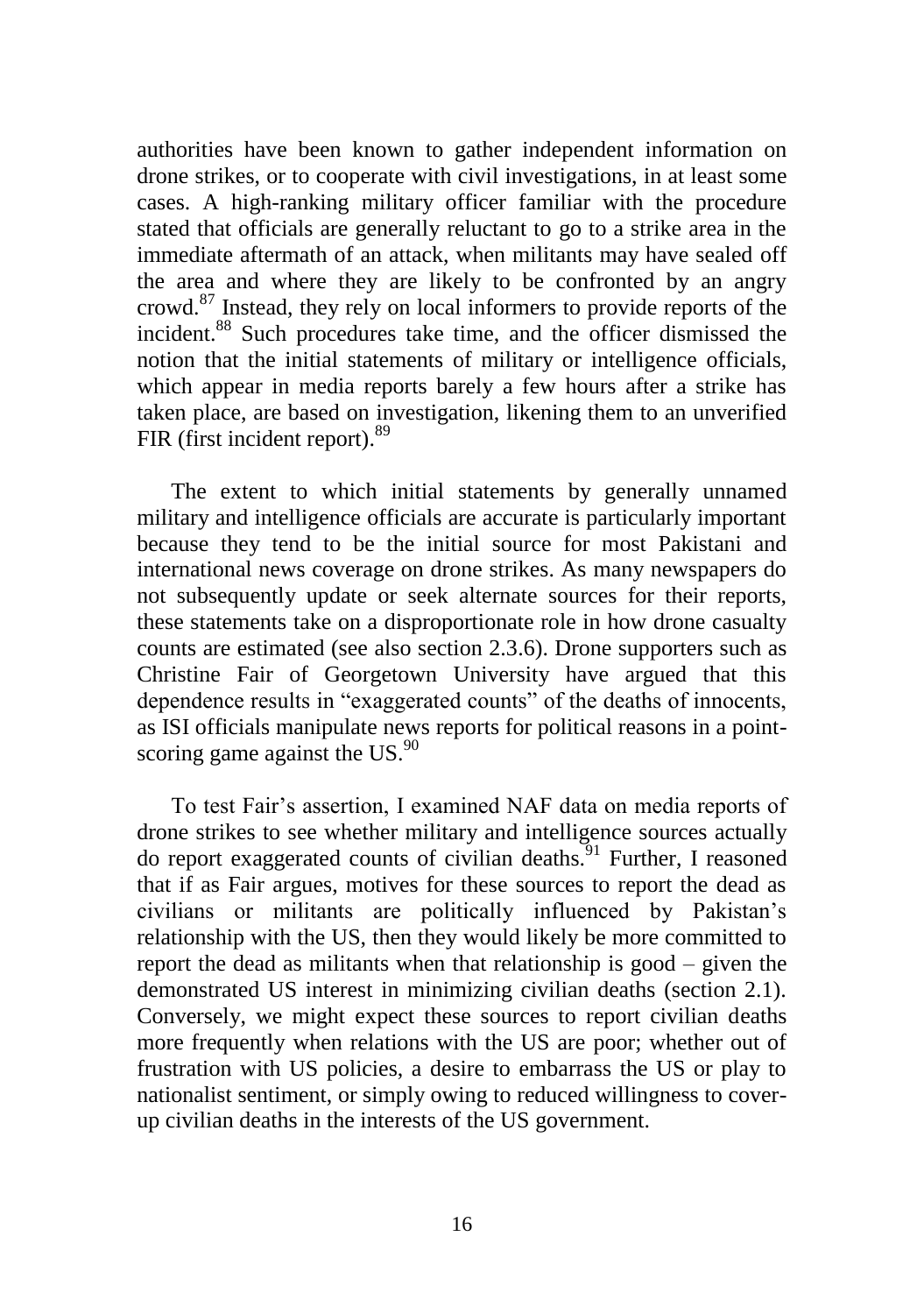Consequently, I selected two periods to study, each of about three months duration, in one of which Pakistan-US relations were especially poor, and in the other of which they were relatively good. The period of better relations is one during which there was considerable talk in both capitals about establishing a new strategic partnership between the two countries. I begin my sample from October 15, 2009 when President Obama signed into law the Kerry-Lugar-Berman Act, which substantially increased economic aid to Pakistan, and extend it for three months through January 14, 2010. US-Pakistan relations had still not deteriorated as of a month later, with the White House hailing Pakistan's cooperation in the capture of Afghan Taliban leader, Mullah Abdul Ghani Baradar, in February 2010.

For the period of poor relations, I begin my sample with February 20, 2011, the first drone strike after Pakistan's arrest of CIA contractor Raymond Davis, and extend it for three months to May 12, 2011, by which point the killing of Osama bin Laden in Abbottabad had plunged relations to a new low. In each period I examined, all accessible media reports on each drone strike from the NAF database and counted the number which cite military, security or intelligence officials reporting deaths of civilians (‗Mil/int report civilians'), the number in which these sources report deaths of militants ('Mil/int report militants'), and the number in which these sources simply report that people were killed without classifying them ('Mil/int do not classify'). These figures are in Table 1 below. In the last column of the table, I reference BIJ data, which uses a much broader array of sources not limited to media reports, and show the number of strikes during each period in which the BIJ found credible reports of civilian deaths (and the total number of these deaths).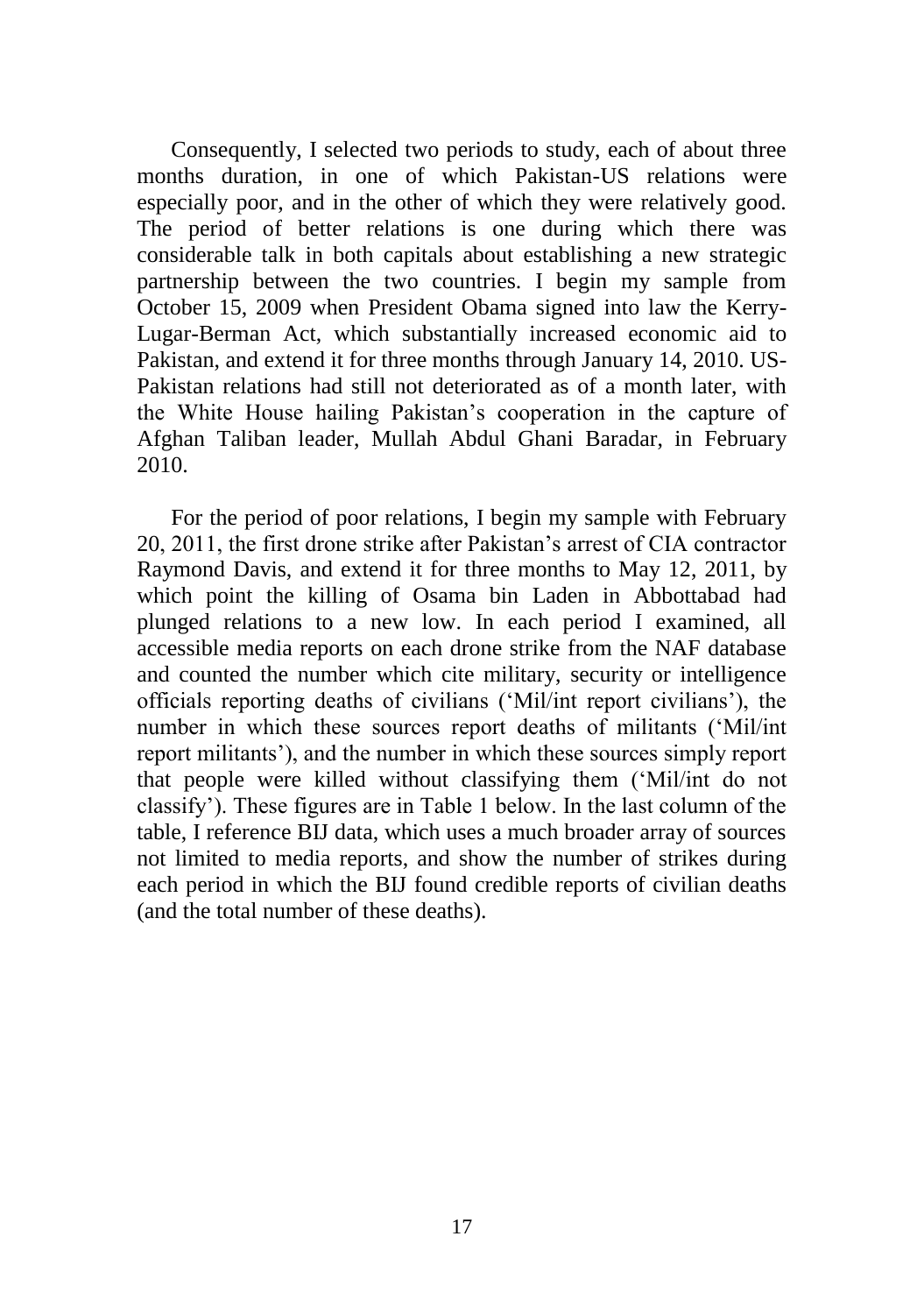**Table 1: Statements of Anonymous Military, Intelligence and Security Officials on Victims of Drone Strikes**

| <b>Table 1</b>                         | <b>Number</b><br>of<br><b>Strikes</b> | <b>Total</b><br>Accessible<br><b>Reports</b> | Number of<br><b>Reports</b><br>that Cite<br>mil/int<br><b>Sources</b> | <b>Mil/int</b><br><b>Report</b><br><b>Civilians</b> | <b>Mil/int</b><br><b>Report</b><br>Militants <sup>92</sup> | <b>Mil/int</b><br>Do Not<br><b>Classify</b> | <b>Number</b><br>of Strikes<br>in Which<br><b>BLI</b><br><b>Counts</b><br><b>Civilian</b><br>Dead |
|----------------------------------------|---------------------------------------|----------------------------------------------|-----------------------------------------------------------------------|-----------------------------------------------------|------------------------------------------------------------|---------------------------------------------|---------------------------------------------------------------------------------------------------|
| Period One<br>15/10/09-<br>14/01/10    | 18                                    | 27                                           | 15                                                                    |                                                     | 10                                                         | 4                                           | 8-9<br>$(total 34-$<br>41 civilian<br>deaths)                                                     |
| Period Two<br>$20/02/11$ -<br>12/05/11 | 16                                    | 24                                           | 22                                                                    |                                                     | 19                                                         | 2                                           | $5 - 7$<br>$(total 35-$<br>84 civilian<br>deaths)                                                 |

Altogether, out of 37 reports that cite military, intelligence or security officials, in only two reports do these sources make any mention of civilian deaths, as against 29 in which they state that militants or suspected militants were killed? Clearly, the data suggests little to support the hypothesis of military and intelligence sources giving exaggerated accounts of civilian deaths. On the contrary, it is consistent with the claim that these sources minimize civilian deaths in their accounts to the media. While in only one strike in each period is a military source listed as mentioning civilian deaths, BIJ finds credible reports of civilian deaths in 8-9 strikes (totaling 34-41 deaths) in period one and 5-7 strikes (totaling 35-84 deaths) in period two. BIJ sources for these strikes go beyond official statements to include eyewitness accounts of locals, field investigations by BIJ or other researchers, and evidence about victims gathered in legal affidavits. In many cases, BIJ is able to identify victims by name, in contrast to the usually terse statements of military and intelligence officials that 'so many militants were killed.'

Similarly, the data contradicts the hypothesis that Pakistani intelligence officers are more likely to exaggerate accounts of civilian deaths when relations with the US are poor. In period one, these sources reported militant deaths in 10 cases and civilian deaths in only 1 case. In period two, when relations were poor, they reported militant deaths in 19 cases and civilian deaths in 1 case. That single case was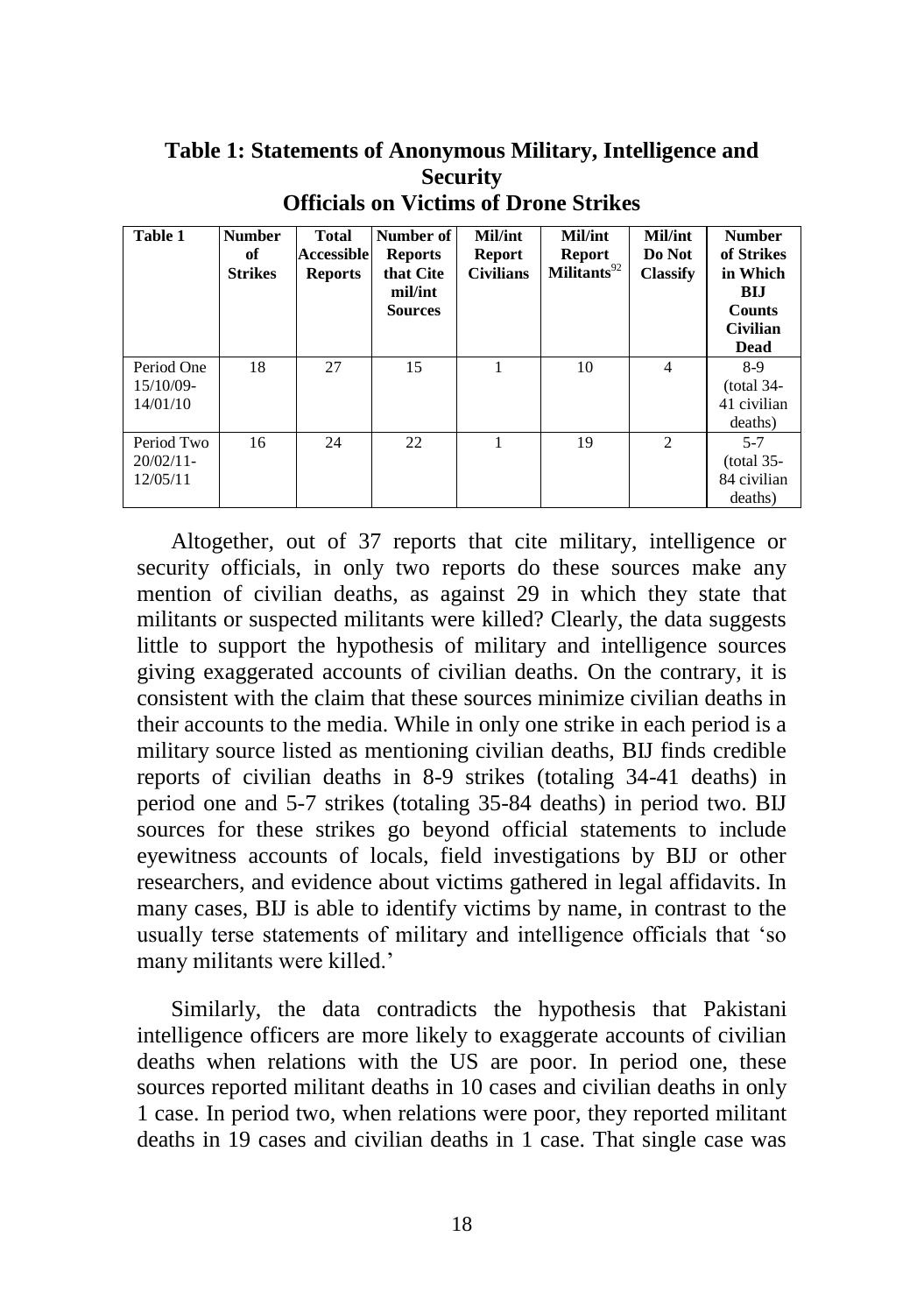the notorious March 17, 2011 strike on the Datta Khel *jirga*. Remarkably, even though the strike drew public condemnation from Pakistan's Chief of Army Staff (COAS), General Ashfaq Parvez Kiyani, as killing a *jirga* of peaceful civilians, one of the two news reports still cited intelligence officials as stating that only militants were killed. $93$  Such cases raise the question of whether there is a default protocol of referencing drone victims as militants in initial statements.

Thus, Fair's assertion that Pakistani military and intelligence officials give exaggerated accounts of the deaths of innocents has no basis in fact. On the contrary, analysis of news coverage shows that military and ISI sources routinely characterize drone victims as 'militants' or 'suspected militants,' even when there is credible evidence of civilian casualties, and even when relations between the US and Pakistan governments are poor. Such statements play an important role in how new reports classify drone victims, leading to underestimates of civilian deaths that feed into the counts accumulated by most tracking organizations (see section 2.3).

There are several reasons for military and intelligence officials to undercount civilian casualties. For one, Pakistani military and intelligence agencies are known to have cooperated with US agencies and approved drone strikes at least in some cases. Former President Pervez Musharraf stated in an interview with *CNN* that while there was no blanket agreement during his time, drone strikes were approved on a case by case basis, "only on very few occasions where the target was absolutely isolated and had no chance of collateral damage."<sup>94</sup> McClatchy's review of internal US intelligence documents covering most strikes in 2006-2008 and 2010-2011 reported close cooperation between intelligence agencies on both sides at times during each period.<sup>95</sup> Minutes compiled by US officials of meetings with the leaders of the succeeding Pakistan People's Party (PPP) government suggest that, at certain times at least, the government tacitly approved of or tolerated drone strikes despite their escalation and despite its public denunciations.<sup>96</sup> And reports indicate that until US personnel were evicted in December 2011, at least some drones were based out of the Pakistan military's Shamsi airbase in Balochistan province.<sup>97</sup>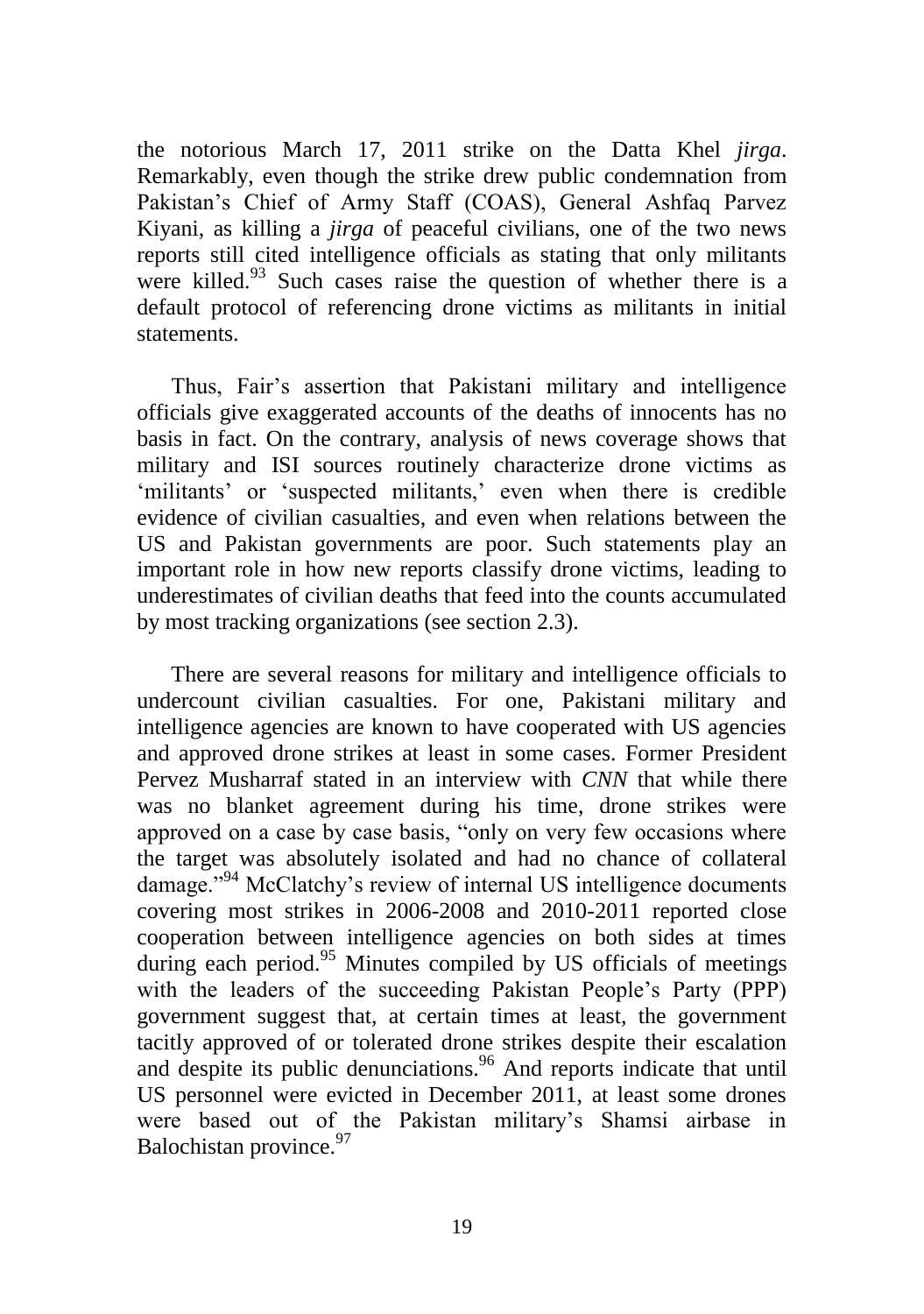Second, regardless of whether and when the Pakistan government has favored or opposed drone strikes, it has a strong incentive to limit the fallout from them. From 2004 to 2007, Musharraf's military-led government frequently attempted to hide the fact of US drone strikes, claiming that they were car bombs, accidental explosions, or even Pakistani military operations.<sup>98</sup> After a strike in Bajaur, one of Musharraf's aides was reported as saying that the government believed it less damaging to claim it had killed 82 people than to reveal it had let the US carry out strikes on Pakistani soil.<sup>99</sup> Thus, by minimizing civilian casualties, officials likely seek to limit adverse public reaction to the government's unwillingness or inability to stop US drone strikes. Reports of harassment of individuals involved in bringing civilian casualties to light fit with this trend.<sup>100</sup> Thus, anonymous military, security and intelligence officials have played a central role in the over-reporting of militant deaths and under-reporting of civilian deaths in Pakistani and international media.

#### *2.3 Drone Strike Databases*

Besides the US and Pakistani governments, there are a number of independent tracking organizations which have played a central role in the debate over civilian deaths from drone strikes. Each of these databases keeps a running tally of drone strikes in Pakistan, mainly by aggregating accounts of casualties reported in international and Pakistani news media. I examine three such aggregators here: the New America Foundation, the Bureau of Investigative Journalism and Pakistan Body Count.<sup>101</sup> Table 2 shows the tallies provided by the three aggregators up to October 2, 2014.

**Table 2: Counts of Three Drone Strike Aggregators to October 2, 2014**

| Organization | Total          | <b>Total</b>  | <b>Militants</b> | <b>Civilians</b> | <b>Unknown</b> | <b>Injured</b> |
|--------------|----------------|---------------|------------------|------------------|----------------|----------------|
|              | <b>Strikes</b> | <b>Killed</b> |                  |                  |                |                |
| <b>NAF</b>   | 379            | $2.141 -$     | 1,684-           | 258-307          | 199-334        |                |
|              |                | 3,510         | 2,869            |                  |                |                |
| BIJ          | 392            | $2.354-$      |                  | 416-957          |                | 1,106-         |
|              |                | 3,809         |                  |                  |                | 1,661          |
| PBC          | 357            | 1.804-        | $183 - 567*$     | 1,284-           |                | 372-1.273      |
|              |                | 3,301         |                  | 2,530            |                |                |

\*. *The sum of PBC"s Al-Qaeda and Taliban categories*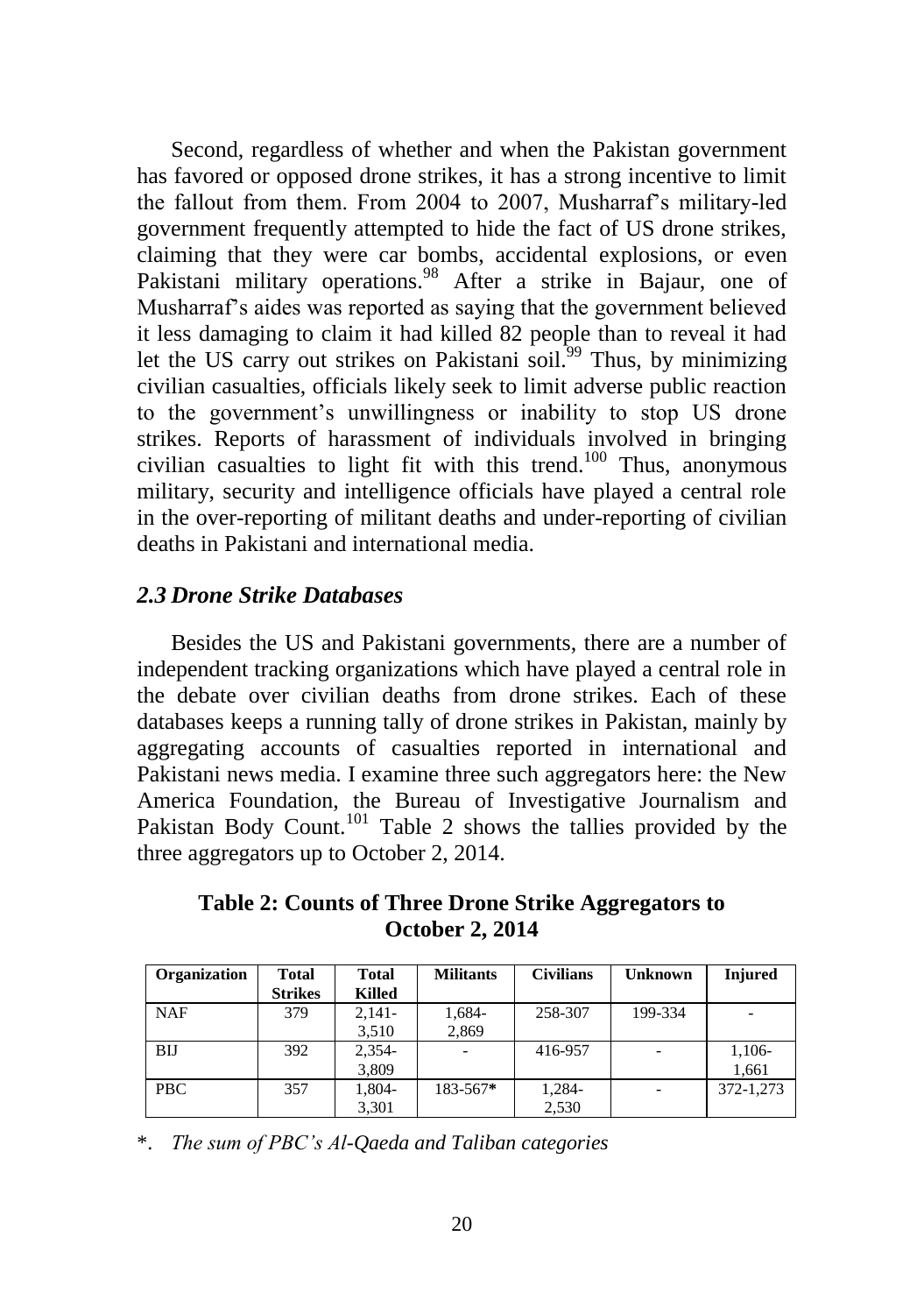As is evident, the variation in the data is much greater when comparing the number of civilian deaths than it is over such questions as the total number of strikes or total numbers killed. Reasons for these variations include the inherent limitations and uncertainties in the data on which these tallies are based. But the table also illustrates how organization decisions on classification and methodology, even if honestly made, can result in huge differences in numbers when aggregated across hundreds of drone strikes and thousands of deaths. I will discuss first the limitations of the data, before going on to examine the specific methodological biases of each organization.

#### *2.3.1 Limitations of News Reports*

All three databases rely heavily on newspaper reports for the numbers and classification of those killed in drone strikes. As in any situation of active conflict, these reports have to contend with competing claims advanced by different sides in the conflict, as well as limitations on access to conflict zones. Furthermore, FATA's status as existing outside normal Pakistani administrative and legal systems (section 6.1) creates some unique obstacles to accessibility. By law, news organizations do not have local offices in FATA.<sup>102</sup> Non-locals face restrictions on entering FATA and few news organizations are able to conduct on site investigations of drone attacks. Locals cannot ordinarily rely on Pakistani courts for redress, limiting opportunities to bring cases to light. Shahzad Akbar recalled how when he began litigation on behalf of drone victims, most colleagues in the legal community were of the opinion that the courts simply did not have the jurisdiction to address cases from FATA.<sup>103</sup> Consequently, most news organizations have to rely disproportionately on military or intelligence authorities for reports on strikes. One organization's bureau chief stated that such reports formed the basis for some 70% of coverage of drone strikes.<sup>104</sup>

In other cases, news organizations rely on local correspondents or ‗stringers.' These correspondents regularly face pressures and threats from numerous quarters, including the Taliban, the local administration, and military and intelligence agencies. Such threats can be fatal. Safdar Dawar, former President of the Tribal Union of Journalists, counted 13 FATA journalists killed since the beginning of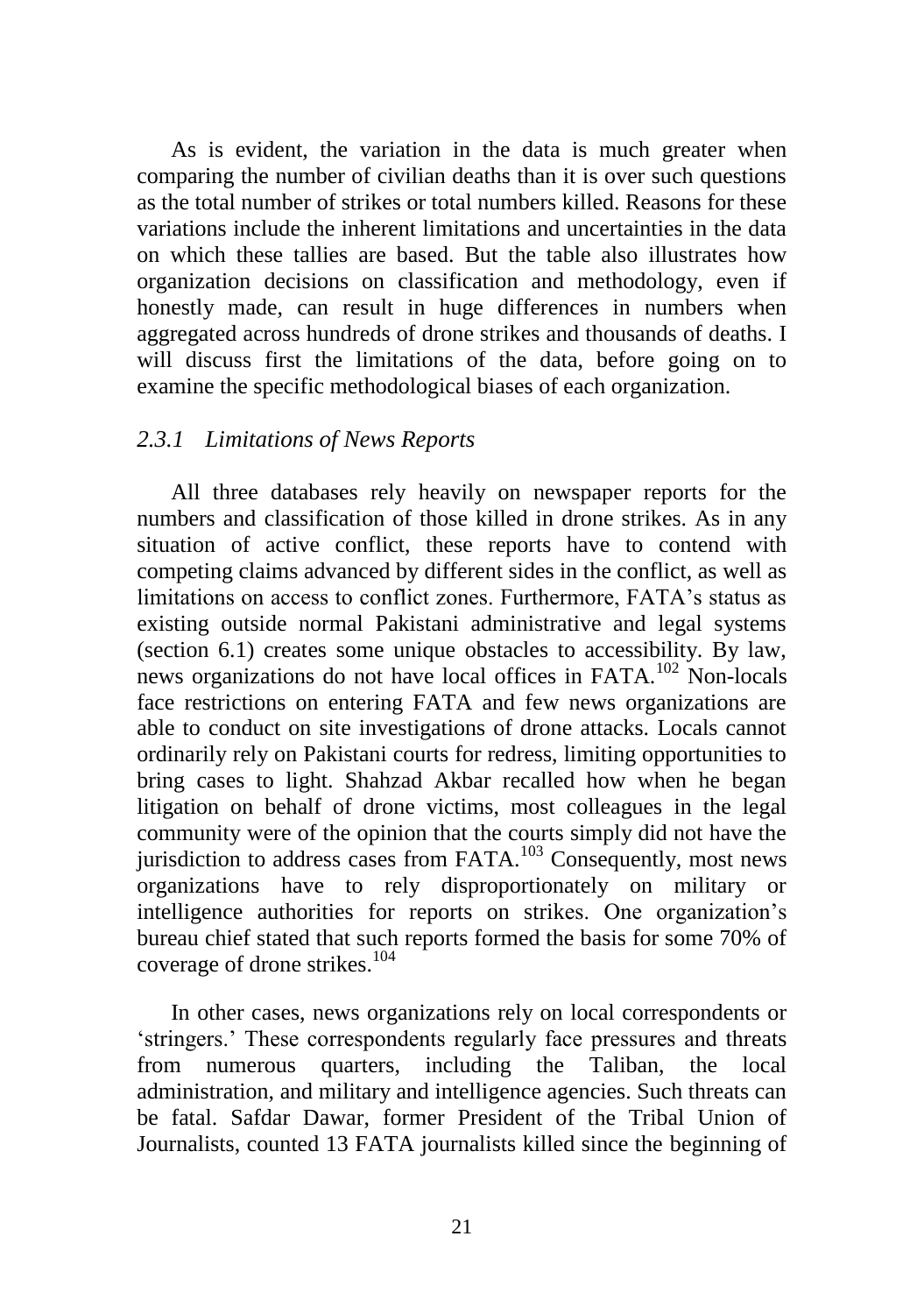the conflict; in most cases, those responsible for the murders remain unknown.<sup>105</sup> FATA-based journalists do manage the pressures in different ways, for example, by being careful to present each side's perspective when reporting. But such measures are not always successful: Mukarram Khan Atif, a journalist working for both Dunya TV and Voice of America's Deewa radio station, was killed by Taliban militants despite his efforts to remain balanced in reporting. A colleague familiar with the case stated that although Atif took care to regularly mention both Taliban and government perspectives in his reports, Deewa station would not by policy report the Taliban version of events.<sup>106</sup> In other cases, the pressures are less extreme. Many of the older generation of FATA journalists work part-time and have other jobs in the Political Agent's office or as government teachers.<sup>107</sup> Reporting that is too critical of their employer could put their jobs at risk. Thus, for a variety of reasons, journalists will in many cases have information that they do not feel they can safely report.<sup>108</sup>

Local correspondents often do not have direct access to drone strike sites. Drone witnesses and survivors similarly face pressures from multiple quarters, and can be reluctant to talk. When local correspondents do provide information, authentication is generally difficult, if not impossible. Where subsequent investigations are possible, they often take time. Some news organizations will update their reports on the basis of new information received; others simply let the original reports stand.<sup>109</sup> As a consequence, news organizations often provide very different and conflicting accounts of drone strikes. Subsequently, each drone strike aggregator faces a number of decisions on which new organizations they consider credible, how to reconcile conflicting reports, and so on. I examine some of these decisions below.

#### *2.3.2 New America Foundation*

The Washington, DC based think tank New America Foundation's *Year of the Drone Project* was until recently the most widely cited database in the US.<sup>110</sup> NAF director Peter Bergen, a CNN security analyst, made headlines in July 2012 with the claim that the civilian death rate from drone strikes was "for the first time...at or close to zero."<sup>111</sup> However, previous studies have noted issues with NAF's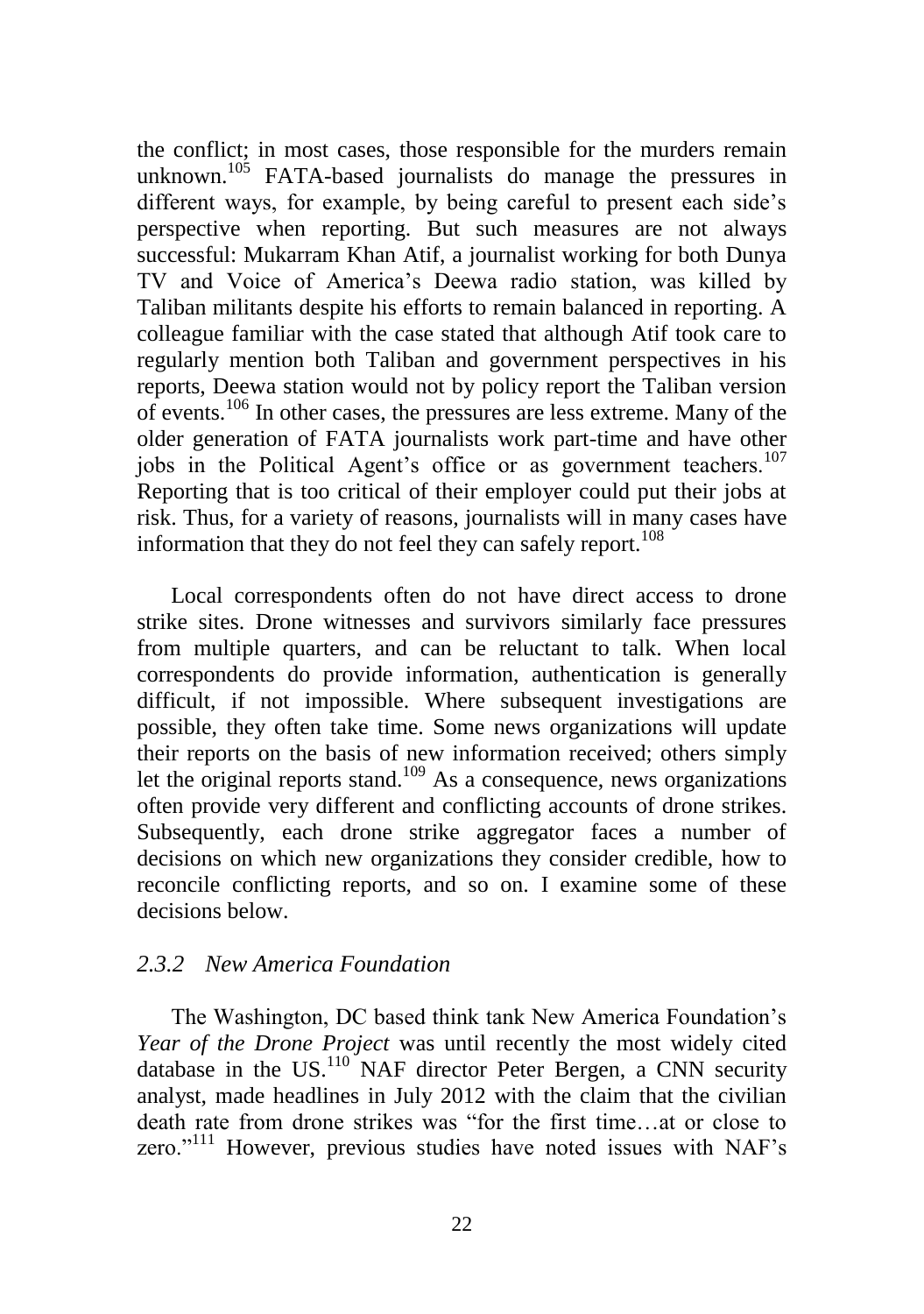methodology and consistency, the main result of which has been to systematically underestimate civilian deaths and overestimate militant deaths. My own findings largely reinforce this impression.

NAF has not consistently tracked civilian casualties. Until late August 2012, the categories it used were 'militants,' 'militant leaders,' and 'others.'<sup>112</sup> 'Others' were subsequently split into 'civilians' and 'unknown,' and data for earlier drone strikes reclassified according to the new categories. The Human Rights Clinic at Columbia Law School, which reviewed the 2011 data of three drone strike aggregators (NAF, BIJ and the Long War Journal), observed that this shift in classification appeared to have resulted in a surprisingly low estimate of civilian deaths in the year, at odds with NAF's own earlier claims.<sup>113</sup>

NAF relies exclusively on media reports for its drone casualty estimates, drawn from a relatively limited number of English-language international and Pakistani media outlets, which it considers credible.<sup>114</sup> From these sources, NAF typically references only about four articles for each drone strike.<sup>115</sup> This reliance on a small number of articles from a limited field of mostly international media sources is problematic. Given the obstacles to accurate reporting of drone strikes and the frequently conflicting accounts that appear in the media (section 2.3.1), there is a strong probability that other sources will pick up deaths not reported in the articles NAF cites. The Stanford-NYU *Living Under Drones* report uncovered numerous cases where NAF had not picked up on reported civilian death figures, even when they were reported by the same field of media outlets the NAF claims to consult  $^{116}$ 

Columbia's *Counting Drone Strike Deaths* report observed that the most significant difference in casualty counts that results from referencing more reports is a much higher upper figure, recommending that "where it is not practically feasible for tracking organizations to collate all relevant reports, their statistics on "reported deaths" are incomplete and should be provided with a qualification."<sup>117</sup> While incorporating fewer reports could lead to underreporting of both militant and civilian casualty figures, the effect on underreporting civilian deaths is likely to be particularly pronounced, owing to the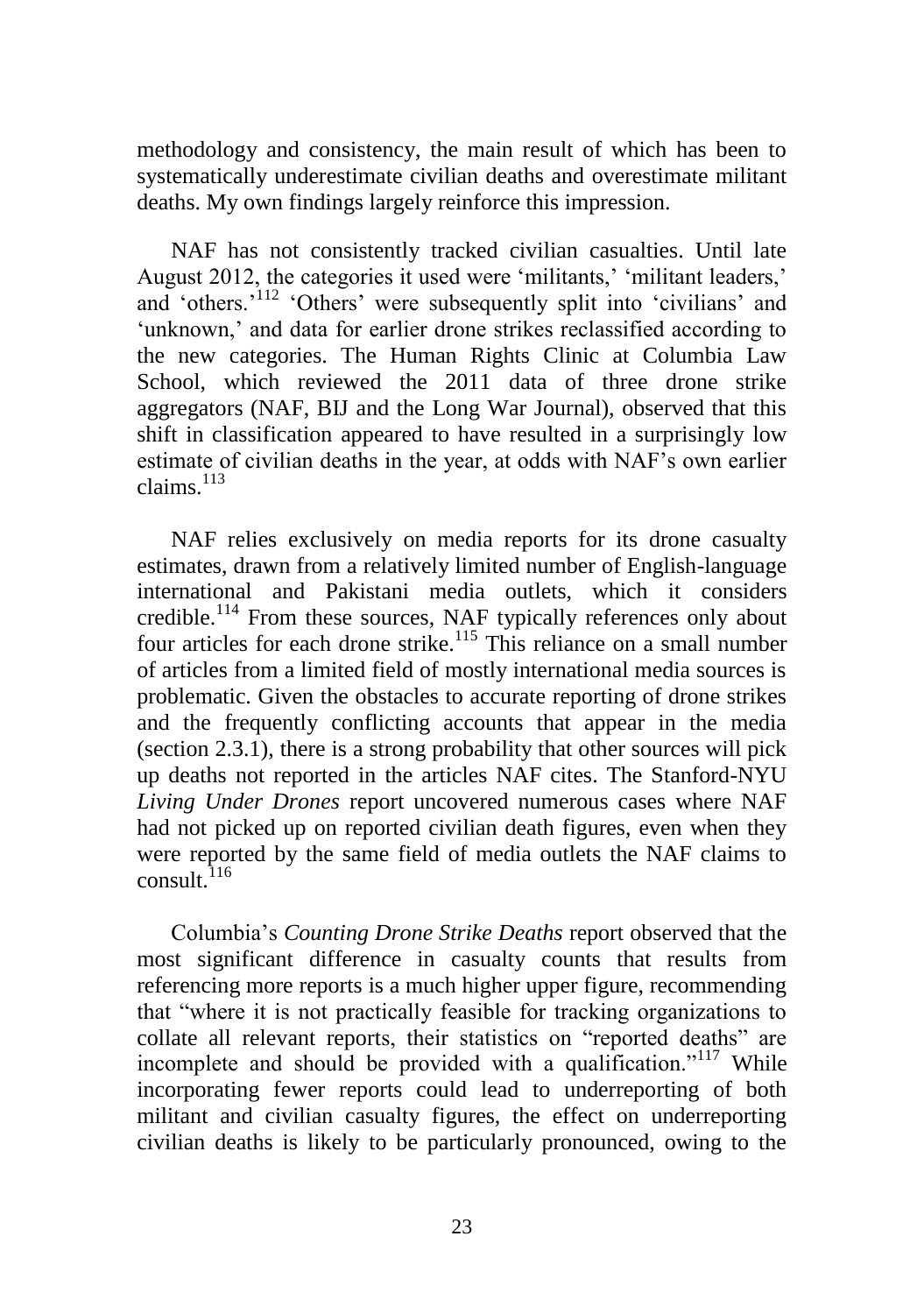widespread media practice of reporting 'militant' or 'suspected militant' deaths almost by default (section 2.3.6). By contrast, civilian deaths are generally reported only in response to specific information, and hence are less likely to be picked up when only a limited field of reports is consulted. This problem is compounded by NAF's decision to classify the dead as ‗militants' or ‗civilians' only if at least two articles (out of the four or so that NAF cites) classify them  $accordinglv.<sup>118</sup>$ 

NAF's overreliance on reports featuring anonymous military and intelligence officials further biases its numbers in favor of overestimating militant and underestimating civilian deaths, for the reasons discussed in sections 2.2.2 and 2.1.3. *Living Under Drones*  found that for NAF's claim of no civilian deaths in the first half of 2012, anonymous officials were the sole source of information for 74% of articles, and were cited as a source in  $88\%$ .<sup>119</sup> In the strikes I examined in table 1 (section 2.2.2), the corresponding percentages were  $65\%$  and  $73\%$ .<sup>120</sup> In almost all cases, the anonymous officials did not identify the dead or provide much information beyond the claim that they were 'militants. $i^{121}$ 

Despite NAF's claims, its data do not appear to be regularly and consistently updated. Earlier critiques have noted cases where credible reports of civilian deaths, even when brought to the NAF's attention by organizations such as BIJ, have taken years to be incorporated in its figures, if at all;<sup>122</sup> a failing that one commentator has criticised as "a fundamental question of honesty."<sup>123</sup> Presently, the case of  $TTP$ Punjab leader, Asmatullah Muawiya, further illustrates this point. Listed as ‗Azmatullah Mawiya,' he is clearly identified in NAF's ‗militant leaders' category as a leader of the TTP Punjab. As of October 9, 2014, he is still denoted as killed in a drone strike on January 15, 2010,<sup>124</sup> even though he has been prominently appearing in newspapers NAF consults: for example, in supporting negotiations with the Pakistan government in August  $2013$ ,<sup>125</sup> or most recently in declaring that the Punjabi Taliban would abandon armed struggle inside Pakistan.<sup>126</sup> Such inconsistent updating of data in response to reports that contradict earlier claims compromises the accuracy of NAF's database. Again, the most significant effect is likely to be an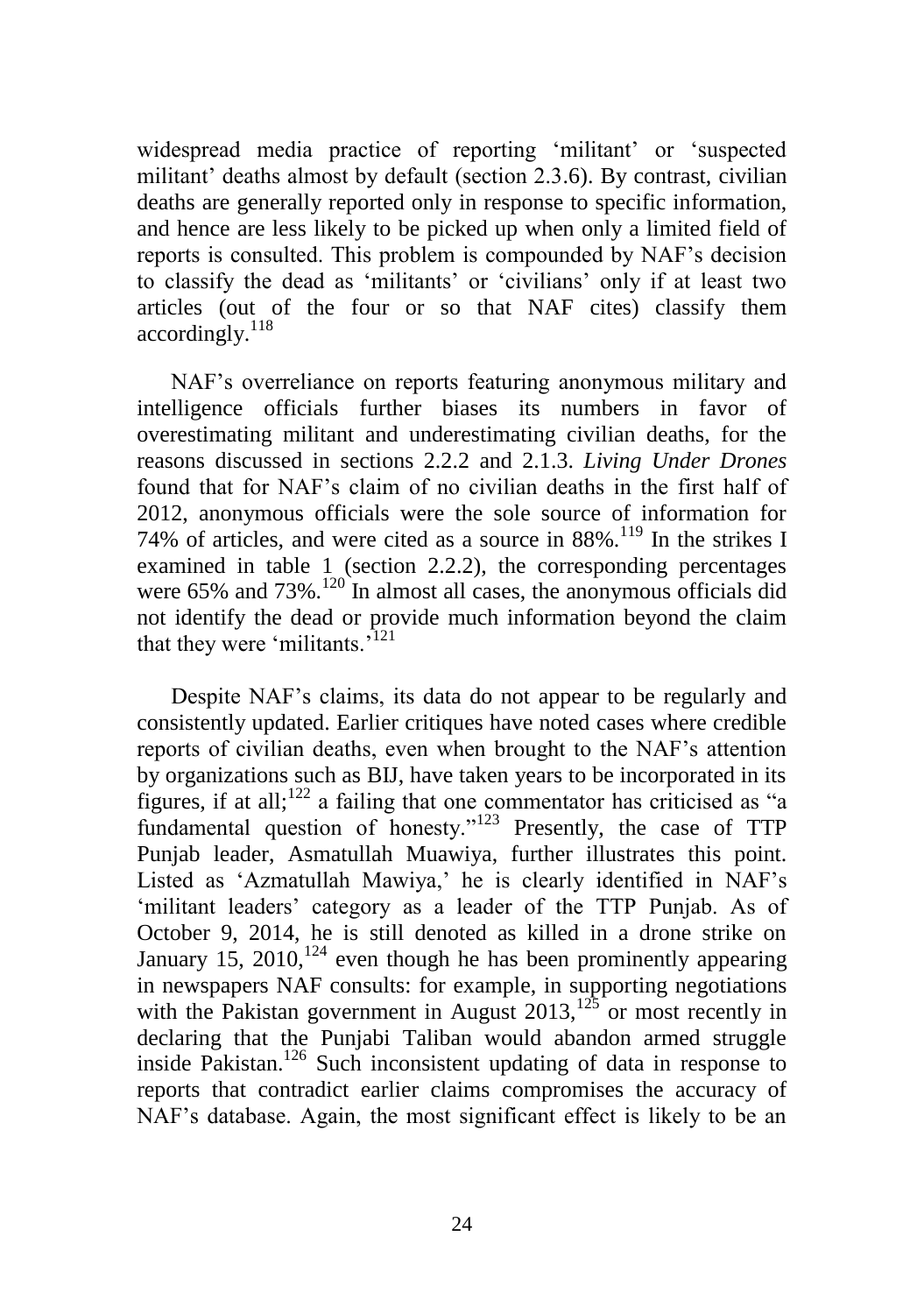underreporting of civilian deaths, as these generally take more time to be established. $127$ 

Other issues include NAF's treatment of the terms 'foreigners' and 'local tribesmen.' As we have observed, Pakistani officials use these terms to refer to militants and civilians, respectively (section 2.2.1), but only inconsistently. While it would be reasonable for NAF to argue that due to this inconsistent usage, these terms should not be used as a basis for classification in either direction, it has chosen to classify 'foreigners' as militants but to treat 'local tribesmen' as a neutral term.<sup>128</sup> Another issue is NAF's decision, in cases where reports do not give a number but state that 'some of the dead were civilians,' to assign  $1/3^{rd}$  of the dead to that category – a ratio that may arbitrarily overestimate or underestimate their numbers.<sup>129</sup> Taken together, all these factors suggest NAF's database seriously underestimates civilian deaths and overestimates militant deaths.<sup>130</sup>

#### *2.3.3 Pakistan Body Count*

Pakistan Body Count started as a project of Dr. Zeeshan-ul-hassan Usmani, a PhD graduate in computer science from Florida Institute of Technology, currently working as CEO of Go-Fig Solutions and as Visiting Scholar at Brown University. The website tracks deaths from drone strikes as well as from suicide bombings by militant groups in Pakistan, providing figures on numbers and categories of those killed in each. Besides the figures provided in table 2, PBC also lists total numbers for deaths of Al-Qaeda (5-45) and Taliban (178-522) militants and foreign civilians  $(61-356)$ , <sup>131</sup> as well as the percentage of strikes in which women have been among the victims  $(9.8\%)$ .<sup>132</sup>

Unlike NAF, PBC does not rely only on media reports for its data. Other sources include contacts (from both official and nonofficial backgrounds) on the ground in Waziristan, several investigations conducted by Dr. Usmani in North Waziristan, and interviews with internally displaced persons (IDPs) from Waziristan in Bannu, who were able to provide first-hand information on a number of strikes.<sup>133</sup> For three strikes, hospital records of victims were also used.<sup>134</sup> PBC's media reports are not restricted to the same field of outlets as NAF; the organization also consults media outlets in Urdu and Pashto, including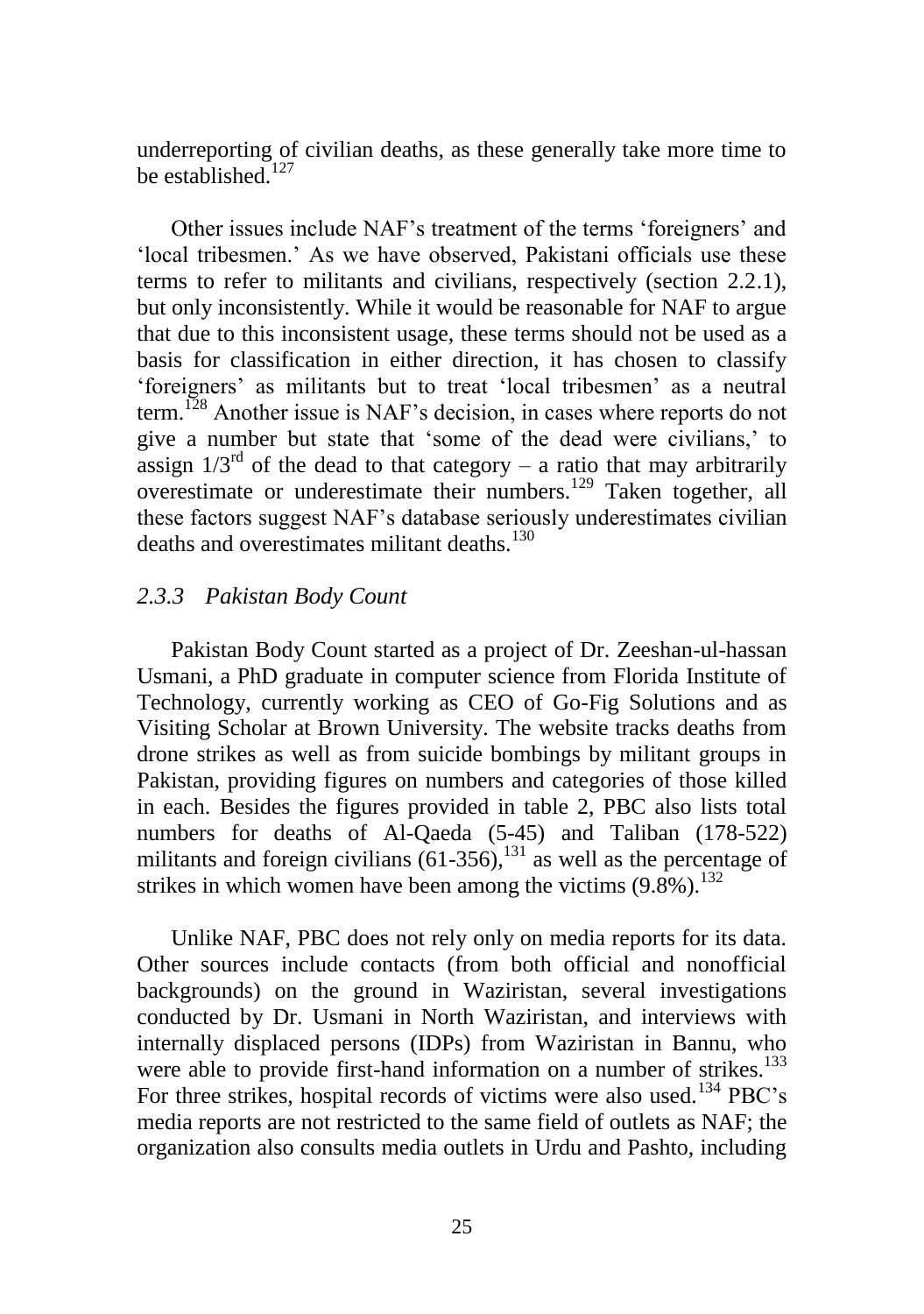some Pashto newspapers which are only distributed locally.<sup>135</sup> Dr. Usmani noted that different sources are prioritized according to reliability, in some cases media sources which were found to have been unreliable were dropped from use, and over time, the database has focused more on media outlets with reporters who live in Waziristan.<sup>136</sup> Dr. Usmani was willing to show me his case files on individual strikes, which he said in some cases were up to 80 pages thick, but as he was travelling out of country shortly after I interviewed him, there was no time to arrange a second meeting.<sup>137</sup>

This reliance on a much wider range of sources than NAF, including local sources and first-hand investigations, potentially makes PBC's count more credible. However, there is an issue of transparency. Its strike-by-strike data only cites online media articles, typically averaging fewer citations than NAF; in some cases, no citations are provided.<sup>138</sup> Dr. Usmani argued that other sources prefer to remain anonymous; hence they are not referenced in the data. Yet such sources could still be listed anonymously or as categories (for example, local journalist, contact in Political Agent's office, etc.) without compromising their anonymity in many cases. Similarly, local papers, if they cannot be accessed online, can still be listed as a source for an individual strike's casualty figures. Ideally, such listings should include a range for the numbers provided by these sources. Otherwise, it is very difficult to tell to what extent PBC is actually utilizing its broader range of sources in the numbers that it provides.

Another issue is that Dr. Usmani left PBC in June 2011, turning the website over to Interactive Group, a Pakistani information technology and telecommunications  $\lim_{n \to \infty}$  where he previously worked as Chief Research Officer. Although Interactive Group still updates PBC regularly, it may no longer use the same range of sources. Dr. Usmani has continued his work on drone strikes with another database, Pakistan Drone Count (PDC), which draws the majority of its data from PBC but supplements it with other sources. PDC is not publicly available at present; I was able to examine its strike-by-strike data, but not the sources that were used for each strike.

PBC's civilian death tally is by far the highest of the aggregators examined here. The difference may partially be due to PBC's reliance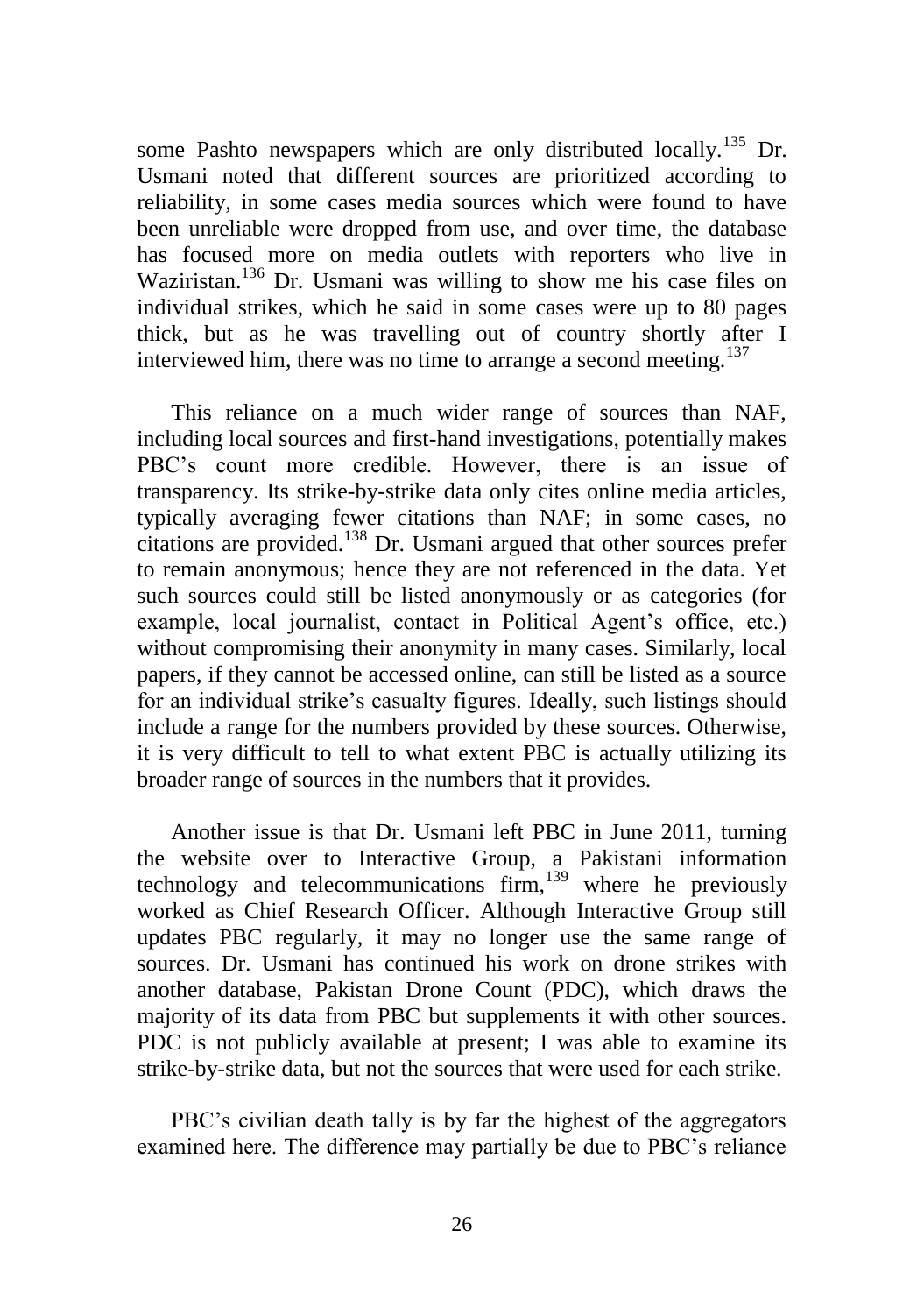on local media and other sources, which may be aware of and able to follow up on stories that do not appear on the national radar. Additionally, Dr. Usmani noted that PBC would follow up on those injured by drone strikes, and where those injuries subsequently were a cause of death, would include those cases as drone fatalities.

However, much of the difference is likely to do with classification. Whereas, as I have argued, some of the individuals and organizations involved in the drone numbers debate appear biased towards classifying victims as militants absent definite evidence of civilian deaths, PBC has the opposite bias. All unidentified victims are classified as civilians because, according to Dr. Usmani, of the principle of "innocent until proven guilty."<sup>140</sup> Given the difficulties involved in identification, this methodological choice undoubtedly results in an overestimate of civilian deaths and an underestimate of militant deaths. Dr. Usmani did not have a readily available breakdown of the total number of victims classified as civilians on the basis of positive reports to that effect, and the number so classified in absence of information to the contrary.<sup>141</sup>

These shortcomings limit the accuracy of the PBC database. It nonetheless serves to highlight the importance of classification, in a situation where most other contributors to the debate make methodological or political choices that tend to err substantially on the side of underestimating civilian deaths.

#### *2.3.4 Bureau of Investigative Journalism*

The Bureau of Investigative Journalism is a London-based nonprofit organization which has become increasingly prominent in the drone numbers debate in the last few years. Independent reviews which compare different tracking organizations have tended to rate the Bureau's efforts highly.<sup>142</sup>

Like PBC, BIJ does not consult only media sources for its numbers. Additional sources include the Bureau's own field investigations in Waziristan, leaked official documents obtained by the Bureau, photographic evidence from drone strike sites and the legal depositions of drone survivors and family members.<sup>143</sup> Moreover, BIJ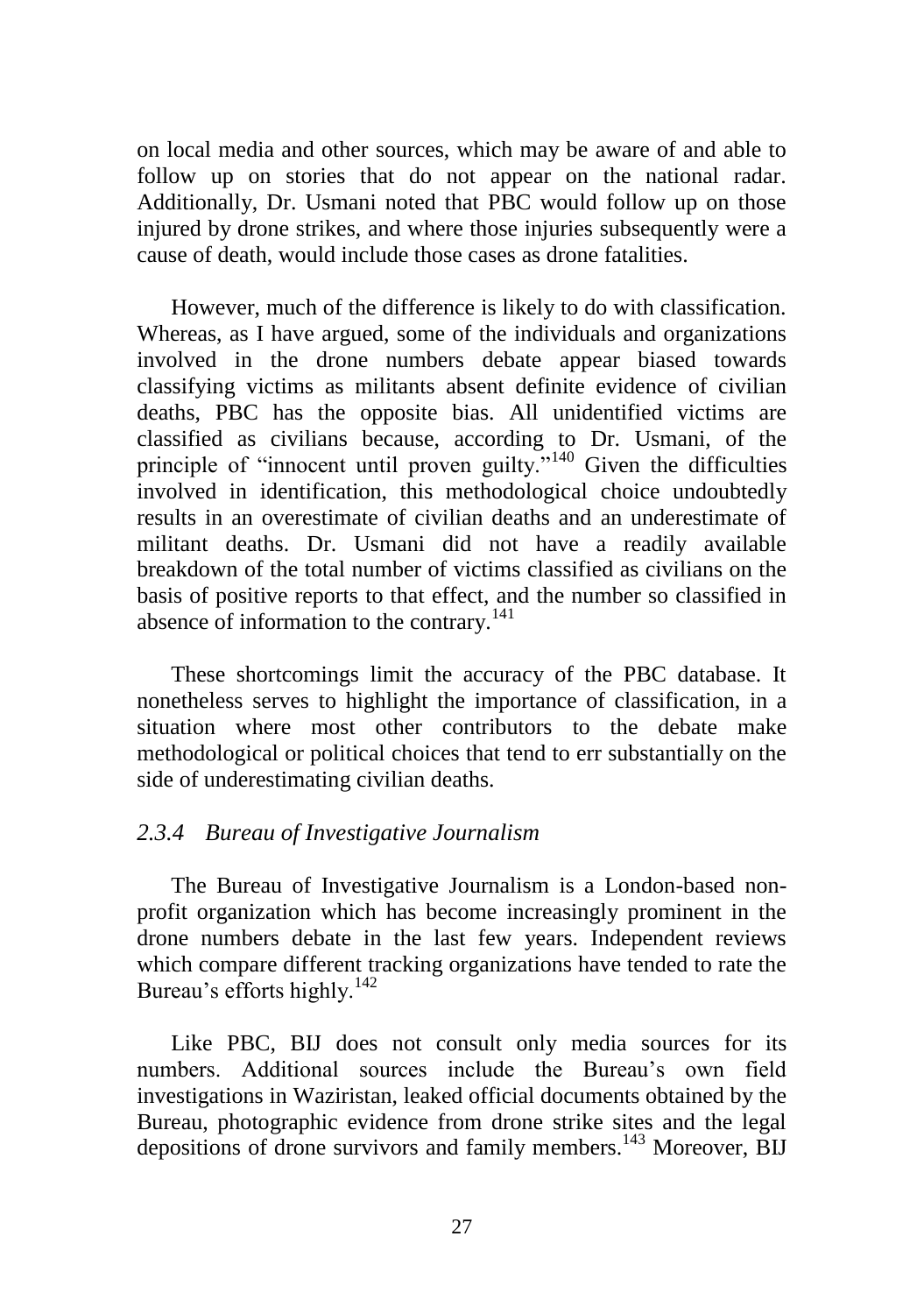closely follows developments in the drones debate, cross-referencing its own tally with that of other drone strike aggregators and consistently incorporating new information on strikes. BIJ's strike-bystrike data is regularly updated, even for strikes that occurred years ago; for example, BIJ's account of the June 2004 drone strike that killed Taliban commander Nek Muhammad was updated to include information from a *New York Times* report in April 2013.<sup>144</sup> BIJ references a wide range of English-language media sources and cites significantly more reports on average per strike than NAF or PBC.

BIJ's commitment to transparency is exceptional among the tracking organizations I reviewed. For each drone strike, BIJ references all sources, media and non-media, which form the basis of its casualty estimates. Moreover, BIJ provides a narrative account for each strike, in which it discusses the claims of conflicting sources as well as the broader political context in which the strike occurred.

Despite these efforts, BIJ's database is not free from shortcomings. Like NAF, BIJ's media sources are almost exclusively Englishlanguage, although BIJ does occasionally take into account Urdu reports which are brought to its attention by local contacts.<sup>145</sup> This failure to regularly incorporate local Urdu and Pashto media sources, which may be more willing and able to follow up on investigating drone strikes than national or international outlets, is a significant limitation on the field of media sources BIJ consults.<sup>146</sup>

While BIJ discusses the deaths of alleged militants in its strike-bystrike narratives, it does not keep count of a 'militants' category, arguing that the term is undefined in international law.<sup>147</sup> Although this is not an unreasonable decision, it leaves unclear what BIJ's overall assessment is of those cases where it does not find credible reports of civilian deaths: how many are alleged 'militants' and how many are simply unknown?<sup>148</sup> The decision has had the unintended effect, in some media reporting, of BIJ's civilian death count being cited in a way as to suggest that the rest of the dead are militants.

In some cases, BIJ makes questionable decisions in how it counts civilian deaths. Thus, in the case of the March 17, 2011 Datta Khel *jirga* strike, BIJ lists 19-41 civilians killed out of a total of 26-42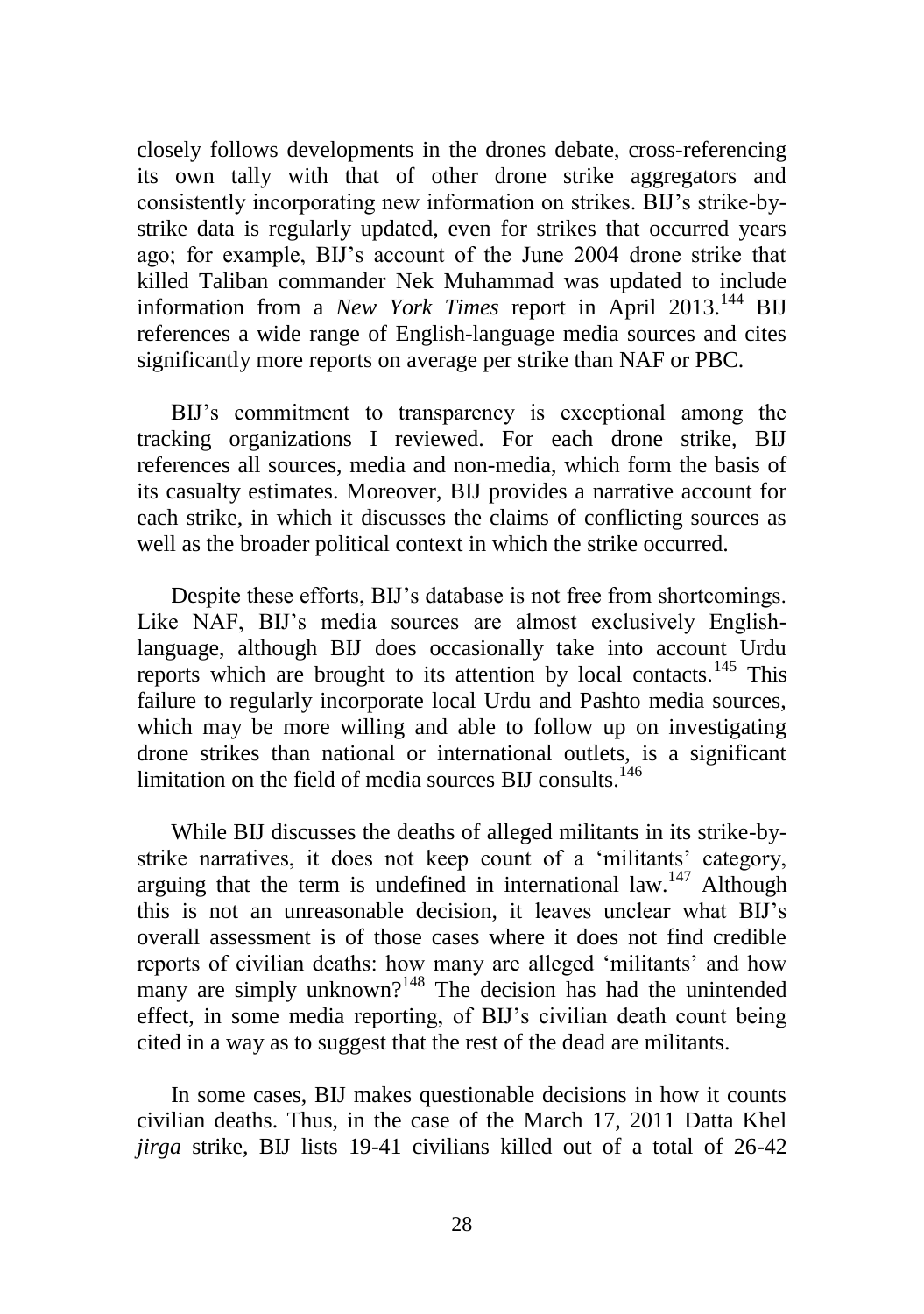dead.<sup>149</sup> The number 26 appears based on an *Express Tribune* report which quotes Taliban sources who "confirmed the death of 26 people including 12 Taliban and 14 Maliks.<sup> $150$ </sup> But the report does not state that only 26 people in total were killed, just that the Taliban confirmed that many deaths; elsewhere, it states that at least 38 people were killed.<sup>151</sup> As has already been discussed in section 2.1.3, almost all other sources, which include field investigations and the testimonies of survivors in the Peshawar High Court judgment, cite around 42 dead, all or almost all of them civilians. In another case, BIJ lists 3-18 civilians killed (out of 13-24 total) in a series of drone strikes on July 6, 2012, in which the later strikes targeted rescuers.<sup>152</sup> The claim that only three civilians were killed is based on a statement in a *Dawn*  report claiming "Other sources said most of the dead were militants." As against this statement, BIJ cites an Amnesty International field investigation which uncovers the names and, in many cases, ages and occupations of 18 civilians killed in the strikes.

BIJ appears to have revised its minimum civilian death figures downwards subsequent to the recommendations of Columbia's *Counting Drone Strike Deaths* report, which suggested that aggregators provide a range of deaths that corresponds to the lowest minimum and highest maximum figures appearing in the field of reports they review. Such a suggestion makes sense when, as Columbia argues, there is no way of distinguishing the credibility of different reports.<sup>153</sup> However, if there are only brief statements from unnamed sources on the one hand, and a range of evidence including field investigations and positive identification of the dead on the other, then such a distinction can and should be made.<sup>154</sup> Elsewhere, BIJ does make such a distinction – the organization explicitly excludes casualty numbers provided by Pakistan Observer, viewing them as not credible.<sup>155</sup> Hence, its decision to cite the less credible low end civilian death figures in its range for the cases above is problematic, and suggests that BIJ's minimum estimate of civilian deaths is an undercount. Particularly in light of this issue, BIJ's decision to reference only its minimum estimates in its strike visualizations and in some of its reporting on drones is problematic.<sup>156</sup>

Altogether, the BIJ database demonstrates a strong commitment to rigor and transparency on the part of the organization. Nonetheless, the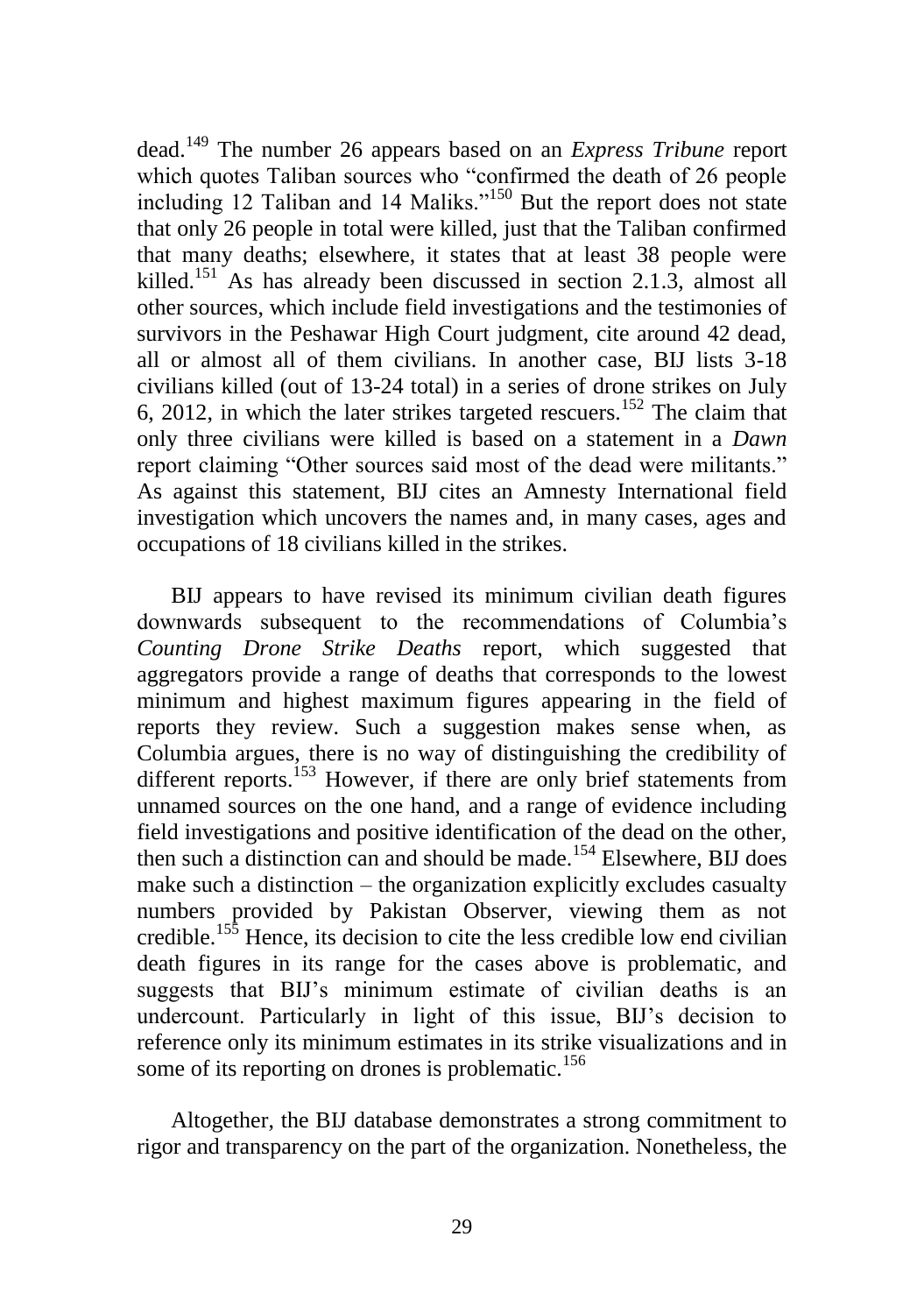inherent bias towards undercounting civilian deaths in the field of media reports (section 2.3.6), in conjunction with BIJ's caution in classifying deaths as civilian, suggest that its figures – at least at the low end – are very likely an underestimate. Glenn Greenwald has remarked that BIJ's methodology is "conservative – almost to the point of inaccuracy" because of these issues.<sup>157</sup>

#### *2.3.5 Other Efforts: Columbia and FFR*

Two other efforts which shed some light on the extent of civilian deaths by drone strikes are Columbia's *Counting Drone Strike Deaths*  report and the data obtained by the Foundation for Fundamental Rights, which provides legal representation to drone survivors and family members of victims. These two efforts are discussed briefly below.

As mentioned before, the Columbia report reviewed the methodology and counts for the year 2011 of three drone strike aggregators: NAF, BIJ and the Long War Journal. In so doing, the authors developed their own dataset for 2011, which is publicly available and reaches similar conclusions on the range of civilian deaths as BIJ.<sup>158</sup> The most interesting aspect of the Columbia report's analysis is its observation that the quality of evidence by which individuals are classified as civilians or militants varies considerably; consequently, any analysis of numbers killed is incomplete without some discussion of the evidence on which these numbers are based. For its own purposes, the report uses three categories of evidence: ‗weak' (where only one type of source – for example, anonymous officials – provides the classification), ‗medium' (where there are multiple types of sources), and 'strong' (where the dead are identified by name or where an independent investigation corroborates reports).<sup>159</sup> The authors find that in their 2011 data 102 out of 330-575 militants (32% of the minimum count) are strongly identified, while 56 out of 72-155 civilians (78% of the minimum count) are strongly identified. $160$ 

Although the Foundation for Fundamental Rights does not track drone strikes, the information it has gathered provides important evidence about civilian deaths. FFR represents around 100 survivors or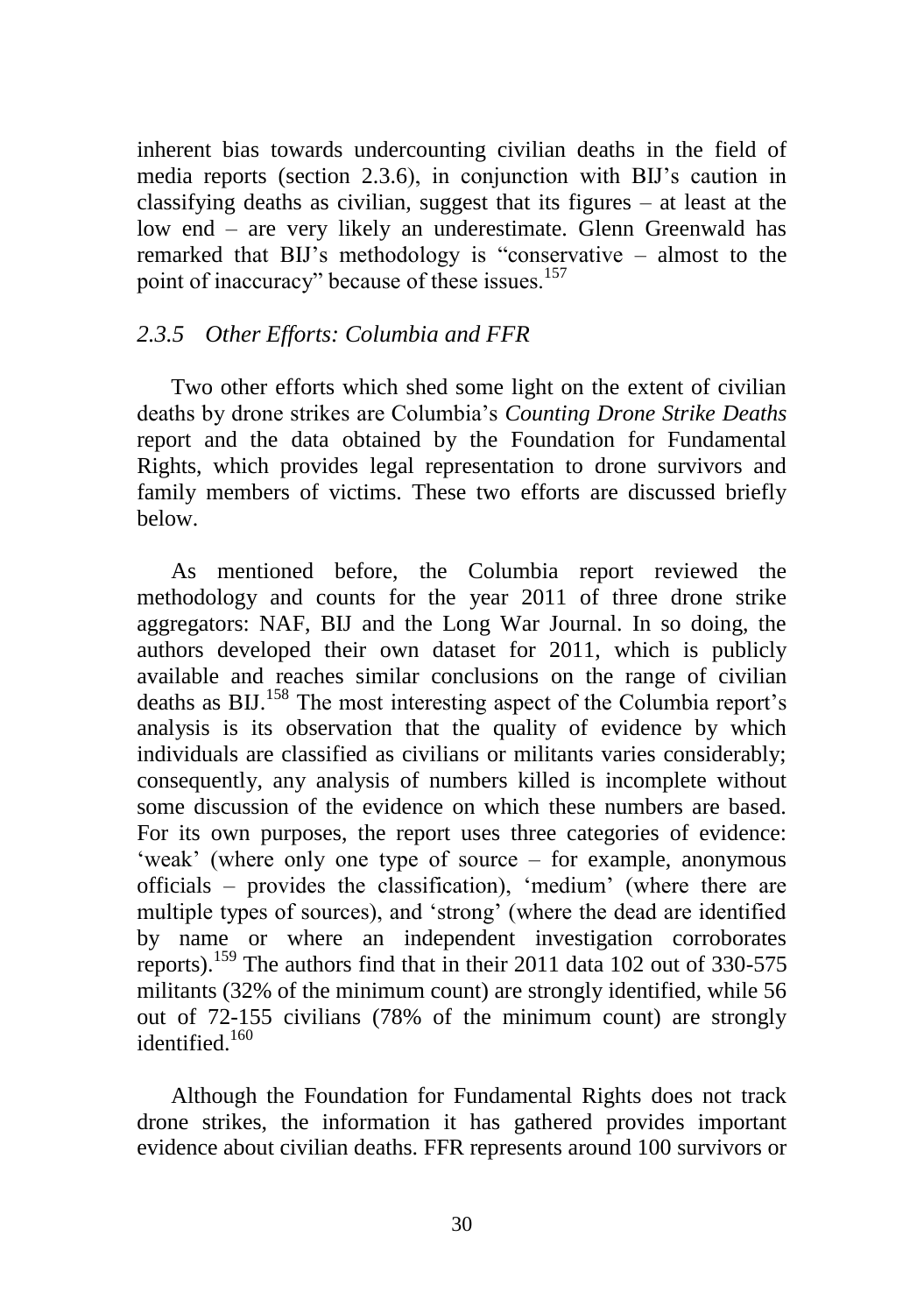family members of victims of drone strikes; altogether, the cases relate to some 40-45 strikes and over 200 dead.<sup>161</sup> While drone victims and their family members have an obvious interest in declaring themselves innocent, the evidence that FFR has to collect to pursue litigation is considerable, and constitutes very strong evidence that its clients and their families are civilians.

FFR's investigations include collecting information on the name, age, address, occupation, and contact information of witnesses and victims.<sup>162</sup> Witnesses have to testify to the time and location of strikes, to describe the scene as it occurred, and to attest to the identity of those wounded or killed.<sup>163</sup> I examined a number of the documents compiled to prove the identity of victims and the circumstances of a drone strike in the FFR files. These included, in various cases: national identity cards, family photographs, passports, the school certificates and student IDs of children, details of injuries from hospitals and doctors' reports, photographs of missile parts and blast cites, official investigation reports issued by the Political Agent's office, and the testimonies of witnesses and survivors.<sup>164</sup>

The cases that FFR is able to take on are not representative. Shahzad Akbar noted that choosing a client is a cumbersome process, and there are many cases in which civilians are killed which do not end up as litigation. If FFR finds a client to be too interested in financial compensation, they usually do not take up his case.<sup>165</sup> Dislocation of the population in South Waziristan since the military operation in 2009 has made it difficult to verify cases from that agency.<sup>166</sup> Verifying the identity of women in court is especially difficult as, for cultural reasons, very few women have documents to prove their identity and men are often reluctant to discuss cases involving women.<sup>167</sup> Some male victims also lack identification. Often, victims are simply unwilling to come forward, or tire of making repeated trips to court.<sup>168</sup> Victims are particularly reluctant to pursue litigation in cases in which both militants and civilians have been killed, fearing for their safety.<sup>169</sup> In many cases, FFR's investigators are convinced civilians were killed in a strike, but are simply unable to find enough corroborating evidence.<sup>170</sup> For all these reasons, it is difficult to project from FFR's subset of drone strikes to conclude how many civilians in total have been killed, but those cases that FFR does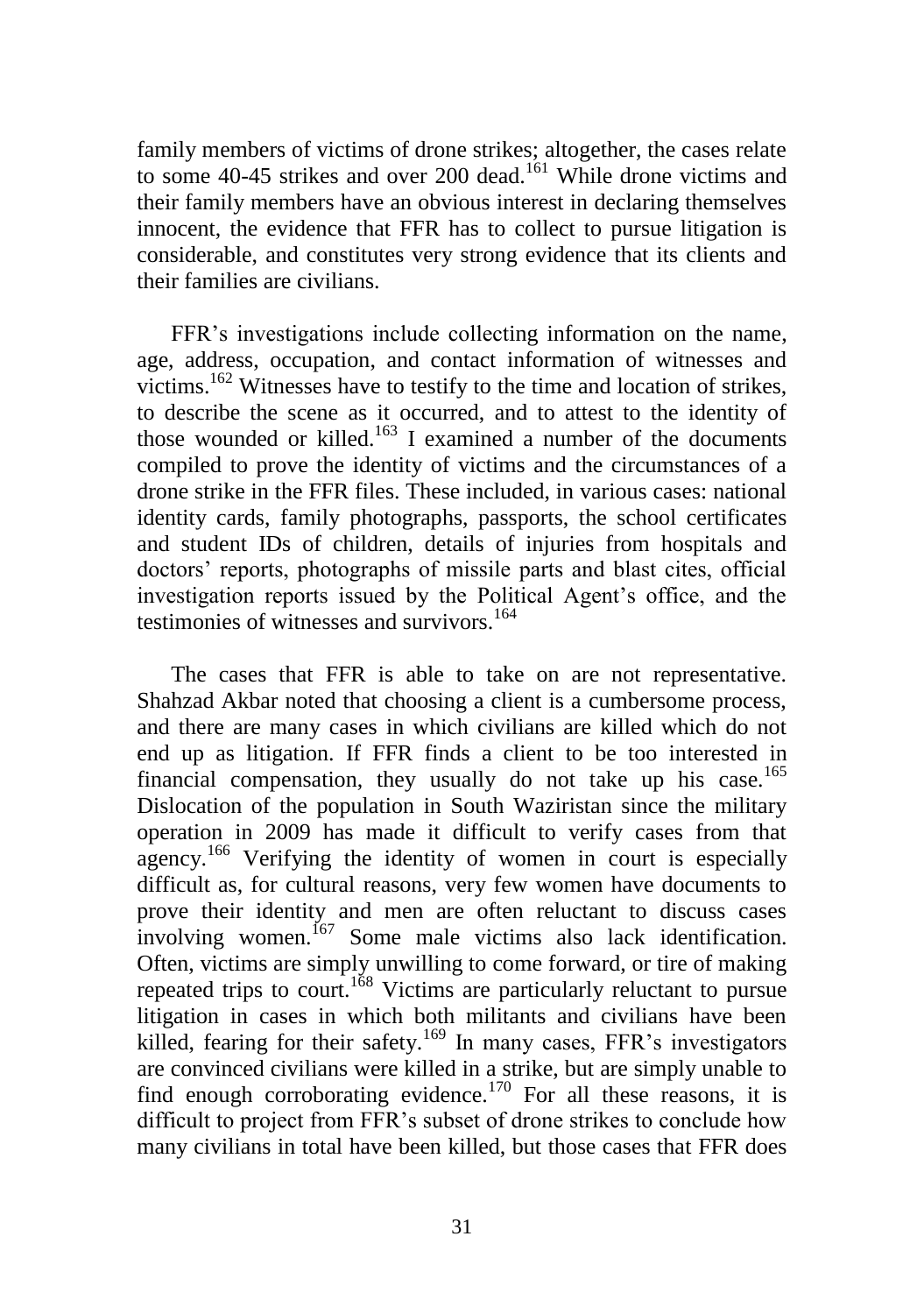take up constitute very strong evidence of the civilian identity of victims.

#### *2.3.6 Likely Direction of Biases*

The issues discussed in the preceding sections, as well as the definitional concerns in section 1, all limit the accuracy of any count of the numbers of civilians and militants killed by US drone strikes in Pakistan. Nonetheless, there are several reasons to conclude that the direction of bias is likely to be towards undercounting civilian deaths and misclassifying civilians as militants than *vice versa.* These reasons are summarized below, and are in addition to the specific methodological biases of each aggregator discussed previously.

First, a number of drone strikes may simply not have been picked up in media reporting, especially those which occurred in the early years of the program or in remote areas. BIJ has identified a number of drone strikes of this kind.<sup>171</sup> Various investigators have highlighted other cases which remain ambiguous.<sup>172</sup> The effect of missing drone strikes would be undercounting of both civilian and militant deaths in the data.

Second, people injured in drone strikes may subsequently succumb to their wounds, sometimes a long time after a strike has occurred. These deaths are usually not included in drone death tallies, except apparently in the case of PBC. Again, the effect would be to undercount both civilian and militant deaths.

Third, Taliban sources do sometimes comment on drone strikes to the media, and would clearly have an incentive to exaggerate civilian deaths in order to increase backlash against the US and the Pakistani government. However, it is unclear whether they are systematically doing so.<sup>173</sup> Accepting the deaths of militants in drone strikes may not be harmful to their cause, helping build their reputation as willing to sacrifice martyrs in fighting against the US. $^{174}$  But even if the Taliban have exaggerated civilian deaths on occasion, they are rarely cited in media reports picked up aggregators, except when a well-known militant is killed.<sup>175</sup> Thus, any effect of such reports in biasing civilian numbers upwards is likely to be small.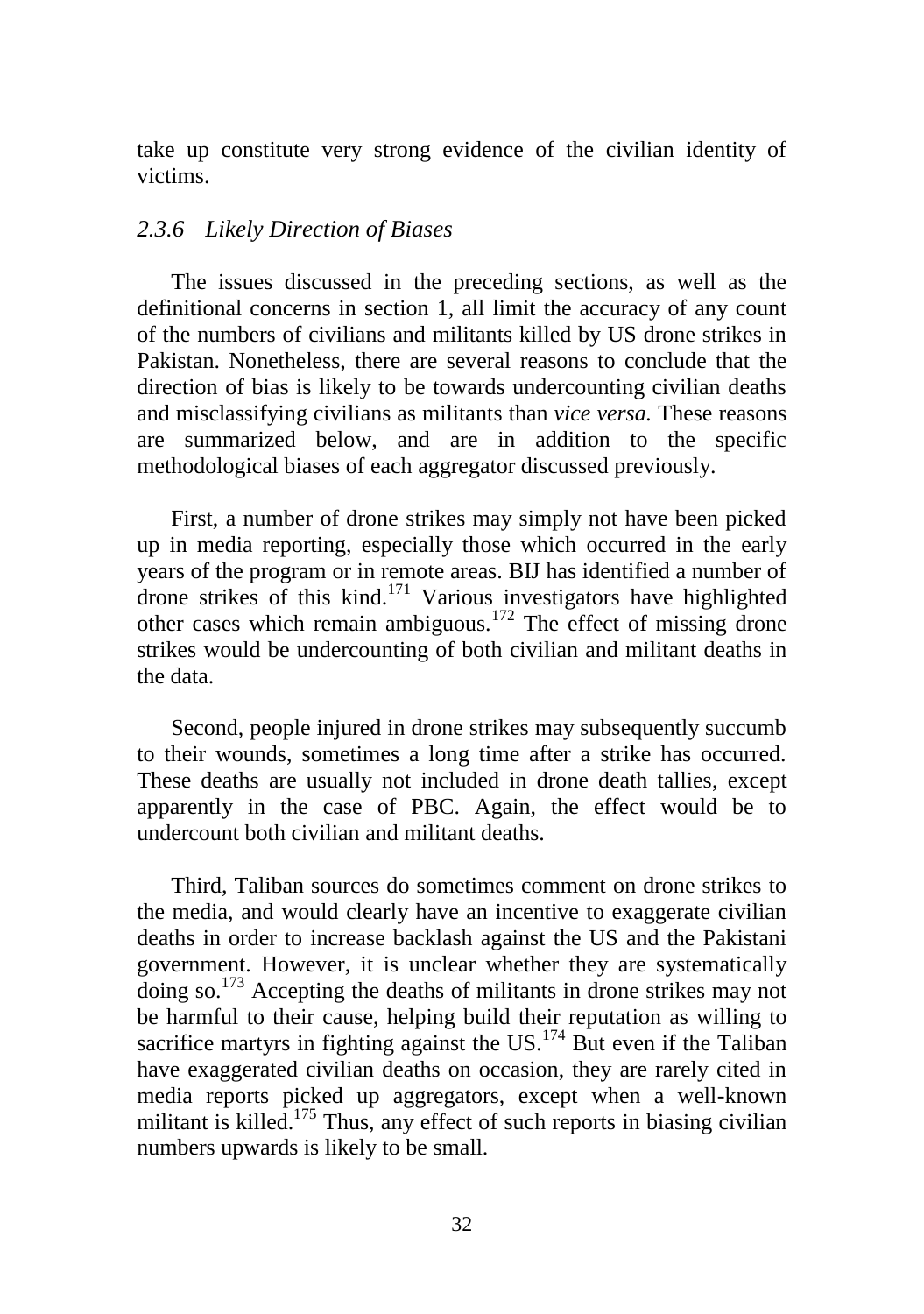Locals are cited as a source more commonly than the Taliban. Although they face various pressures that may inhibit them from speaking openly (section 2.3.1), when they do share information, it does not appear to be systematically biased in either direction. Indeed, most organizations which have conducted investigations into drone strikes have commented that many locals, even those who were themselves victims of drones, were willing to acknowledge when strikes killed militants.<sup>176</sup>

However, the most common source by far cited in media reports are anonymous military and intelligence officials who, as I have established (section 2.2.2), systematically underestimate civilian deaths.<sup>177</sup> As the claims of these officials constitute the initial source for most reports, and as they may well have a default protocol of reporting deaths as militants in initial statements (section 2.2.2), most media reports also tend to mention victims as militants by default.<sup>178</sup> In contrast, civilian deaths are generally only reported in response to specific information or investigation, raising the possibility that there are other cases which simply do not come to the attention of journalists.

Finally, there are often incentives for journalists to seek out stories on the deaths of high profile militants. Such reports usually receive extensive coverage and are more financially rewarding than stories about civilian deaths.<sup>179</sup> These incentives may play a role in the phenomenon of repeated reported deaths of the same militant leader, and may bias journalists' choices in favour of allocating time to following up such stories, instead of following up on possible civilian deaths.

## *2.4 Conclusion on Numbers*

It should be evident from the preceding discussion that there is no one number that we can provide of how many civilians have been killed in US drone strikes in Pakistan. However, it is equally clear that the claim of drone supporters that such deaths are exceedingly rare is simply untrue. Beyond this observation, is it possible to narrow the wide and conflicting ranges of deaths that have been put forth by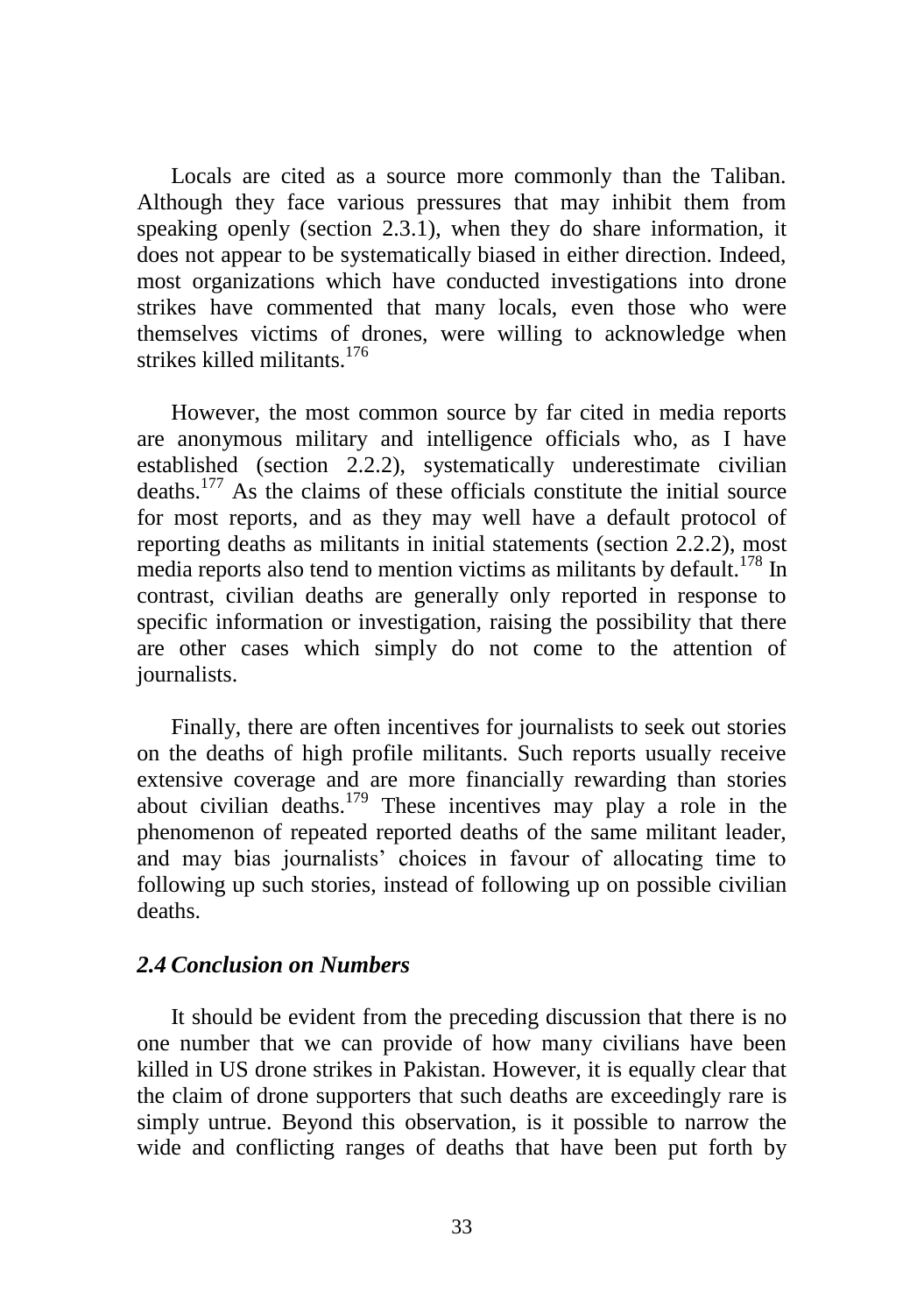various groups in the drones debate? Such an exercise may be useful, so long as we recognize that the resulting range is indicative, rather than being any absolute measure of deaths.

We can begin by following the Columbia 2012 report and differentiating between the degree of evidence used to establish a classification of 'civilian' or 'militant.' Thus, there is very strong evidence of at least 200 civilian deaths, the cases compiled by FFR, in which independent investigations have been conducted and the names and some biographical details of the victims are known. Such details have also been unearthed in other investigations by organizations such as Amnesty International, CIVIC and various news organizations; consequently, the number of strongly identified civilians should be considerably higher than 200.

We next reach the minimum estimate of around 400 civilian deaths (as of March 2013) submitted by the Pakistan government to the UN Special Rapporteur and 416 (as of October 2, 2014) counted by  $B_{1}^{180}$ Although not all of these civilians are still strongly identified, these numbers are almost certainly underestimates, for the reasons discussed in sections 2.2.1, 2.3.4 and 2.3.6. Next, we reach the higher end estimates of around 600 civilian deaths by the Pakistan government, still considered by officials an underestimate, and 957 by BIJ. The latter number includes many cases in which civilians are weakly identified, but may be closer to a realistic estimate of civilian deaths than any of the preceding cases. Finally, there are PBC's count of 1,284 to 2,530 civilian deaths (to October 2, 2014), and tribal agency officials' estimate of 1,449 dead (only in South Waziristan, to July 2012, and North Waziristan, to December 2012) submitted to the Peshawar High Court. While civilian deaths could conceivably be higher than the 1,284 minimum estimated by PBC, they are almost certain to be well short of 2,530, given PBC's practice of classifying any uncertain case as civilian.

Conversely, we might examine the corresponding numbers for militant deaths. In a number of cases, there is very strong evidence that a militant was killed, for example with most of the estimated 2% of drone victims who were prominent leaders, or when Taliban sources are able to identify the dead by name. NAF lists 58 Al Qaeda or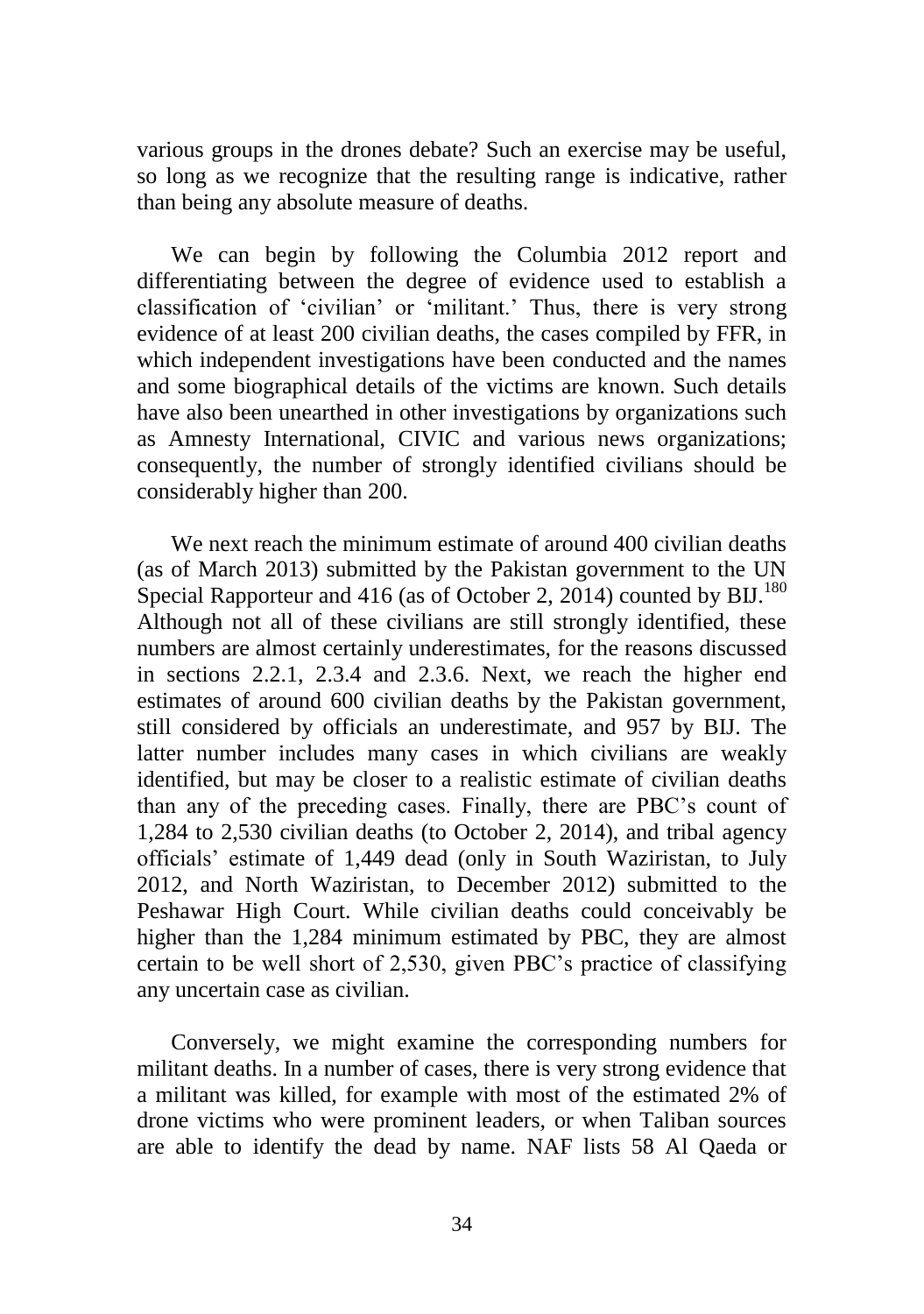Taliban leaders killed, with names and often additional information, up to November 1, 2013.<sup>181</sup> Although cases have previously occurred where leaders were erroneously listed as dead, $182$  this estimate can still be considered as very strong evidence of militant deaths for our purposes. Next, we consider PBC's estimate of 183-567 militant deaths (to October 2, 2014). While this estimate includes many deaths which are not strongly identified, particularly at the high end, PBC's high bar for classifying deaths as militants suggests that it would be an underestimate. Finally, NAF's high end estimate of 2,869 (to October 2, 2014) almost certainly overestimates militant deaths, given the very weak evidence many of these classifications are based on, and NAF's demonstrated tendency to underestimate civilian deaths (section 2.3.2). The above discussion is summarized in Table 3.

| <b>Table 3: Possible Ranges of Deaths</b> |  |
|-------------------------------------------|--|
|-------------------------------------------|--|

|                 | <b>Very Strong</b><br><b>Evidence</b> | <b>Underestimate</b> | Overestimate |
|-----------------|---------------------------------------|----------------------|--------------|
| Civilian deaths | $200+$                                | $\sim$ 400-600       | 2.530        |
| Militant deaths | $58+$                                 | 183-567              | 2,869        |

In closing, one final effort worth mentioning is BIJ's Naming the Dead project, which seeks to identify and categorize as many of the dead by name as possible. As of November 5, 2014, BIJ identifies 709 drone victims, of which it classifies exactly 300 as alleged militants and 322 as civilians, including 99 children under the age of 18.<sup>183</sup> 87 others are named, but their classification is unknown.<sup>184</sup> Three observations may be made in this regard. First, the 322 named civilians constitute 77% of BIJ's minimum civilian count of 416, emphasizing the relatively high bar it sets for that count. Second, it is interesting (but certainly not sufficient for projecting further) how the numbers of civilians and militants settle into a roughly 50-50 ratio (322 and 300) once the same standard of evidence is applied to each category, a result not dissimilar to that in table 3 above. Finally, the 709 named victims constitute fewer than a third of BIJ's minimum (2,383) and a fifth of its maximum (3,858) count of drone victims to November 5, 2014. When most of the dead cannot even be named, it is a step too far to claim that 'most' were militants or 'most' were civilians.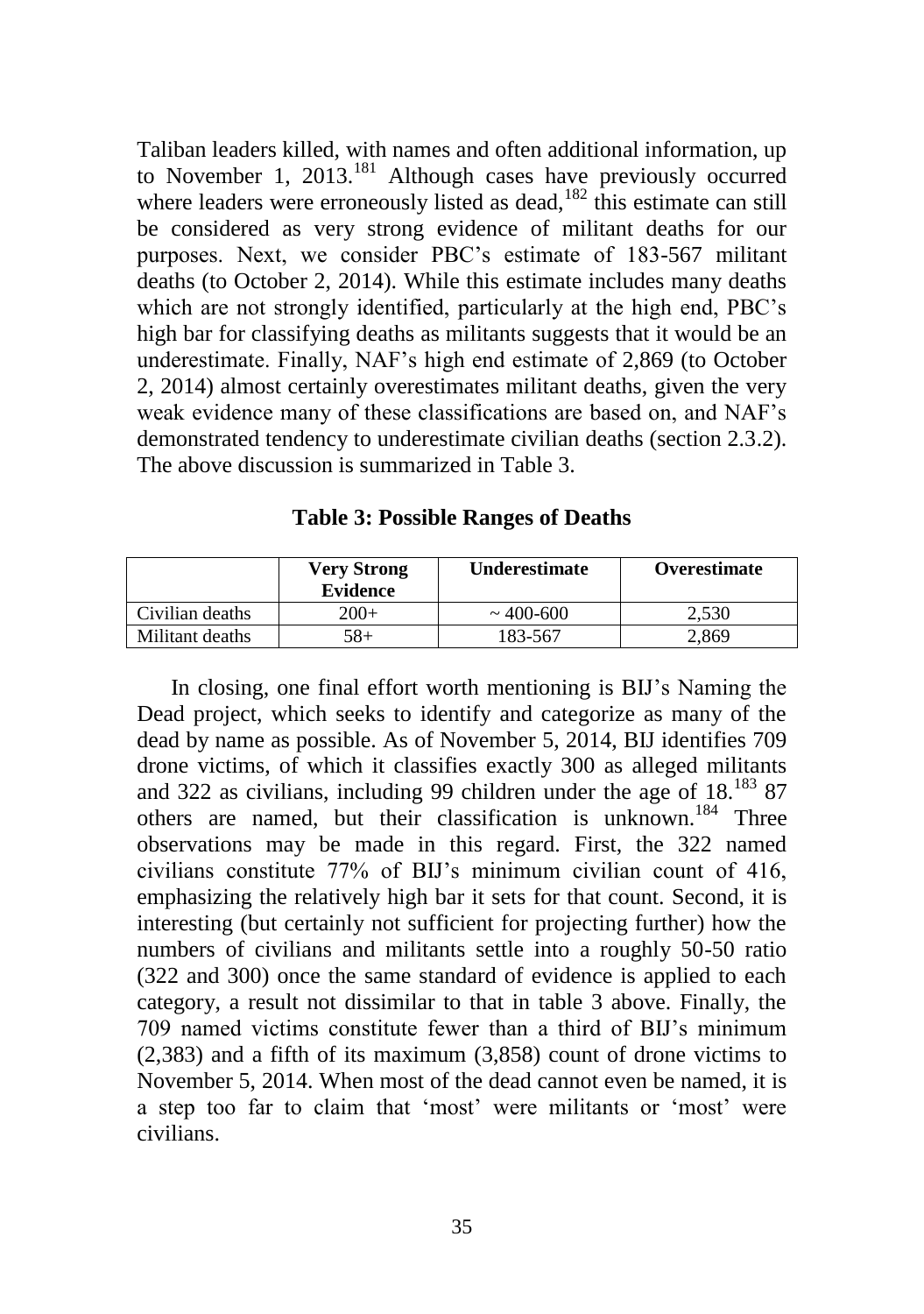## **3. Beyond Civilian Deaths: The Broader Humanitarian Impact of Drone Strikes**

In the excessive focus on the numbers of militants or civilians killed in the public debate, the broader humanitarian impact of drone strikes is neglected. While a thorough assessment of the extent of this impact is yet to be undertaken and is beyond the scope of this paper, I will here highlight the findings of several studies which examine the different dimensions in which drone strikes affect life in targeted communities.

#### *3.1 Injuries*

I have lost the full use of one of my feet and had a rod inserted because of the injuries I suffered in this strike. As a result, it is extremely painful for me to walk. There are scars on my face to this day because I had to have an operation on my nose when it would not stop bleeding. I also suffer from a hearing problem because the sound when the missile landed was so loud…To receive medical treatment, it cost me Rs. 400,000 – 500,000…I have never been offered compensation of any kind. Before the strike, I earned money by being a driver. However, because of the surgery on my foot and the pain this caused, I can no longer continue driving for a living. My sons now must work to support the family.

### ~ *Survivor testimony in FFR files<sup>185</sup>*

Drone tracking organizations have expended considerable effort in categorizing the dead, but have paid surprisingly little attention to those injured in strikes. Of the three organizations surveyed here, BIJ estimates 1,106-1,661 injured while PBC estimates 372-1,273 injured in drone strikes up to October 2, 2014 (table 2, section 2.3). PBC's lower numbers may reflect its practice of following up on injuries and subsequently reclassifying them if they prove fatal; however, the organization does not provide information on how many injuries have been so reclassified. NAF does not keep a tally of those injured, and none of the organizations provides a breakdown of civilians versus militants, although BIJ does mention individual cases in its strike-bystrike narratives. This relative neglect of the injured reflects the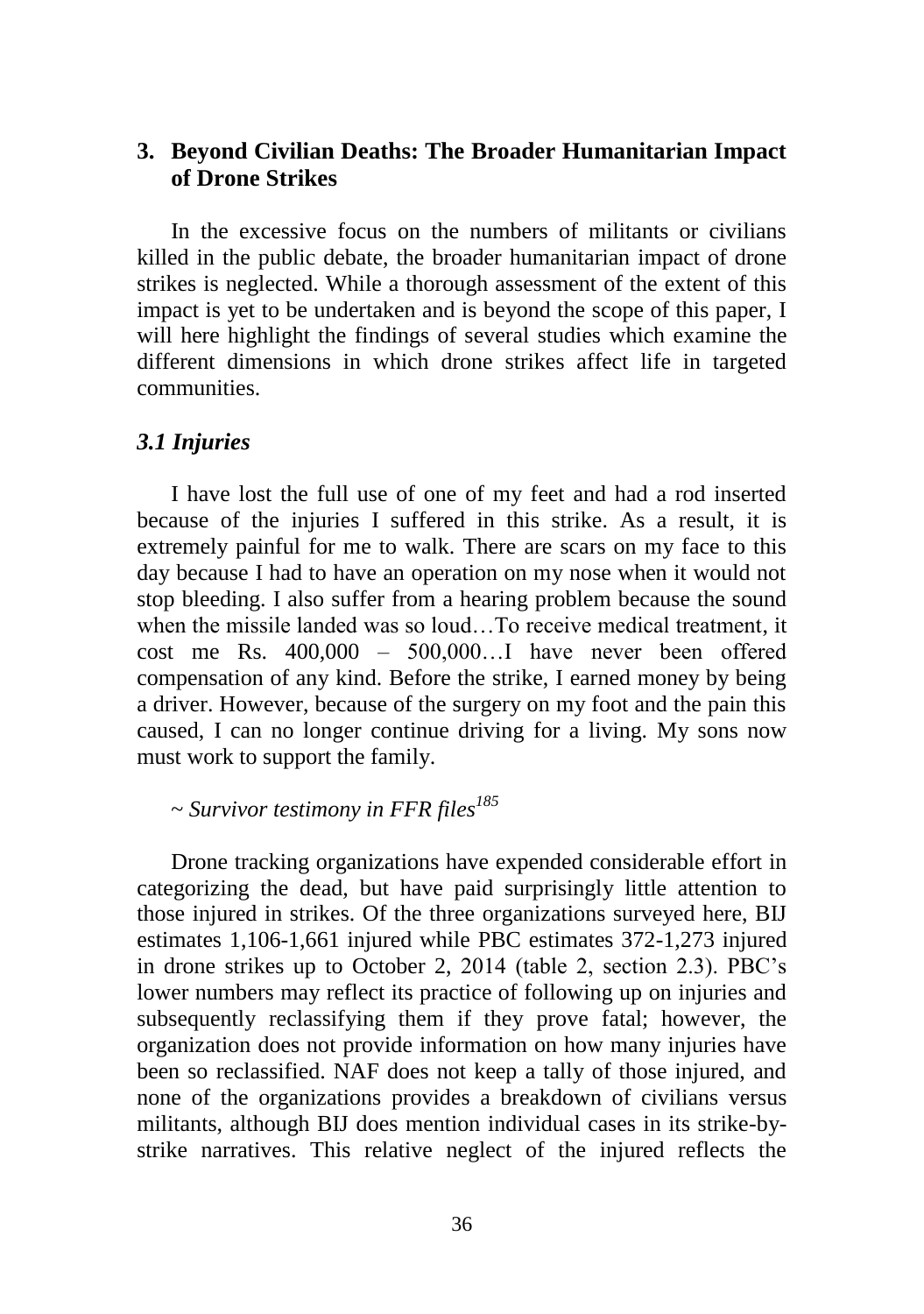excessive focus on numbers killed in the public debate more than anything else. Certainly, information on them should be easier to obtain: they can still speak, and unlike the dead, they continue to live with the consequences of a strike. These consequences can include permanent disablement, unsustainable medical bills, inability to continue work or education, financial hardship, and susceptibility to depression, anxiety, disease and other injury-related trauma.<sup>186</sup> Due to limited medical services in the area, injuries can easily lead to further complications or prove fatal.<sup>187</sup>

### *3.2 Structural Damage*

A drone struck my home…I [was at] work at that time, so there was nobody in my home and no one killed…Nothing else was destroyed other than my house. I went back to see the home, but there was nothing to do…I was extremely sad, because normally a house costs around 10 lakh, or 1,000,000 rupees, and I don't even have 5,000 rupees now. I spent my whole life in that house…my father had lived there as well. There is a big difference between having your own home and living on rent or mortgage…[I] belong to a poor family and...I'm just hoping that I somehow recover financially.

## $\sim$  *Stanford and NYU*, Living Under Drones<sup>188</sup>

Besides harming people, drone strikes damage houses, vehicles and other property. In recent months, BIJ partnered with Forensic Architecture and Situ Research to analyze the extent of structural damage caused by the drones program in Pakistan. Their data, current to May 2014, is represented in the following table:

| Table 4: Damage to Buildings and Vehicles <sup>189</sup> |  |  |
|----------------------------------------------------------|--|--|
|                                                          |  |  |

| No. of<br>strikes | <b>Domestic</b><br>buildings<br>damaged | <b>Religious</b><br>buildings<br>(mosques,<br><i>madrasas</i> ) | <b>Other buildings</b><br>(public buildings,<br>commercial<br>buildings) | Vehicles (cars, pickup<br>trucks, four-wheel<br>drives, motorbikes) |
|-------------------|-----------------------------------------|-----------------------------------------------------------------|--------------------------------------------------------------------------|---------------------------------------------------------------------|
| 383               | 241-372                                 | $8-29$                                                          | $6 - 23$                                                                 | 116-226                                                             |

As is evident, domestic buildings (that is, houses) have been the main structural target of drone strikes. In 203 of these cases, the extent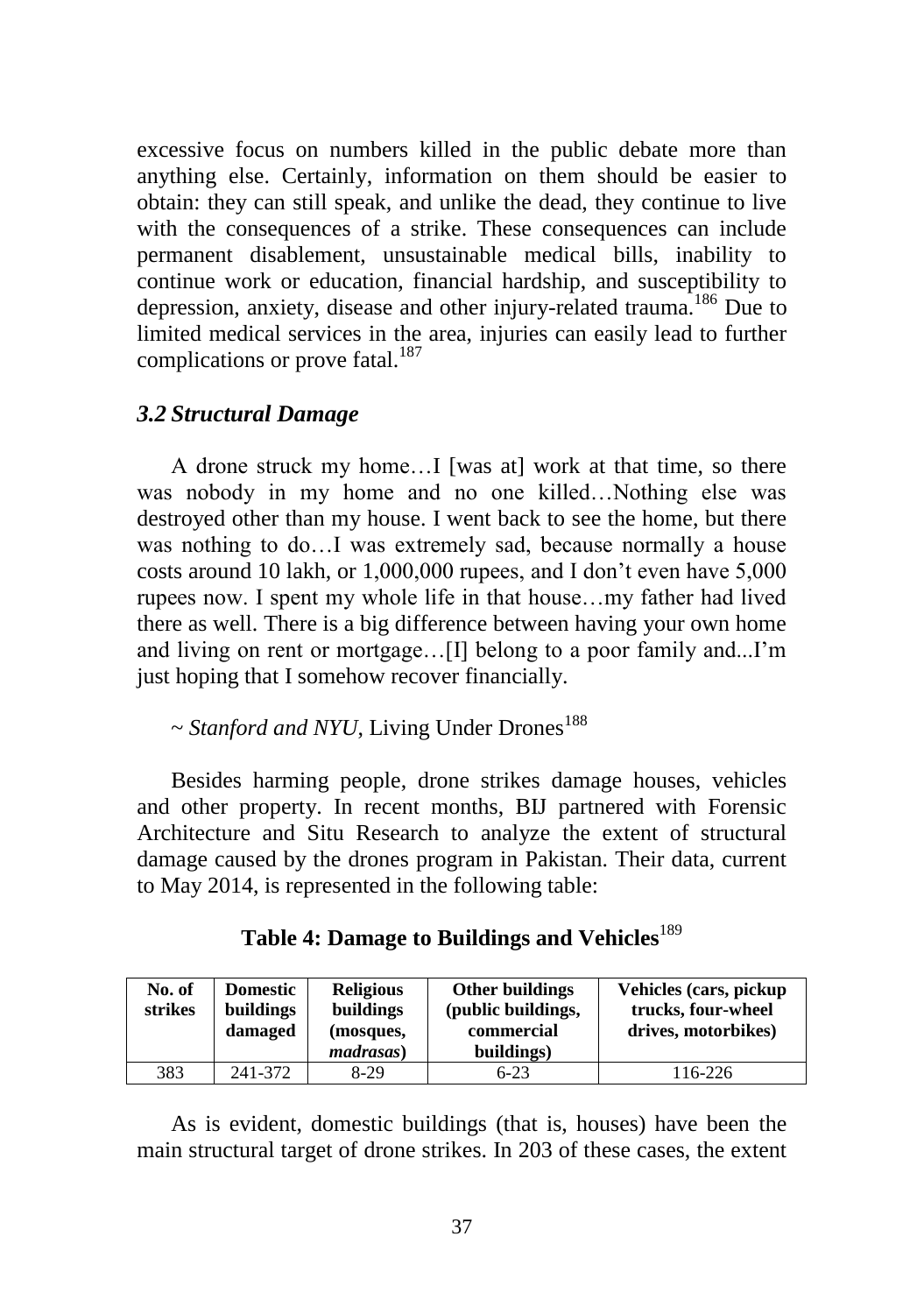of damage could be assessed; in others, it was unknown or reports were contradictory. Of the known cases, drones caused minimal structural damage in 2 cases, moderate damage in 13 cases and severe damage in 32 cases. In 156 cases the structure was completely destroyed.

# *3.3 Psychological Costs*

The mental health impacts of drone strikes include trauma to survivors and family members of victims, as well as others who witness the consequences of a drone strike.<sup>190</sup> Additionally, the persistent overhead surveillance that drones are uniquely able to conduct causes psychological problems of its own. Psychiatrists who have treated Waziris from drone-affected communities speak of 'anticipatory anxiety,' the constant fear of future trauma: drones are always overhead and people never know when a strike may be imminent.<sup>191</sup> One survivor commented,

We are always thinking that it is either going to attack our homes or whatever we do. It's going to strike us; it's going to attack us... No matter what we are doing, that fear is always inculcated in us. Because whether we are driving a car, or we are working on a farm, or we are sitting home playing…cards – no matter what we are doing, we are always thinking the drone will strike us. So we are scared to do anything, no matter what.<sup>192</sup>

According to a villager's testimony:

[D]rones hover over our heads constantly and one can always hear the buzzing, mosquito-like sound they make. The men, women and children in my village live in constant fear of being struck by one of these drones…They are all my children think about and they cannot concentrate on their studies or play carefree like children should. They often ask me to buy land elsewhere so we can escape the drones and lead a normal life.<sup>193</sup>

People from drone-affected communities interviewed by Stanford and NYU researchers described emotional breakdowns, running inside or hiding when drones appear, fainting, nightmares, hyper startled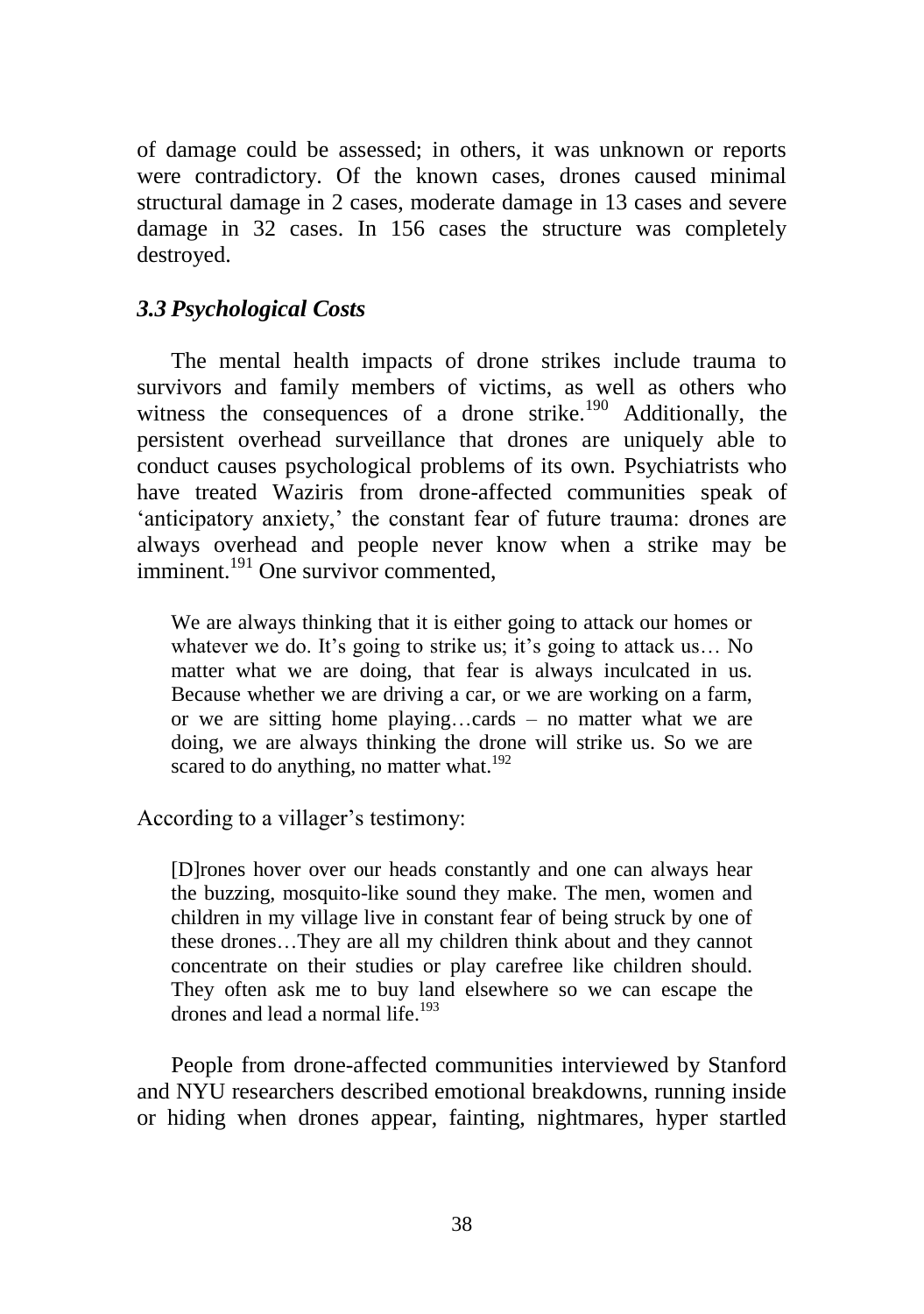reactions to loud noises, outbursts of anger and irritability, loss of appetite and other physical symptoms, and insomnia.<sup>194</sup>

## *3.4 Financial Hardship*

Medical costs of treating injured family members, loss of income due to the death of a breadwinner, destruction or damage to houses or other property, and absence of any institutionalized mechanisms of compensation have combined to cause severe financial hardship for many affected families.<sup>195</sup> One survivor commented:

[When we got hit], [m]y father's body was scattered in pieces and he died immediately...[Since then], I am disabled. My legs have become so weak and skinny that I am not able to walk anymore...It has also affected my back...I have two younger brothers, who are both unemployed, and I don't have a father and I am disabled. I have been completely ruined...[My brothers] can't go to school, because I can't afford to support them, buying their books, and paying their fees. They are home most of the day and they are very conscious of the fact that drones are hovering over them. [The presence of drones] intimidates them...If the drones had not become routine and my father had not died and I hadn't lost my leg, today I would have completed my MA in Political Science...I can't dream of going back to college.<sup>196</sup>

# *3.5 Effect on Educational Opportunities*

Many survivors or family members of victims have been unable to continue their education due to physical or financial hardship. In other cases, children have been unable to concentrate on their studies due to the constant presence of drones, or have been withdrawn from schools by their parents, who fear large gatherings could become a target of drone strikes. One family member of a victim testified:

[T]here were sixty or seventy primary schools in and around my village but only a few remain today due to drone strikes. Few children attend schools these days though because they fear for their lives from hovering drones walking to and from their homes. They are also afraid to gather in groups because they believe they will be targeted by a drone strike…I only attended school as a small child because the drone strikes began in my community about eight years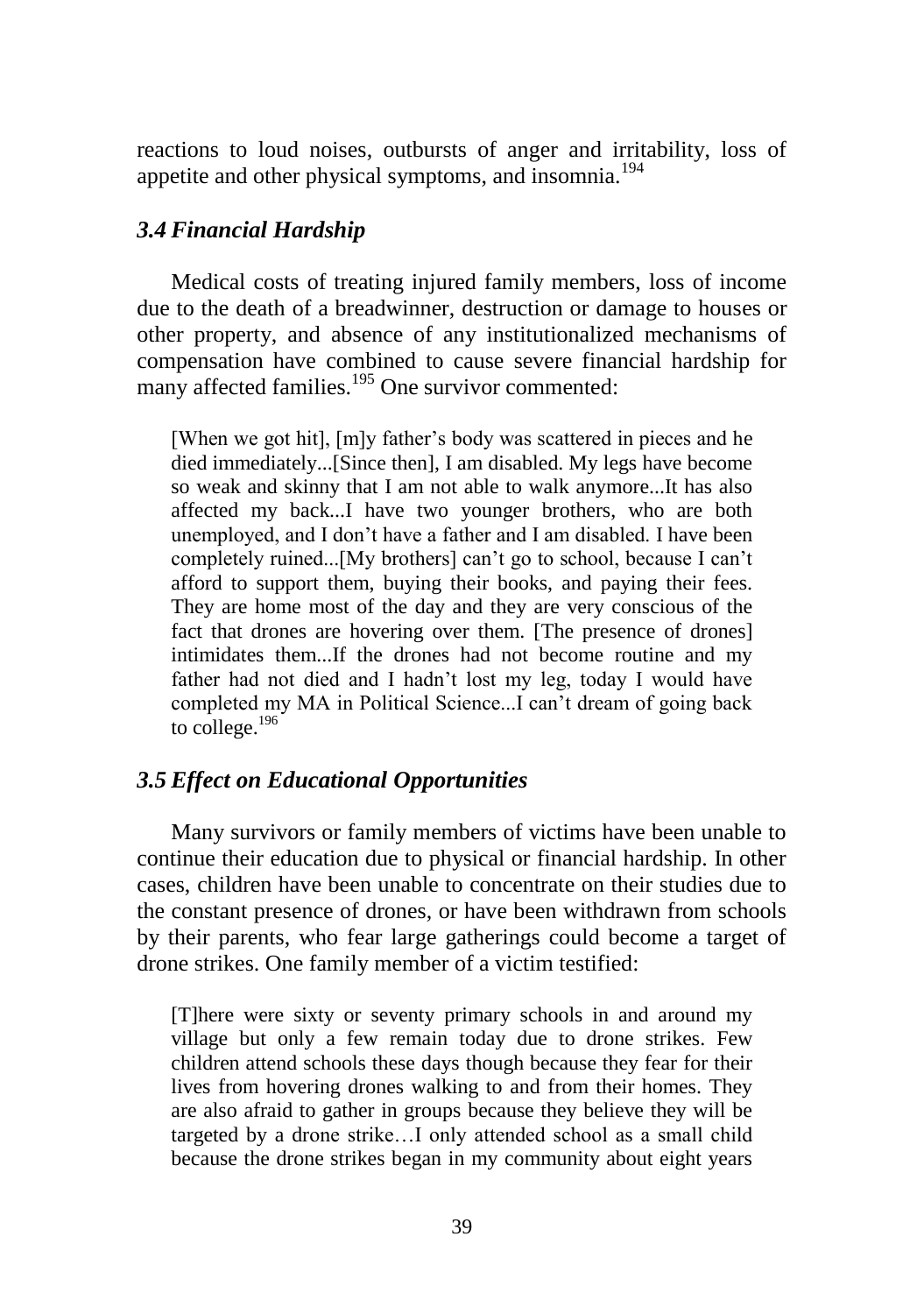ago. At this time, I stopped going to school because we were all very afraid that we would be killed…I am 21 years old, my time has passed. I cannot learn now to read or write so that I can better my life. But I very much wish my children to grow up without these killer drones hovering above so that they may get the education and life I was denied. $197$ 

#### *3.6 Effects on Communities*

Loss of educational opportunities is only one way in which drones have affected entire communities in areas where they are prevalent. Fundamental social activities have been targeted: drones have struck *jirgas*, laborers at work, and mourners at funerals.<sup>198</sup> A family member of a victim testified:

The sudden loss of so many elders and leaders in my community has had a tremendous impact not just on my family, but on my entire area…Everyone is now afraid to gather together in large numbers to hold jirgas and solve our problems. Even if we want to come together to protest the illegal drone strikes, we fear that meeting to discuss how to peacefully protest will put us at risk of being killed by the ever present drones.<sup>199</sup>

Fear to come together in social gatherings, go to school, travel for work, convene jirgas to resolve local disputes, mourn the dead at funerals; all these consequences erode community solidarity and trust and hamper basic social and economic activities of affected communities.<sup>200</sup>

The basic humanitarian instinct to help others in need has also been punished. So-called 'double-tap' strikes have targeted rescuers come to help those wounded or killed from an earlier drone strike.<sup>201</sup> Considered "a war crime" by UN Special Rapporteur on Extrajudicial, Summary or Arbitrary Executions, Christof Heyns,<sup>202</sup> such strikes have posed a dilemma for neighbors and humanitarian workers, who have started to delay or hold back from rescue attempts. One humanitarian organization was reported as having a "policy to not go immediately [to a reported drone strike] because of follow up strikes. There is a six hour mandatory delay. $1203$  One interviewee narrated an experience to Stanford and NYU researchers, in which: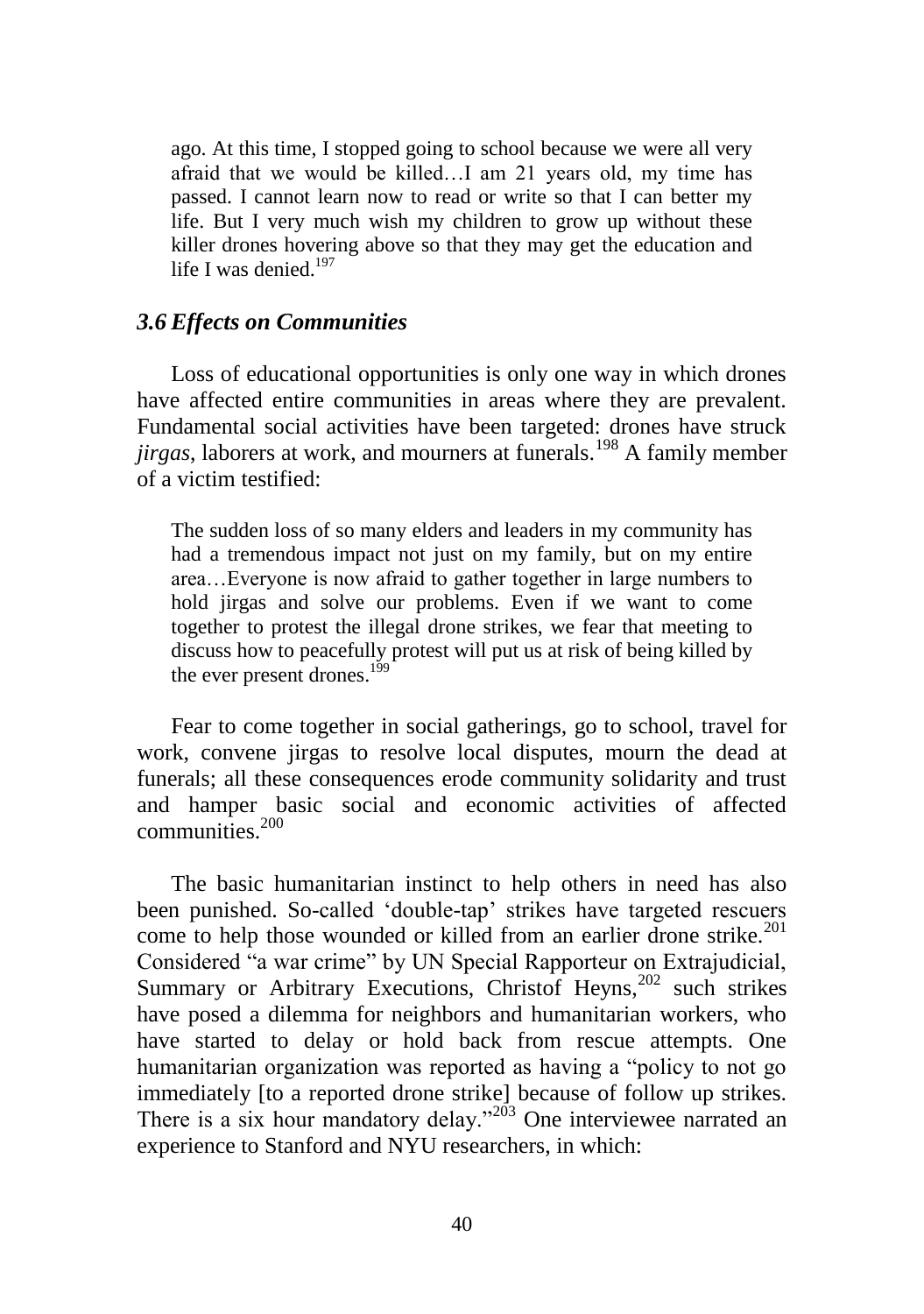A missile from a drone was fired at a car approximately three hundred meters in front of him, missing the car...but striking the road close enough to cause serious damage.[He] stopped, got out of his own car, and slowly approached the wreckage, debating whether he should help the injured and risk being the victim of a follow-up strike…when he got close enough to see an arm moving inside the wrecked vehicle, someone inside yelled that he should leave immediately because another missile would likely strike. He started to return to his car and a second missile hit the damaged car and killed whomever was still left inside...nearby villagers waited another twenty minutes before removing the bodies.<sup>204</sup>

Drone strikes can also create danger for communities in other ways. Militants have been known to pursue retaliatory attacks against suspected informers in the aftermath of a strike. In one case:

A shop owner was taken from his shop in Mir Ali by a band of Khorasan [Mujahidin] gunmen, who threw him into a car and...took him to a safe house where they locked up him and others suspected of spying for the US drone program. The Khorasan bludgeoned him with sticks for eight weeks, trying to get him to confess that he was a spy...Unable to determine whether he was guilty, the Khorasan released him to another militant group, which set him free 10 days later. 205

Some of these humanitarian consequences, such as the effects of persistent surveillance, are unique to drones. Others are common to any situation of conflict, and would undoubtedly occur as a result of military operations, airstrikes or militant attacks. This commonality belies the narrative of alleged precision associated with drone strikes. Drones do not cause the large scale displacement associated with Pakistani military operations in Waziristan and Swat, but in many respects they are responsible for as broad a range of consequences as other forms of violence.

### **4. Precision and the Question of Alternatives**

Supporters consider drones an exceptionally precise form of warfare superior to existing alternatives, owing to their possession of precision-guided missiles, real-time intelligence-gathering capabilities,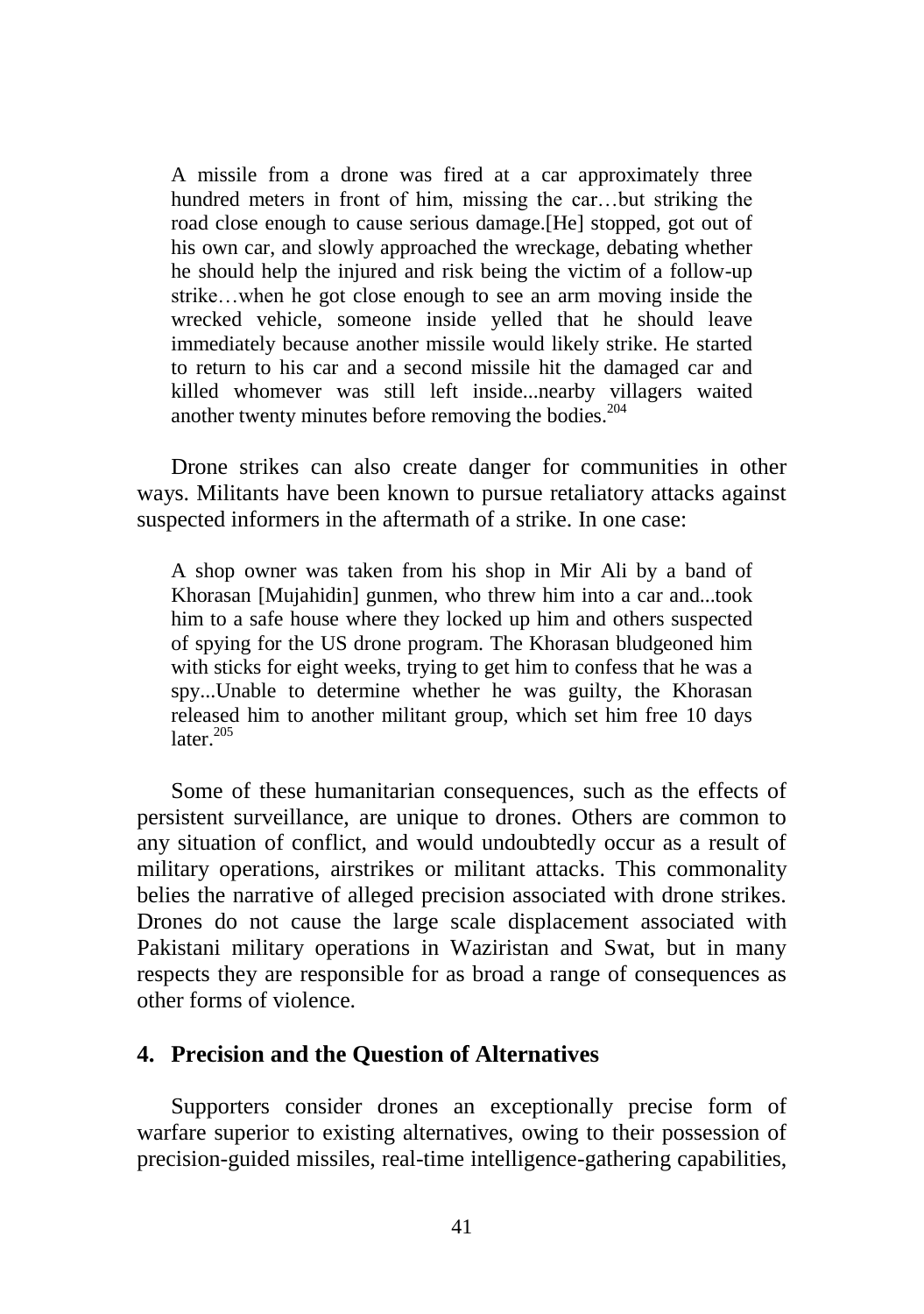and low financial and political costs. Yet the extent of 'collateral damage' discussed in sections 2 and 3 raises doubts about this claim. The reason for this gap is that supporters fail to distinguish between the characteristics of a weapons system and how it is used. Viewed purely in technical terms, drones are indeed superior to many existing weapons systems. Actually hitting the right target, however, depends not only on the characteristics of a weapons system, but the quality of intelligence, the level of training of operators, and the types of engagements in which it is employed.

## *4.1 Intelligence*

## *4.1.1 Human Intelligence*

At times when there has been some cooperation between US and Pakistani intelligence agencies, drone operators may have been able to draw on the human intelligence (HUMINT) networks of the latter.<sup>206</sup> When this relationship broke down in 2009, the US set up parallel intelligence networks, relying on private contractors, often retired ISI officials with preexisting networks in FATA. In both cases, there were serious shortcomings in the quality of intelligence provided by informers.

Neither state has a history of direct, on the ground presence in FATA. The relatively recent and alien presence of the Pakistan army, as opposed to that of the insurgents (see section 6), poses problems both for pursuing inquiries unobtrusively and for identifying insurgents. As a Pakistani Frontier Corps major remarked to counterinsurgent expert David Kilcullen:

[W]e Punjabis are the foreigners here on the frontier. Al-Qaeda has been here 25 years, their leaders have married into the tribes, they have children and businesses here, they have become part of local society. *It"s almost impossible for outsiders, including the Pakistan army, to tell the terrorists apart from anybody else in the tribal areas, except by accident.*<sup>207</sup>

Another high-ranking Pakistan army officer, with extensive experience in intelligence-gathering on the frontier, commented that FATA is very difficult terrain for human intelligence: "if you don't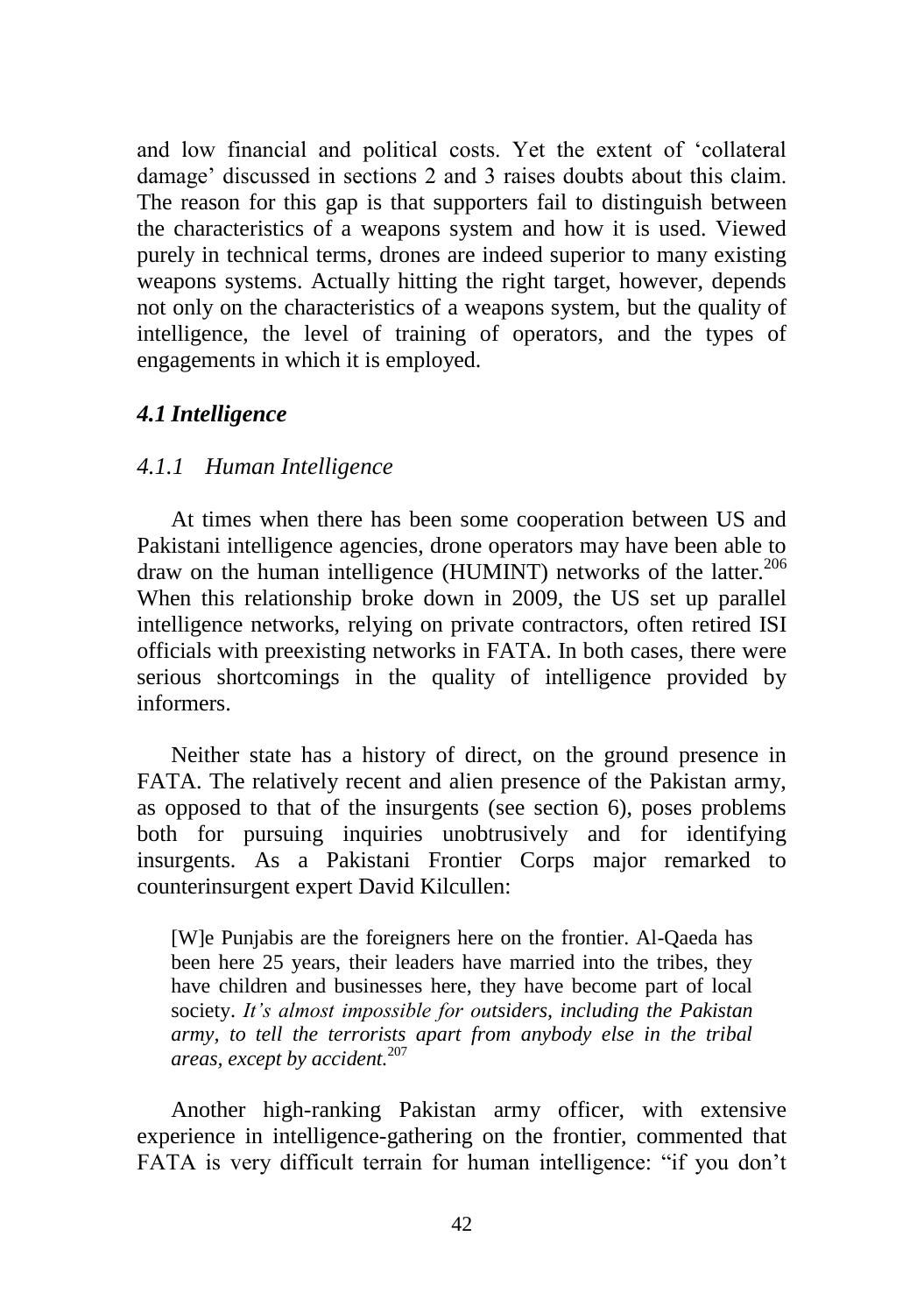live there you stick out like a sore thumb."<sup>208</sup> The British, he continued, used to pay tribal informers; "Who do you want me to pay? They'll be killed the next day." $209$ 

Taliban insurgents are known to be paranoid about anyone asking too many questions,<sup>210</sup> and frequently carry out reprisal killings of suspected informers subsequent to drone strikes (section 3.5). This danger acts as a substantial deterrent, particularly as most informers are motivated by mercenary incentives rather than active commitment to the US or Pakistani states. Clive Stafford Smith, Legal Director of the UK branch of humanitarian organization Reprieve, observed that:

Just as with Guantánamo Bay, the CIA is paying bounties to those who will identify "terrorists". Five thousand dollars is an enormous sum for a Waziri informant, translating to perhaps £250,000 in London terms. The informant has a calculation to make: is it safer to place a GPS tag on the car of a truly dangerous terrorist, or to call down death on a Nobody…reporting that he is a militant? Too many "militants" are just young men with stubble. At least 174 have been  $children<sup>211</sup>$ 

In other cases, informers may provide the names of tribal rivals or others with whom they have personal vendettas. These dynamics have been frequently observed by US forces in Afghanistan, leading to many operations that have targeted the wrong people.<sup>212</sup> The experience of prisoners at Guantanamo Bay offers further reasons for caution.<sup>213</sup> Overwhelmingly captured by human intelligence tip-offs in exchange for financial incentives, these detainees were regularly referred to by US officials as the "worst of the worst."<sup>214</sup> Yet by now, over 600 of the 779 prisoners have been released without charge. According to a report which analyzed Defense Department data on the detainees, only 8% of those held at Guantanamo were in fact categorized by US officials as Al Qaeda fighters.<sup>215</sup>

## *4.1.2 Surveillance and Signals Intelligence*

Limitations on human intelligence have led to increasing reliance on electronic surveillance to identify insurgent targets, especially with the introduction of signature strikes that accompanied the escalation of drone use in 2008. As discussed in section 2.1.2, these strikes rely on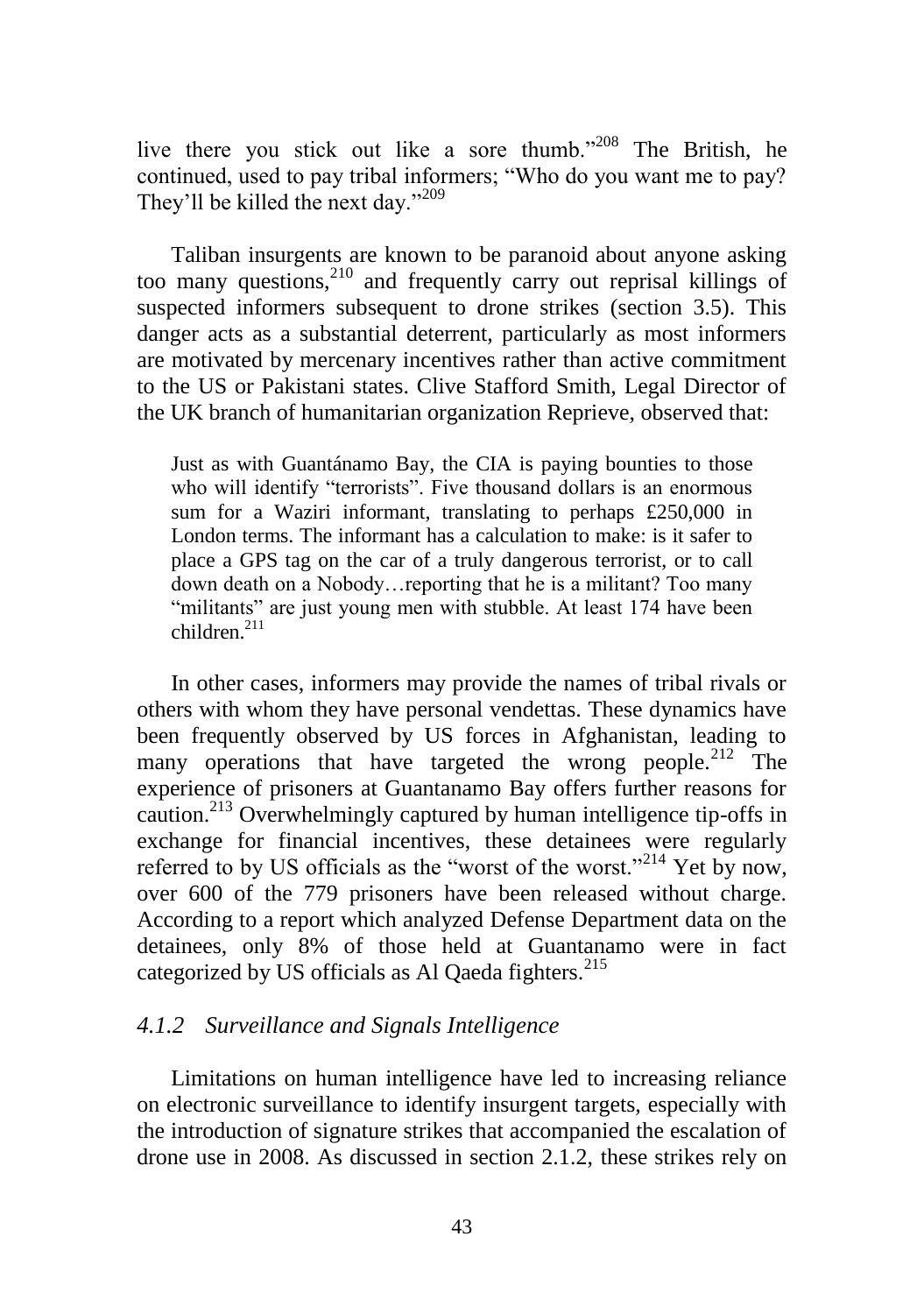the target possessing certain characteristics associated with terrorist activity, rather than on being able to identify the target. The limitations of this approach are best illustrated by the response of US officials to the botched March 17, 2011 strike on the Datta Khel *jirga*. Responding to reports which provided the names and identities of those killed, a US official stated, "There's no question the Pakistani and U.S. governments have different views on the outcome of this strike. The fact is that *a large group of heavily armed men*, some of whom were clearly connected to Al-Qaeda and all of whom *acted in a manner consistent* with A.Q.-linked militants, were killed."<sup>216</sup>

The statement says a great deal about the extraordinary faith reposed in technology by US officials, as well as the fallacies inherent in that belief. Even when confronted with the identities of the dead, many of whom were employed by the Pakistan government or were prominent pro-government elders in the community (section 2.1.3), US officials – who were unaware of the identities of most of those they were killing – still felt able to reiterate their position out of conviction that the dead ‗acted in a manner consistent with militants.'

The statement's reference to 'a group of heavily armed men' further raises questions about whether the 'signatures' used in such strikes are capable of providing meaningful intelligence. As anyone remotely familiar with FATA could attest, tribesmen very commonly carry weapons, which are considered an indispensable part of a man's honor, and heavy weapons are prized as status symbols.<sup>217</sup> More generally, insurgents come from the same population, dress the same way, do not wear uniforms and do not live apart in military cantonments $^{218}$ 

Ordinary houses in the region are indistinguishable from militant hideouts, and may possess many of the same characteristics that cause the latter to be viewed as suspect in surveillance footage. Counterinsurgent expert, David Kilcullen observes:

Villages are tight clusters of dwellings and compounds, often located in valleys. Every house is a fortress, surrounded by its crenellated stone or mud-brick wall, with rifle loopholes instead of windows, and every approach is covered by observation and fire. Many compounds have a 20-foot–tall watchtower or thick-walled central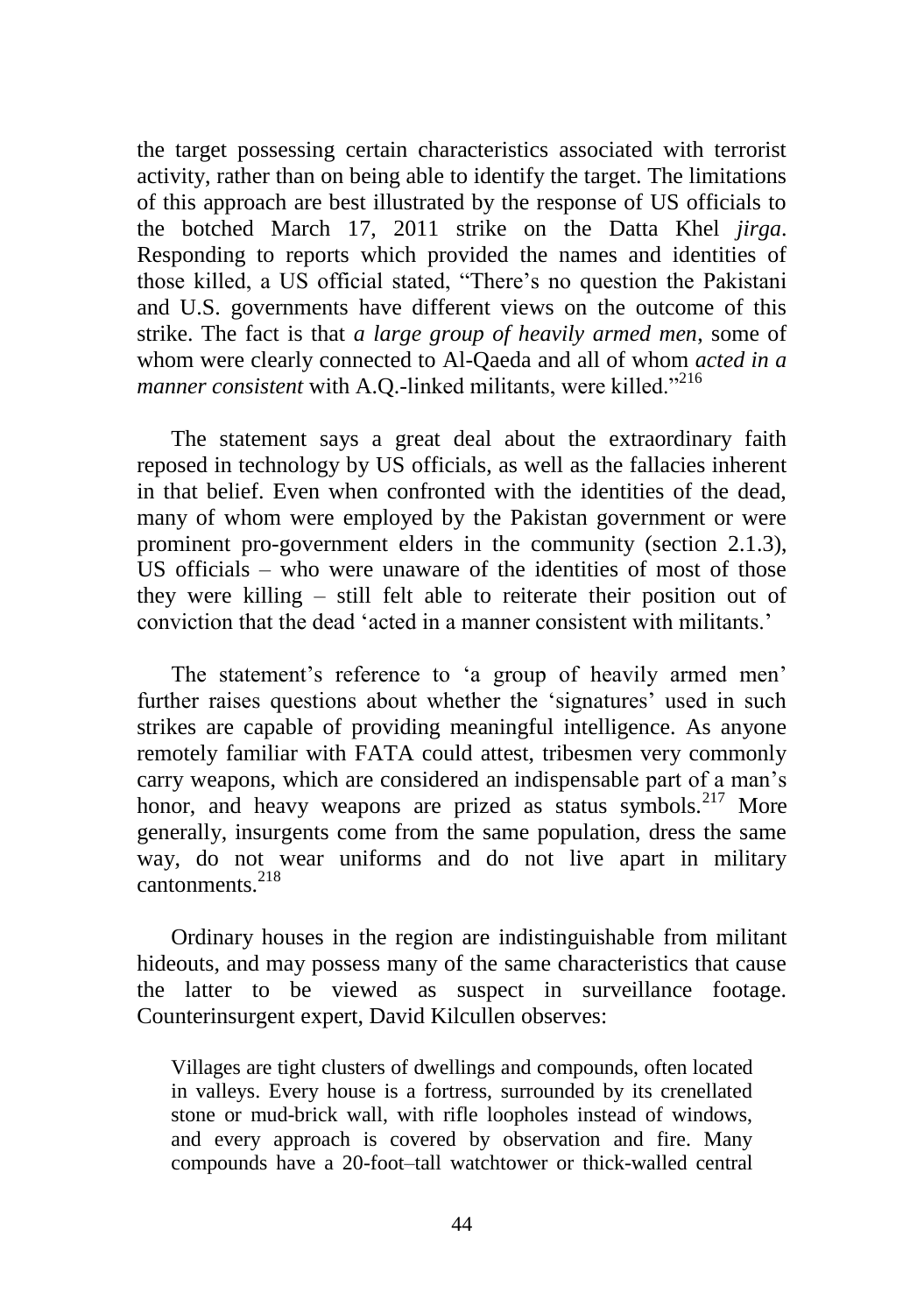keep, and some have a fortified gatehouse. Some clans have traditional ambush sites, passed from father to son like favorite fishing spots in a Western family. The young Winston Churchill, campaigning here in 1897, wrote that "all along the Afghan border every man's house is his castle. The villages are the fortifications, the fortifications are the villages. Every house is loopholed, and whether it has a tower or not depends only on its owner's wealth."<sup>219</sup>

In this environment, the ability of surveillance to discriminate targets based on a set of identifying characteristics is highly limited.

In other cases, drone operators rely on signals intelligence (SIGINT) to identify specific targets. According to a drone operator working with the Joint Special Operation Command's (JSOC) High Value Targeting task force, metadata analysis and cell-phone tracking technologies are used by the NSA to "geo-locate the SIM card or handset of a suspected terrorist's mobile phone. $v^{220}$  While the JSOC operator observed that the technology had been responsible for many successful operations, he argued that innocent people had also been killed as a consequence of it. Insurgents adapted to the tactic, utilizing multiple SIM cards or randomly redistributing them among units: ―They would do things like go to meetings, take all their SIM cards out, put them in a bag, mix them up, and everybody gets a different SIM card when they leave." $221$  Others, unaware they were being targeted, would lend the phone to children or family members.<sup>222</sup> Consequently, even when the NSA correctly located a phone, it would not necessarily know who was using it. The JSOC drone operator reflected:

The system continues to work because, like most things in the military, the people who use it trust it unconditionally….the most common response I would get [to objections about inaccurate intelligence] was 'JSOC wouldn't spend millions and millions of dollars, and man hours, to go after someone if they weren't certain that they were the right person.' There is a saying at the NSA: ‗SIGINT never lies.' It may be true that SIGINT never lies, but it's subject to human error. $^{223}$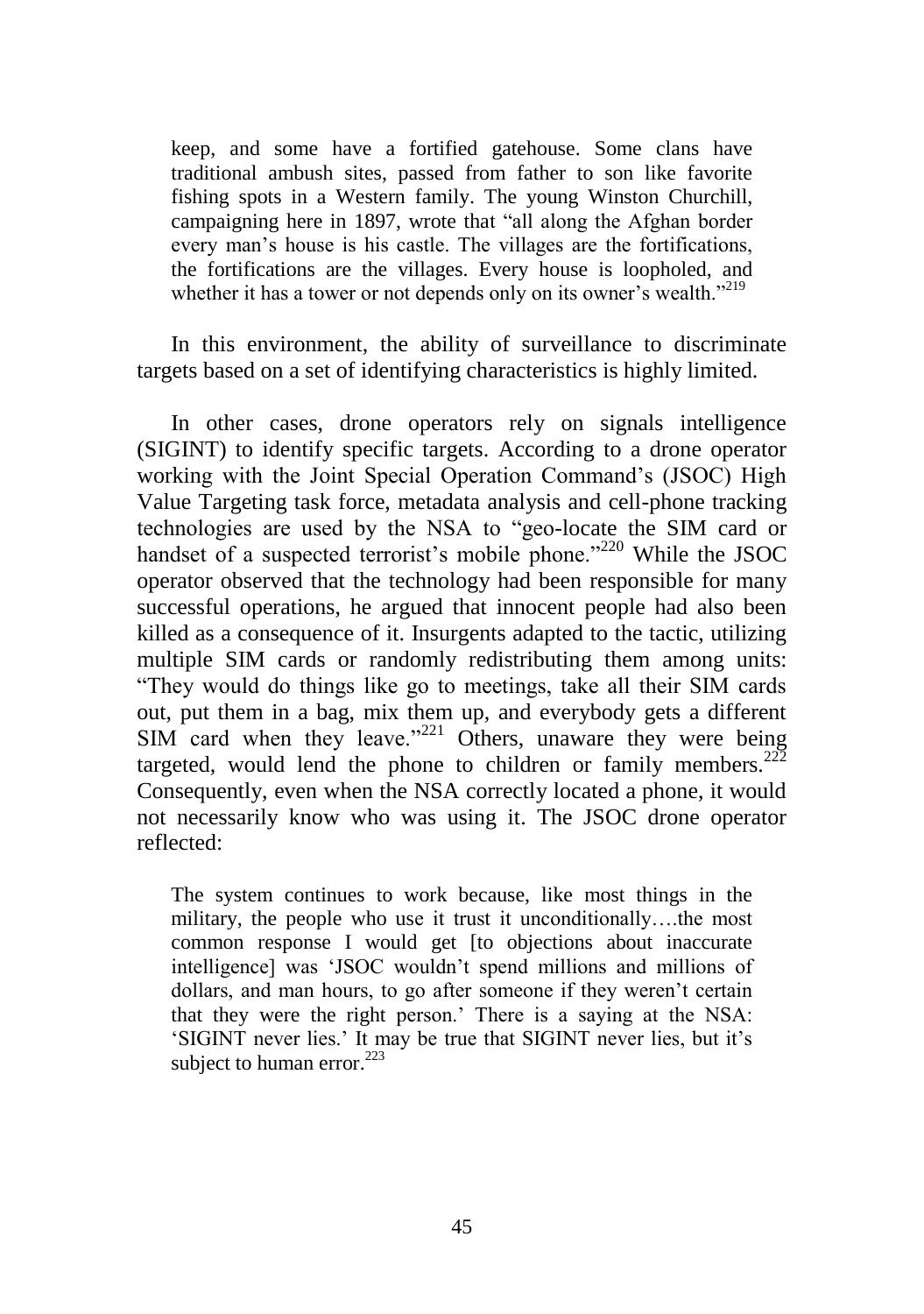#### *4.2 Training, Doctrine and Types of Engagements*

Training of operators and deciding the protocols by which they operate are also crucial determinants of civilian deaths. In a study published by the Center for Naval Analyses (CNA), the federally funded research and development center for the US Navy and Marine Corps, Dr. Larry Lewis observed that statements lauding drone precision tend to confuse "platform precision" with the comprehensive process which determines the likelihood of civilian casualties, which includes such factors as pre-deployment training, mission planning, correctly identifying civilian casualties after the fact, and incorporating those lessons into future planning and doctrine. $2^{24}$ 

The types of engagements in which drones are employed also determine the extent of civilian casualties. One study which compared four US air campaigns – Iraq (1991), Yugoslavia (1999), Afghanistan  $(2001)$  and Iraq  $(2003)$  – found that higher proportions of precisionguided munitions in the mix of bombs deployed were in fact correlated with a *higher* civilian death rate (per tonnage of bombs dropped).<sup>225</sup> The author relates this phenomenon to the decisions determining where and when airstrikes would be used.<sup>226</sup> Paradoxically, a preexisting belief in the precision of strikes may have led to their adoption in a broader range of situations where the risk of harm to civilians was greater. As a review of studies on drone strikes in Pakistan concluded, "Drones, then, are most useful for counterterrorism in precisely those settings where the challenges of counterterrorism are the greatest, and the ability to collect intelligence is the weakest.<sup>327</sup>

There is evidence that some combination of these problems is occurring with respect to drone strikes in Afghanistan and Pakistan. A classified study published by Dr. Lewis for the Joint and Coalition Operational Analysis (JCOA) division of the US military, observes in its summary that "drone strikes in Afghanistan were seen to have *close to the same number of civilian casualties per incident as manned aircraft*, and were *an order of magnitude more likely to result in civilian casualties per engagement.*‖ <sup>228</sup> Based on the terminology used in Dr. Lewis' CNA study,  $^{229}$  an 'incident' here means a situation in which civilians were killed – thus, drone strikes killed on average as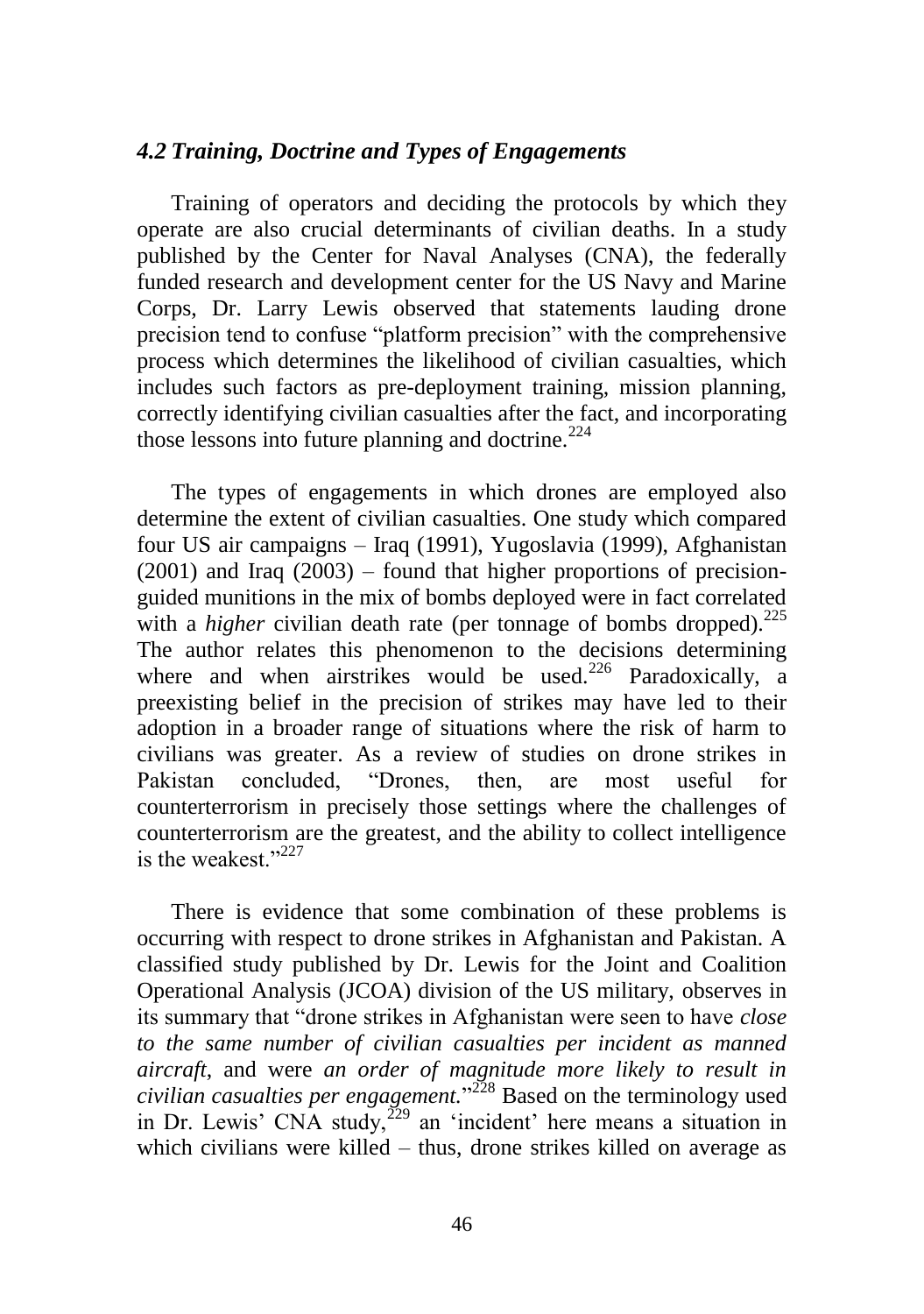many civilians as manned aircraft in situations where they killed civilians. An ‗engagement' means any situation in which strikes were used – thus, drone strikes caused civilian casualties *more frequently* than manned aircraft by ‗an order of magnitude' – *ten times* as often, as emphasized by CIVIC's press release in response to the study.<sup>230</sup> The JCOA summary observes that drone strikes in Pakistan similarly "fell short of intended goals" in minimizing civilian casualties. $^{231}$ 

## *4.3 Alternatives*

The final argument related to precision is that, regardless of their limitations, drone strikes are more precise than the alternatives. In his May 2013 speech at the National Defense University, President Obama argued that:

*The primary alternative to targeted lethal action would be the use of conventional military options*…Conventional airpower or missiles are far less precise than drones, and are likely to cause more civilian casualties and more local outrage. And invasions of these territories lead us to be viewed as occupying armies, unleash a torrent of unintended consequences, are difficult to contain, result in large numbers of civilian casualties and ultimately empower those who thrive on violent conflict. *So it is false to assert that putting boots on the ground is less likely to result in civilian deaths* or less likely to create enemies in the Muslim world. The results would be more U.S. deaths, more Black Hawks down, more confrontations with local populations…<sup>232</sup>

In a similar vein, several journalists who interview IDPs from FATA have stated that a minority of their interviewees supported drone strikes.<sup>233</sup> This support, however, is very contextually bound. As one supposedly pro-drone Waziri remarked, "Before this Operation Zarb-e Azb, people…would give two options and ask: are operations better or drones?... I said operations are completely wrong, as they are not serious. They cause a great deal of civilian loss and property damage…*Neither one should be happening, but if there are two options, drones are better* as they are targeted."<sup>234</sup>

Yet such comparisons are false, because, as is implied by the preceding discussion (section 4.2), those alternatives would not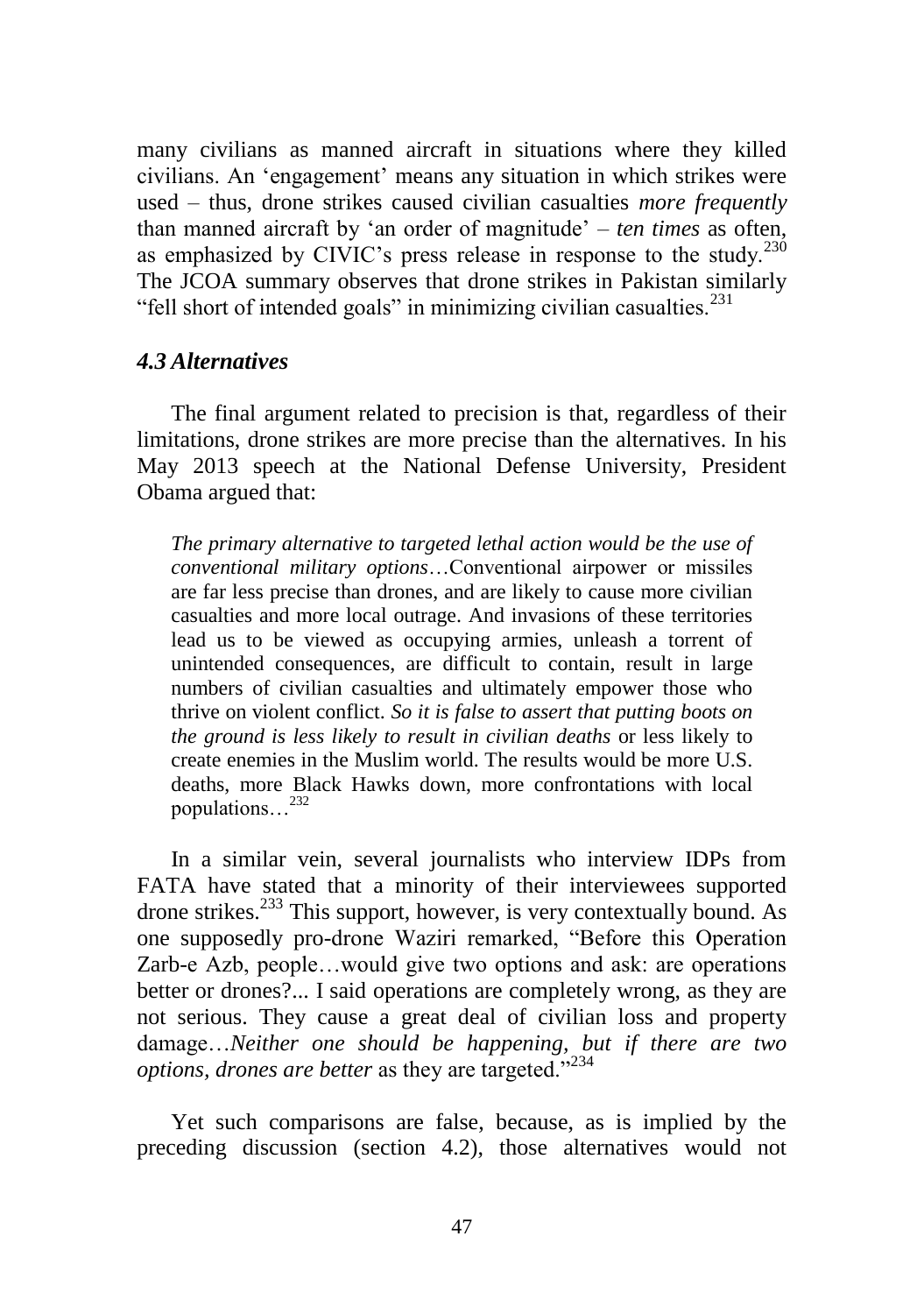necessarily be used in the situations in which drone strikes are employed. US airstrikes or deployments of combat troops incur significantly higher political and financial commitments than drone strikes, generally prohibitively high outside a declared war zone. It is precisely the absence of these costs that drone proponents tout in their support for strikes.<sup>235</sup> The Stimson Center's Task Force on US Drone Policy, which was dominated by former members of the US military and intelligence communities, observed in its report that:

[T]he availability of lethal UAV [Unmanned Aerial Vehicle] technologies *has enabled US policies that likely would not have been adopted in the absence of UAVs*. In particular, UAVs have enabled the United States to engage in the cross-border use of lethal force against targeted individuals in an unprecedented and expanding way...The increasing use of lethal UAVs may create a slippery slope leading to continual or wider wars. The seemingly low-risk and low-cost missions enabled by UAV technologies may encourage the United States to…*[pursue] targets with UAVs that would be deemed not worth pursuing if manned aircraft or special operation forces had to be put at risk*...UAVs also create an escalation risk insofar as they may lower the bar to enter a conflict, without increasing the likelihood of a satisfactory outcome.<sup>236</sup>

While obscuring civilian casualties helps to retain popular support for military action (section 2.1.4), the absence of any risk to US military personnel is arguably even more important in that regard. US government agencies have explicitly recognized how this change is affecting the ease of decisions to use lethal force. Thus, one NSA document obtained by Edward Snowden observed:

[By 2009,] for the first time in the history of the U.S. Air Force, more pilots were trained to fly drones … than conventional fighter aircraft…[leading to a] *"tipping point"* in U.S. military combat behavior *in resorting to air strikes in areas of undeclared wars*…Did you ever think you would see the day when the US would be conducting combat operations in *a country equipped with nuclear weapons* without a boot on the ground or a pilot in the air $2^{237}$ 

Similarly, Pakistan army troops, in order to launch a military operation, have to build up public support and risk facing backlash in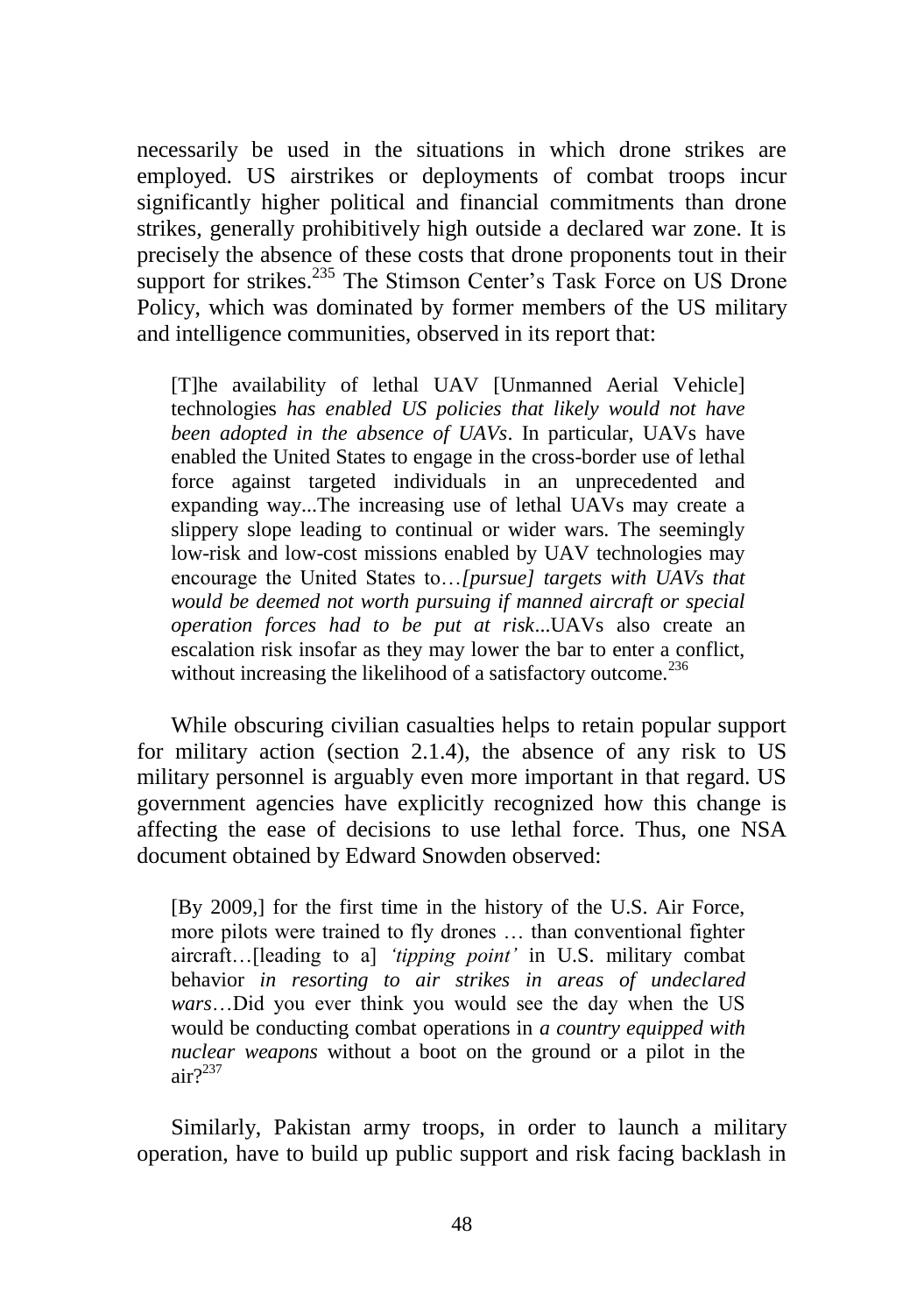case of failure, a factor which contributed to delaying the present operation in North Waziristan by years. Such limitations serve to restrain alternative uses of force; ideally, to increase the odds of force being deployed only when strategically necessary.<sup>238</sup> Thus, the ‗primary alternative' to drone strikes may simply be no drone strikes. Or it may, potentially, be a more considered, holistic policy with a greater emphasis on nonviolent forms of engagement.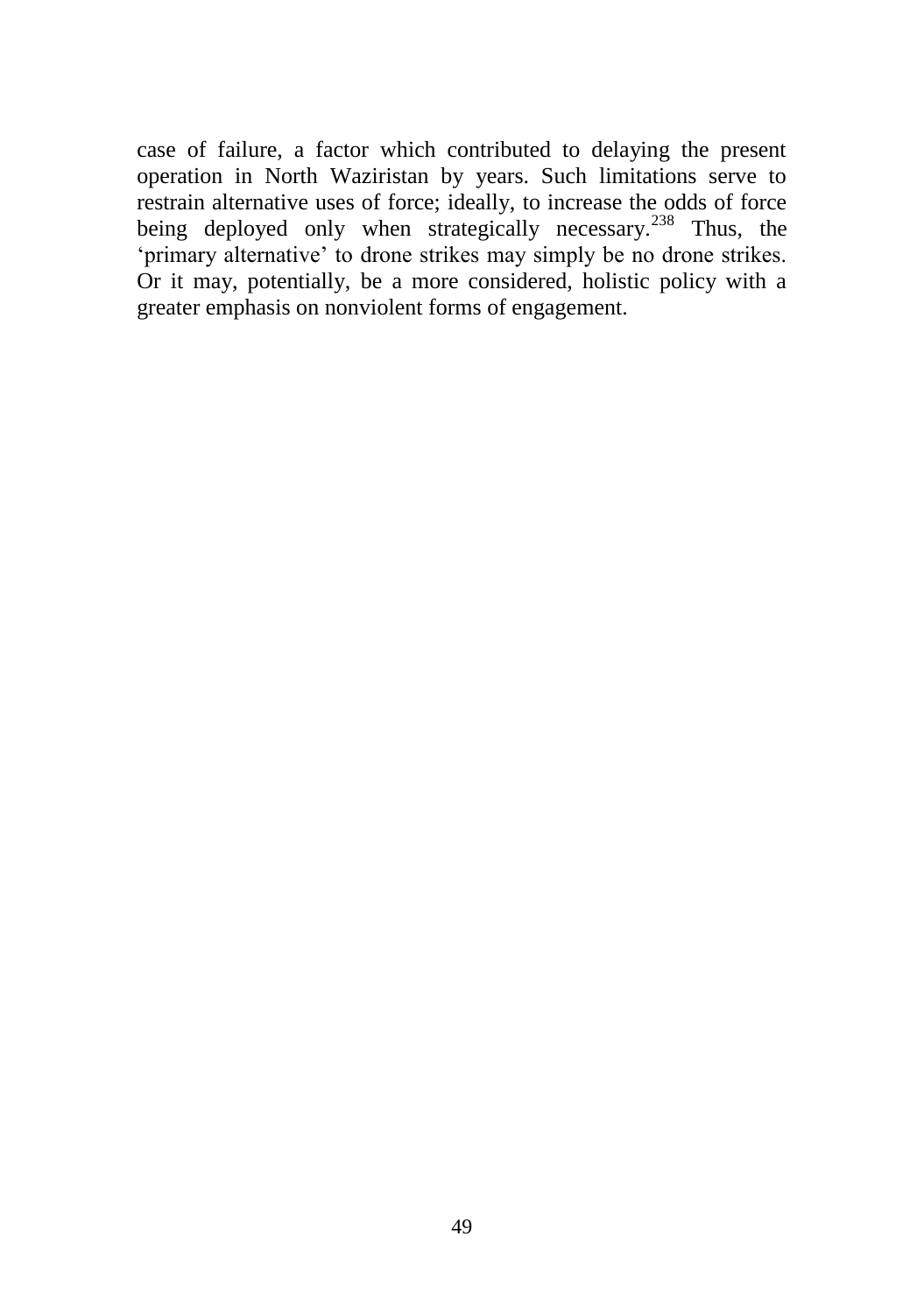# **Part II: US DRONES AND PAKISTAN'S COUNTERINSURGENCY STRATEGY**

## **5. Theoretical Perspectives on Counterinsurgency and Revolutionary War**

I discussed in Part I of this paper how US drone strikes in Pakistan have had a considerably broader and more damaging humanitarian impact than is usually allowed for by their proponents, and explained some of the reasons for their lack of precision. Yet, as they do kill militants and some militant leaders, are they nonetheless effective? Do they possess value for the Pakistani state's strategy against the Taliban? Here, it must be emphasized that my focus in this part is on Pakistani, rather than US, strategic considerations, although many of my conclusions are relevant to the latter as well.

To answer the questions above, we may begin with the recognition that the various Pakistani Taliban groups, prominently including the TTP, comprise an insurgency against the Pakistani state.<sup>239</sup> The dynamics of this type of war differ substantially from those of conventional war, and there is a considerable body of literature from the perspectives of counterinsurgency practitioners, revolutionary writers and theorists, and other scholars, that seeks to explain those dynamics. In evaluating the position of US drone strikes in a viable Pakistani counterinsurgency strategy, it is necessary to briefly examine the major findings and debates in this literature.

## *5.1 Counterinsurgency Theorists*

Counterinsurgency theory had its first heyday in the 1960s as a response to the unconventional struggles waged by nationalist and communist movements against colonial powers or their successors across much of the Third World. During this time, the classics of the genre were penned, such as David Galula's *Counterinsurgency Warfare: Theory and Practice* and Sir Robert Thompson's *Defeating Insurgency: Experiences from Malaya and Vietnam.* More recently, the doctrine has seen a revival, with the post-9/11 involvement of the US in wars in Iraq and Afghanistan.<sup>240</sup> General David Petraeus was instrumental in the US army's formulation of its own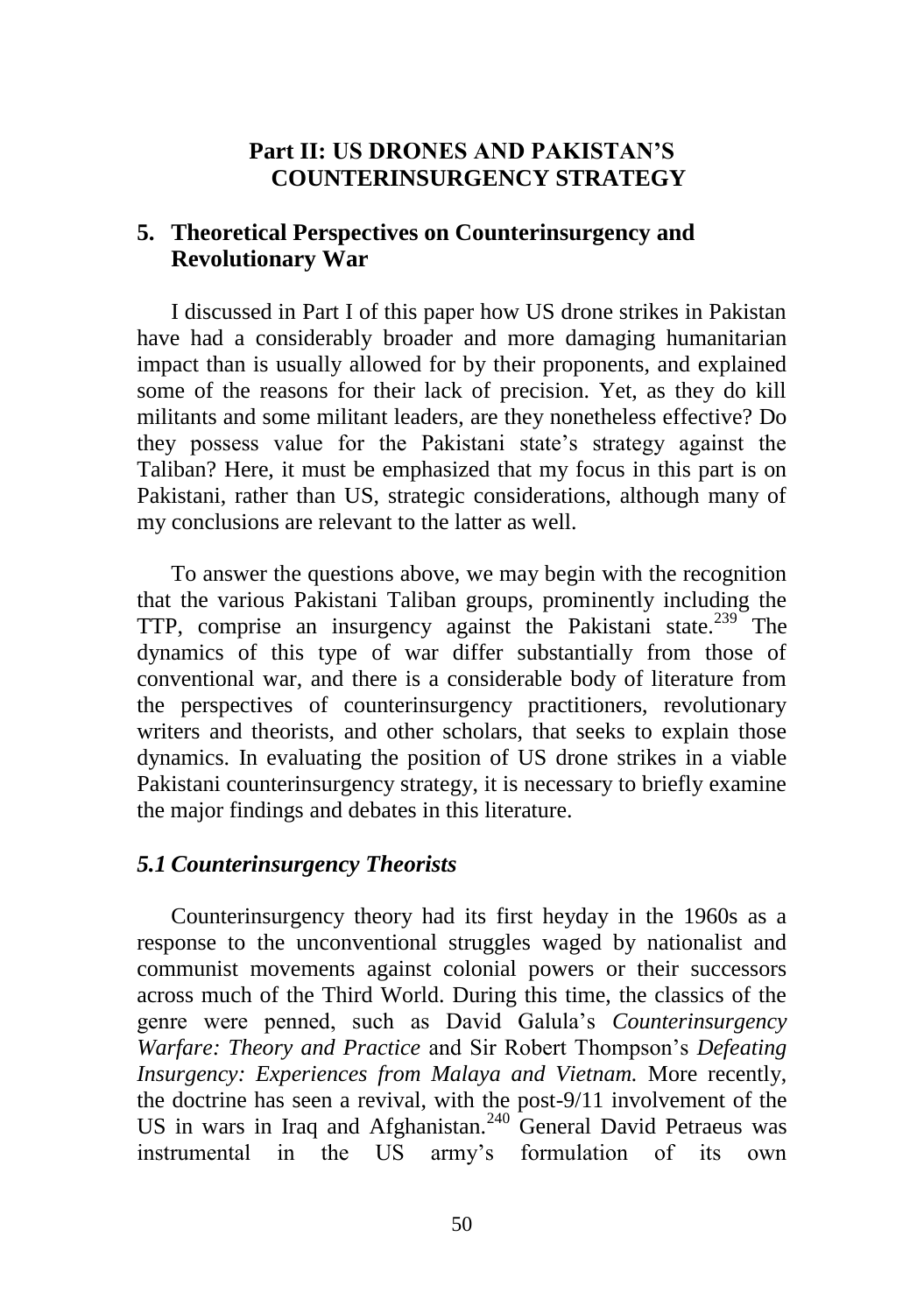counterinsurgency doctrine in December 2006, which draws heavily from the writings of Galula and Thompson.<sup>241</sup> Colonel David Kilcullen, an Australian adviser to Petraeus, has also written extensively on the subject.<sup>242</sup>

The most fundamental argument of this literature is that unlike in conventional warfare, the main objective for both sides in insurgencies is not to capture a battlefield or defeat the enemy's military, but to win the support of the population. Counterinsurgency theorists argue that in most situations of insurgency, there is a minority actively supporting the government, a minority actively supporting the insurgents, and a large uncommitted majority: "Success [for counterinsurgents] requires the government to be accepted as legitimate by most of that uncommitted middle, which also includes passive supporters of both sides.<sup> $243$ </sup> Conversely, in order to delegitimize the government and establish their own claim to power, revolutionaries or insurgents must possess a popular cause, which forms a core part of their ideology.<sup>244</sup> While counterinsurgents argue that the cause is essential for insurgents to win popular support, there is considerable inconsistency in the literature on whether support for insurgents is genuinely popular or due to coercion.<sup>245</sup>

Popular support becomes the focus of both sides because of the asymmetrical nature of the conflict. Because of the wide disparity in military strength favoring the government, especially in the early stages, insurgent forces cannot afford to engage government troops in conventional battles. But by successfully hiding among the population, they can acquire intelligence and employ guerrilla tactics, sabotage or terrorist attacks to weaken the government's authority. The field manual, echoing Galula almost verbatim, argues: "Insurgents succeed by sowing chaos and disorder anywhere; the government fails unless it maintains a degree of order everywhere."<sup>246</sup> Insurgent propaganda uses these failures to delegitimize the government further. If the insurgent succeeds in dissociating the population from the government and getting its active support, he will win because "in the final analysis, the exercise of political power depends on the tacit or explicit agreement of the population or, at worst, on its submissiveness." $^{247}$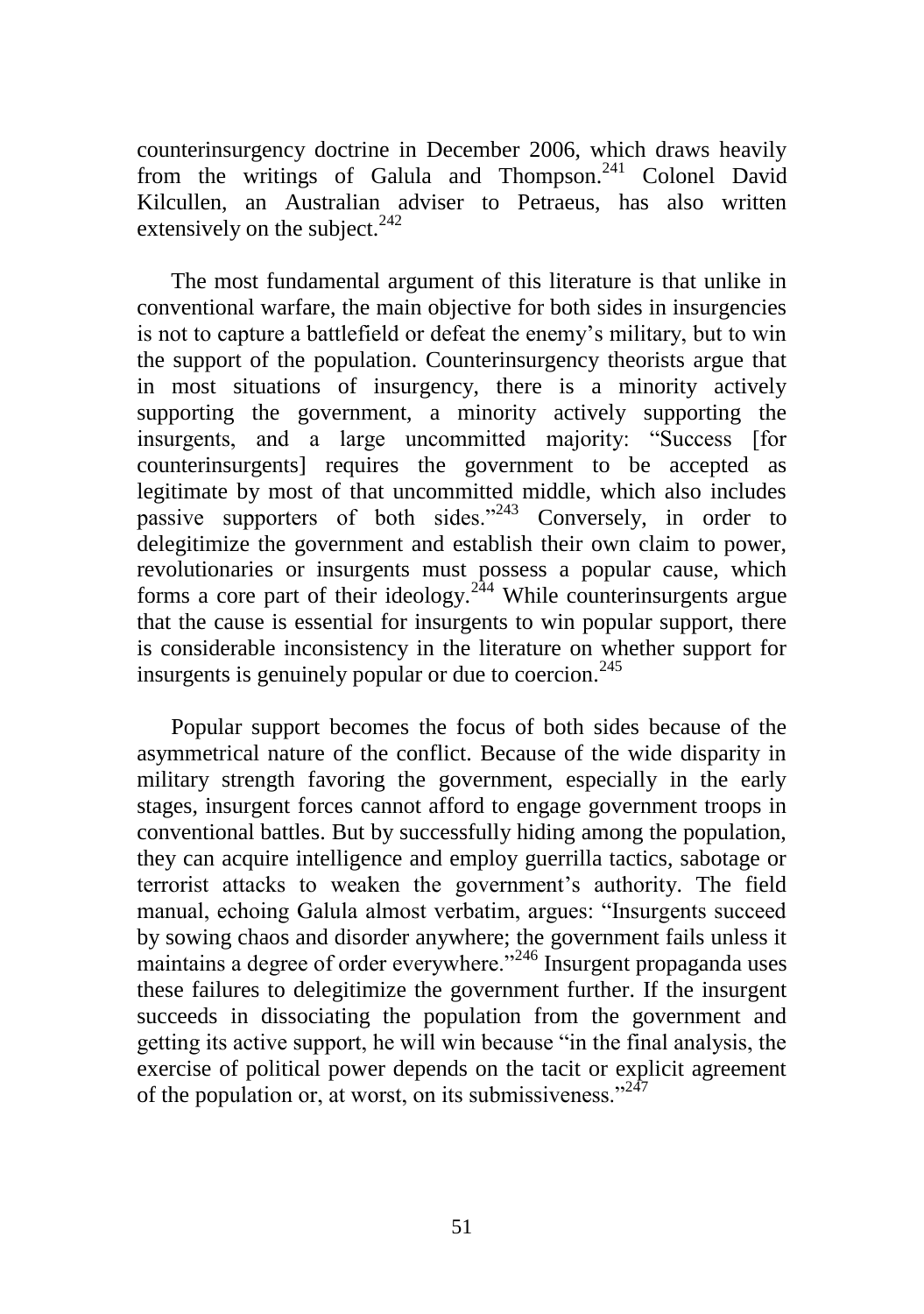Counterinsurgency theorists provide practitioners with a number of solutions for dealing with these challenges, but perhaps the most prominent one is encapsulated in the phrase 'clear, hold, build.' First, a selected area has to be cleared of most insurgent forces through a major military operation that sweeps the area from end to end. Then, a dedicated military and police presence carrying out saturation patrols prevents insurgents from infiltrating into the area again. Finally, development projects are initiated to actively engage the local population (through employment and development benefits) on the side of the government, and local self-defense militias are created to help maintain security. Local elections may also be held to put in place community leaders favorable to the government. Once the population is thus committed (or complicit) and is providing the government with intelligence on insurgent activities, the final insurgent remnants in the area can be brought over to the government side or eliminated and the focus of counterinsurgent activities can move elsewhere.<sup>248</sup>

Counterinsurgent theorists are careful to stress that while eliminating hardcore insurgents is useful and even necessary, ultimately the success of counterinsurgency depends on activities that will build popular support – and too much emphasis on the former task can hurt that overall aim: "An operation that kills five insurgents is counterproductive if collateral damage leads to the recruitment of fifty more insurgents."<sup>249</sup>

#### *5.2 Revolutionary and Alternate Perspectives*

Theorists who have studied or participated in revolutionary movements agree with counterinsurgents that the main struggle in such a war is political and that military matters are secondary. The goal of each side is for the population to see their claim to power as legitimate. Legitimacy here is defined by Pakistani intellectual Eqbal Ahmad as:

That crucial and ubiquitous factor in politics which invests power with authority. It comes to states and other institutions of power when their constituents recognize their claim to authority in some principles or sources beyond their mastery of the means of coercion or when citizens actively and meaningfully participate in the process of government.<sup>250</sup>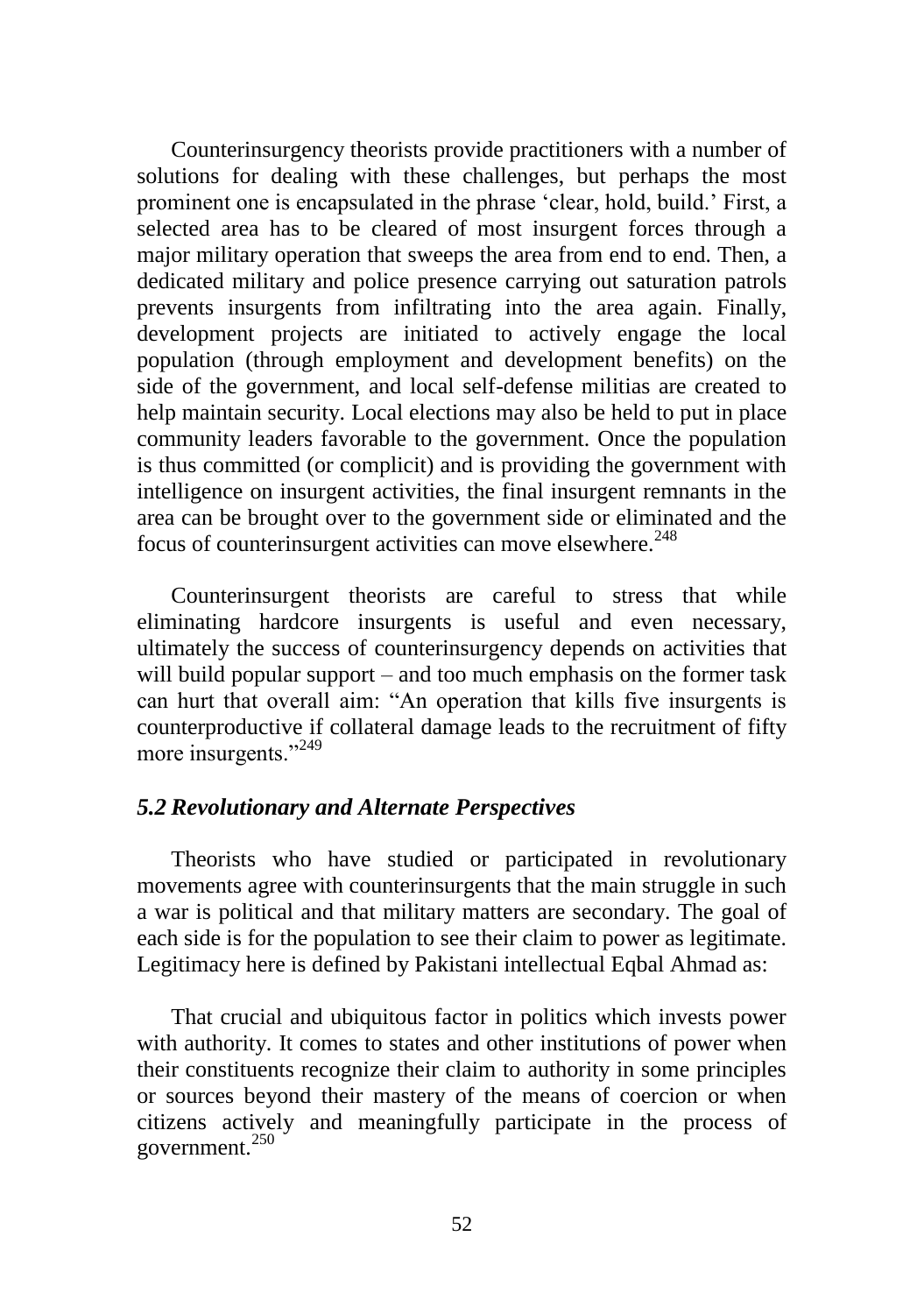Establishing support for a particular principle or source, or creating mechanisms that allow for meaningful participation, can be an onerous task. Claims to legitimacy may include appeals to sources such as tribe, religion or other ideological or particular frames of reference that can relate to how society should be governed and ordered.<sup>251</sup>

Revolutionary scholars find laughable the counterinsurgent claim that insurgents have it easier because they have only to destroy, while the government has to build. Rather, the revolutionaries have to demonstrate, not only by rhetoric but by deed, that their vision of a new order is better than that which exists. Key to this aim is the establishment of parallel administrative structures which tangibly demonstrate the revolutionaries' ability to govern on a more just, equitable and participatory basis than the government. Eqbal Ahmad spells out the process in some detail:

[The] central objective is to confirm, perpetuate, and institutionalize the moral isolation of the enemy by providing an alternative to the discredited regime through the creation of "parallel hierarchies." The major task of the movement is not to outfight but to out-administer the government. The main target in this bid is the village, where the majority of the population lives and where the government's presence is often exploitative…The government is systematically eliminated from the countryside by the conversion or killing of village officials, who are then controlled or replaced by the political arm of the movement. The rebels must then build an administrative structure to collect taxes, to provide some education and social welfare, and to maintain a modicum of economic activity.<sup>252</sup>

Notably, he goes on to warn that a revolutionary movement which does not have these structures and concerns towards the population "would degenerate into banditry."<sup>253</sup>

Revolutionary scholars similarly reject the claim inconsistently advanced by counterinsurgents, namely that insurgent support is primarily coerced. They argue that the highly committed, covert support necessary to sustain a protracted revolutionary struggle cannot be obtained at gunpoint. The cause is indeed vital; the most effective ones have both national and social components.<sup>254</sup> Gerard Chaliand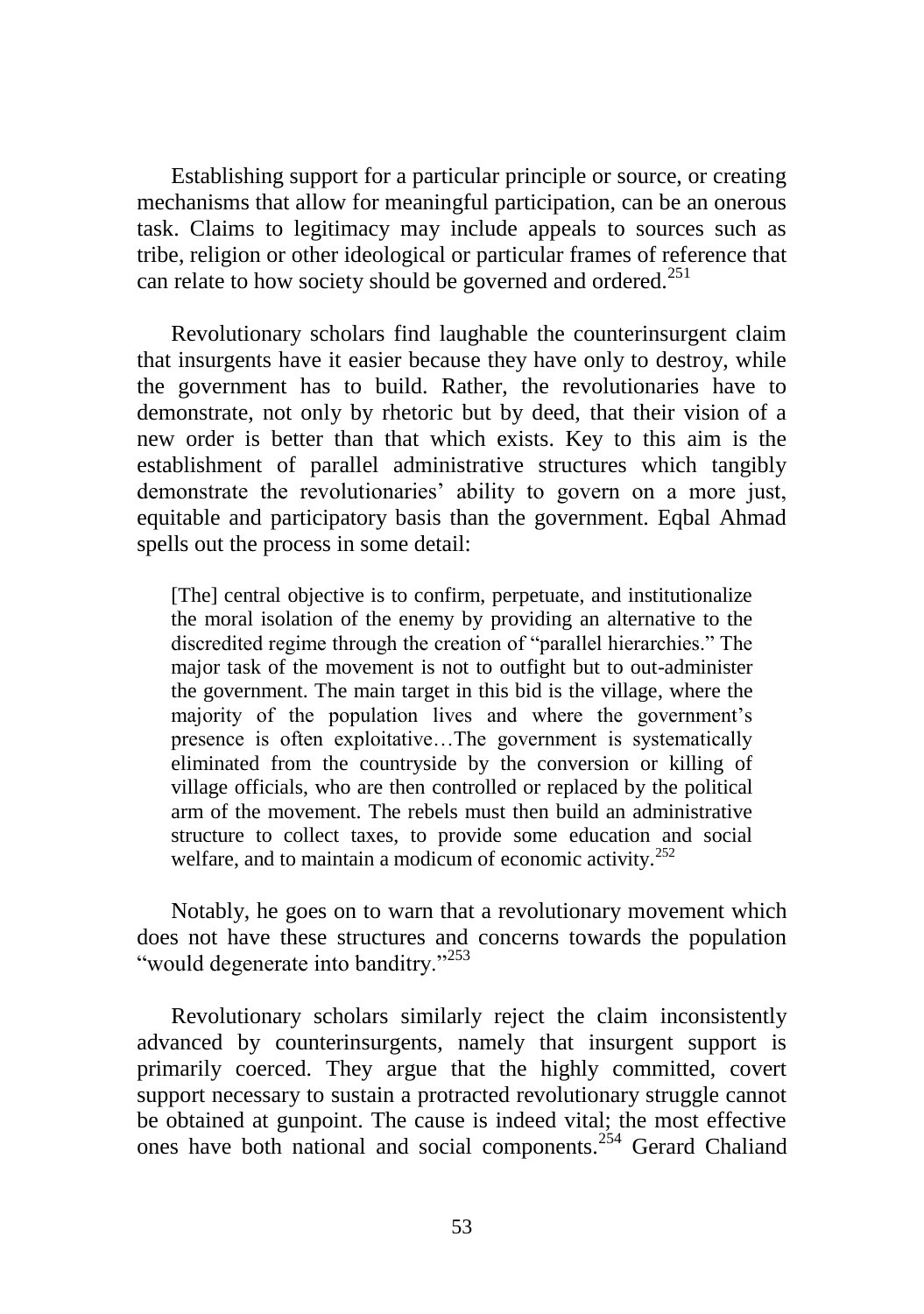notes in his study of guerrilla warfare that the 'simplest' struggle, in the sense of galvanizing popular support on a national level, is against a foreign occupier, particularly – given the anti-colonial context – a Western one.<sup>255</sup> It is far harder to win if the insurgents cannot broaden support beyond a particular ethnic or social group.<sup>256</sup>

Finally, while revolutionary scholars agree with counterinsurgents that there is generally a minority actively committed on either side at the beginning of the struggle, they note that the credibility of these minorities with the general populace may not be the same. If the government's support comes from landlords and urban elites, groups that are remote from the rural majority and hostile to their interests, while the insurgent cadres are drawn from that majority and advocate its interests, then the insurgents have potentially a much stronger basis from which to expand their support.<sup>257</sup>

Both of these perspectives, of those who have practiced counterinsurgency and those who have studied revolutionary or insurgent movements, will be employed in analyzing the characteristics of the TTP-led insurgency and the state's response to it.

#### **6. The Pakistani Taliban in Context**

Before analyzing the organization and ideology of the Pakistani Taliban, a basic understanding of the context in which they emerged is necessary. It should be noted that neither this section nor section 7 aims at a conclusive analysis of all facets of the insurgency. Rather, the aim is to highlight only as much of this context as is necessary to evaluate the effectiveness of US drone strikes in this situation.

#### *6.1 Historic Role of the State in FATA*

#### *6.1.1 The Pashtun Tribes*

In the Pashtun regions straddling either side of Pakistan's northwest frontier with Afghanistan, state authority has historically been weak or absent. While these regions were sometimes incorporated in empires or states – Mughal, Afghan, British – state bureaucracy and governance seldom extended to them.<sup>258</sup> Rather, the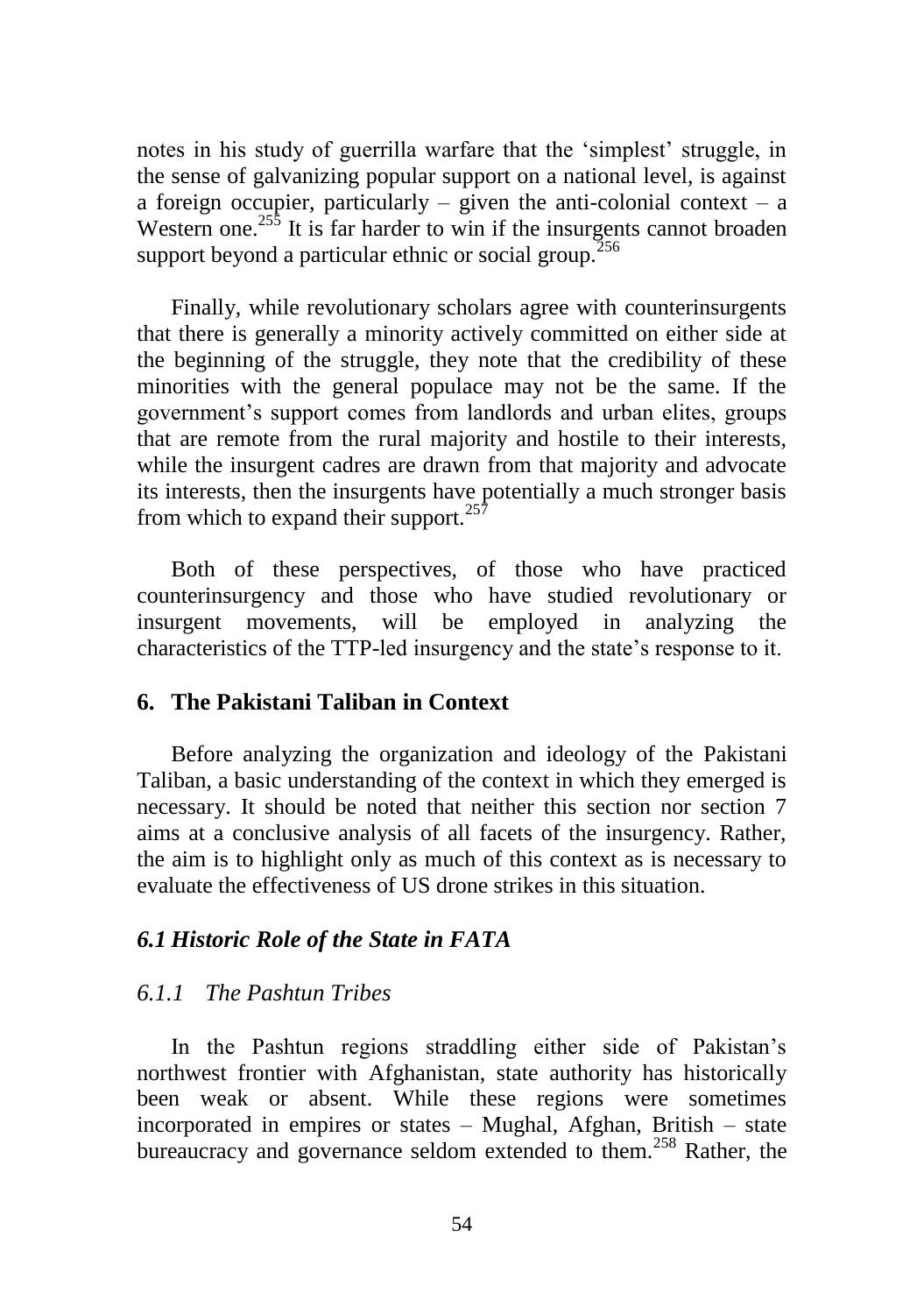focus of political authority remained the tribe, and tribal norms (such as the code of *pashtunwali*) and institutions (such as the *jirga*, an assembly of male elders sometimes extending to the whole tribe), provided the basis for the legitimate organization of society.<sup>259</sup> Tribal structures have generally been characterized by anthropologists as egalitarian and non-hierarchical, with conduct essential to standing in society and high value placed on such ideal concepts as honor (*nang*), hospitality (*melmastia*) and revenge (*badal*, more literally 'exchange').<sup>260</sup> These norms and institutions were at the centre of society, while the state remained on the periphery. Interactions with the state were thus seldom driven by any conviction in its legitimacy, but rather by the dual aim to obtain desirable services, such as subsidies, while limiting the expansion of state influence and authority.<sup>261</sup>

For the Pashtun tribesmen, tribal and Islamic sources of legitimacy were generally seen as complementary, but the tribal structure did not allocate positions of authority for religious figures such as *"ulama* or sufis. In practice, they tended to fulfill two political functions. First, they would act as mediators, sometimes in disputes within tribes, but more prominently in disputes between different tribes or between tribes and the state. In the latter two cases, their role was particularly valuable, as while internal disputes could be adjudicated by tribal norms, in disputes between tribes or with the state the religious leader was more easily accepted as neutral arbitrator. Second, in times of crisis the *"ulama*, by appealing to an Islamic universalism that crossed tribal boundaries, played an important role in rallying the tribes to unite against a common threat, especially one posed by a non-Muslim adversary. If such threats were persistent, as with the British presence in the tribal areas, they could result in the rise of charismatic religious leaders to positions of political prominence. $262$ 

#### *6.1.2 British Administration of FATA*

British expansion into the tribal areas that became FATA occurred in the backdrop of imperial rivalry with Russia in the so-called 'Great Game.' After the failure of more expansive military ventures, the British claimed the areas of FATA in the Durand Line border agreement with Afghanistan in 1893, but did not extend administrative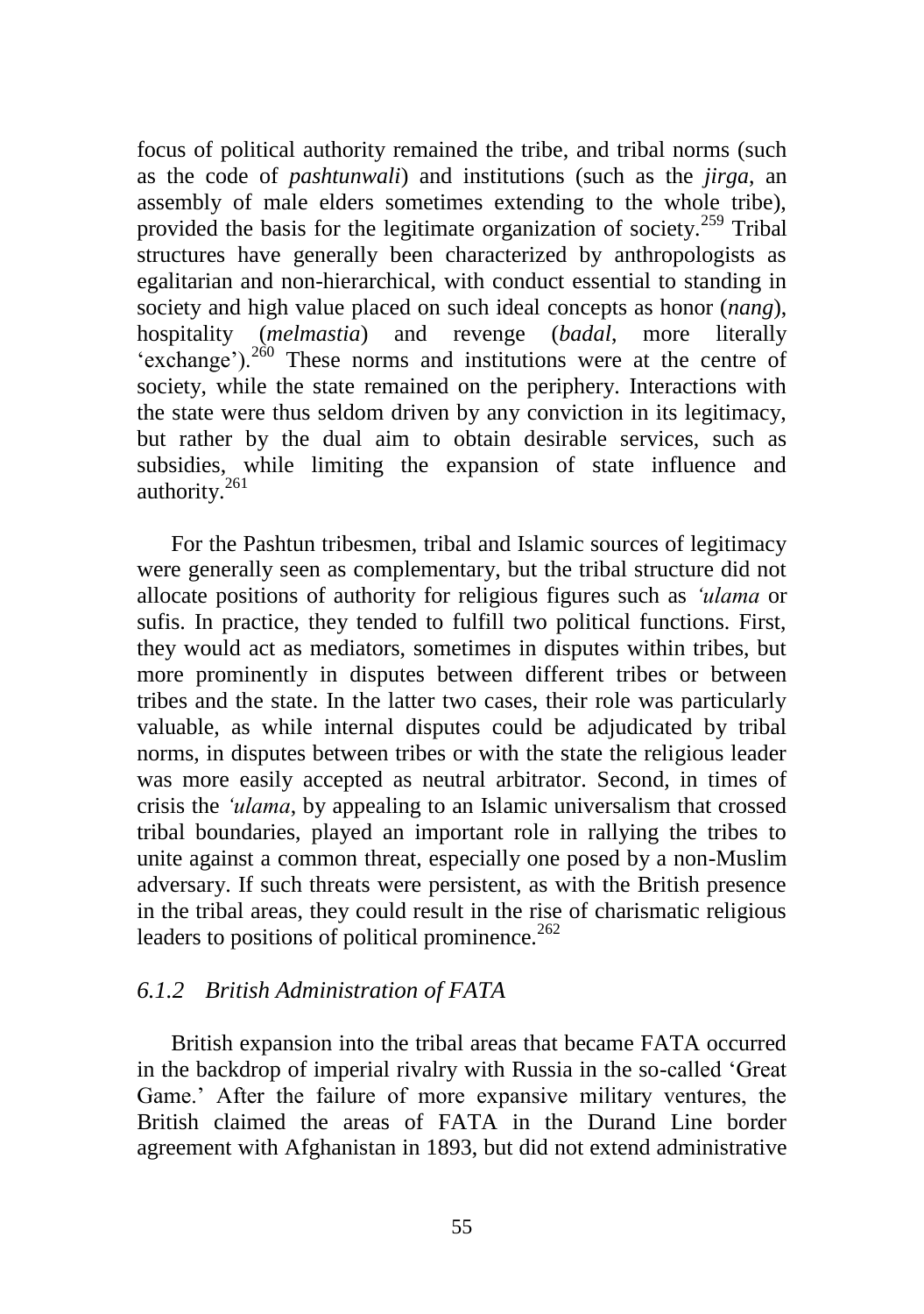control to these areas. Rather, they adopted the policy of treating the tribes as corporate groups, concluding treaties with tribal elders and *maliks*. The tribes were left to their own laws and customs and were paid regular subsidies; in return they were to refrain from harming British interests.

The Frontier Crimes Regulations (FCR) enshrined the responsibility of a tribe for the actions of its members, allowing for collective sanctions in case of a breach of the peace, unless the tribe turned over or dealt with the individuals responsible. Such sanctions could involve withdrawal of subsidies, levying of fines, arrests of family members of the accused or destruction of tribal property. The highest British authority in a tribal agency was the Political Agent (PA), "half-ambassador and half-governor," in the words of one commentator, $263$  who was chiefly responsible for protection of British outposts, roads and personnel. In addition, the PA would provide allowances and other benefits to individual *maliks* and other tribesmen, building up leaders seen as amenable to British interests. Yet, in part because of the egalitarian tribal structure, such leaders never exercised unquestioned authority, and British troops – including British Indian army regiments garrisoned in the frontier as well as two paramilitary forces, the *khasadar* (tribal levies) and Frontier Corps – were frequently involved in quelling rebellions. Major revolts in the tribal areas occurred in 1897-8, 1919-20 and 1936-39.<sup>264</sup> Minor raids, skirmishes and British punitive expeditions are too numerous to list.<sup>265</sup>

# *6.1.3 The Pakistani State*

After 1947, this dynamic changed in two important ways. First, perceiving that British attempts to maintain security in the frontier had in fact increased insecurity and fears of British domination among the tribesmen, Pakistan withdrew its regular troops and garrisons from FATA. Second, the fact that the new state was governed by Muslims and had been born as an expression of Muslim self-determination diminished the religious rationale for opposition to state presence. Differences between tribe and state persisted, and some religious opposition figures like the Faqir of Ipi continued to oppose the Pakistani state, but their influence diminished significantly. These changes combined to reduce tensions on the frontier significantly; in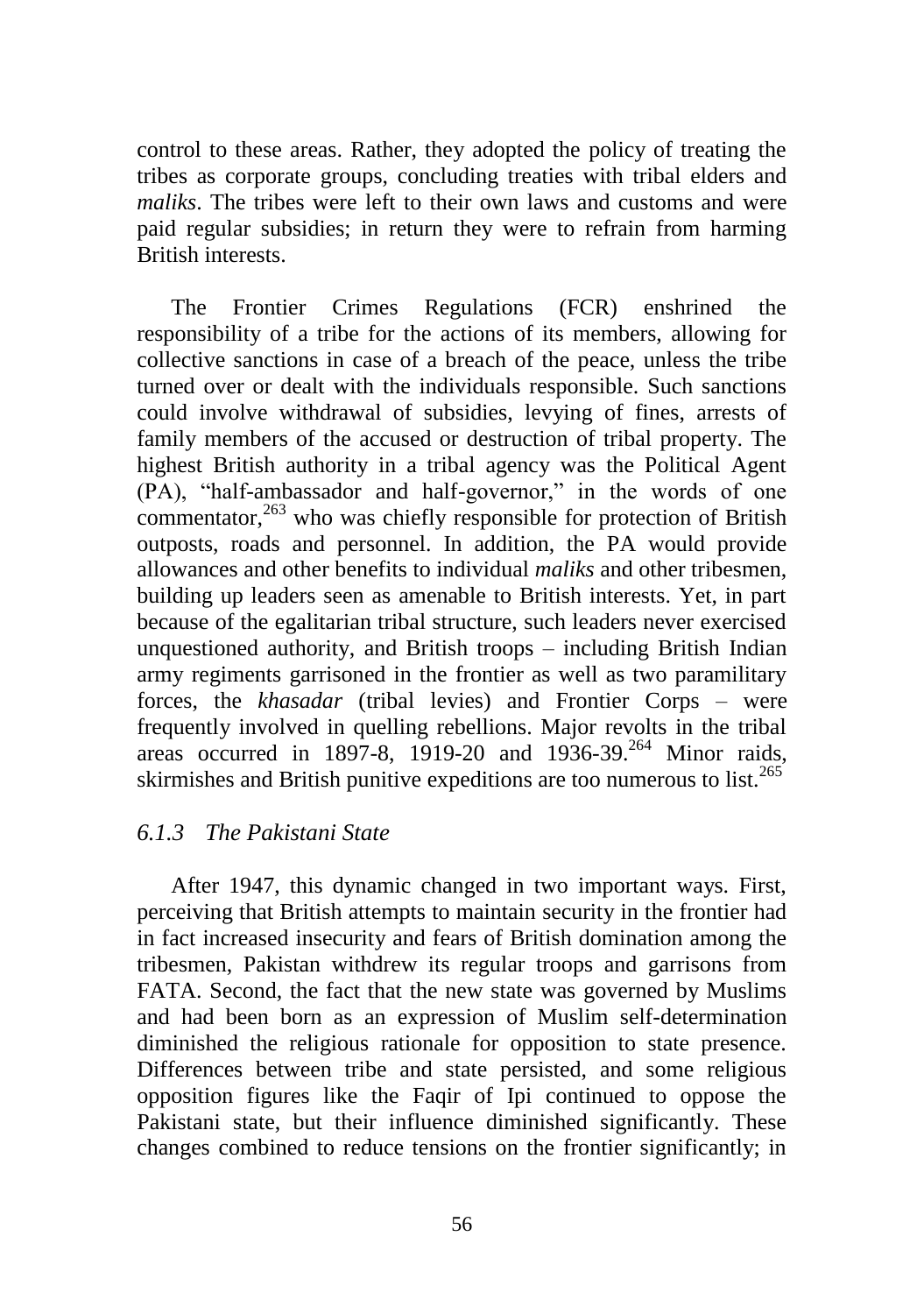contrast to the British record, the Pakistani state seldom felt the need to commit regular troops in FATA before  $9/11$ .<sup>266</sup>

Besides these changes, Pakistan largely retained the British system of indirect rule in FATA. At the time, this decision was probably necessary and even desirable, for the historical record suggests state attempts to expand control in FATA would likely have been resisted by tribesmen concerned with retaining their traditional autonomy.<sup>267</sup> However, critics have argued that it was also self-serving; for although the Pakistani state limited its authority in FATA, it also absolved itself of responsibility for developing FATA on par with other provinces.<sup>268</sup> And in situations where state authority was exercised, it could often be in an unrepresentative and arbitrary way. Anthropologist-administrator Akbar Ahmed notes that already in the 1970s, there was some discontent among younger tribesmen with the system and the authority it imbued to *maliks* and elders as exclusive intermediaries with the state.<sup>269</sup> The strength of this sentiment, as against that wary of greater state involvement, was and remains a matter of debate.<sup>270</sup>

# *6.2 Emergence of Taliban Groups*

The emergence of the Taliban as a political phenomenon is related to the Soviet invasion of Afghanistan and the decision of the Pakistani state and its allies to support the indigenous resistance movement against Soviet occupation.<sup> $271$ </sup> As a consequence, there were several changes in the prevailing political dynamic in FATA.

First, while the demarcation of the Durand Line in 1893 had never prevented free movement and the existence of family and occupational ties between Pashtun tribes on either side of the border, mass waves of Afghan refugees fleeing communist and Soviet rule further reinforced these ties. Pakistani Pashtuns in FATA could not help but become involved in the conflict: as hosts of Afghan relatives and other refugees; as smugglers and entrepreneurs; as supporters or, more rarely, critics of the Afghan resistance; and, in some cases, as *mujahidin.* During this period, a smaller number of foreign fighters or sympathizers of the *mujahidin*, often of Arab or Central Asian extraction, also settled and established ties in FATA. The Pakistani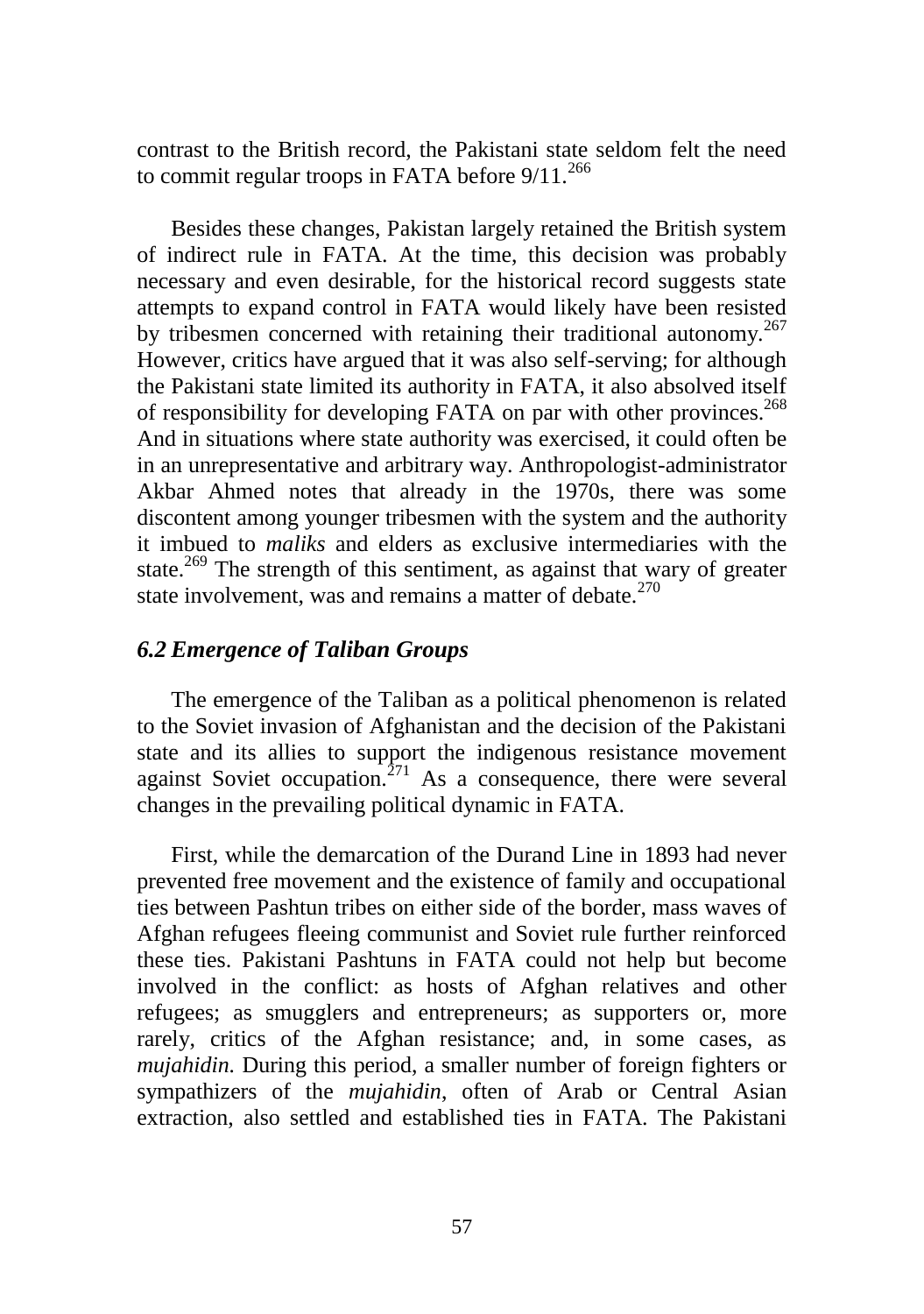state's support for the *mujahidin* helped provide an enabling environment for these developments.

Second, the flight of many tribal *khans* and much of the old Afghan political elite into exile,<sup>272</sup> as well as the development of the narrative of the war as a religious *jihad* against an atheist occupier,  $273$ both contributed to increasing the political importance of religious leaders in Afghanistan. In many places, tribal structures retained salience, but the new leaders that emerged were generally younger and more battle-hardened than their predecessors. These changes, particularly marked in Afghanistan, were also reflected across the border among Pakistani Pashtuns who hosted and supported their Afghan cousins.

Third, the mass waves of refugees included many youth who developed close, cross-tribal bonds in exile studying in religious schools in FATA alongside Pakistani Pashtuns. These students (*taliban*) often fought in the *mujahidin* organizations, sometimes forming separate fronts which tried to maintain a high degree of discipline, continue religious studies while fighting, and offer judicial functions in areas they controlled.<sup>274</sup> After the Soviet withdrawal, as Afghanistan descended into chaos amidst a multi-pronged factional struggle among rival *mujahidin* and ethnic factions, these groups coalesced into the Afghan Taliban. Central to their founding narrative was the aim to restore peace to Afghanistan and establish a genuine Islamic order in the country.<sup>275</sup> The Taliban's political rise in Afghanistan was aided by the networks they had formed in exile, including Pakistani students from the same schools.<sup>276</sup> The Pakistani state, seeking to back a faction that could end the civil war in Afghanistan, also provided assistance. $277$ 

## *6.3 The US Invasion of Afghanistan*

Despite conquering most of the country, the Taliban had little experience of governance or understanding of Afghanistan's diverse cultural and political traditions. Their harsh and restrictive rule lost them considerable support among those who otherwise welcomed their ascent as an alternative to the lawless depredations of former *mujahidin* commanders. When confronted with the US invasion after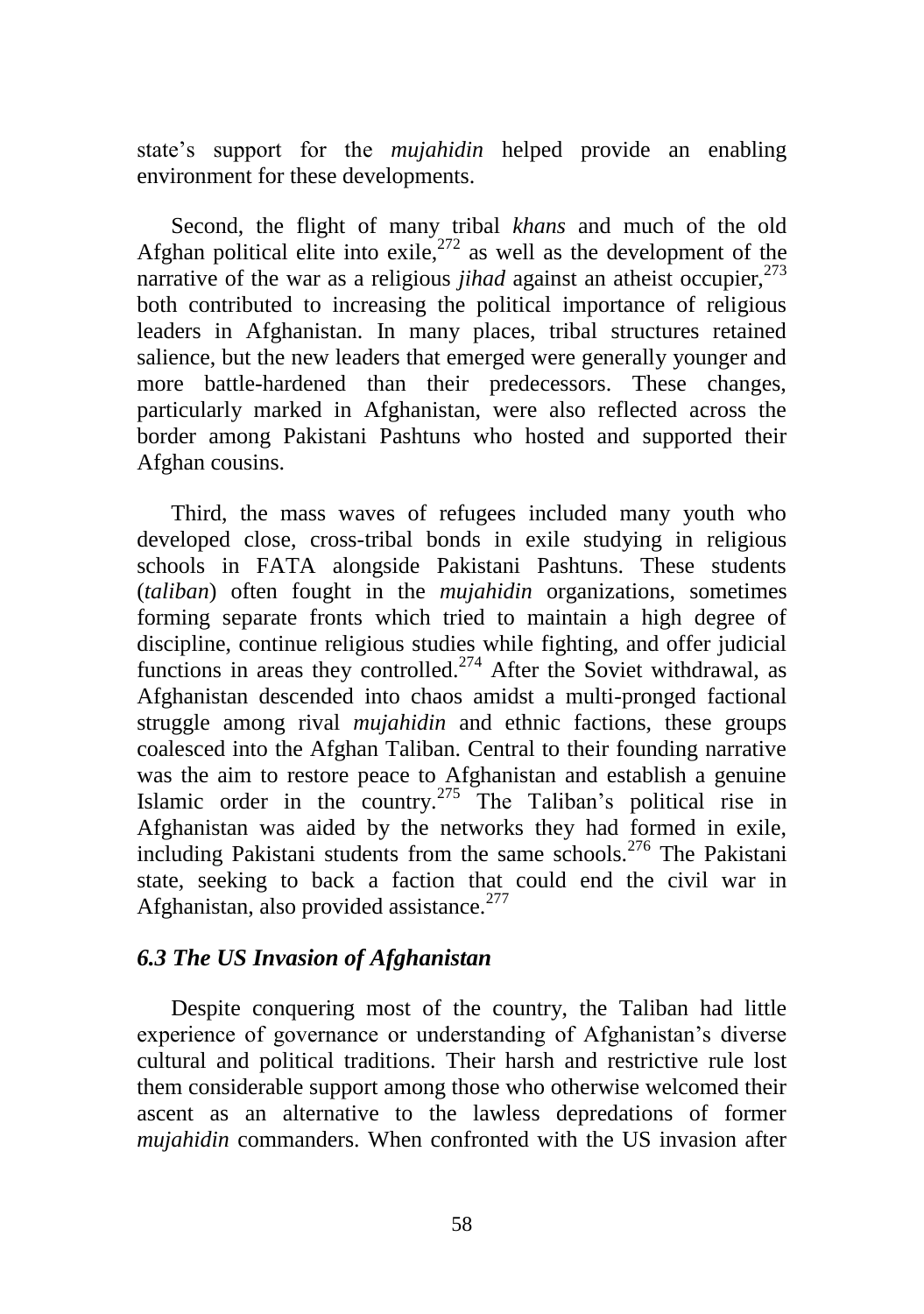Al-Qaeda's terrorist attacks of 9/11, the regime crumbled quickly. Many Taliban and Al-Qaeda leaders and fighters fled across the border into FATA. There, they slowly began to reorganize, using their old networks, relying on the region's tradition as a sanctuary,  $278$  and gaining sympathy from those receptive to the comparison of struggle against the US-led coalition with that of the *jihad* against Soviet occupation in the past.<sup>279</sup> As the Taliban began to successfully carry out cross-border attacks, the Pakistan government, which had already deployed troops along the border, came under severe US pressure to conduct military operations in the tribal areas.

By doing so, the government broke the compact which had undergirded the limited legitimacy of the Pakistani state in the tribal areas. Since 1947, the Pakistani state had provided few services in FATA but had also limited its interference, allowing the region to remain largely autonomous. Now it was involving itself, not through the extension of its laws and administration, which may still have aroused opposition from segments of society, but through the hard edge of its military power. Curfews, checkpoints, raids and other restrictions became a regular feature of life in areas where the military was deployed, creating considerable resentment among the local population.<sup>280</sup> When the military faced casualties, it often responded with untargeted suppressive fire, resulting in considerable collateral damage and fuelling further opposition.<sup>281</sup>

Second, by supporting a non-Muslim occupying power in Afghanistan and forcing the tribes to hand over those who those who were trying to fight it, the state appeared less 'Islamic' than at any point since the British withdrawal to those segments of society sympathetic to the notion of *jihad* against US forces in Afghanistan. Speaking on both these developments, counterinsurgent expert David Kilcullen observes:

The implicit agreement that underpinned the FCR system was that if the tribes sat down quietly under the political agents, *maliks*, and Frontier Corps, then they would be left alone to govern themselves, and the central government and the army would stay out of their affairs. Now the army had broken the government's end of the deal, attempting (at the behest of *kafir* foreigners, no less) to force the tribes to break two key tenets of Pashtunwali: *melmastia* (hospitality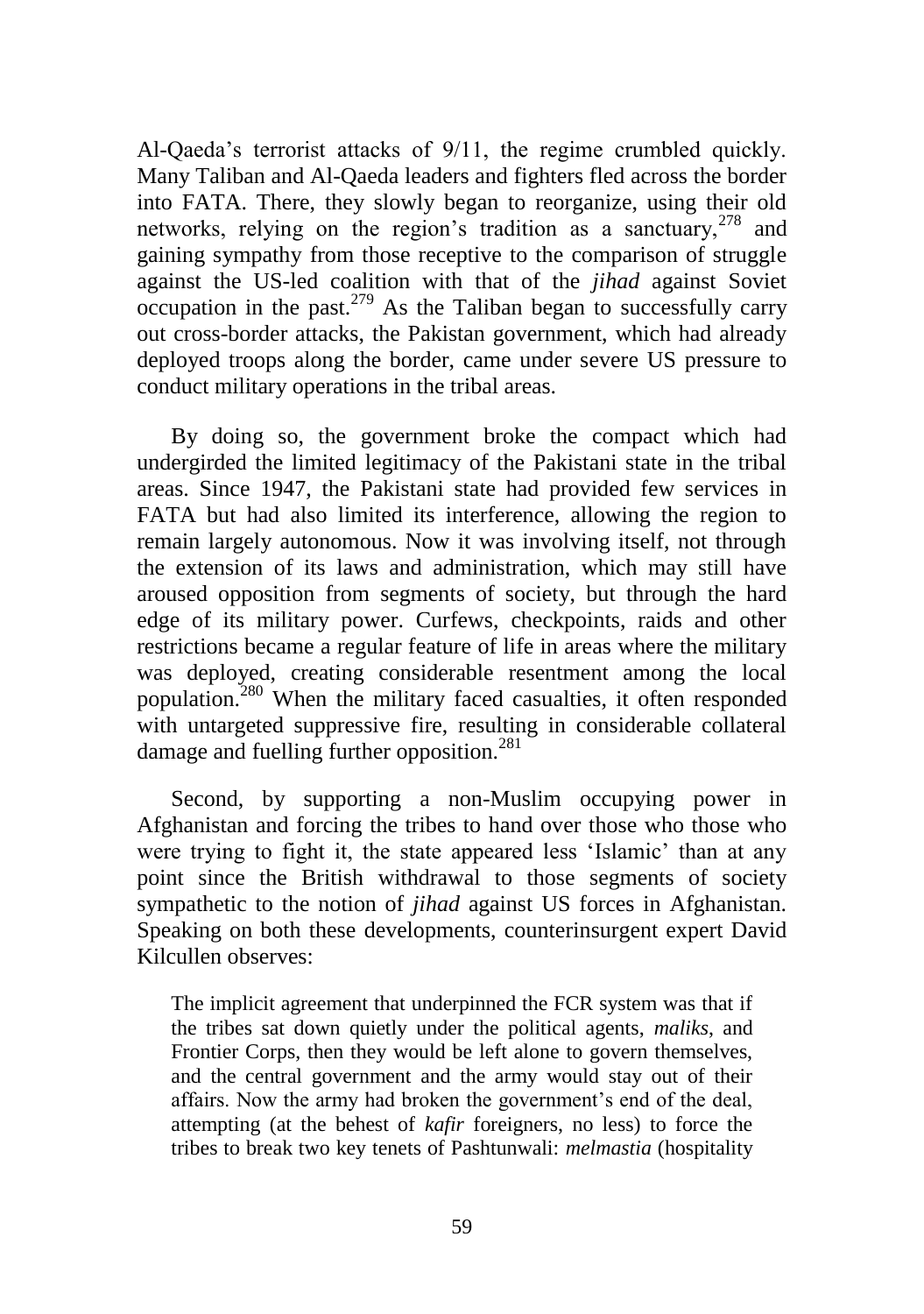to a guest) and *nanawatei* (protection of a defeated combatant seeking refuge). Tribal honor and Islamic principle, especially the Qur'anic injunction against siding with any infidel against any fellow Muslim, alike combined to ensure that the tribal leaders would utterly reject these demands. The army, also, had first broken the deal, not the tribes: why then should they remain quiet? $282$ 

Resentment manifested in ambushes and skirmishes, culminating in a major pitched battle at Azam Warsak near Wana in South Waziristan in March 2004. 55 tribal fighters were killed and 149 captured, while on the other side the Pakistan army lost 93 soldiers killed, wounded or captured.<sup>283</sup> After the killing of Taliban commander Nek Muhammad in a drone strike in June 2004, the insurgency escalated.<sup>284</sup> Following the bloody siege of the Lal Masjid in Islamabad in 2007, Pakistan's major urban centres began experiencing bombings and suicide attacks.

## **7. Characteristics of the Pakistani Taliban**

To assess the strengths and weaknesses of the Pakistani Taliban as an insurgent movement, it is necessary to understand their political development in two major respects: organization and ideology.

## *7.1 Organization*

# *7.1.1 Fragmentation*

The chief organizational characteristic of the Pakistani Taliban has been its fragmentation, which greatly exceeds that of the decentralized, yet coherent Afghan Taliban.<sup>285</sup> Initially, various Pakistani Taliban commanders ran their operations autonomously, without regard to any organization, central command or strategy. In December 2007, the Tehrik-i Taliban Pakistan was formed as an umbrella organization comprising some forty Taliban groups, with a central leadership council and a consultative *shura* with members from all tribal agencies of FATA, as well as districts of Khyber Pakhtunkhwa.<sup>286</sup> Yet in practice coordination remained loose, more operational than strategic, and the TTP was often affected by factional rivalries. As of writing in November 2014, these rivalries had grown particularly intense, with several important TTP factions announcing their withdrawal from the organization.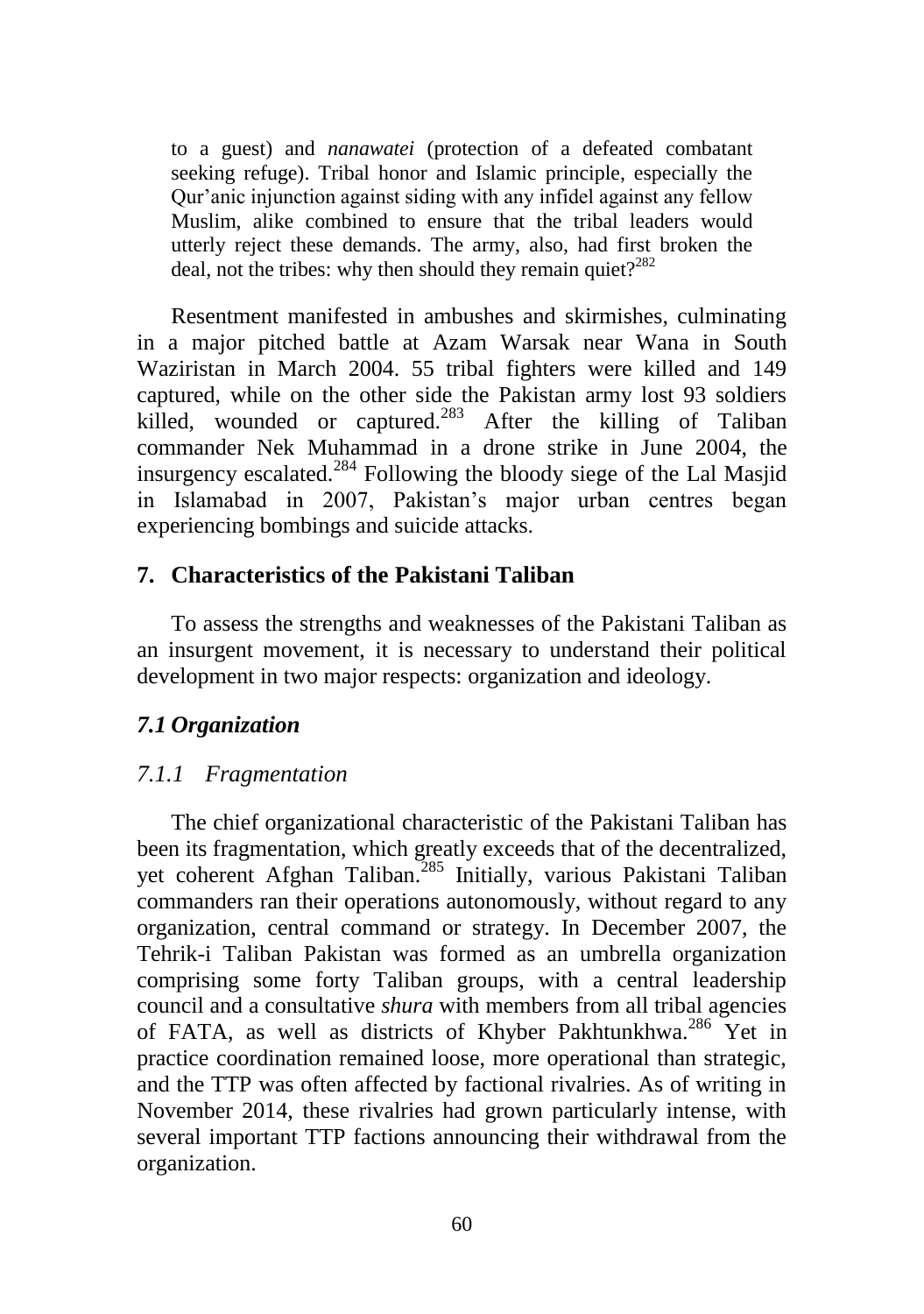Even at their most coordinated, however, the Pakistani Taliban remained a loose coalition of groups with diverse agendas. Insurgents from the agencies of North and South Waziristan, which were particularly affected by conflict from 2002, played a central role. Groups from other agencies sometimes brought particular agendas to the TTP, such as in the conflict between Lashkar-e Islam and Ansar al-Islam in Khyber agency. $287$  Another faction was the 'Punjabi Taliban,' splinters of several traditionally pro-state and Kashmir-focused groups who joined the TTP after the Musharraf government banned their organizations and cracked down on infiltration into Indian Kashmir.<sup>288</sup>

Other groups remained independent of the TTP while cooperating to different degrees. Sunni sectarian groups, newly revived after the US invasion of Iraq and the resulting sectarian conflict in that country, provided operational cooperation. Although the TTP as a whole did not embrace a sectarian agenda, it found considerable logistical advantages in drawing on the experience and technical skills of such groups.<sup>289</sup> Similarly, the TTP cooperated with distinct foreign militant groups operating in FATA, including Al-Qaeda, the Afghan Talibanallied Haqqani network, the East Turkistan Islamic Movement and the Islamic Movement of Uzbekistan. Important Wazir commanders like Hafiz Gul Bahadur and Maulvi Nazir, while supporting fighting against US troops in Afghanistan, remained separate from the TTP and reluctant to challenge the Pakistani state directly. In their degree of fragmentation, the Pakistani Taliban resemble the *mujahidin*  organizations of the 1980s rather than the contemporary Afghan Taliban.

Fragmentation provides certain advantages to insurgents: dealing with a diverse array of insurgent groups poses significant obstacles to lasting military success against an insurgency, as autonomous groups can continue to operate regardless of setbacks elsewhere.<sup>290</sup> However, it also limits the ability of insurgents to develop their own military strategy. Shifts in insurgent policy, as well as decisions on which targets to attack, become difficult without effective enforcement mechanisms to ensure discipline, hampering insurgent political aims. Thus, in negotiations with the government in early 2014, the TTP proved unable to control attempts by some of its constituent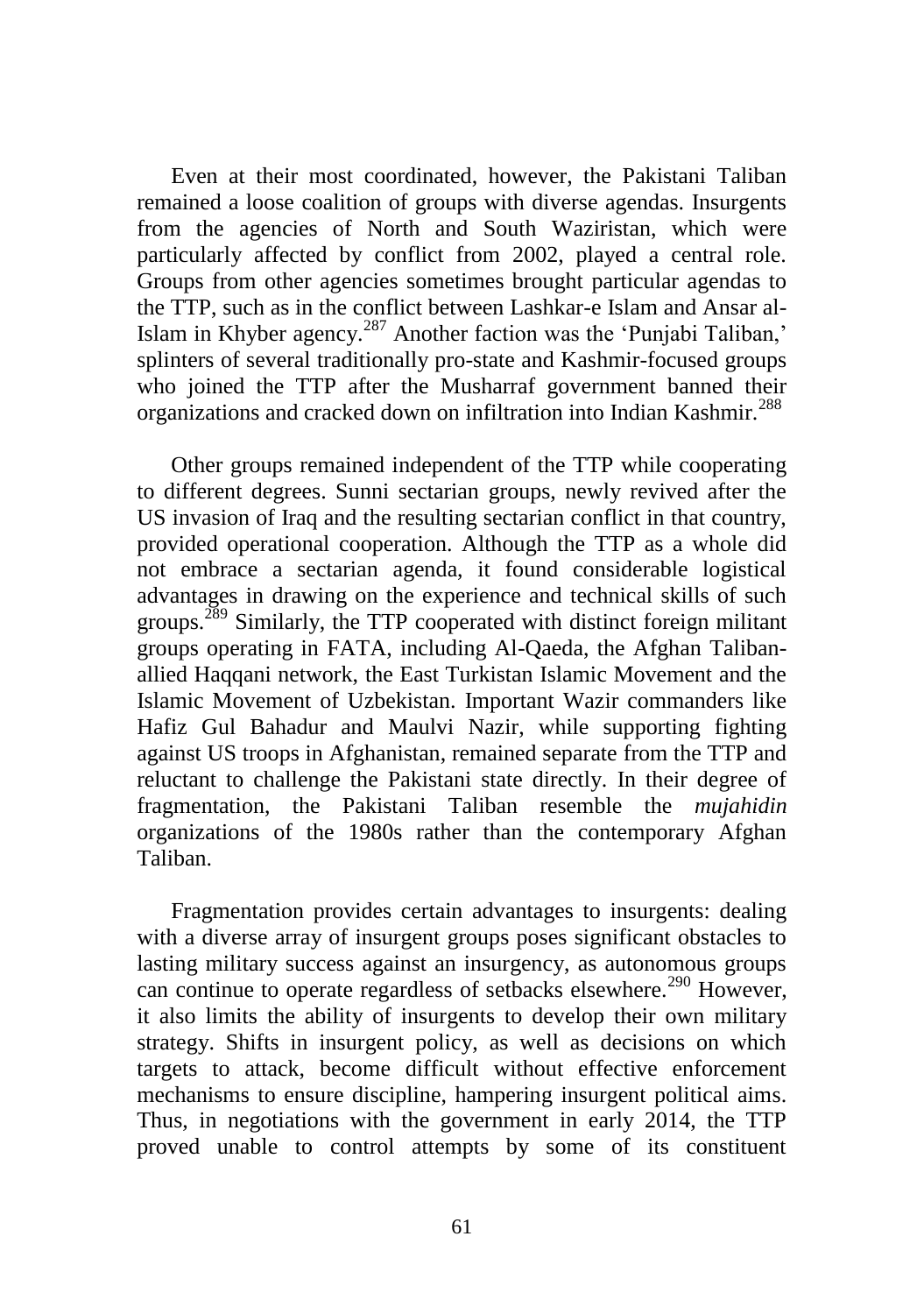organizations to sabotage talks by carrying out attacks during an agreed ceasefire.<sup>291</sup> Similarly, while TTP leaders have inconsistently recognized the importance of avoiding purely civilian targets, in practice this aim has been difficult to enforce.<sup>292</sup>

## *7.1.2 Parallel Administration*

The Pakistani Taliban, like their Afghan counterparts, have sought to position themselves in the context of Pashtun tribal society in the historically advantageous role of both tribal and religious actors.<sup>293</sup> They have been ruthless in attacking the pillars of tribal society, killing hundreds of – not exclusively pro-government – tribal elders, and have contributed to the weakening of the old *malik*-PA system.<sup>294</sup> But, as the centrality of the Mehsud and Wazir tribes to the TTP attests, they have also sought to replicate the function of these elders, relying extensively on tribal networks for recruitment. Concurrently, they have presented themselves as transcending tribal limitations, taking on the guise of the traditional religious leader who provides arbitration between and among tribes (section 6.1.1). Although this dual role offers significant potential as a source of political legitimacy for the Taliban, their attempts to claim it have not always been successful.

The Pakistani Taliban's attempts to develop parallel administrative structures for governing the population have been very uneven, with the main focus being on provision of justice. Various reports suggest some successes in this respect. One account of the Taliban's rise in North Waziristan highlighted how, in the early 2000s, the agency had become prey to a powerful mafia called the Hakim Khan group, comprised of some 60-80 members involved in drug trafficking, car theft and extortion.<sup>295</sup> During an attempted extortion of members of a local tribe, Taliban commander Mullah Sangeen intervened on behalf of the tribesmen. A shootout ensued, and a wounded Sangeen called on his Taliban comrades for help. So hated had the Hakim Khan group become in the agency, that this call received widespread popular backing, and the Taliban were hailed as saviors for their role in ridding the agency of the gang.<sup>296</sup> In another case, after signing a peace agreement with the government in February 2005, TTP leader Baitullah Mehsud launched operations against the notorious Abdul Rasheed gang in South Waziristan, recovering scores of stolen cars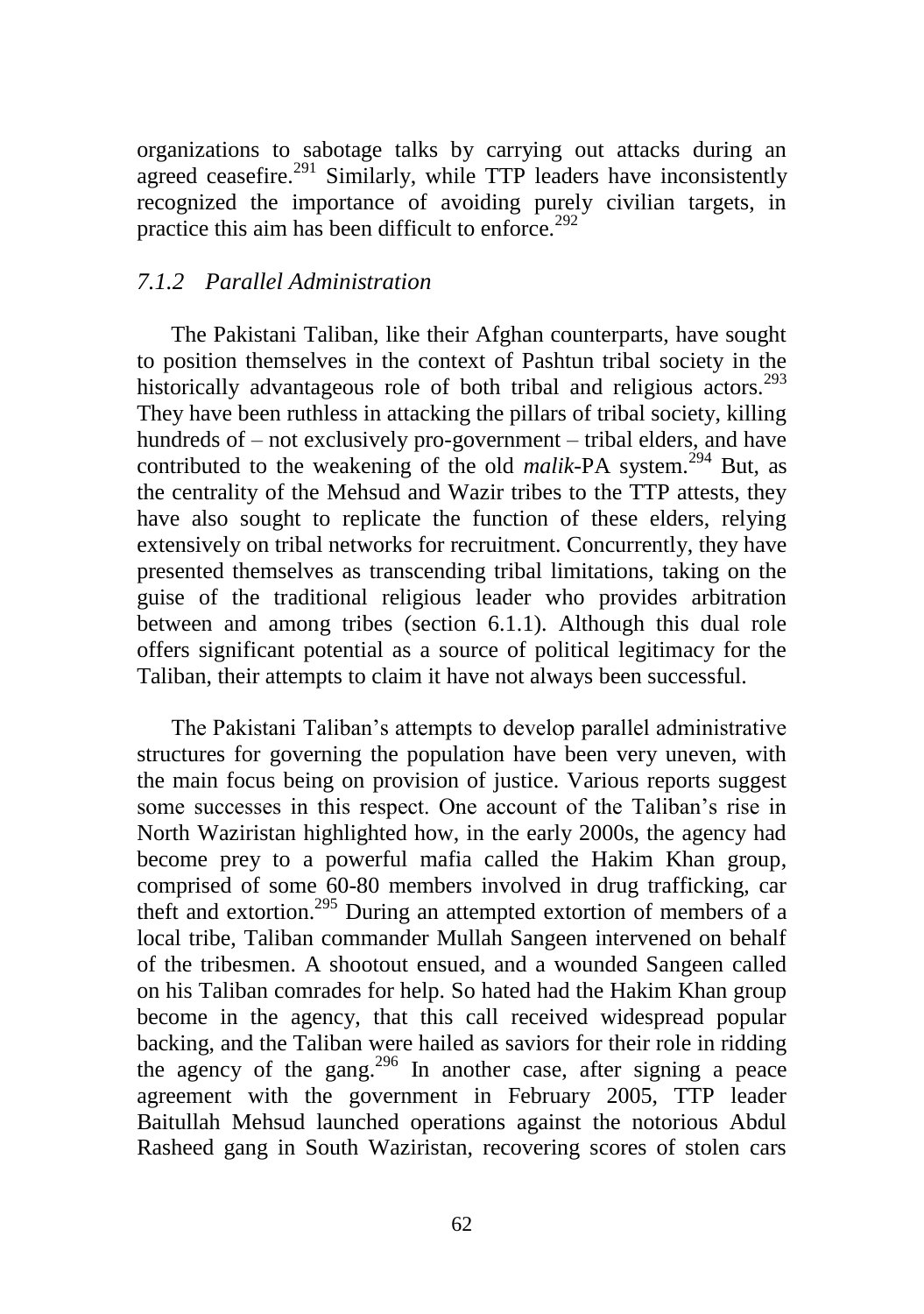and kidnapped men.<sup>297</sup> Such accounts of saving locals from the depredations of criminal gangs closely echo the founding narrative of the Afghan Taliban.

Another focus of providing justice was the expeditious resolution of local disputes. Some reports spoke of long-stalled land disputes both inside and outside FATA being resolved by the Taliban.<sup>298</sup> Taliban groups moved to establish courts across the tribal agencies; according to news reports, one court in Bajaur agency had registered some 1,400 cases by August 2008 and decided a thousand of them.<sup>299</sup>

However, in many cases the imposition of Taliban control over an area was resented by the population. Accounts of IDPs and residents from conflict affected areas speak of often arbitrary punishments, an atmosphere of fear and paranoia, and harsh and restrictive practices.<sup>300</sup> While providing some justice, the Pakistani Taliban have scarcely fulfilled other basic functions of a parallel government; often, schools and other public buildings were destroyed or occupied with nothing being built to take their place.<sup>301</sup> Judged as a revolutionary movement, this must be considered a central failing of the Pakistani Taliban (see also section 7.2.3).

## *7.1.3 Fundraising*

Discussion of the sources of Pakistani Taliban funding generally centers on the question of how to prevent groups from fundraising. Far less attention has been paid to how different sources of funding have distinct effects on how the Taliban develop as an insurgent movement. Although these sources have not been precisely quantified, they are known to be diverse, including voluntary donations (from both local and foreign supporters), imposition of taxes, extraction of natural resources (from marble mines in Mohmand Agency, timber in Swat), kidnapping for ransom, smuggling and drug trafficking. $302$  Where Taliban groups have to rely on local donations and taxes and have limited capacity to force compliance, we may expect them to be more sensitive to the concerns of the local population, rely more on bargaining than coercion, and try to provide services such as security or justice to offset the demands they are making. By contrast, where their sources or funding are autonomous, such as through resource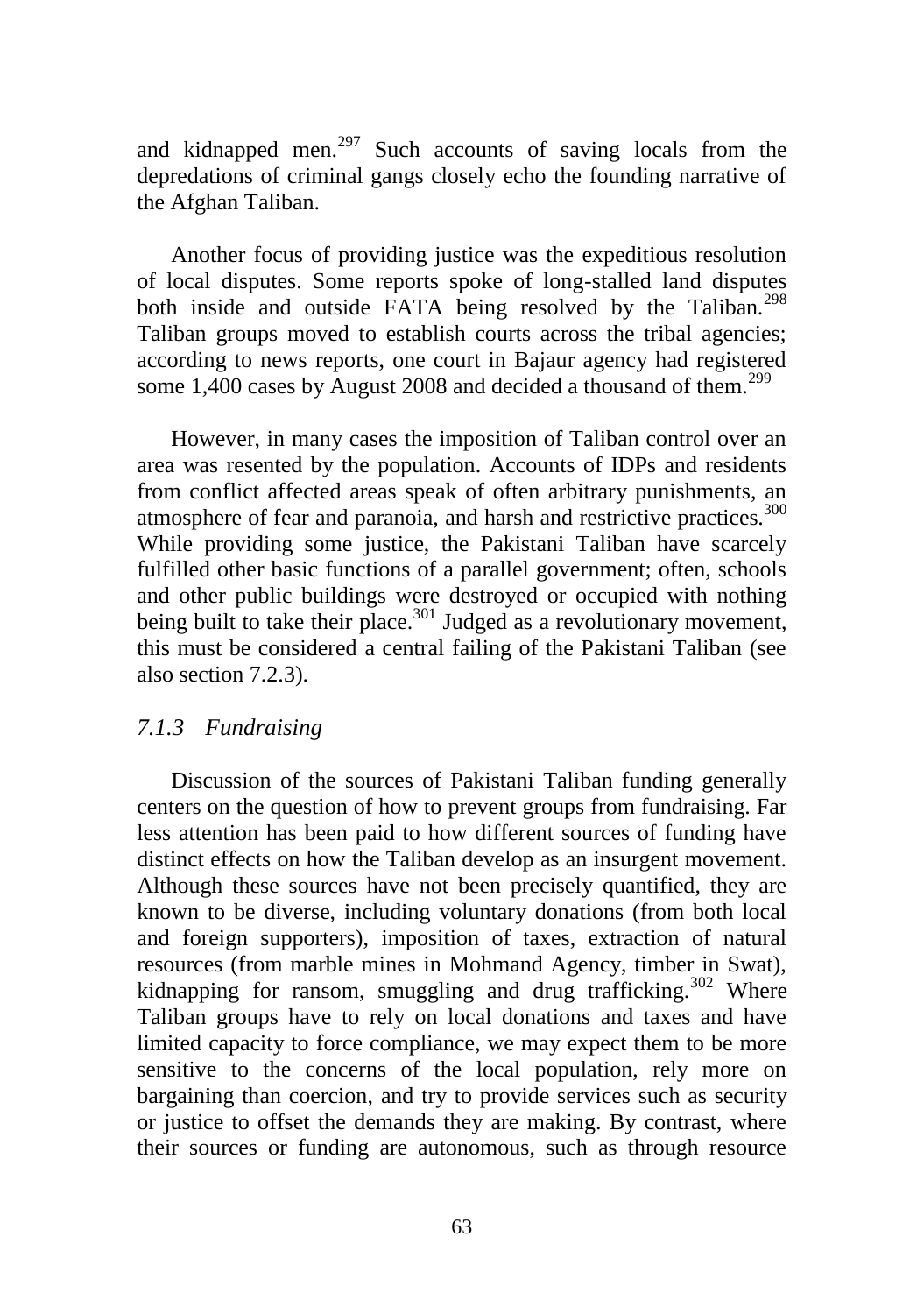extraction or external funding, or are obtained through criminal activities, we may expect them to have relatively little concern for the local population. They would also be more likely to attract opportunistic recruits, driven by mercenary incentives, who would be more willing to prey on the population to ensure a continuing resource flow.

An insightful comparative study of insurgent violence found such dynamics at play across diverse movements.<sup>303</sup> Those groups which started with substantial autonomous economic endowments were more likely to draw opportunistic recruits, have weak structures for enforcing discipline, and use violence against the population, whereas those which possessed more ‗social endowments,' such as ideological commitment or strong ethnic ties with the population, were more likely to demonstrate discipline and restraint. $304$ 

An equivalent study has yet to be conducted with respect to the Pakistani Taliban. We have seen that in at least some areas Taliban groups initially set themselves against criminal gangs and gained support for their reputation of justice provision (section 7.1.2). However, in other cases Taliban groups have cooperated with or replaced criminal networks. In Karachi in particular, long utilized as a fundraising center, Pakistani Taliban groups have become increasingly involved in extortion, kidnapping and turf wars with other gangs, with little concern for providing countervailing security.<sup>305</sup> Continued development of the Pakistani Taliban in this direction would weaken their popular support further, and consequently their prospects as a political insurgency, although they could remain active as a criminal mafia. If the statements of one of the breakaway TTP factions are to be believed, such activities were a factor in the TTP's recent splits.<sup>306</sup>

## *7.2 Ideology*

The ideology of the Pakistani Taliban, like its constituent groups, is heterogeneous. Nonetheless, four distinct aspects can be identified, each of which differs in the extent of its potential appeal. These four aspects are: calls to an international *jihad* (beyond Afghanistan), resistance to state intrusion, establishment of a *shari"a* based social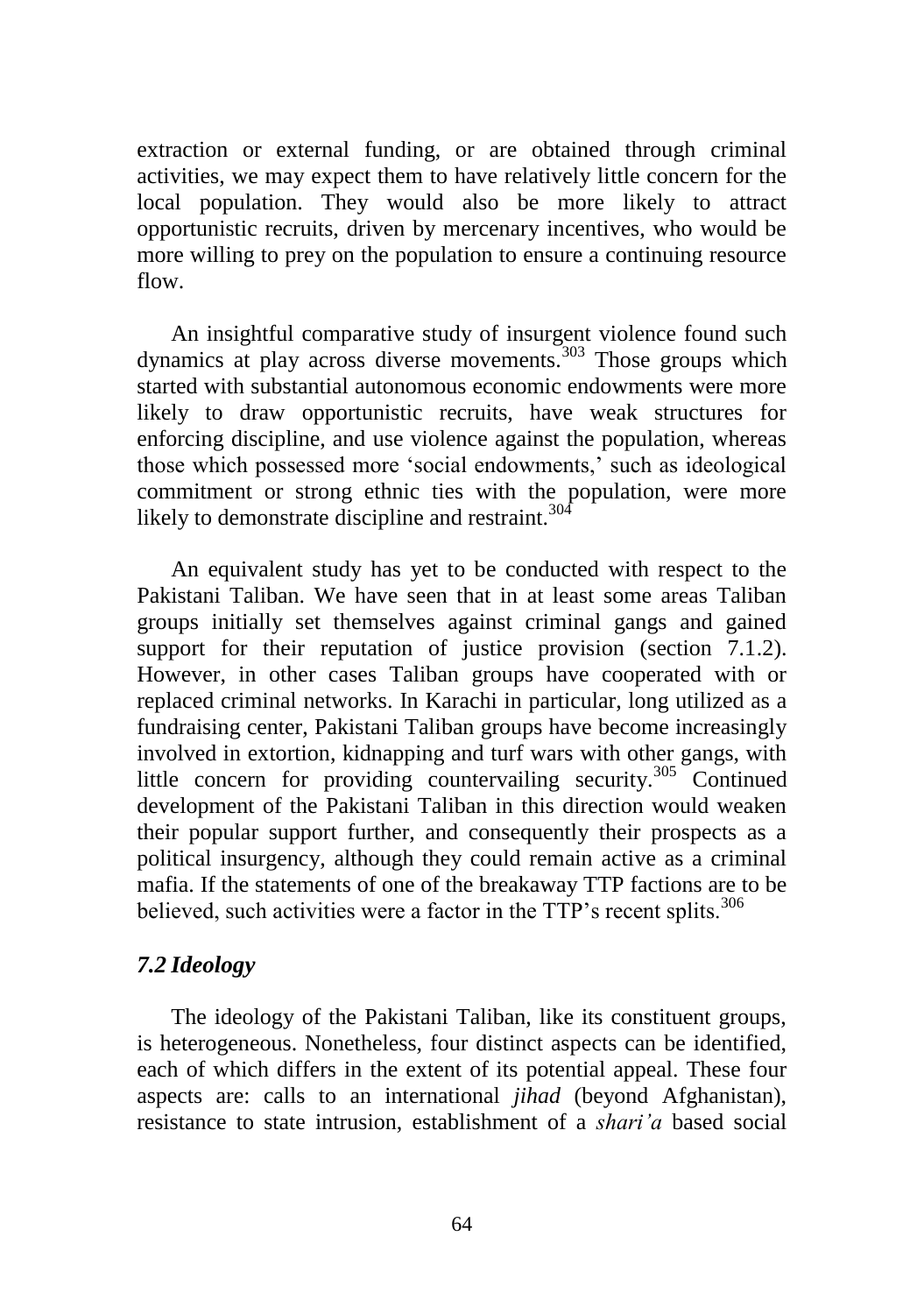order, and resistance (*jihad*) against the US occupation of Afghanistan.<sup>307</sup>

### *7.2.1 International Jihad*

Appeals to international *jihad* extending beyond Afghanistan reflect the influence of groups like Al-Qaeda on the ideology of the Pakistani Taliban. Valid targets include regions where Muslims are oppressed by governments that are either non-Muslim, US-associated, or seen as ostensibly (but not genuinely) Muslim.<sup>308</sup> Rhetorically, at least, the TTP has consistently displayed a more internationalist bent in this respect than the Afghan Taliban.<sup>309</sup> Contradictory news reports in 2013 suggested that Pakistani Taliban fighters may have travelled to battlefields in Iraq and Syria.<sup>310</sup> However, in terms of generating practical support for the movement this aspect has the weakest appeal, mainly limited to a subset of fighters of the TTP and its affiliates. Within its own ranks, the TTP has exhibited significant differences of opinion on such conflicts. $311$ 

### *7.2.2 Resistance to State Intrusion*

As we have seen (section 6.1, 6.3), resistance to state intrusion forms a powerful part of the Pakistani Taliban's appeal in FATA, where state legitimacy has historically been weak, and the post-9/11 military operations have generated resentment and considerable suffering in the form of checkpoints, curfews, disappearances, displacement, indiscriminate killings and bombardment.<sup>312</sup> However, this appeal, in terms of generating actual support for the Taliban, is limited by the extent to which the Taliban's own presence is seen as harmful and intrusive. $313$  As a basis of support it is moreover limited to FATA and does not extend to other parts of the country where the state has a long established presence. Scholars of insurgencies have observed that insurgent movements unable to expand their appeal beyond a geographically or ethnically circumscribed minority group have historically had much greater difficulty in challenging the state.<sup>314</sup> The examples of contemporary South Asian insurgent movements reinforce this observation. Minority movements, like the Liberation Tigers of Tamil Elam (LTTE), the Baloch separatists and the Naxalites, have generally been unsuccessful despite repeated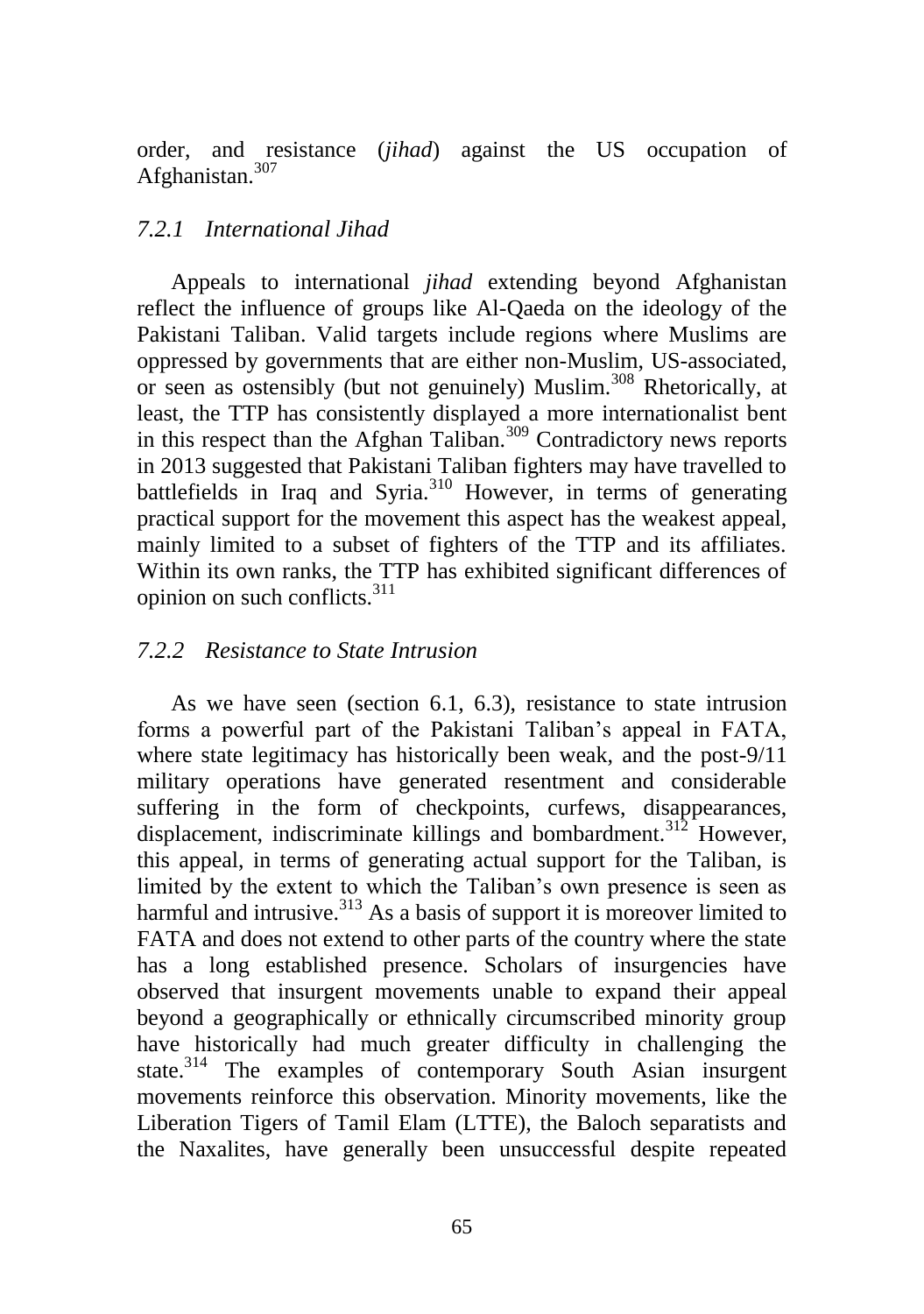insurgencies; groups that were able to nationalize their support, like the Nepali Maoists, have witnessed greater success.<sup>315</sup>

## *7.2.3 Establishment of Shari"a*

The demand to establish a just Islamic order based on the *shari"a* is in theory uncontroversial for most Muslim Pakistanis. As such, it is the first aspect of the Taliban's ideology discussed so far that has potentially a national appeal, based on religious legitimacy. Within the movement, the demand is one that Taliban from FATA and Punjab can both identify with. In FATA more generally, such a demand capitalizes on frustration with economic deprivation and lack of representation in the increasingly ineffectual *malik-*PA system. And across the rest of the country, the increasing failure of the state to provide basic infrastructure and security, to provide justice to the underprivileged, or to check the rising tide of inequality, inflation and alleged corruption, has resulted in a national mood highly impatient with the old order and in search of alternatives.

However, as revolutionary scholars have observed, simply claiming a popular cause may produce a temporary windfall of support, but it is rarely sufficient for success in an insurgency unless the state is so weak it cannot defend itself. The sustained and committed support necessary for success requires an insurgent movement to credibly demonstrate its ability to establish a more equitable order, generally through the medium of parallel administration (section 5.2).

Unlike the older generation of political Islamists – such as the Muslim Brothers, the Jama'at-i Islami and the Iranian revolutionaries – the Pakistani Taliban have not seriously theorized about the nature of the Islamic state, expressing instead a very limited, culturally particular understanding of the religious law.  $316$  Consequently, they have had very uneven success in establishing parallel hierarchies, with civilians recoiling from the harshness and violence that has in many cases accompanied their rule (section 7.1.2). Suicide bombings and terrorist attacks, $3^{317}$  and association with criminal groups (section 7.1.3), also carry significant costs for the credibility of a Talibanestablished order. The prior experience of mainstream religious parties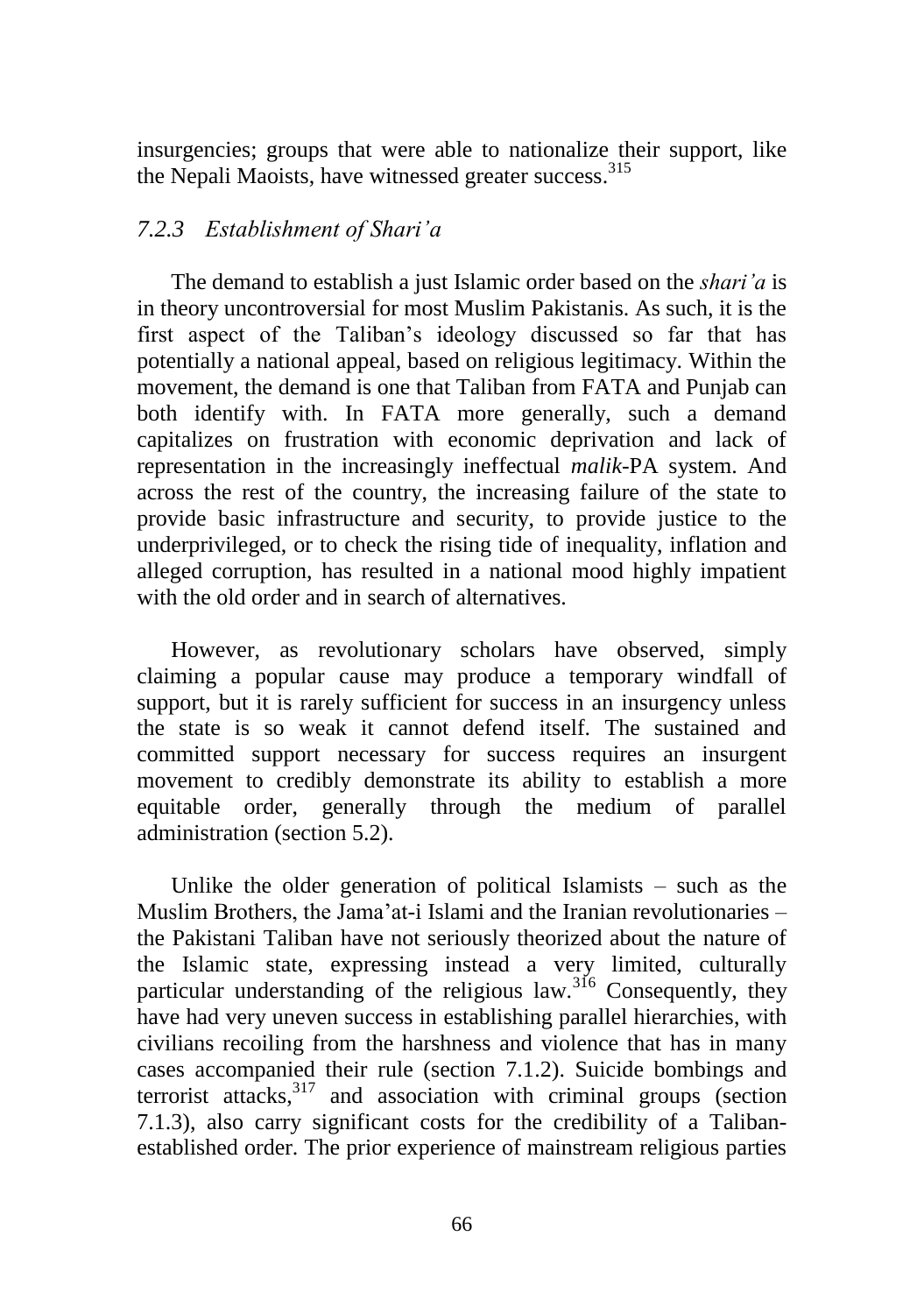in Pakistan suggests that while religious slogans have power, they do not necessarily translate into effective governance or success in elections. The extent to which the Taliban's claim to Islamic legitimacy can survive its brush with power is therefore limited. Indeed, political developments over the last two years have suggested the focus of support of those disillusioned with the old order is instead centered on anti-incumbent parties within the political system (Pakistan Tehrik-i Insaf, PTI, in Khyber Pakhtunkhwa, Punjab and nationally), or to those that are outside it but use nonviolent agitation (Pakistan Awami Tehrik, PAT, in Punjab).

## *7.2.4 Jihad Against US Occupation of Afghanistan*

The final aspect of the Pakistani Taliban's ideology was also the core reason they initially turned against the state, namely the claim to legitimate resistance – identified as *jihad* – against the US-led foreign forces in Afghanistan. The centrality of this claim to the Taliban's ideology, and its effectiveness as a unifying force, is evident when we recognize that unlike many insurgent movements, the Taliban have experienced multiple rifts over the question of whether a policy of targeting Pakistani state forces is legitimate. The issue divided TTP leader Baitullah Mehsud from commander Abdullah Mehsud.<sup>318</sup> commanders Qari Zainuddin and Turkistan Bhittani from Baitullah, 319 and the TTP from the Hafiz Gul Bahadur and Maulvi Nazir groups.<sup>320</sup> These rifts emphasize that overthrowing the Pakistani state was not initially – and may still not be – the Taliban's central goal, in contrast to fighting against foreign troops in Afghanistan, which all groups have consistently subscribed to.

More broadly, this aspect has been the Taliban's strongest claim to legitimacy and is the only component of their ideology that retains potentially national appeal. The strength of this appeal rests in the historic perception of the US as an imperialist and anti-Muslim force in the region, a perception reinforced in the recent past by the invasions of Iraq and Afghanistan after 9/11, as well as continuing US support for Israel against the Palestinians, among other policies. Even among those segments of society that are not hostile to the US and that have no sympathy for any other aspect of Taliban ideology, the claim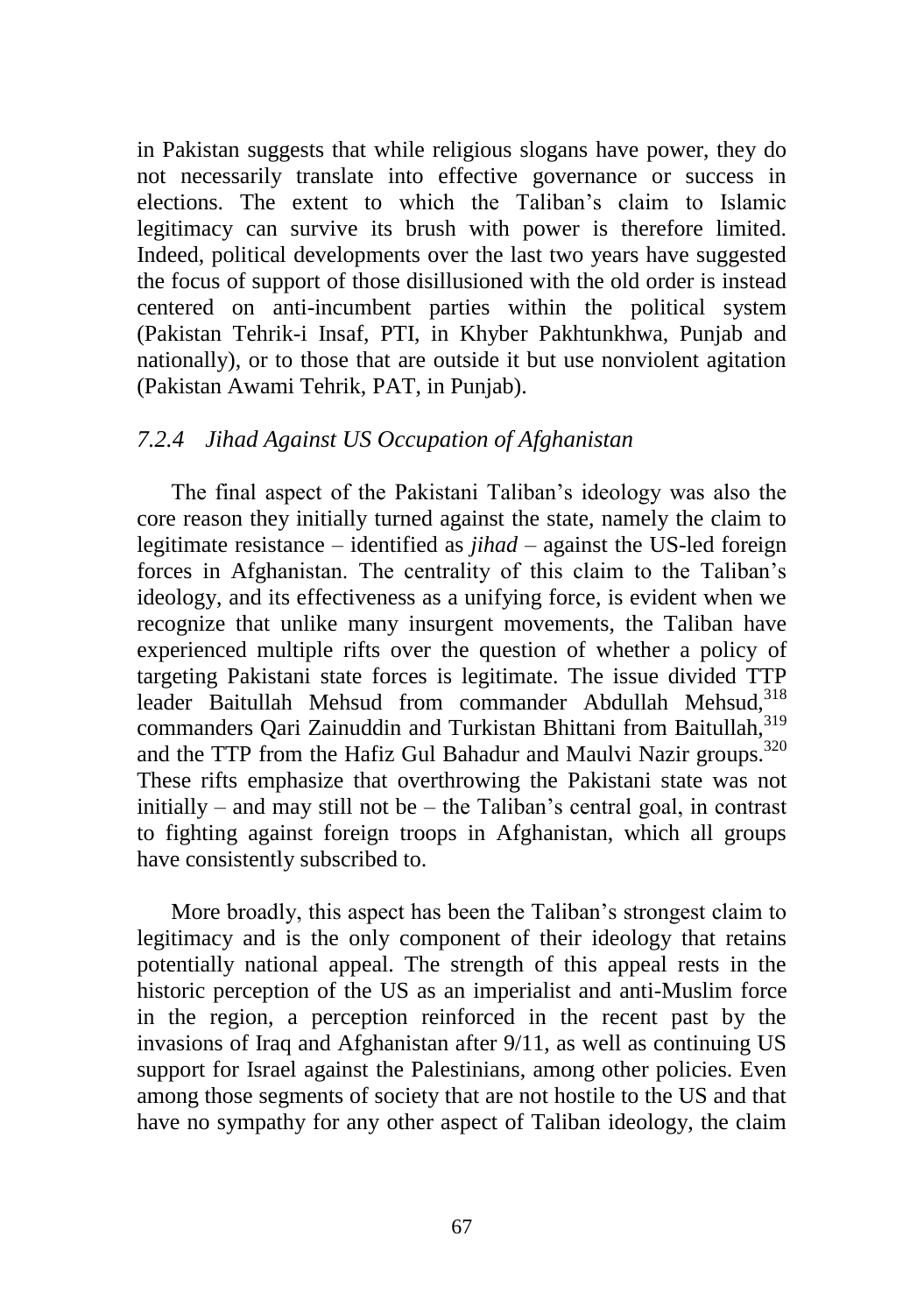that the US presence in Afghanistan is occupation and that resistance to it is legitimate carries considerable weight.

Opinion polls in Pakistan tend to be urban-biased and can suffer from sampling problems and omission of representative viewpoints from more inaccessible or insecure areas. Keeping these caveats in mind, we may observe that polls have consistently shown high levels of opposition to the US. Thus, in the latest Pew Research Center survey, 14% of respondents expressed a favorable view of the US (2% very favorable), while 59% expressed an unfavorable view (42% very unfavorable).<sup>321</sup> In almost yearly polling since 2002, unfavorable views have never been below 56%, reaching a high of 80% in spring  $2012.^{322}$  Similarly, the percentage of respondents considering the US ‗more of an enemy' of Pakistan than a partner ranged from 59-74% in polling conducted from  $2008-2012$ <sup>323</sup> Support for US and NATO troops remaining in Afghanistan did not exceed single digits when the question was asked from 2007-2010, while 65-75% favoured their removal as soon as possible. $324$ 

Such polls do not include FATA, but a few attempts have been made at conducting surveys in that region. Polling in conflict regions is undeniably a controversial technique.<sup>325</sup> Survey teams are seldom able to access more insecure areas, which are generally where insurgents have greater control and where opinions of respondents may systematically differ from other areas, although to degrees and in ways that may be difficult to predict.<sup>326</sup> Even in areas where polling is possible, respondents may suspect that survey teams are working for the government or intelligence agencies and tailor their answers accordingly, for example by expressing pro-government and antiinsurgent opinions. In other cases, they may be reluctant to express opinions against insurgents, fearing that the information may somehow reach them. Moreover, it is generally a principle of revolutionary warfare that the population's support for insurgents should remain covert so as to avoid government reprisals; thus, those most actively in support of the insurgents may be least likely to express that opinion.<sup>327</sup> Such factors limit the accuracy of polls; in particular, claims about the level of support for the Taliban may be unreliable and prone to understate support. Still, given how little effort has been made to involve the people of FATA in discussions about the conflict and their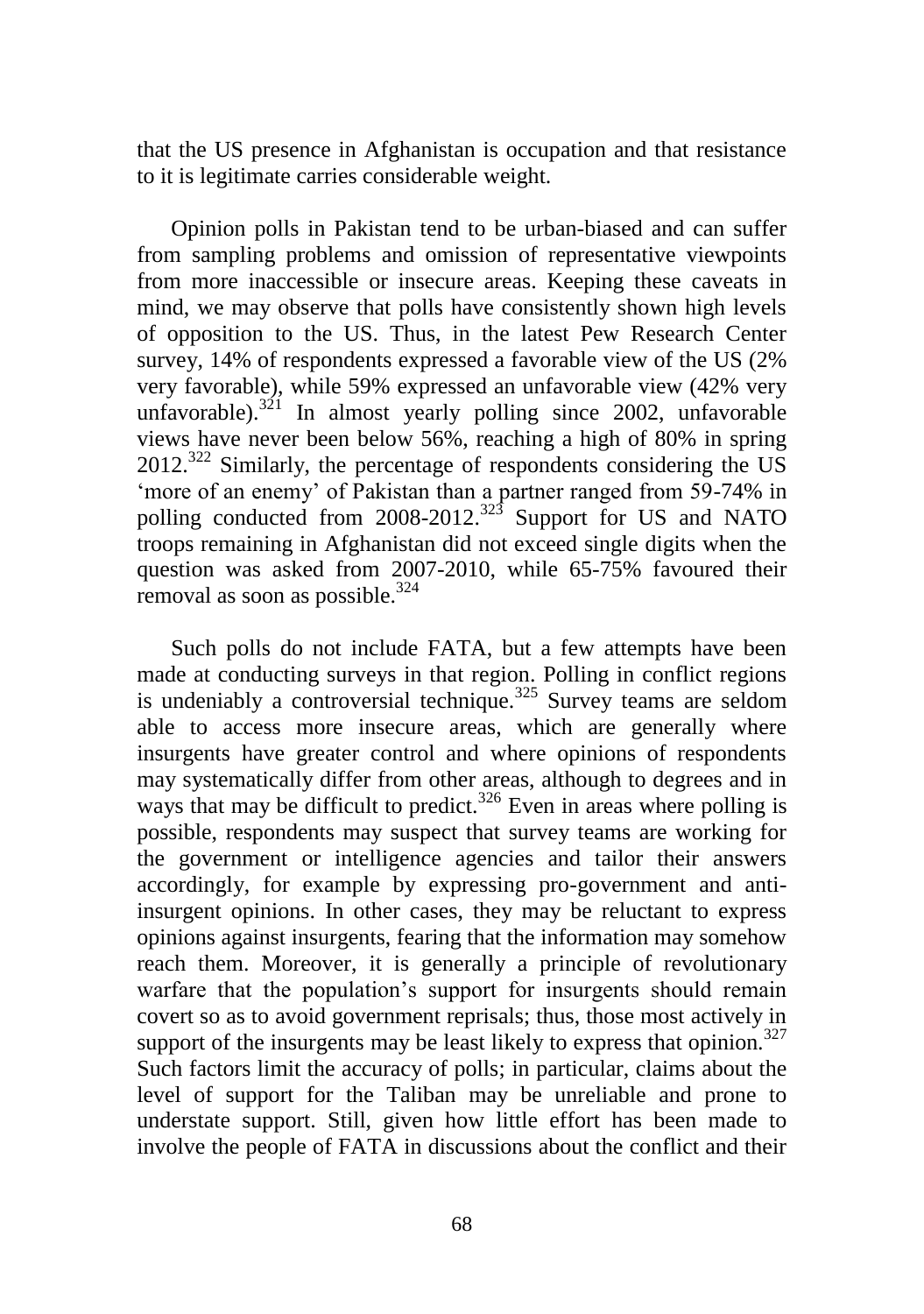future, such polls can serve as a useful, if qualified, indicator of their views.

Accordingly, we may consider the findings of a poll covering all seven agencies of FATA conducted by the Community Appraisal and Motivation Programme (CAMP), an NGO with a history of polling in that region, for NAF and Terror Free Tomorrow (TFT) in 2010. 77% of respondents consider the goal of the US-led ‗war on terror' to be to ensure American domination or to weaken and divide the Islamic world.<sup>328</sup> 40% considered the US as most responsible for the violence in FATA, by far the highest proportion for any actor.<sup>329</sup> While respondents overwhelmingly opposed suicide bombings in general, 59% of respondents considered such attacks against US military forces to be either 'often' or 'sometimes' justified. $330$  That opposition to the US was tied to its policies in the region was evident, with strong majorities willing to revise their opinions of the US for the better in response to a range of suggested policy changes. 83% of respondents said withdrawal of US troops from Afghanistan would improve their opinion of the US; in North and South Waziristan, the numbers were 96% and 100% respectively.<sup>331</sup>

Such outcomes are in keeping with Gerard Chaliand's general conclusion that guerrilla resistance against a foreign, Western occupier is the simplest cause for which to rally support (section 5.2). In this case, the historic interconnectedness of Pashtun tribes on both sides of the Pakistan-Afghanistan border, as well as the more recent experience of *jihad* against the Soviet occupation of Afghanistan (section 6.2), lends this cause a greater immediacy and legitimacy than would normally be accorded to a struggle against foreign occupation in a neighboring country.

The Pakistani Taliban have capitalized on this sentiment by portraying the Pakistan government as a US collaborator in Afghanistan, for its role in supporting the invasion, turning over Taliban and Al-Qaeda leaders to the US, and facilitating NATO supply lines. By contrast, they have sought to portray themselves as fighting a legitimate struggle, only reluctantly striking back against the Pakistani state when it attempts to suppress them. These portrayals have not translated into any widespread support for attacks on government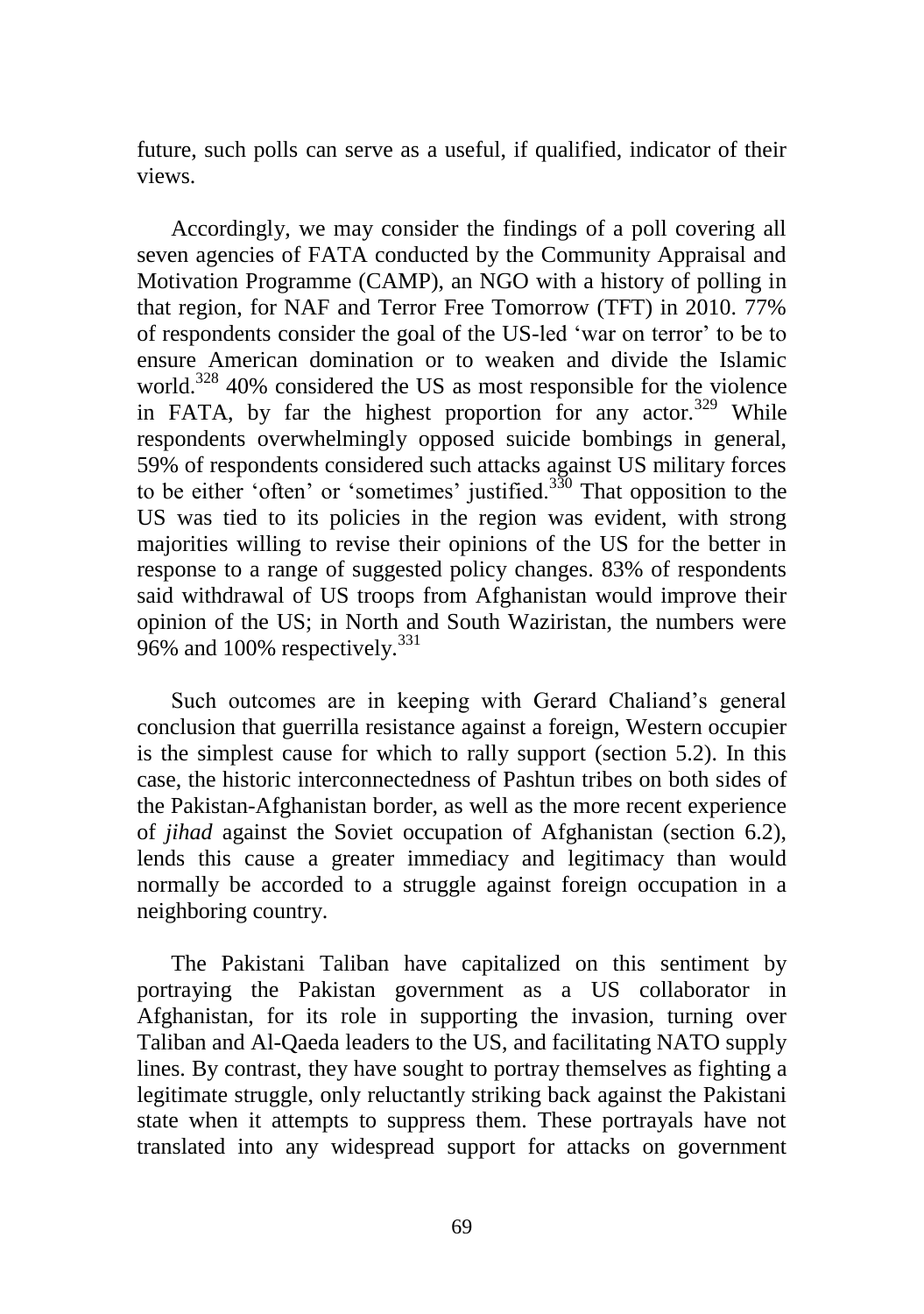targets, either in FATA or the rest of Pakistan.<sup>332</sup> However, they have contributed to skepticism about military operations against the insurgents, the belief that the conflict is externally imposed (reflected in the much repeated 'our war' versus 'America's war' reductionism in popular debate), and similar dynamics that hamper the state's efforts against the insurgency.

#### **8. Role of the Drone**

Within this overall context then, it remains to establish the strategic value of US drone strikes. There are several dimensions that are important to discuss here, namely: the role of US drone strikes in killing insurgent leaders, their role in disrupting networks and killing low-level insurgents, their effect on the state's legitimacy, their effect on recruitment and on potentially pro-government individuals, and finally the question of how US and Pakistani priorities differ.

### *8.1 Military Value of Killing Leaders*

One of the few figures on which there is relative agreement among drone aggregators and the US government is that the number of HVTs killed by drone strikes have amounted to some 2% of total deaths.<sup>333</sup> Low as this percentage is, do these killings offer outsized strategic benefits to counterinsurgents? There is some evidence that leadership targeting strategies can be of use in weakening centralized or at least centrally-coordinated insurgencies. Many analysts, for example, attribute the collapse of the Shining Path movement in Peru to the sudden capture of its central leadership in raids. $334$  The capture of Kurdish Workers Party (PKK) leader Abdullah Ocalan has been credited with contributing to the decline of that organization.<sup>335</sup>

However, evidence that such strategies are effective against decentralized or fragmented insurgencies, such as the Afghan and Pakistani Taliban (section 7.1.1), respectively, is very limited. The main reason is that fragmented insurgencies do not in any case develop high level coordinated strategies. Most actions are carried out autonomously, at the initiative of local commanders, without direction from a central leadership. Eliminating an especially capable leader may provide temporary tactical benefits in a particular area of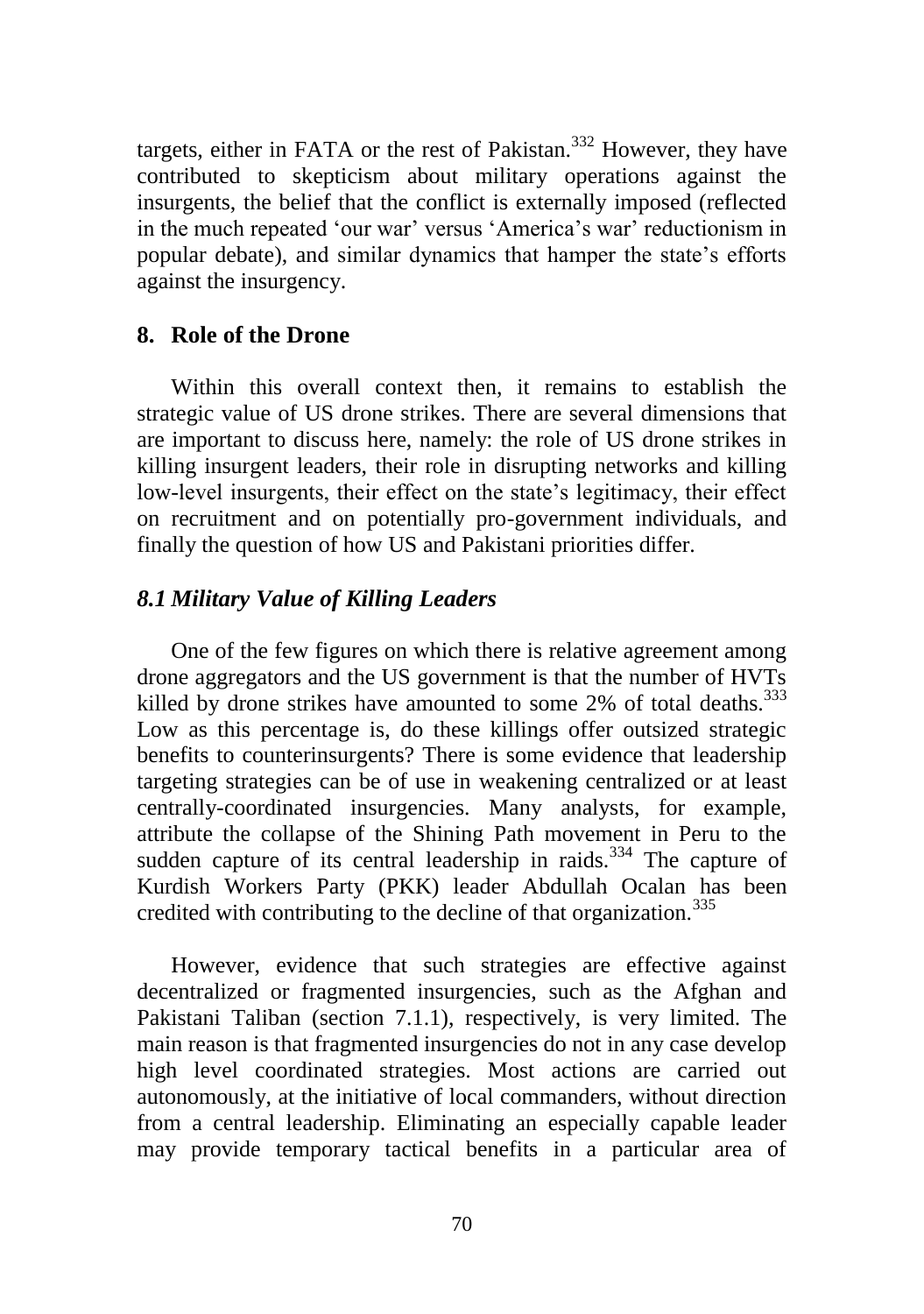operation; it does not by itself make more than a marginal difference to insurgent capabilities. Thus, for example, most studies of Israel's extensive campaign of targeted killings against Palestinian militant organizations have concluded that such killings did not reduce the ability of these organizations to subsequently carry out terrorist attacks.<sup>336</sup>

In Afghanistan, Soviet attempts to quell the insurgency by eliminating *mujahidin* commanders similarly failed. Milt Bearden, the CIA Station Chief in Pakistan from 1986-1989, had a unique, hands-on position from which to assess the capabilities of the Afghan *mujahidin*.<sup>337</sup> Confessing "I'm not a big fan of the drone," Bearden argues that Pashtun tribal structures are resilient to leadership targeting strategies:

[The Soviets] also missed the point. Today we're talking about all these drone strikes...and going out...on night operations to kill the leadership of the Taliban – they don't have a leadership. The reality is...the Pashtuns...have a very strange egalitarian tribal structure. So leadership is synthetic. You have all these kids sitting around here in a circle and each one thinks "I'm as good a leader as they are." So they don't have a leader. Except a guy comes in who's a *mullah* or he's an engineer. In that world of *jihad*, if you're not a *mullah* you'd better be an engineer or you're not a leader...And if you kill him they'll just get another *mullah* or another engineer. It doesn't really matter because all these cousins and brothers are the same. So there's a strange egalitarian nature of the Afghans or the Pashtuns that you can't go after [the] leadership. Soviets...killed lots of people, they sort of had [a] "Let's kill them all and let God sort them out" [attitude]...I watched commander after commander after commander die. It never made any difference...they bury him, you know within 24 hours. It's over. And the new guy's there. And it never changed anything. $338$ 

## *8.2 Military Value of Disruption and Killing Low-Level Militants*

As Bearden's experience suggests, simply killing low-level militants may be even less effective in defeating an insurgency. Counterinsurgent theorists have consistently acknowledged that as long as insurgents are capable of replenishing their ranks, body counts are meaningless in this type of war.<sup>339</sup> US officers in Afghanistan have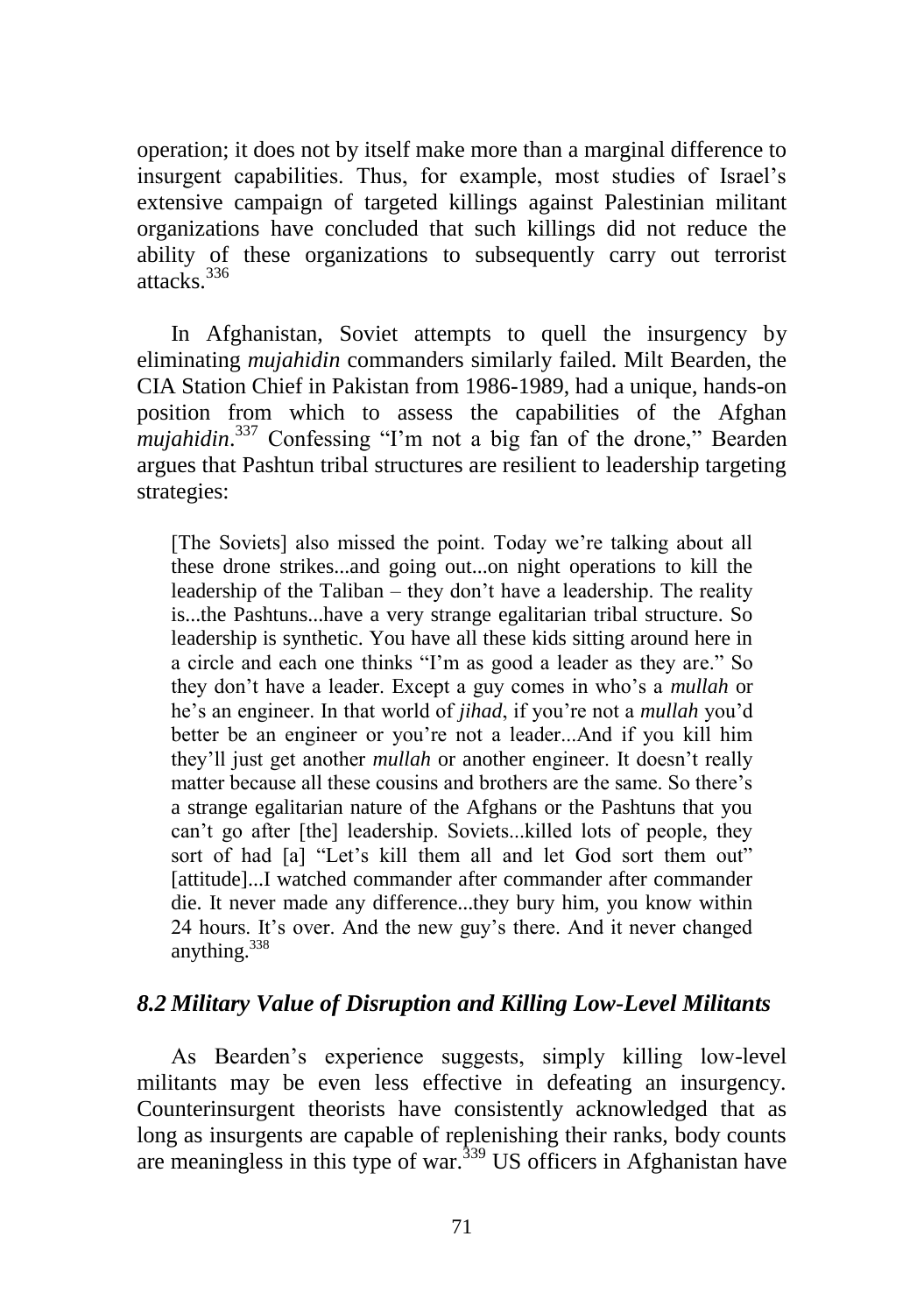experienced similar dynamics at play. A critical review of US intelligence efforts in Afghanistan authored by Lt. Gen. Michael T. Flynn, Director of the Defense Intelligence Agency until August 2014, observes that:

[The] inescapable truth...[is] that merely killing insurgents usually serves to multiply enemies rather than subtract them. This counterintuitive dynamic is common in many guerrilla conflicts and is especially relevant in the revenge-prone Pashtun communities whose cooperation military forces seek to earn and maintain. The Soviets experienced this reality in the 1980s, when despite killing hundreds of thousands of Afghans, they faced a larger insurgency near the end of the war than they did at the beginning.<sup> $340$ </sup>

The ability to replenish is dependent on the popular legitimacy of the movement, which is directly linked to its cause. My own study of the Soviet war in Afghanistan bears out the observations of most analysts that the *mujahidin* were consistently able to maintain high levels of support so long as the unifying cause of opposing Soviet occupation remained. It was only after the Soviets withdrew, leaving in place the pro-Soviet Afghan government, which had itself retreated from its earlier communist zeal, that the fighting spirit of the  $mujahidin$  began to wane.<sup>341</sup> In the case of the Pakistani Taliban, legitimacy is linked to opposing the US presence in Afghanistan (section 7.2.4), a point which will be discussed further in the following section.

Similarly, drone strikes have only limited use in disrupting insurgent networks and infrastructure. Airpower can be highly effective against regular armies which rely on crucial infrastructure and logistics to operate. Guerrilla fighters do not and there is little evidence to suggest that airpower is useful in insurgencies, unless insurgent forces take on the characteristics of a regular army. One study of the US' use of airpower against the Taliban in Afghanistan found no evidence that airstrikes reduce the capability of insurgents to mount attacks; in fact, airstrikes were positively correlated with subsequent insurgent violence in targeted areas. $342$  Instead, the findings were consistent with the study's hypothesis that insurgents may use airstrikes as a reputation-building mechanism: by intensifying attacks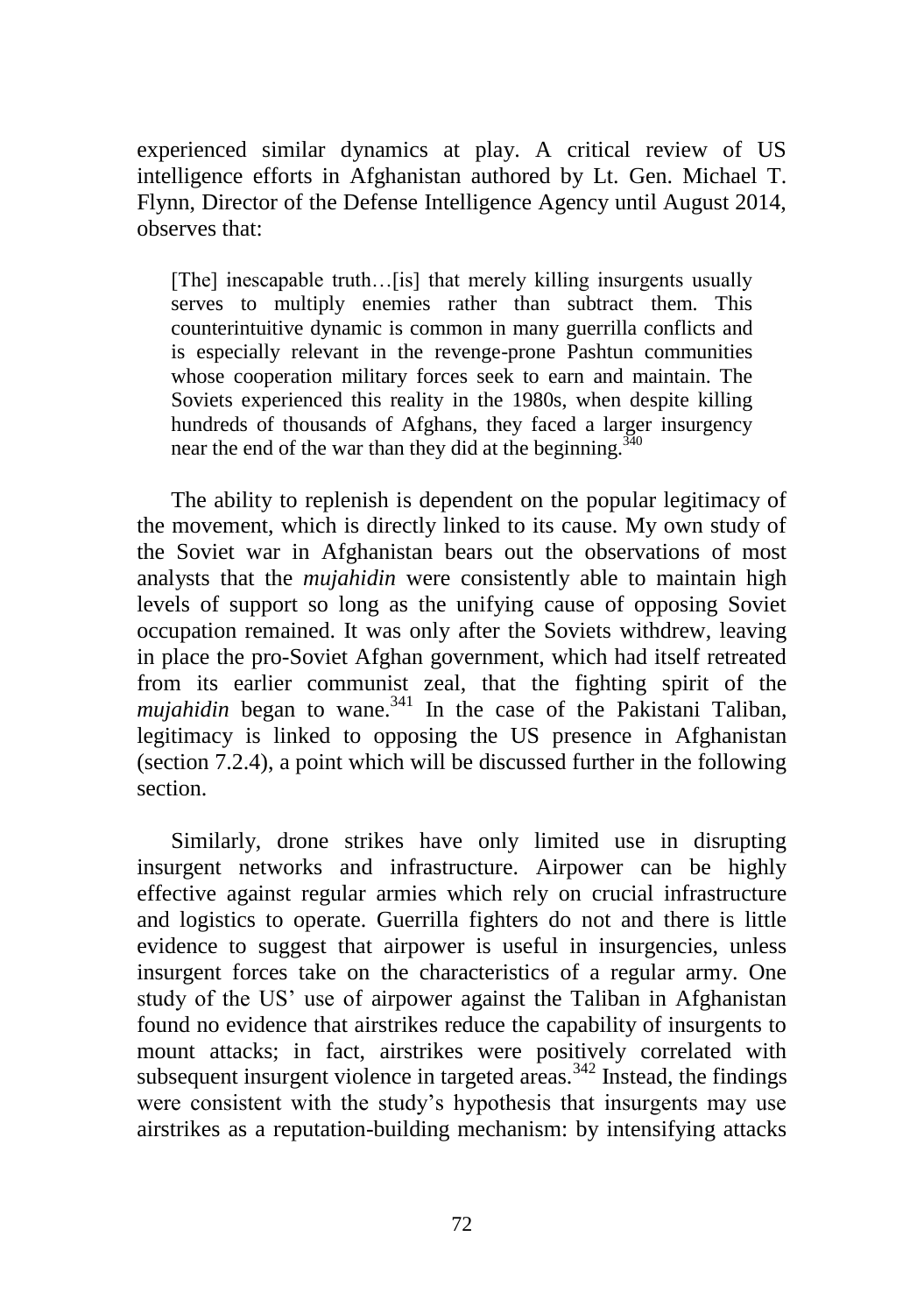in the aftermath of a strike, insurgents demonstrate to the population their resilience to such attacks and their resolve to continue fighting.<sup>343</sup>

A review of existing studies on US drone strikes in Pakistan, conducted by James Walsh for the US Army War College's Strategic Studies Institute, questions a central purpose of the strikes, namely the aim of reducing insurgents' ability to mount attacks in Afghanistan. The studies reviewed consistently found no evidence that drone strikes had any effect on insurgent violence in Afghanistan.<sup>344</sup> Within Pakistan, one study found a small associated reduction in terrorist attacks in FATA, but others which focused on attacks across Pakistan found that insurgent violence was unaffected or actually increased.<sup>345</sup> It is important to caution that ability to mount attacks is only a proxy for insurgent capability, and does not rule out the possibility that drone strikes may be damaging insurgent organizations in ways that cannot be easily measured. But conversely, there are reasons to believe such effects would not be significant, and no evidence to suggest that they are. 346

# *8.3 The Question of Legitimacy*

If targeting insurgent leaders, killing low-level fighters and disrupting infrastructure through drone strikes are not strategically significant actions, what approach can then form the basis of a viable strategy by the state? We may recall that the crucial battlefront in insurgencies and revolutionary wars is for each side to establish its legitimacy, that is, the exclusive acceptance of its authority to govern, among the populace (section 5.1, 5.2). We observed that in this respect the Pakistani state was in a weak position to begin with, given its historically limited involvement in FATA, and compounded its difficulties by relying on a hastily contrived, coercion-driven approach to establishing control after the US intervention in Afghanistan (section 6).<sup>347</sup> Moreover, that in supporting the US invasion and trying to compel tribesmen to surrender Taliban and Al-Qaeda fighters against local traditions of sanctuary and at the behest of the US, it ceded ground to the strongest aspect of the Taliban's ideological narrative, namely their claim to legitimate resistance against the US occupation of Afghanistan (section 7.2.4).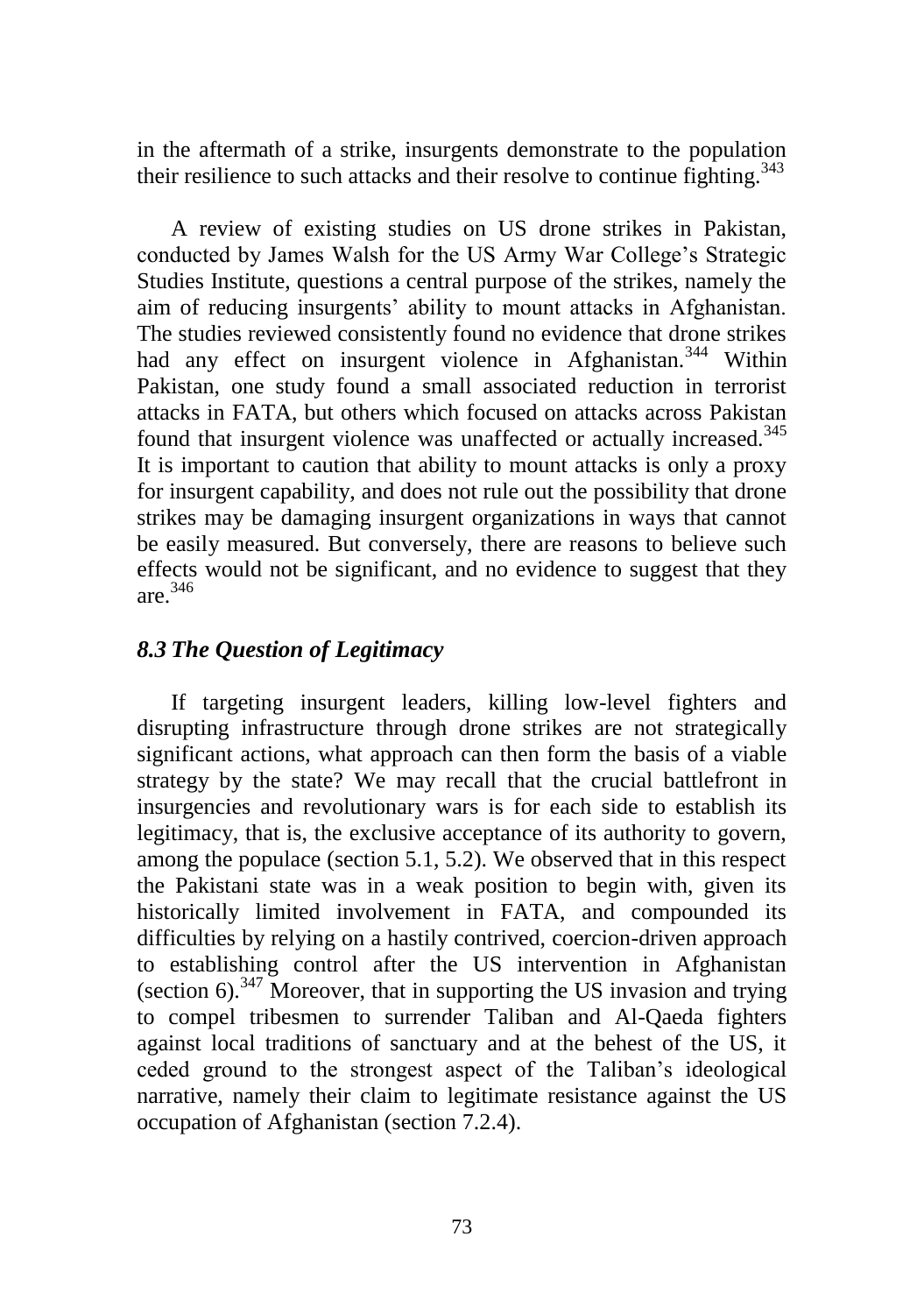Serving and retired officials with experience of FATA have criticized the government for its military emphasis and failure to adequately explore traditional means of dispute resolution at the outset of the conflict. Brigadier Shaukat Qadir argues:

The state should have used interlocutors and tribal elders to launch a concerted campaign explaining why support to the insurgency in Afghanistan was counterproductive for the FATA tribes and for the Pakistani state. At that point, the state might have made a case for how the Pakistani government could use peaceful means to affect the foreigners' withdrawal from Afghanistan over time.<sup>348</sup>

More radically, the state could have withheld support from the USled coalition so as to credibly distance itself from the claim of being a collaborator to occupying forces, while simultaneously taking the above measures to prevent infiltration to Afghanistan from its territory. Such approaches may not have been successful, given the weakening of the traditional system since the 1980s, but they would at least have tried to address the root causes of support for the insurgency and to involve the inhabitants of FATA in reaching a legitimate solution. Instead, the state was soon forced to retreat from its aggressive policy in the face of a widespread backlash, and found itself oscillating between inconclusive military operations and inconclusive peace deals with insurgents for some years thereafter.

In this dynamic, US drone strikes have played into the insurgent narrative, deepening anti-American sentiment and compromising the state's claim to legitimacy both inside and outside the conflict region. Across much of the country, the reaction has been a powerful, nationalist one: hostility to a foreign superpower violating Pakistani sovereignty at will. Thus, in a poll on drone strikes conducted by Gallup Pakistan in 2013, 75% opposed US drone strikes on Pakistani soil, as against 11% who supported them.<sup>349</sup> 66% favored blocking NATO supply routes if the US did not stop drone strikes,  $350$  a blockade which was carried out by party activists of the ruling PTI in Khyber Pakhtunkhwa, a party which campaigned heavily against drone strikes in the lead-up to its election victory in the province in May 2013.

In the regions most directly affected by the conflict, the reaction is at least as strong. The NAF-TFT FATA poll found that 76% of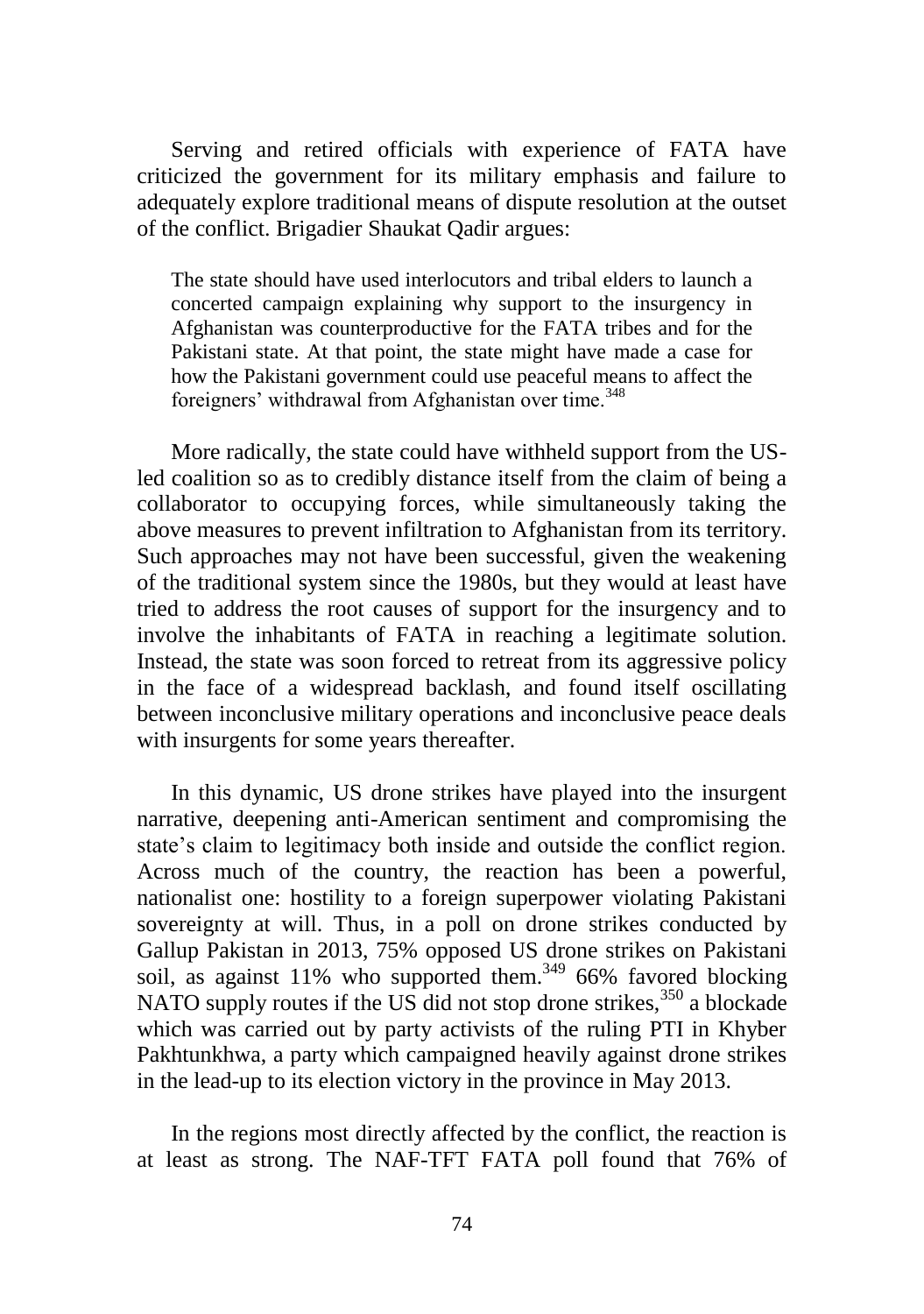respondents opposed drone strikes (71% strongly opposing) as against 21% who supported them  $(10\%$  strongly supporting).<sup>351</sup> CAMP's larger 2010 survey, which interviewed 4000 people in the seven tribal agencies, as well as the six Frontier Regions of Bannu, Dera Ismail Khan, Kohat, Lakki Marwat, Peshawar and Tank, asked a slightly different set of questions. Respondents were asked whether drone attacks were 'always justified,' 'sometimes justified, if properly targeted and excessive civilian casualties are avoided,' or 'never justified'.<sup>352</sup> Overall, 59% of respondents across the agencies and regions stated that drone strikes were never justified, 25% that they were sometimes justified and 4% that they were always justified.<sup>353</sup> The survey did not ask whether respondents felt drones were actually being properly targeted; when NAF-TFT asked if 'American drone strikes for the most part accurately kill militants or mostly kill civilians,' only 16% responded that they accurately killed militants, against 81% who said that they either killed civilians or killed both. $354$ 

The variations in responses to the CAMP survey are worth highlighting. The strongest support for drone strikes came from respondents in Kurram (63% sometimes justified, 17% always justified) and FR Dera Ismail Khan (60% sometimes justified, 0% always justified). <sup>355</sup>The dynamics of conflict in Kurram are arguably unique to the tribal areas; the agency has been the scene of intense sectarian clashes between Sunni and Shi'i tribes. Drone strikes have rarely been conducted there; of 383 strikes tracked by BIJ to May 2014, only 7 had taken place in Kurram.<sup>356</sup> DI Khan, for its part, has witnessed no drone strikes.<sup>357</sup> The qualified opinion of the majority of its respondents that drone strikes are sometimes justified if properly targeted may reflect the reasoning, advanced to journalists by some IDPs, that they are the best alternative (discussed in section 4.3). In general, the CAMP report observed that IDPs were more supportive of drone strikes and military operations than non-displaced people in the same agencies, perhaps reflecting the view that these operations may offer their only chance to return home.<sup>358</sup>

Some of the strongest opposition to drones came from those agencies which have been at the epicentre of strikes. According to BIJ's count, by May 2014, some 91 strikes had taken place in South Waziristan and 270 in North Waziristan, totaling 361 of the 383 strikes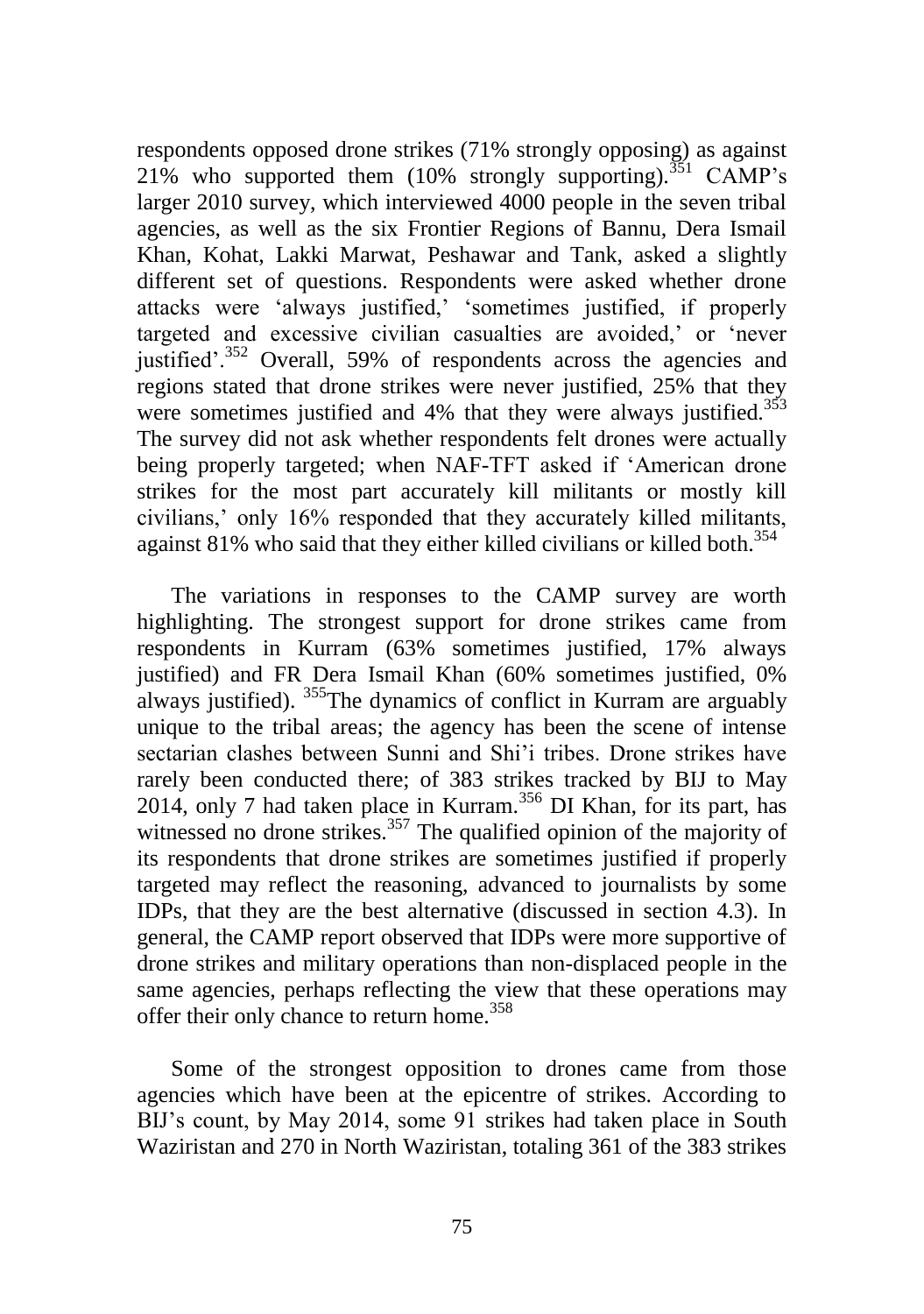until then.<sup>359</sup> 75% of survey respondents in South Waziristan stated that drone strikes were never justified. In North Waziristan, that proportion was  $99\%$ .<sup>360</sup>

Widespread opposition to drone strikes affects the Pakistani state's legitimacy in a number of ways. First of all, the state's authority to govern is deeply compromised if it cannot prevent outside actors from using violence in its territories.<sup>361</sup> This failure has fed into broader perceptions of the state's increasing inability to deal with a host of national problems over the last several years (section 7.2.3). To the extent that the state is perceived to covertly support drone strikes, the narrative that it is morally bankrupt, interested only in enriching itself at the expense of its citizens, is reinforced. As one Waziri commented, "Are we not citizens of Pakistan? We feel like our government has sold us to the Americans to play out their fantasies of war. And it has sold us so cheap that...really we feel ourselves worthless."<sup>362</sup>

Second, drone strikes play a critical role in deepening anti-American sentiment in the region, increasing the political cost of several of the government's policies, including its support for the US and NATO in Afghanistan and its attempt to build closer relations with the US. Given the direct military involvement of the US in the conflict, they further increase skepticism about Pakistani military operations in FATA, seeing them as driven by US interests ('America's war'). Instead, the strikes increase support for those seen to be taking a stand against America, which directly benefits the narrative of the Pakistani Taliban (section 7.2.4). This point will be discussed further in the following section.

Third, we may recall that legitimacy requires that citizens recognize the state's claim to authority through participation in government or in principles *beyond* mastery of the means of coercion (section 5.2). Since the outset of the conflict, the Pakistani state has struggled to find ways to increase its legitimacy in the region. It has initiated numerous development projects, many supported by USAID funding.<sup>363</sup> It has periodically tried to involve the people of FATA in solutions, for example by negotiating with the Taliban through tribal elders, forming peace committees, or constituting tribal *lashkars*  (militias) to defend villages and other areas from the Taliban. These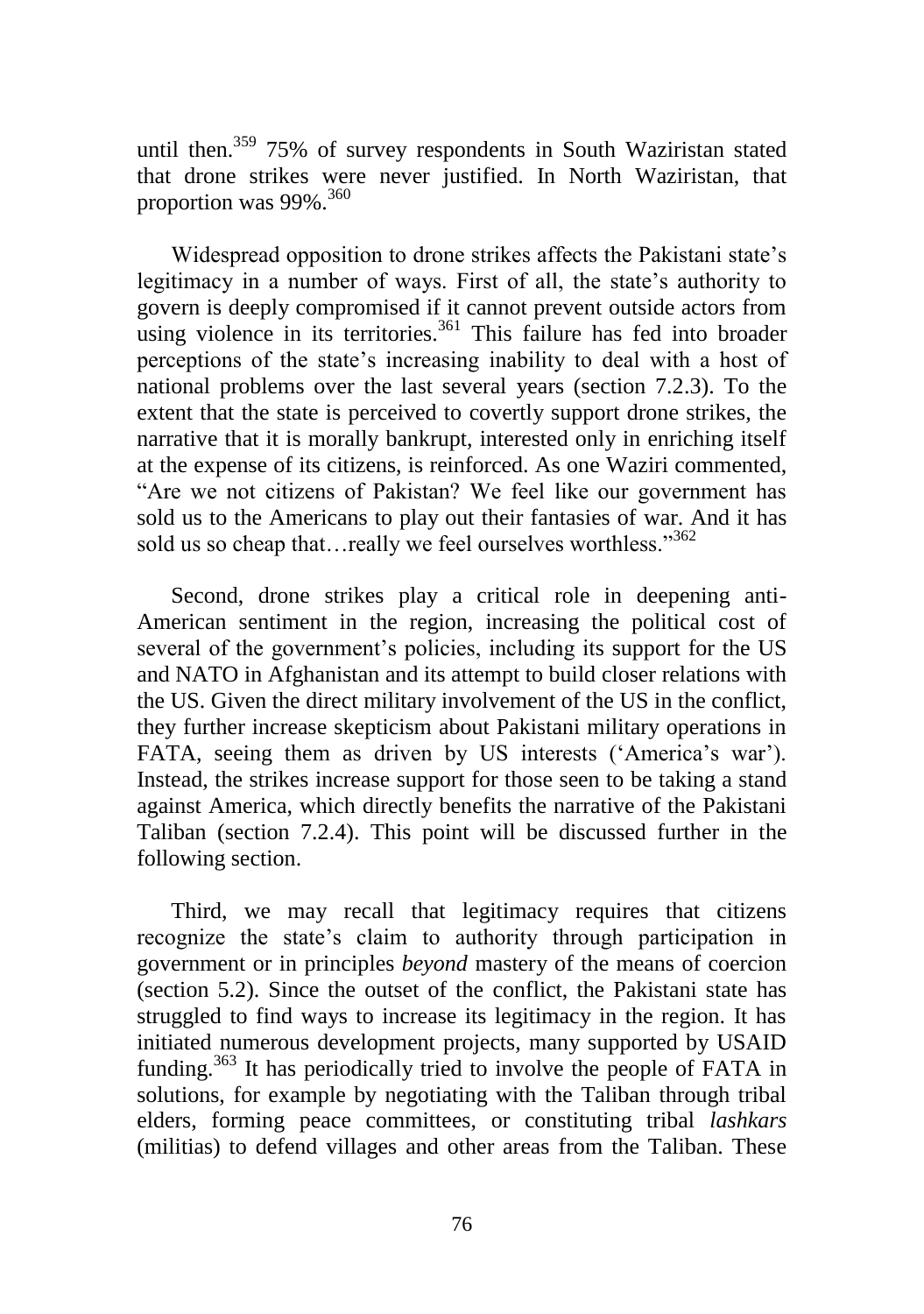measures are necessary but inadequate. Aid programs, while important, may be most useful in building legitimacy before the actual onset of violent conflict.<sup>364</sup> Many of the government's negotiations have taken the shape of ultimatums, denying local arbiters self-respect and reducing their standing in the community.<sup>365</sup> Peace committees and *lashkars* have not been consistently supported once formed, nor sufficiently defended from Taliban attacks.<sup>366</sup> Still, the state has at least inconsistently engaged with these efforts, recognizing the need to win local support.

Few actions can set back such attempts more quickly than the use of force against the same people. Commenting on Pakistani efforts up to 2008, counterinsurgent expert Kilcullen observed that "Significant" effort is going into medical civic action, school construction, roadbuilding, and health extension," but that the "hearts-and-minds" benefits of these activities were "continually undermined" by the resentment created by the army's excessive reliance on firepower.<sup>367</sup> Kilcullen describes one incident in which "Two Frontier Corps soldiers were killed in [an] ambush; the Pakistani army response was to bombard built-up areas in the town of Miranshah with heavy artillery fire, destroying several hotels, markets, and houses and killing several civilians in the process."<sup>368</sup> Drone strikes, which are not so targeted as is often assumed (section 2 and 3), and which in any case generate strong opposition, have a similar effect. As Kilcullen argues,

to imagine that killing or capturing Usama bin Laden, Ayman al-Zawahiri, or any of the other AQ leaders thought to be hiding in this area will help stabilize the situation is also unrealistic: intrusive actions, especially punitive raiding and air strikes targeting AQ senior leadership, may or may not be justified on other grounds, but their effect on local stability is unarguably and entirely negative.<sup>369</sup>

The political fallout of the strikes has been recognized by State Department officials who have often expressed frustration with how their CIA colleagues' reliance on drones deepens opposition to the US and makes diplomatic efforts more complicated.<sup>370</sup> According to an embassy cable obtained by Wikileaks, former US Ambassador to Pakistan Anne Patterson warned that "Increased unilateral operations" in these areas risk destabilizing the Pakistani state, alienating both the civilian government and military leadership, and provoking a broader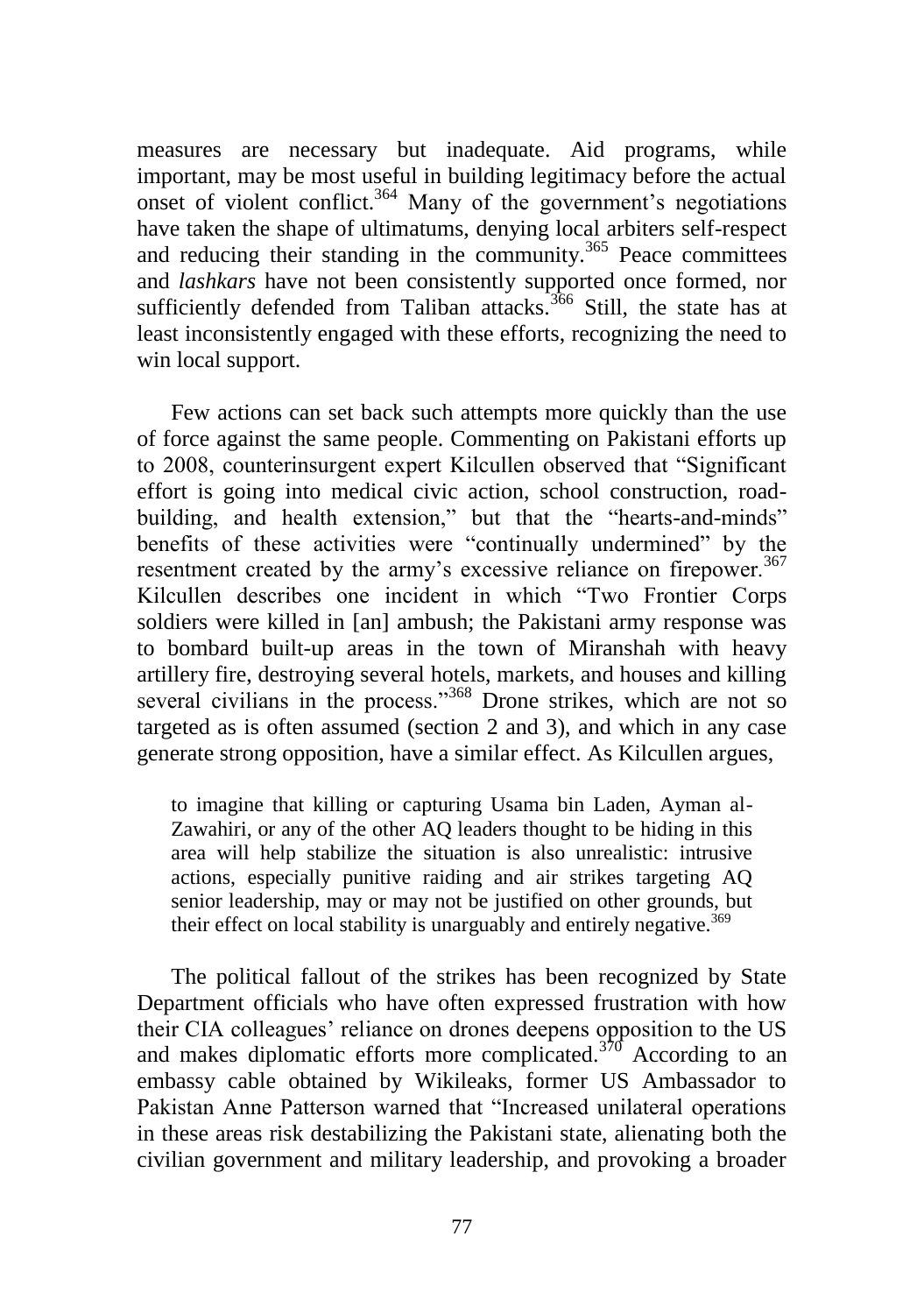governance crisis in Pakistan without finally achieving the goal [of forcing Al Qaeda out of FATA]."<sup>371</sup>

### *8.4 Effect on Recruitment and on Pro-Government Individuals*

A concern often expressed in such warnings is that due to the resentment they generate, drone strikes increase recruitment for Taliban groups. The argument is that killing and destruction generates grievances against the US, which lead to a greater willingness to aid those opposing the US. Such a reaction would be natural anywhere, but may be particularly so in FATA due to the traditional value attached to such concepts as honour and revenge.<sup>372</sup>

Measuring the magnitude of any such effect, however, is very difficult, not least because drone strikes would only be one of multiple factors any individual would weigh when deciding whether to join or support an insurgent group. Thus, the Pakistani Times Square bomber, Faisal Shahzad, cited drone strikes in Pakistan as a reason for his attempted bombing, but also cited other grievances with US policy towards the Muslim world, including drone strikes in Somalia and Yemen, and the US occupation of Iraq and Afghanistan.<sup>373</sup>

Second, because of the clandestine nature of these organisations, recruitment information is difficult to access. A working paper by James Walsh and John Szmer used the number of terrorist attacks as a proxy for recruitment and found that deaths of civilians in drone strikes was unrelated to subsequent terrorist attacks, implying that no increases in recruitment were resulting from these deaths.<sup> $374$ </sup> There are at least two problems, however, with drawing a definitive conclusion from these findings. First, the number or frequency of terrorist attacks is a very weak proxy for recruitment. Insurgent groups engage in a variety of very different activities and recruitment effects may be manifested in different ways, or may eventually translate into terrorist attacks in a much longer time frame than can be allowed for by such a study. Second, as the paper is unpublished, it is unclear which dataset it relies on for its classification of civilians and militants. If, for example, it uses the NAF database (as most similar studies do)<sup>375</sup> or relies on BIJ's minimum count of civilian deaths, then it is possible that the paper's militants sample included misclassified civilians – and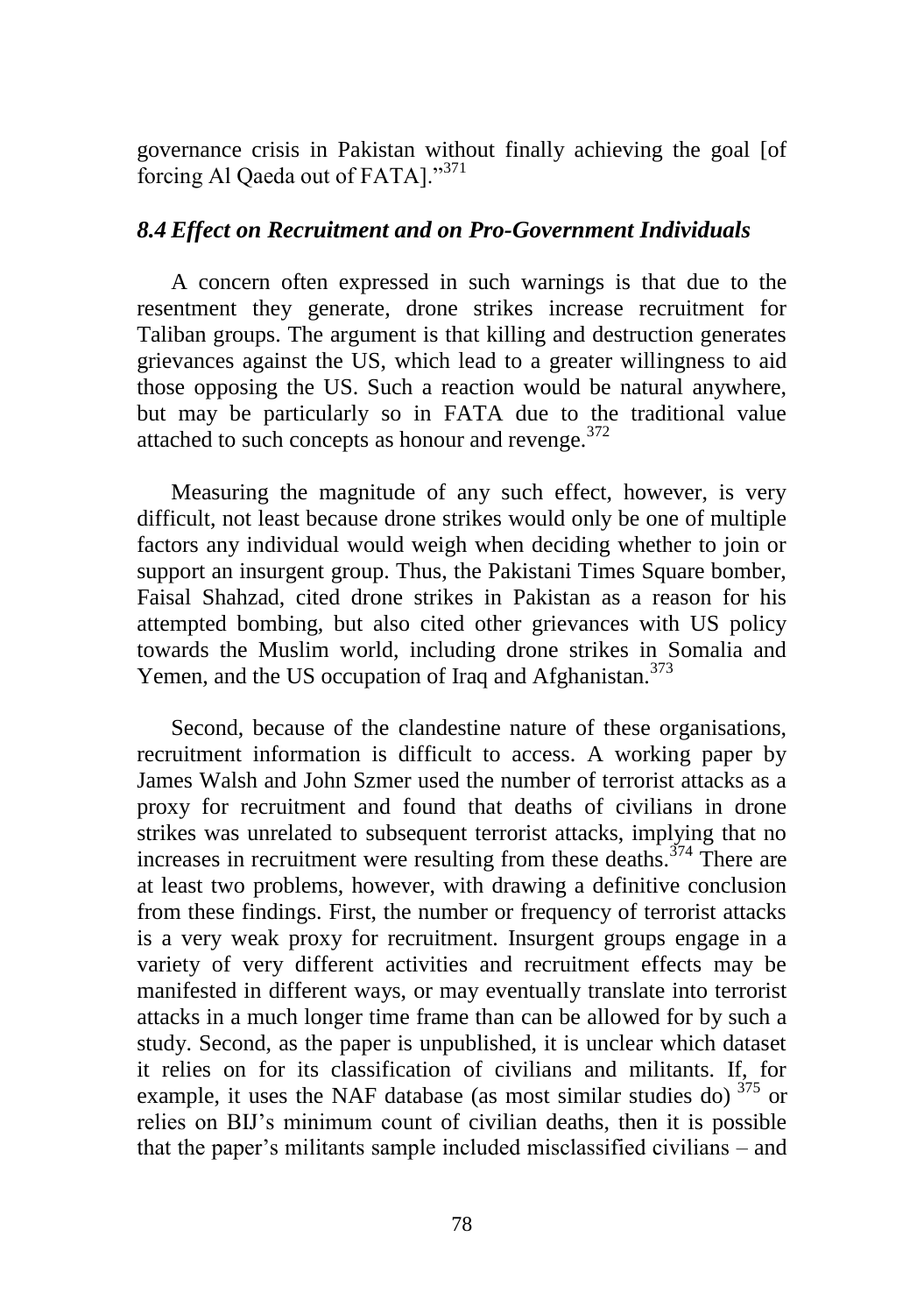the study did find that militant deaths in drone strikes, as well as drone strikes on the whole, were associated with subsequent increases in terrorist attacks<sup>376</sup>

While the magnitude of any recruitment effect may be difficult to assess, Taliban and Al Qaeda propagandists certainly believe that drone strikes have some recruitment value: the strikes frequently appear in their videos and literature. One militant organizer boasted, ―The Americans and the Pakistani government do our work for us. With the drone attacks targeting the innocents who live in Waziristan and the media broadcasting this news all the time, the sympathies of most of the nation are always with us. Then it's simply a case of converting these sentiments into action. $\frac{377}{120}$  Researchers and activists who have worked with drone victims have mentioned a number of cases in which survivors or family members felt obligated to avenge the strikes, or where drone strikes have explicitly been cited as motivation for an attack.<sup>378</sup>

A related effect, which may be more widespread than direct recruitment, is the extent to which drone strikes dissuade individuals who would otherwise be willing to work with the state. In some cases, the effect may be very direct. For example, the March 17, 2011 Datta Khel jirga strike eliminated an entire community of pro-government elders, some of whom were working actively as political liaisons for the government.<sup>379</sup> More commonly, individuals may simply withhold support, or lose credibility in their community, particularly if the Pakistani government is seen as complicit in allowing drone strikes. Commenting on US counterinsurgency efforts in Afghanistan, Admiral Mike Mullen, former Chairman of the Joint Chiefs of Staff, warned that

Each time an errant bomb or a bomb accurately aimed but against the wrong target kills or hurts civilians, we risk setting out strategy back months, if not years. Despite the fact that the Taliban kill and maim far more than we do, civilian casualty incidents such as those we've recently seen in Afghanistan will hurt us more in the long run than any tactical success we may achieve against the enemy. $380$ 

Drone strikes may thus contribute to alienating the very groups the state needs to further its legitimacy.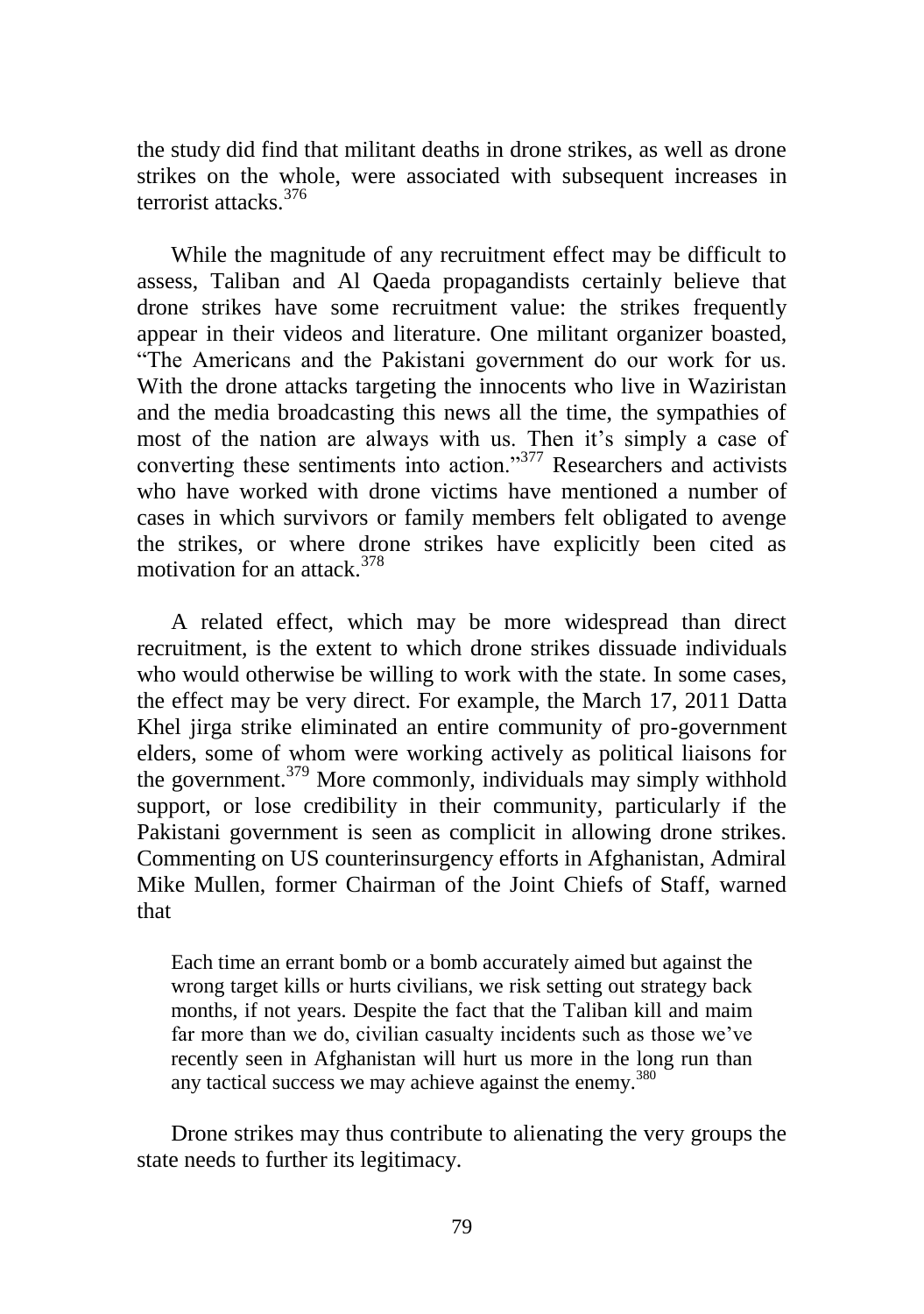#### *8.5 US vs. Pakistani Priorities*

The final strategic issue related to US drone strikes is one where US and Pakistani interests diverge: the question of who is 'pulling the trigger.' Part of the reason that the limitations and costs discussed in sections 8.1 – 8.4 have not been properly assessed is that unlike in Afghanistan, the US government has been using drone strikes in Pakistan as a counterterrorism tactic which has remained largely divorced from any broader counterinsurgency strategy, even as its targets have expanded exponentially beyond the original set of identified HVTs. Strikes have followed their own logic and timing, regardless of their political ramifications, a fact which led to considerable tension between the CIA and State Department in the past.<sup>381</sup>

There has, moreover, been little reason to assume that US priorities would accord with Pakistan's. The US government's primary interest, given its belief that drones are an effective tactic, has been to target militant groups focused on fighting US forces in Afghanistan, rather than those fighting the Pakistani state.<sup>382</sup> Arguably, this interest could diminish once the bulk of US troops are withdrawn from Afghanistan by the end of 2014. However, it is equally possible that the absence of a significant military presence may result in a redoubled focus on drone strikes to compensate.

Pakistan's strategic priority, on the other hand, has been to focus on militants carrying out attacks against state and civilian targets within the country. This policy has been criticized as an attempt to preserve certain insurgent groups as ‗strategic assets' to be used against neighbouring countries – an admittedly bankrupt strategy whose limitations have been brutally exposed in the last decade. Yet there is another, more valid, reason for adopting such a focus: by differentiating between Taliban factions, the state seeks to avoid giving fragmented groups reasons to unite and pose a more dangerous threat.<sup>383</sup> Thus, the government made peace deals with the Hafiz Gul Bahadur and Maulvi Nazir groups, which opposed carrying out attacks against the state.<sup>384</sup> More recently, the government has had some success in exploiting the TTP's recent rifts to split off certain factions and woo them from an anti-state agenda. Reports suggest that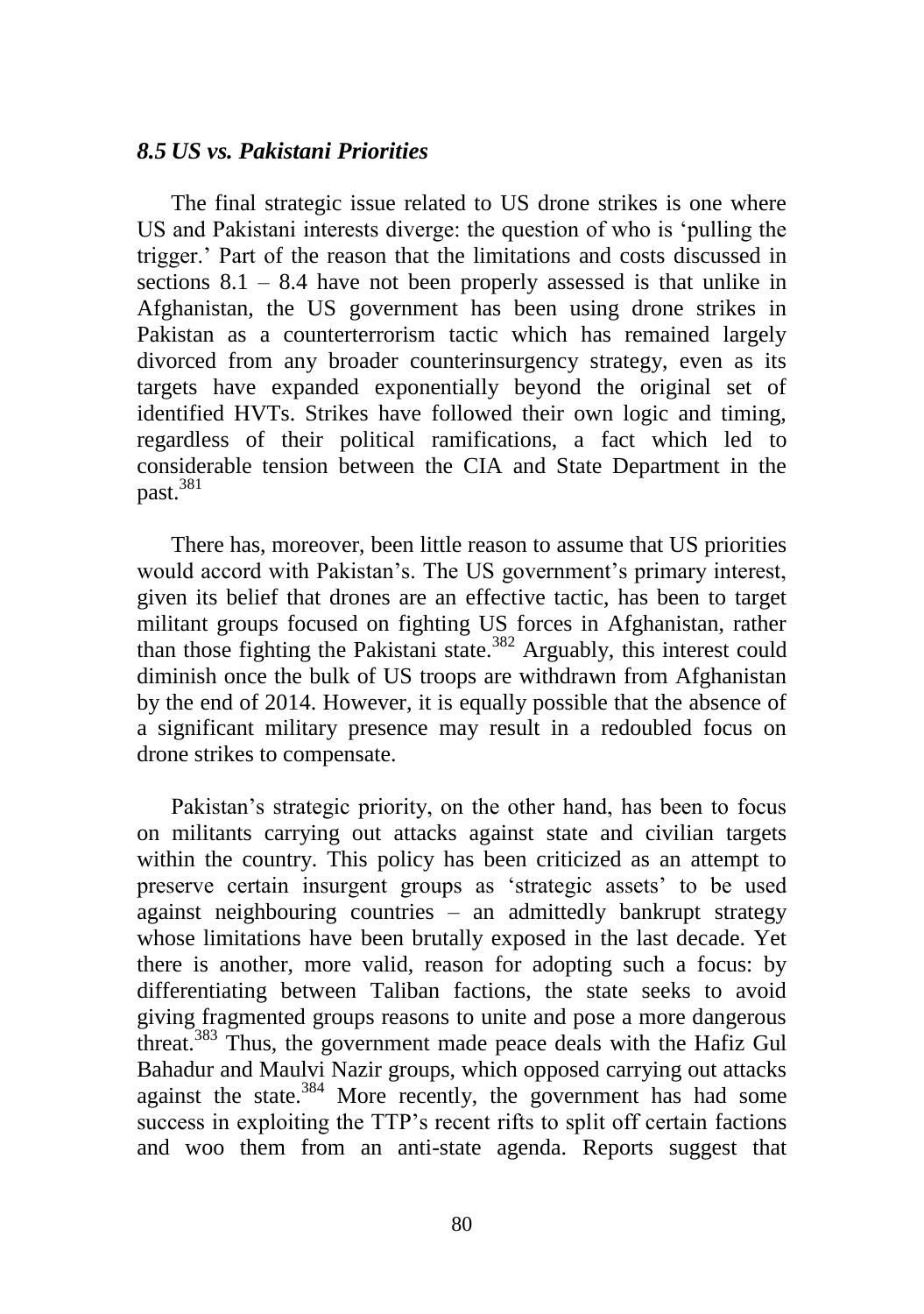following its recent military operation in North Waziristan, the government has initiated negotiations with Khan Said Sajna's Mehsud Talihan<sup>385</sup>

Such a strategy has evidently not been in US interests. Those groups which agree to truces or are left alone by the Pakistan government are freer to focus on targeting US and government forces in Afghanistan. Hence, drone strikes have often coincided with Pakistani attempts at negotiations. The first reported drone strike in June 2004 killed Nek Muhammad barely two months after he had agreed a peace deal with the government; that strike became the catalyst for the escalation of the insurgency in Waziristan (section 6.3).<sup>386</sup> In October and November 2013, drone strikes killed TTP leader Hakimullah Mehsud and his deputy Waliur Rehman just as both had agreed to explore negotiations with the government, leading Pakistan's Interior Minister to accuse the US of "a conspiracy to sabotage the peace talks."<sup>387</sup> It was only after considerable pushback from the federal government and the provincial government in Khyber Pakhtunkhwa, including a blockade of NATO supplies by PTI activists, that drone strikes were suspended for six months from December 26, 2013, while the government pursued negotiations with the TTP.

At other times, drone strikes have targeted groups with existing peace deals with the Pakistan government. In January 2013, a drone strike killed Maulvi Nazir, threatening the stability of his faction's peace deal with the government.<sup>388</sup> One security official termed the strike "a setback... He was one of those who were keeping his area under effective control and preventing the TTP from operating there."<sup>389</sup> In another case, a drone strike in Wana eliminated a pro-state Taliban commander whom Pakistani intelligence was hoping would "sort out" Baitullah Mehsud.<sup>390</sup> In March 2011, Hafiz Gul Bahadur threatened to terminate his peace deal with the government after one of his commanders was killed in a drone strike.<sup>391</sup>

The point here is not to argue that all such agreements were necessarily the best policy at all times, but to observe that making agreements and then being unable to prevent drone strikes, particularly amidst allegations of the government's tacit approval of these strikes,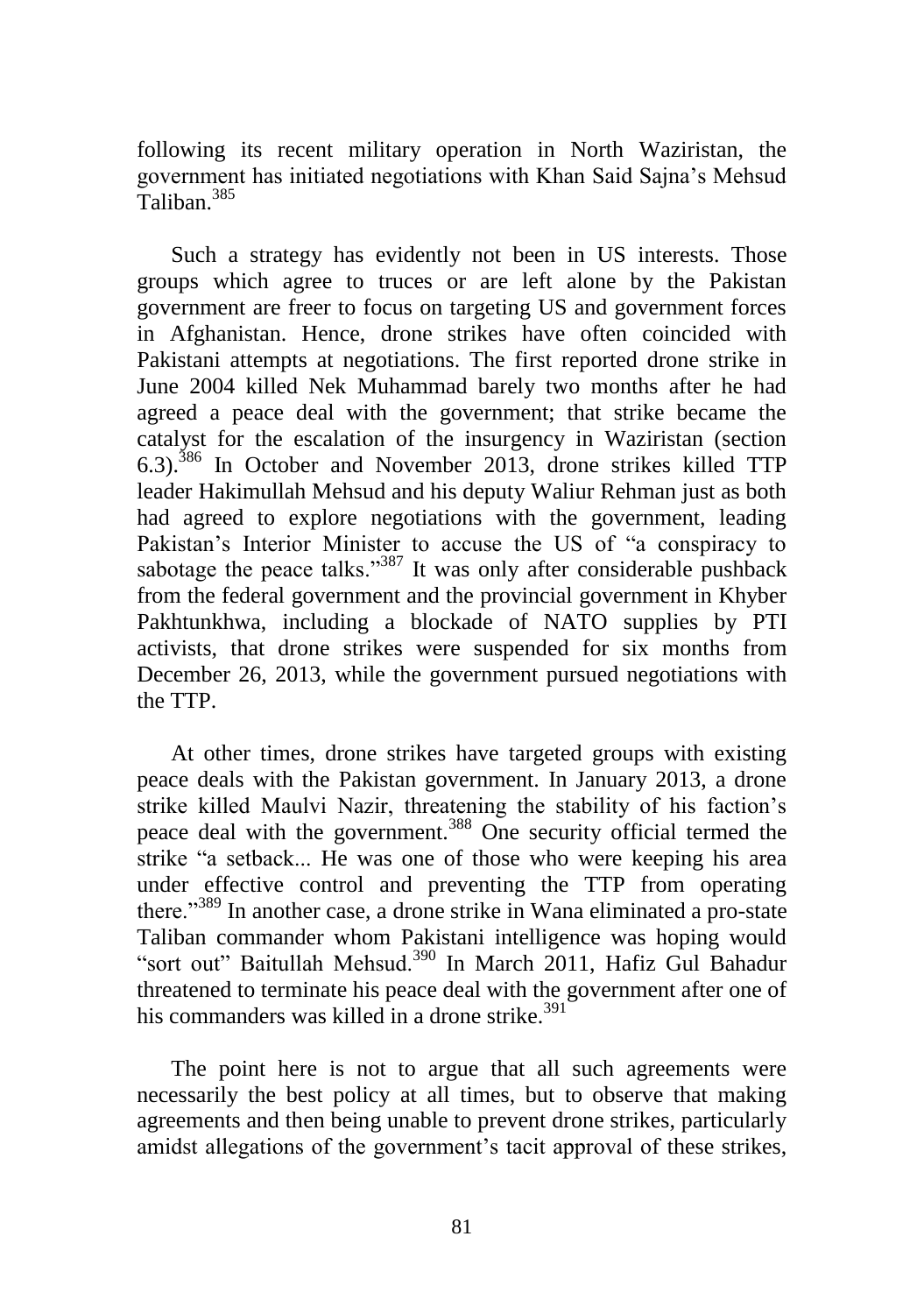creates a legacy of mistrust and costs the government crucial credibility in future negotiations. Such strikes may also have increased the willingness of relatively pro-state insurgents to retaliate against the Pakistani state or to increase their cooperation with TTP factions.<sup>392</sup> As drone strikes are outside the government's control, they cannot be reliably subordinated to any strategy it is pursuing.

An important caveat concerns the latest round of strikes, carried out since June 2014. As I mention in the conclusion, there are indications of greater coordination between both governments in the conduct of these strikes. If true, such coordination would, at least in the short-term, address some of the issues raised in this section. However, it does not address most of the broader strategic and humanitarian concerns discussed in preceding sections.

### **9. Conclusion**

As of writing in November 2014, the frequency of US drone strikes in Pakistan has reduced substantially from its 2010-2011 high. Recently, the strikes may have become less indiscriminate.<sup>393</sup> After Christmas day 2013, drone strikes were suspended altogether for six months, amid reports that the US government had come to see them as no longer so vital for its policies in the region.<sup>394</sup> Since then, however, the strikes have resumed, with 20-21 strikes carried out between June 11 and November 21, 2014, according to BIJ tracking.<sup>395</sup> As these drone strikes have generally taken place in areas where Pakistani military forces are concurrently engaged in operations, and as their recurrence does not appear to have significantly affected relations between the two governments, many commentators suspect that the Pakistan government, despite its routine denunciations, is in fact cooperating with the strikes at present.<sup>396</sup>

If these suspicions are correct, the government is pursuing the wrong policy. I have shown in this study that US drone strikes in Pakistan cause substantial harm to individuals and communities in affected areas. Moreover, that they generate intense resentment across the country, further the Pakistani Taliban's ideological narrative, and are strategically counterproductive. The tactical benefits they offer are of marginal relevance towards the goal of bringing an end to the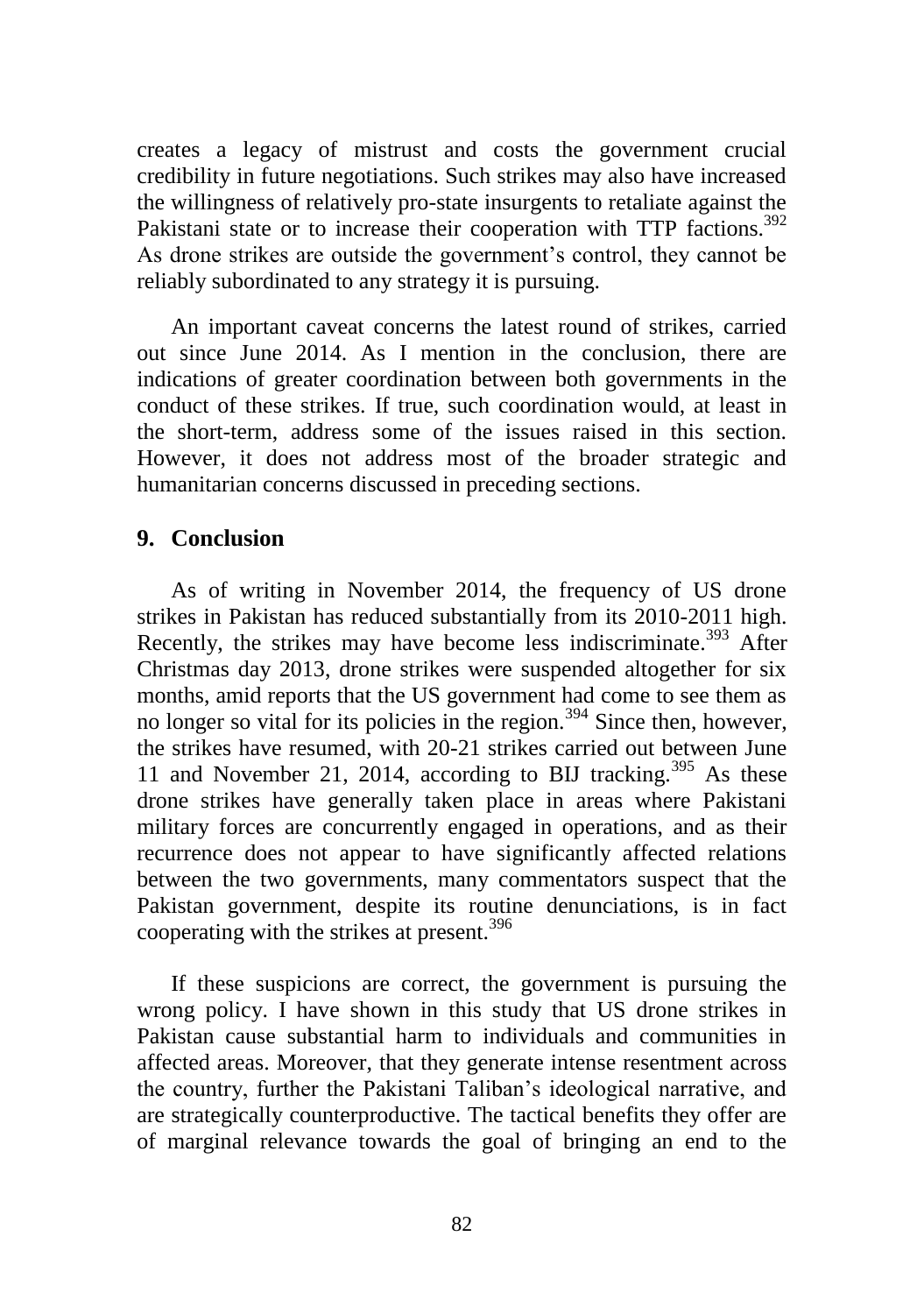insurgency. Given these conclusions, reducing the frequency of strikes or increasing coordination with the US government in conducting them can at best mitigate their most negative effects; it is not a viable solution.

Rather, the government should seek a complete and permanent end to US drone strikes in its territory. The Peshawar High Court judgment of April 2013 suggested a range of measures it could take towards that end. The judgment directed the government to challenge the legality of the strikes in the United Nations.<sup>397</sup> If such a challenge did not change US behaviour, the government was directed to apply pressure via bilateral measures, such as denying logistics facilities, imposing diplomatic costs and, if necessary, using force to prevent drone strikes.<sup>398</sup> Additionally, the government was directed to institute effective mechanisms to investigate strikes and compensate drone victims.<sup>399</sup> The incumbent PML-N government subsequently took the matter to the UN, obtaining resolutions from the UN General Assembly and the UN Human Rights Council which required the use of drone strikes to comply with international law.<sup>400</sup> However, such steps can still be taken further. Moreover, the government has done little to ensure effective investigation and compensation of drone victims nor, since the resumption of drone strikes, has it applied direct pressure to the US government. Such pressure has some precedent of success; at least twice, for example, drone strikes have been suspended subsequent to blockades of NATO supply routes through Pakistan. $401$ 

What is clear is that rhetorical condemnation of drone strikes is simply not enough. The practice of the PPP and Musharraf governments all but ensures that many Pakistanis will continue to doubt the government's sincerity on US drone strikes if it does not take more substantive measures to try to bring an end to them. The contrast between the state's response to the November 26, 2011 Salala incident, where it blockaded NATO supply routes for seven months and evicted US forces from Shamsi airbase in response to the killing of 24 Pakistan army soldiers, and its routine inaction in response to drone strikes, is all too clear. It is not yet too late for the present PML-N government, with its pre-election opposition to drones and its recent success in putting a temporary halt to the strikes, to take a principled,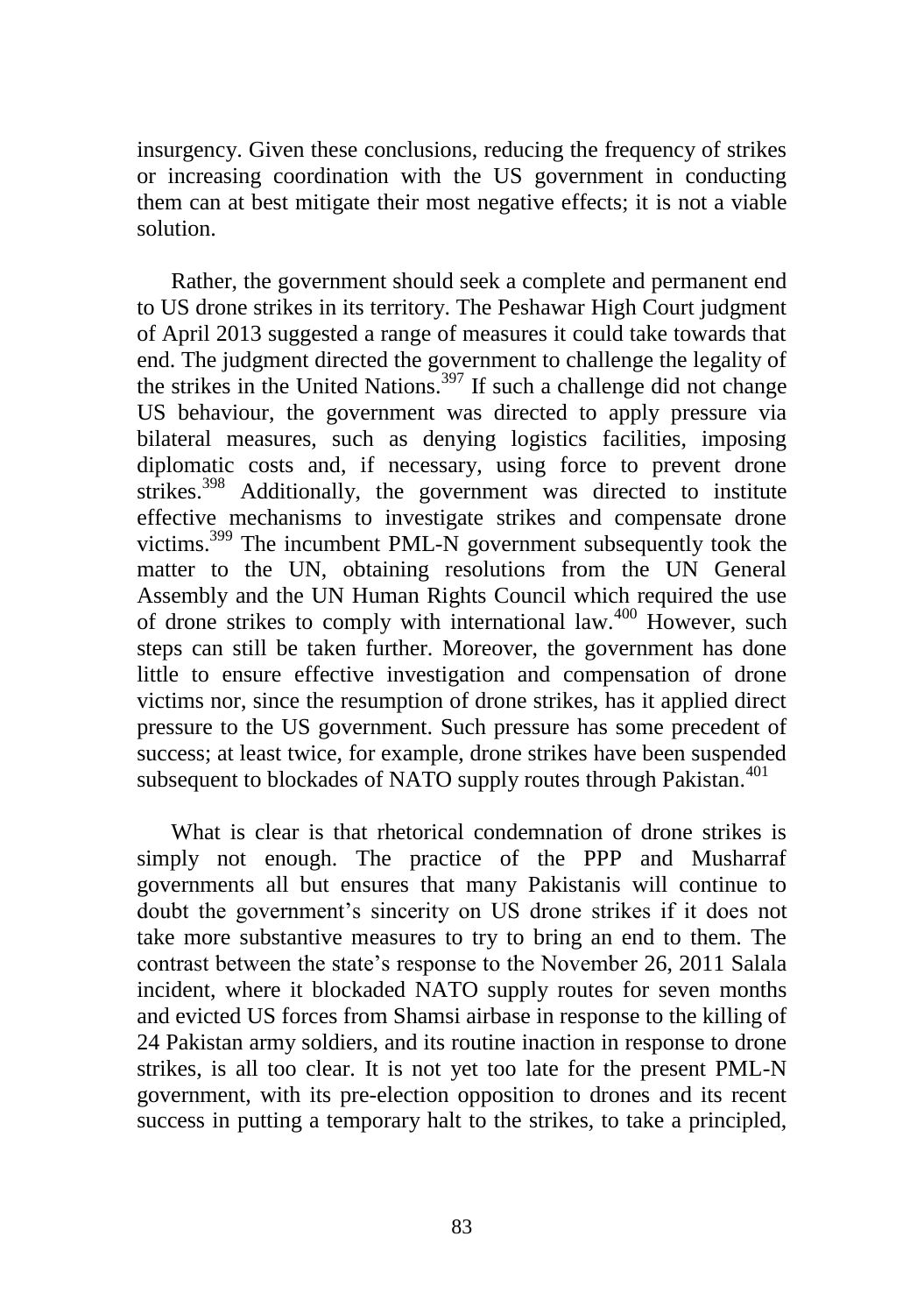credible stand on drones. It should make every effort to disassociate itself from their harmful legacy.

# **Notes and References**

- 1 From a high in 2010-11, the frequency of strikes has subsequently reduced, with a six month hiatus from December 26, 2013 until strikes resumed on June 12, 2014.
- 2 James Igoe Walsh, "The Effectiveness of Drone Strikes in *Counterinsurgency and Counterterrorism Campaigns*,‖ (Carlisle: Strategic Studies Institute and U.S. Army War College Press, September 2013), 7.
- 3 Ibid, 8.
- 4 Priya Satia, "From Colonial Air Attacks to Drones in Pakistan," New *Perspectives Quarterly*, vol. 26, no. 3 (Summer 2009), <www.digitalnpq.org/archive/2009\_summer/08\_satia.html>, accessed November 10, 2014.
- 5 The confusion was highlighted on October 30, 2013, when a report released by the Pakistan Ministry of Defense claimed that only 67 civilians had been killed in drone strikes since 2008, a figure that was contradicted within days by the Pakistan Foreign Ministry, which countered that over 400 civilians had been killed. Mubashir Zaidi, "Drones killed 67 civilians in five years: Pakistan,‖ *Dawn*, October 30, 2013, *<*www.dawn.com/news/1052933>, accessed October 1, 2014.
- 6 See section 5 of this paper.
- <sup>7</sup> Walsh, "*Effectiveness of Drone Strikes*," 11.
- 8 It is necessary to clarify that I am not directly examining the strategic value, or lack thereof, that these strikes offer the US government, although that aspect will be touched upon at many points during my analysis.
- 9 For example, United Nations Human Rights Council, *Report of the Special Rapporteur on Extrajudicial, Summary or Arbitrary Executions: Study on Targeted Killings*, A/HRC/14/24/Add.6 (May 28, 2010); United Nations Human Rights Council, *Report of the Special Rapporteur on the Promotion and Protection of Human Rights and Fundamental Freedoms While Countering Terrorism,* A/HRC/25/59 (February 28, 2014); International Human Rights and Conflict Resolution Clinic at Stanford Law School and Global Justice Clinic at NYU School of Law, *Living Under Drones: Death, Injury, and Trauma to Civilians from US Drone Practices in Pakistan*  (September 2012); Amnesty International, *"Will I Be Next?": US Drone Strikes in Pakistan* (2013); The Stimson Center, *Recommendations and Report of the Task Force on US Drone Policy* (June 2014); Ahmad Nazir Warraich, "The Use of Drones: Legal Grey Area?" Strategic Studies, Vol. 33, No. 3 & 4 (Institute of Strategic Studies Islamabad, Autumn & Winter 2013).

<sup>10</sup> Stanford and NYU, *Living Under Drones*, 44.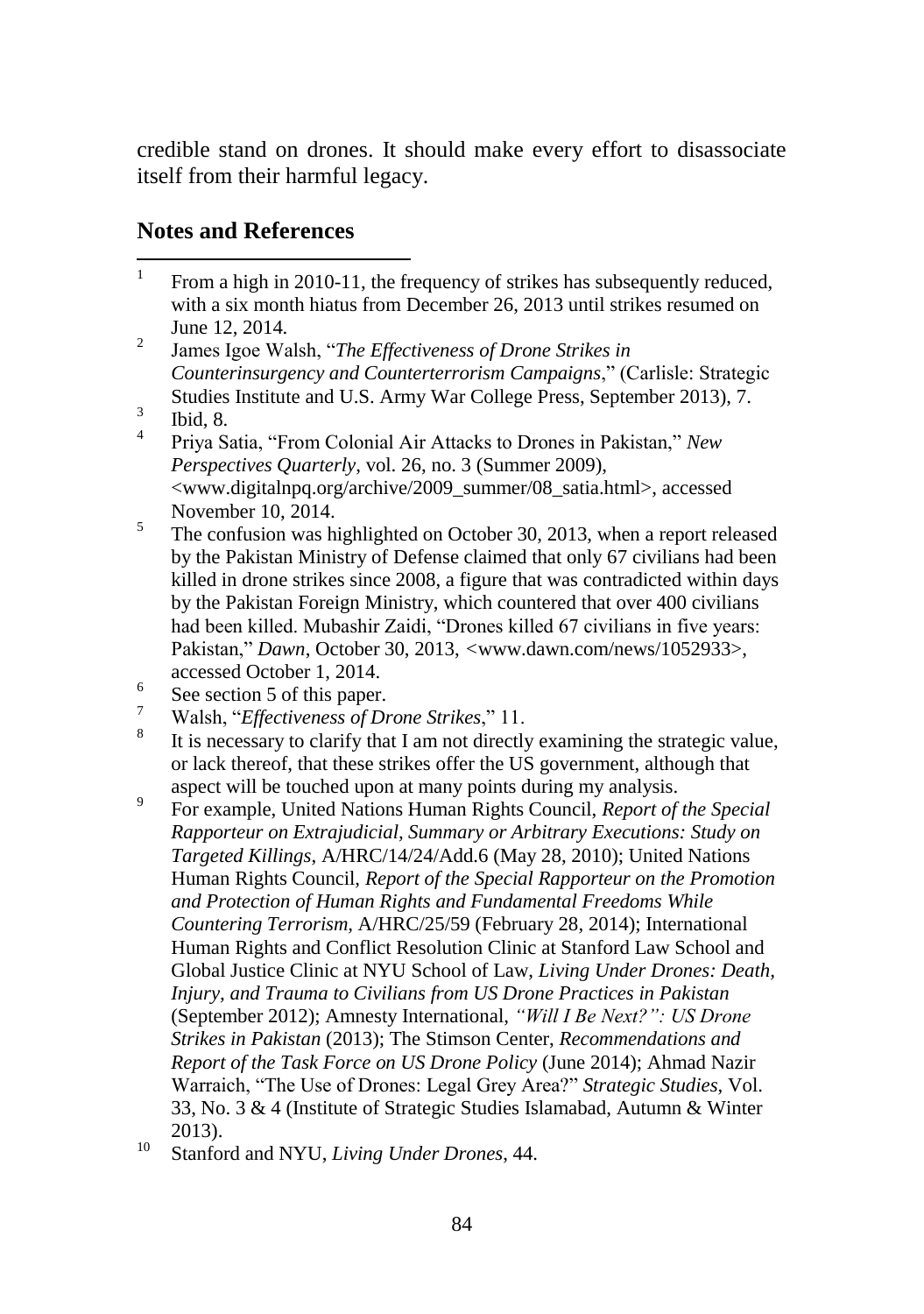- $11$ <sup>11</sup> *Report of the Special Rapporteur on Extrajudicial, Summary or Arbitrary Executions*, A/HRC/14/24/Add.6, 19.
- <sup>12</sup> These concerns are separate from the question of whether drone strikes are illegal because they violate Pakistan's sovereignty. Most studies tend to dispute the notion that tacit consent on the part of the Pakistan government – as is alleged by US officials – is sufficient to show that sovereignty is not being violated, particularly in the face of public denials of consent by that government. For example, see United Nations General Assembly, *Report of the Special Rapporteur on the Promotion and Protection of Human Rights and Fundamental Freedoms While Countering Terrorism,* A/68/389 (September 18, 2013), 14-15.
- <sup>13</sup> Department of Justice, White Paper, "Lawfulness of a Lethal Operation Against a U.S. Citizen Who is a Senior Operational Leader of Al-Qaeda or Associated Forces," 1. Downloaded October 29, 2014 from Michael Isikoff, ―Justice Department Memo Reveals Legal Case for Drone Strikes on Americans," *NBC*, February 4, 2013, <http://investigations.nbcnews.com/ \_news/2013/02/04/ 16843014-justice-department-memo-reveals-legal-casefor-drone-strikes-on-americans>.
- $\frac{14}{15}$  Ibid.
- $^{15}$  Ibid, 7.
- Lesley Clark and Jonathan S. Landay, "Obama Speech Suggests Possible Expansion of Drone Killings," *McClatchy DC*, May 23, 2013, <www.mcclatchydc.com/2013/05/23/192081\_obama-promises-anew-totransfer.html?rh=1>, accessed October 29, 2014.
- <sup>17</sup> The Center for Civilians in Conflict (CIVIC)'s analysis of Pakistan military procedures suggests that family members of militants may be denied compensation otherwise offered for victims of terrorist attacks or military operations, raising the question of whether these family members are seen as suspected militants in official eyes. CIVIC, *Civilian Harm and Conflict in Northwest Pakistan* (2010), 69.
- <sup>18</sup> Author interview with Mirza Shahzad Akbar, August 5, 2014. Since then however, according to one researcher, drone survivors who have had repeated interactions with media and activist organisations deploy such terms readily to argue their innocence. Author interview with researcher and drone activist, July 17, 2014.
- <sup>19</sup> "Covert US strikes in Pakistan, Yemen and Somalia our methodology," *The Bureau of Investigative Journalism (BIJ)*, <www.thebureauinvestigates.com/ 2011/08/10/pakistan-drone-strikes-themethodology2/>, accessed November 19, 2014.
- <sup>20</sup> As will be discussed further in section 6,  $\frac{\text{meltants'}}{\text{meltants'}}$  are not simply onedimensional ‗extremists' whose sole purpose is to fight the Pakistani state or US forces in Afghanistan. More often than not, they are local to FATA and have long-established families, social networks and positions in the communities in which they reside. As one villager commented to Amnesty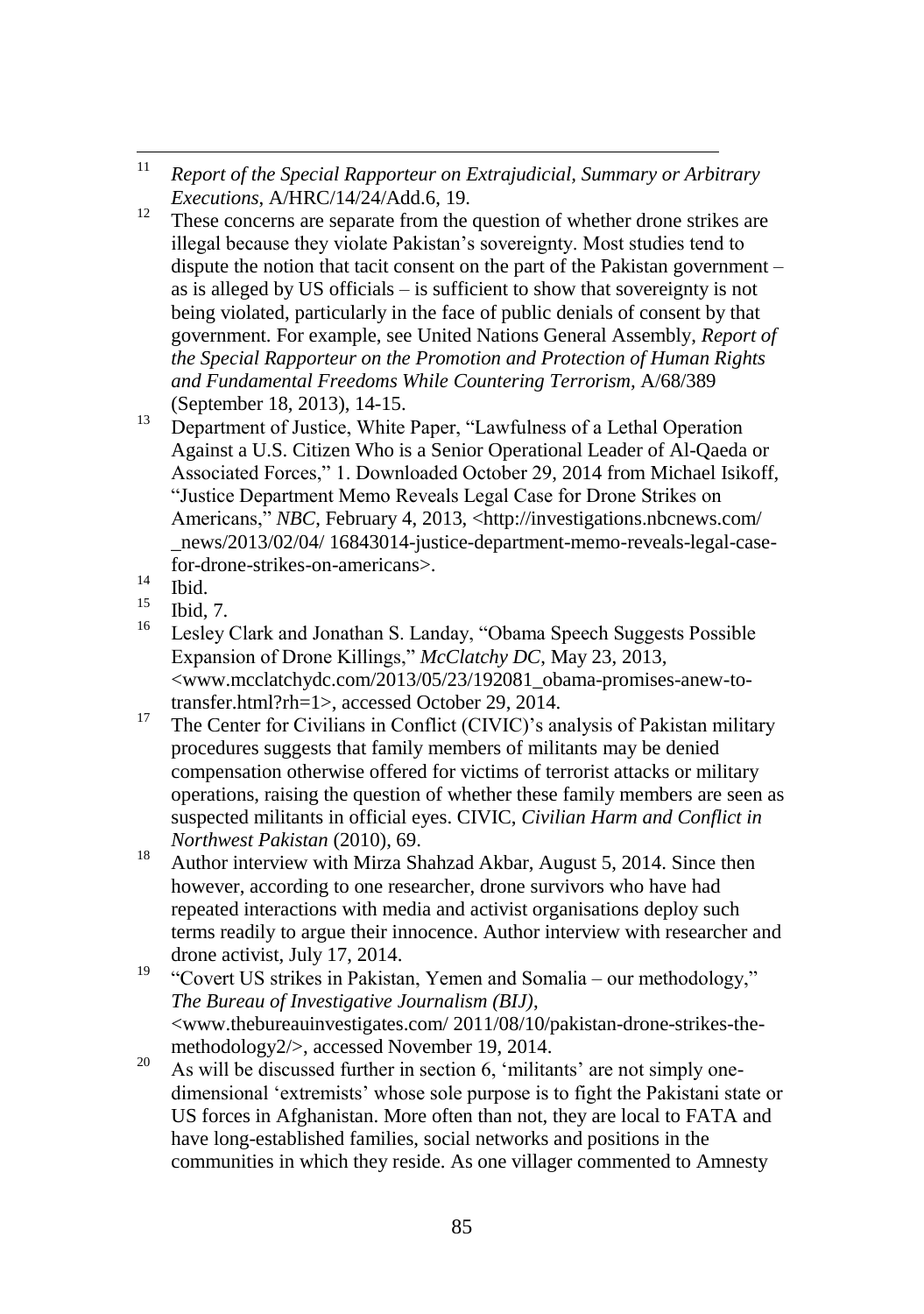International investigators, "At first most of the locals were happy to give their houses in order to help their Muslim brothers, and many militants rented houses from the locals in the nearby streets. But with the passage of time we started hating them but now cannot get them out from the region because of the local Taliban who also support them." Amnesty International, *"Will I Be Next?"*, 34.

- <sup>21</sup> Hamzah Saif, "Accounting for the Drone Debate," *Tanqeed*, February 2013, <www.tanqeed.org/2013/02/accounting-for-the-drone-debate-hamzah-saif/# sthash.yYTrNU77.uNYvsZ6b.dpbs>, accessed November 10, 2014.
- <sup>22</sup> For example, drone supporter Christine Fair of Georgetown University, commenting on the strike that killed TTP leader Baitullah Mehsud, along with his wife and parents-in-law while he was resting at their house, asserted that "It would take a new definition of 'innocent' to conclude that Mehsud's wife, an obvious aider and abettor of mass murder, was innocent." C. Christine Fair, "The Problems of Studying Civilian Casualties from Drone Usage in Pakistan: What We Can't Know," The Monkey Cage, August 17, 2011, <http://themonkeycage.org/2011/08/17/the-problems-with-studyingcivilian-casualties-from-drone-usage-in-pakistan-what-wecan%E2%80%99t-know/>, accessed November 19, 2014. Fair does not elaborate on how Baitullah Mehsud's wife ‗aided and abetted mass murder,' other than stating that she was giving her husband a massage when killed.
- $23$  In interviews with Amnesty International investigators, a number of Waziris stated that "they did not choose to host members of armed groups but dared not refuse them out of fear of reprisals and social pressure in areas with a strong presence of Taliban and al-Qaeda-linked groups like Mir Ali and Datta Khel." Amnesty International, *"Will I Be Next?"*, 32.
- $\frac{24}{25}$  See section 2.1.3 for a specific case.

 $\overline{a}$ 

- <sup>25</sup> Shahzad Akbar observes that Taliban-affiliated *mullahs* have become local notables in many areas in Waziristan, replacing traditional tribal elders and chiefs. Owing to the indirect system of governance in FATA (section 6.1), ordinary Waziris who need any official documentation, such as a character certificate or National Identity Card, would be required to obtain a stamp of approval from their local intermediary. Waziris in these areas thus cannot avoid meeting with Taliban commanders, and may consequently be viewed as suspected militants in drone surveillance (section 4.1.2). Author interview with Mirza Shahzad Akbar, August 5, 2014.
- <sup>26</sup> The justification advanced by US officials for the Obama administration's apparent classification of all military-age males in a strike zone as combatants, namely that "people in an area of known terrorist activity, or found with a top Qaeda operative, are probably up to no good." Jo Becker and Scott Shane, "Secret 'Kill List' Proves a Test of Obama's Principles and Will," *New York Times*, May 29, 2012, <www.nytimes.com/2012/05/29/ world/obamas-leadership-in-war-on-al-qaeda.html>, accessed November 19, 2014. See section 2.1.3.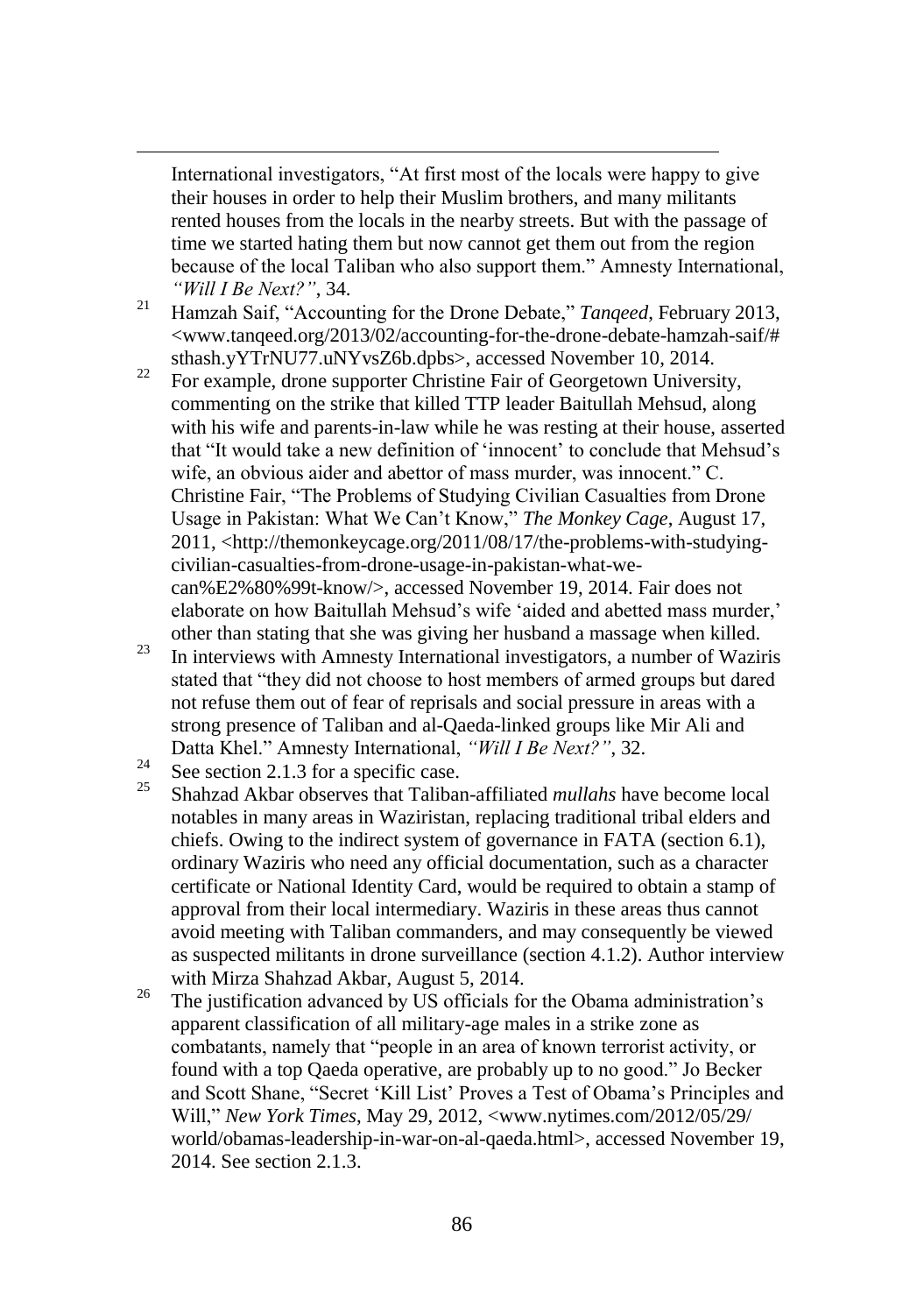- 27 Ken Dilanian, "U.S. counter-terrorism strategy to rely on surgical strikes, unmanned drones,‖ *Los Angeles Times*, July 29, 2011, <http://articles.latimes.com/2011/jun/29/news/la-pn-al-qaeda-strategy-20110629>, accessed September 16, 2014.
- <sup>28</sup> "The CIA. and Drone Strikes," *New York Times*, August 13, 2011, <www.nytimes.com/2011/08/14/opinion/sunday/the-cia-and-dronestrikes.html>, accessed September 16, 2014.
- $\frac{29}{30}$  Ibid.
- $30$  Becker and Shane, "Secret 'Kill List," accessed September 16, 2014.
- Adam Entous, "Special Report: How the White House learned to love the drone," *Reuters*, May 18, 2010, <www.reuters.com/article/2010/05/18/uspakistan-drones-idUSTRE64H5SL20100518>, accessed September 16, 2014.
- <sup>32</sup> Stanford and NYU, *Living Under Drones*, 11. The attack was initially claimed by the Pakistan army.
- <sup>33</sup> David Kilcullen and Andrew McDonald Exum, "Death From Above, Outrage Down Below,‖ *New York Times*, May 19, 2009, <www.nytimes.com/2009/05/17/opinion/17exum.html>, accessed September 17, 2014; Gareth Porter, "Cover-Up of Civilian Drone Deaths Revealed by New Evidence," *Truthout*, August 17, 2012, <http://truthout.org/news/item/10907-cover-up-of-civilian-drone-deaths-revealed-bynew-evidence>, accessed September 17, 2014.
- <sup>34</sup> Jane Mayer, "The Predator War: What are the risks of the CIA.'s covert drone program?‖ *New Yorker*, October 26, 2009, <www.newyorker.com/ magazine/ 2009/10/26/the-predator-war>, accessed September 16, 2014.
- <sup>35</sup> Muhammad Idrees Ahmad, "The magical realism of body counts," *Al Jazeera*, June 13, 2011, <www.aljazeera.com/indepth/opinion/2011/06/ 2011613931606455.html>, accessed September 16, 2014.
- <sup>36</sup> BIJ for example counts 167-211 total deaths during this period, of which it counts 113-156 as civilians, a significantly higher proportion than the proportion of civilians in its overall count. "The Bush Years: Pakistan strikes  $2004 - 2009$ ," *BIJ*,  $\langle$ www.thebureauinvestigates.com/2011/08/10/the-bushyears-2004-2009/>, accessed October 29, 2014.
- $\frac{37}{38}$  Ibid, accessed September 16, 2014.
- <sup>38</sup> ―Drone Wars: Pakistan Analysis,‖ *New America Foundation (NAF)*, <http://securitydata.newamerica.net/drones/pakistan/analysis>, accessed September 16, 2014, and *Pakistan Body Count (PBC)*,
- <http://pakistanbodycount.org/drone\_attack>, accessed September 16, 2014.
- <sup>39</sup> Stanford and NYU, *Living Under Drones*, 12-13.
- $^{40}$  Becker and Shane, "Secret 'Kill List."<br> $^{41}$  "The Buck Means Bekisten strikes 2004
- "The Bush Years: Pakistan strikes 2004 2009," *BIJ*. The three databases that I will discuss further in this section – BIJ, NAF and PBC – have substantial agreement over the number of drone strikes, although little to no agreement over the number of civilian deaths.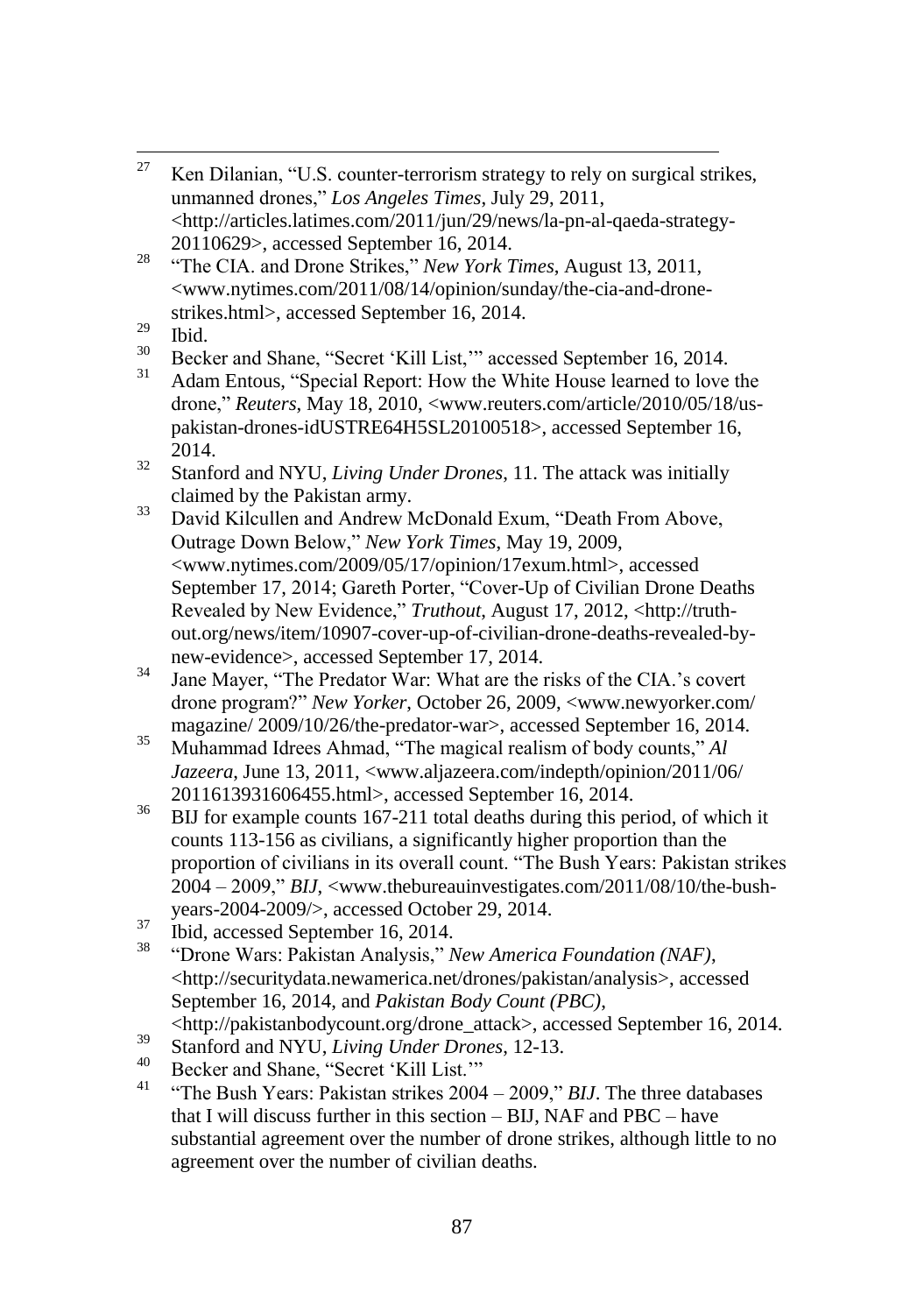- $42<sub>1</sub>$ <sup>42</sup> Stanford and NYU, *Living Under Drones*, 13-15.
- $^{43}$  Becker and Shane, "Secret 'Kill List."

- <sup>45</sup> Ibid. Presumably not including signature strikes, for which no identified individual was targeted.
- <sup>46</sup> BIJ counts at least 128 strikes in 2010; NAF 122; and PBC 109. "Obama 2010 Drone Strikes," *BIJ*, <www.thebureauinvestigates.com/2011/ 08/10/obama-2010-strikes/>, accessed September 18, 2014; "Drone Wars: Pakistan Analysis," NAF, accessed October 29, 2014; and *PBC*, <http://pakistanbodycount.org/ drone\_attack>, accessed October 29, 2014.

47 Becker and Shane, "Secret 'Kill List."

- $^{48}_{49}$  Ibid. My italics.
- Gareth Porter suggests that this classification policy came into effect after a lengthy debate sometime in 2009, or by start of 2010 at the latest. Porter, "Cover-Up of Civilian Drone Deaths Revealed by New Evidence." Investigative journalist Chris Woods, formerly of the Bureau, was of the opinion that it had always been in effect. Author interview with Chris Woods, August 26, 2014.
- $50\degree$  See the discussion on definitions in section 1; see also section 4.1 for more concerns with this definition.
- <sup>51</sup> "Report sheds new light on drone war's death toll," *Al Arabiya News*, February 26, 2012, <http://english.alarabiya.net/articles/ 2012/02/26/197138.html>, accessed October 30, 2014.
- <sup>52</sup> Akbar S. Ahmed, *The Thistle and the Drone: How America"s War on Terror Became a Global War on Tribal Islam* (Silver Spring: Brookings, 2013), 86.
- 53 Author research in Foundation for Fundamental Rights (FFR) files: "Obama" 2011 Pakistan strikes," *BIJ*, <www.thebureauinvestigates.com/2011/08/10/ obama-2011-strikes/>, accessed October 30, 2014.
- 54 Akbar S. Ahmed, *The Thistle and the Drone*, 86; "Obama 2011 Pakistan strikes," *BIJ.*
- $^{55}$  Author research in FFR files.<br> $^{56}$  White Defition as 1551 D/2010
- <sup>56</sup> Writ Petition no. 1551-P/2012 (2013), Peshawar High Court, Judgment of April 11, 2013.
- <sup>57</sup> "Obama 2011 Pakistan strikes," *BIJ*. See section 4.1.2 for further discussion related to this claim.
- <sup>58</sup> Pakistani daily The News subsequently published the names, ages and places of residence of almost 80 victims, 70 of them under the age of 18. Yousaf Ali, "Most Bajaur victims were under 20," The News, November 5, 2006, <www.thenews.com.pk/TodaysPrintDetail.aspx?ID=4043&Cat=13&dt=11/ 5/2006>, accessed October 30, 2014.
- <sup>59</sup> 
"Drone Wars: Pakistan Analysis," *NAF*, accessed October 30, 2014. For NAF undercounting of civilian deaths, see section 2.3b.

 $\begin{array}{c} 44 \\ 45 \end{array}$  Ibid.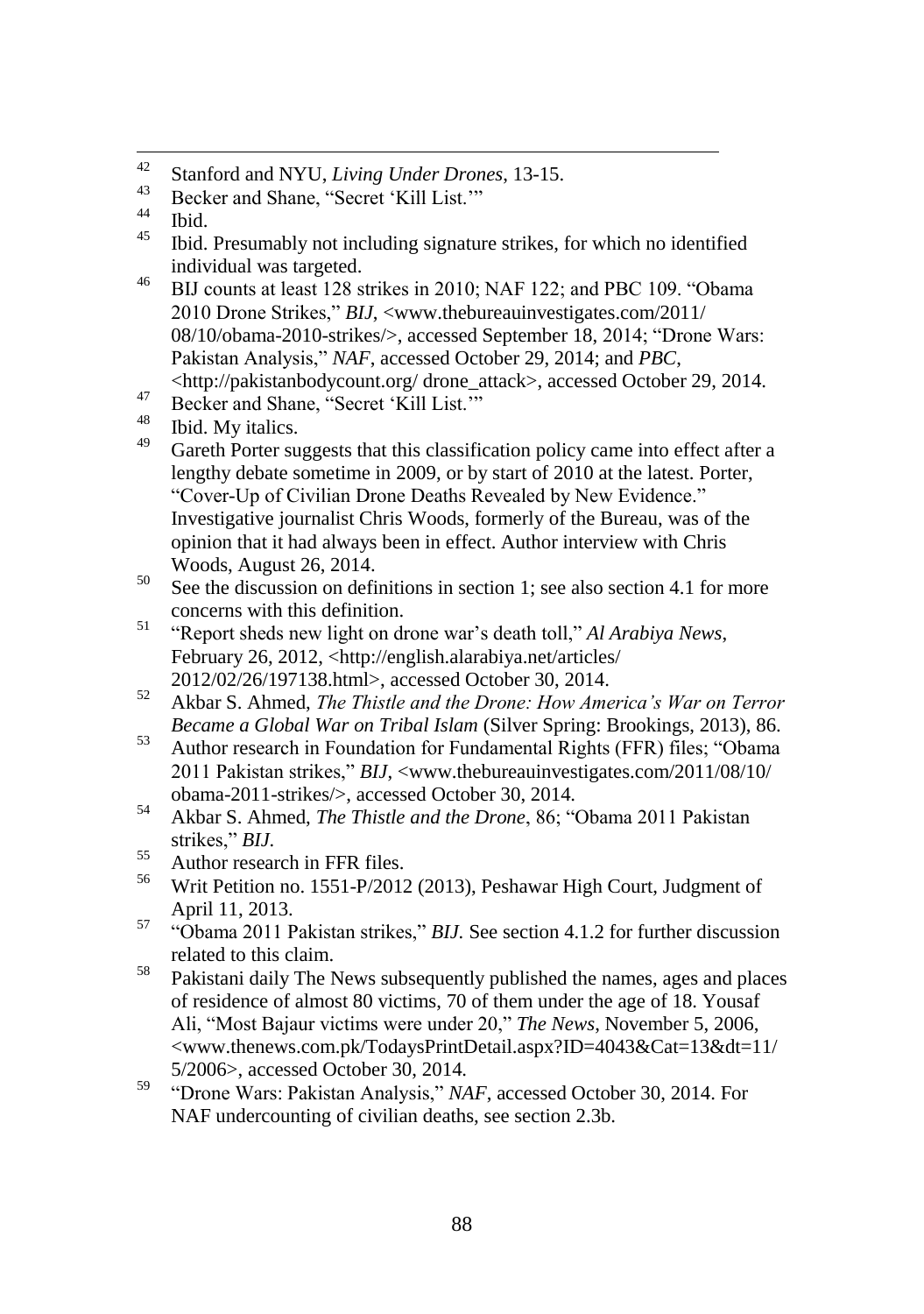- 60 <sup>60</sup> ―Obama admits Pakistan drone attacks,‖ *Al Jazeera*, January 31, 2012, <www.aljazeera.com/news/americas/2012/01/201213135626588871.html>, accessed October 29, 2014.
- <sup>61</sup> See, for example, Stanford and NYU, *Living Under Drones*; Stimson Center, *Recommendations and Report of the Task Force on US Drone Policy*; Columbia Law School Human Rights Clinic, *Counting Drone Strike Deaths*  (October 2012); Amnesty International, *"Will I Be Next?"* Unusually, even former CIA and NSA Director Michael Hayden, a figure hardly noted for his commitment to transparency, criticized the Obama administration on this count, arguing "Democracies do not make war on the basis of legal memos locked in a D.O.J. safe." Becker and Shane, "Secret 'Kill List.""
- <sup>62</sup> Scott Shane, "CIA. Is Disputed on Civilian Toll in Drone Strikes," *New York Times*, August 11, 2011, <www.nytimes.com/2011/08/12/world/asia/ 12drones.html?\_r=1&>, accessed October 30, 2014.
- $\overline{63}$  "Drone strikes: tears in Congress as Pakistani family tells of mother's death," *Guardian*, October 29, 2013, <www.theguardian.com/world/2013/oct/29/ pakistan-family-drone-victim-testimony-congress>, accessed October 30, 2014.
- <sup>64</sup> Stanford and NYU, *Living Under Drones*, 34.
- The quote is from a critique of a much earlier effort to obscure war from the American public; namely, President Nixon's belated attempt at mechanizing the Vietnam War. See Eqbal Ahmad, "Counterinsurgency," in Carollee Bengelsdorf et al, eds., *The Selected Writings of Eqbal Ahmad* (New York: Columbia University Press, 2006), 41.
- <sup>66</sup> Chris Cillizza, "The American public loves drones," *Washington Post*, February 6, 2013, < www.washingtonpost.com/blogs/the-fix/wp/2013/02/06/ the-american-public-loves-drones/>, accessed November 11, 2014.
- <sup>67</sup> Emily Swanson, "Opinion on Drones Depends on Who's Being Killed," *Huffington Post*, <www.huffingtonpost.com/2013/02/15/drones-opinion\_n\_ 2689813.html>, accessed November 11, 2014.
- $\begin{array}{c}\n 68 \\
 69 \\
 \hline\n 7\n \end{array}$  Ibid.
- $^{69}$  Zaidi, "Drones killed 67 civilians in five years: Pakistan."
- Ahmad Noorani, "Defence ministry admits sending wrong drone numbers to PM," *The News*, November 6, 2013, <www.thenews.com.pk/Todays-News-13-26495-Defence-ministry-admits-sending-wrong-drone-figures-to-PM>, accessed October 1, 2014.
- <sup>71</sup> *Report of the Special Rapporteur on the promotion and protection of human rights and fundamental freedoms while countering terrorism*, A/68/389, 8.
- $\frac{72}{73}$  Ibid.
- <sup>73</sup> Writ Petition no. 1551-P/2012 (2013), Peshawar High Court, Judgment of April 11, 2013, para. 3.
- $74$  Ibid.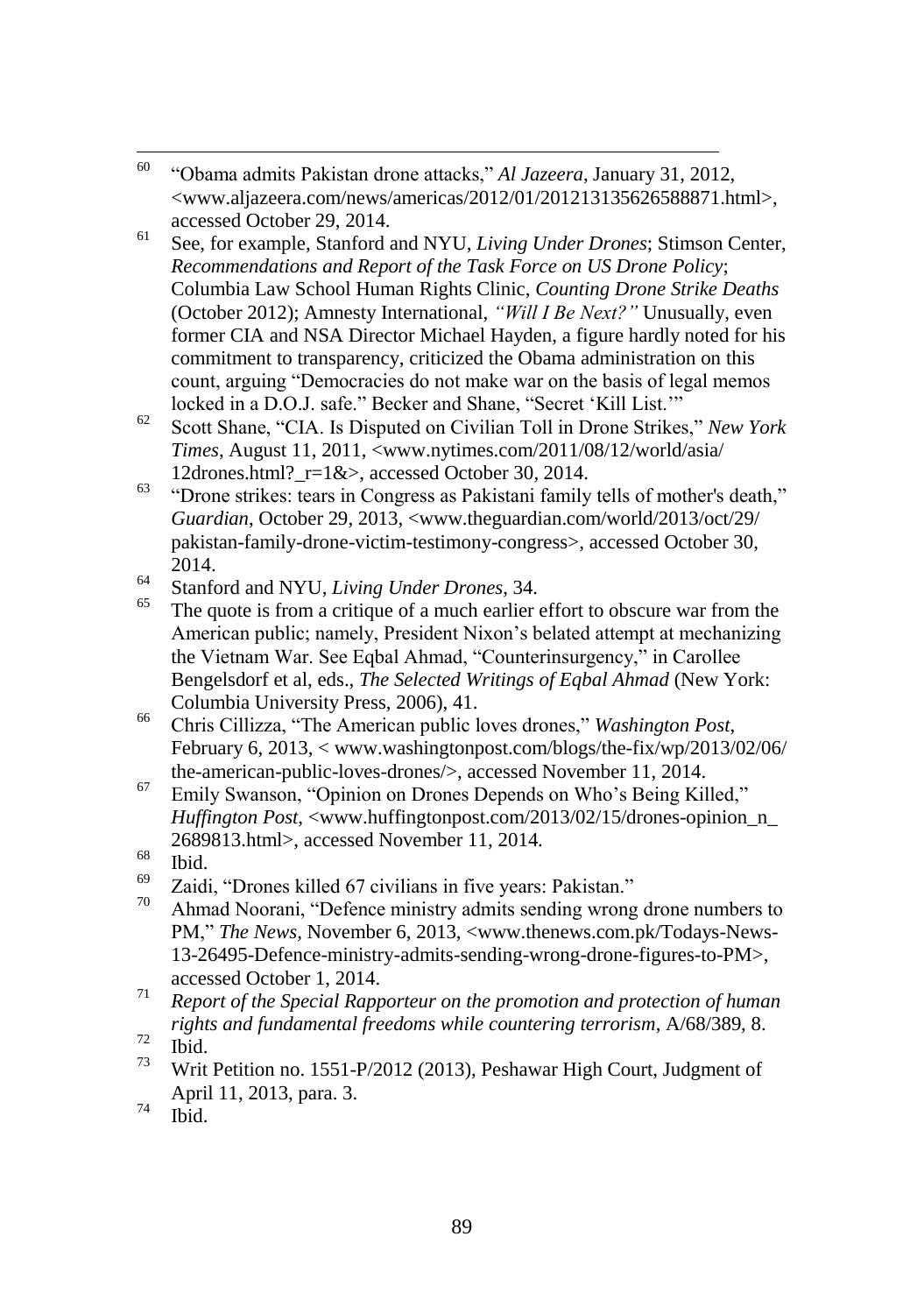- $^{76}$  Ibid, 82-83.
- $\frac{77}{78}$  Ibid, 65.
- "Details of Attacks by NATO Forces / Predators in FATA," downloaded September 19, 2014 from "Leaked official document records 330 drone" strikes in Pakistan," *BIJ*, <www.thebureauinvestigates.com/2014/

- Ibid. Official reports on individual strikes that I have been able to access suggest that such identifying information is compiled by local officials in at least some cases.
- $\frac{81}{82}$  Ibid.
- <sup>82</sup> Ibid. The single exception is a reference to a 'civilian pickup' being targeted.
- $\begin{array}{c} 83 \\ 84 \end{array}$  Ibid.
- For example, in an official report relating to the death of an elderly woman, Maimana Bibi, in a drone strike on October 24, 2012. Author research in FFR files.
- <sup>85</sup> "Leaked official document records 330 drone strikes in Pakistan," *BIJ*, accessed September 30, 2014. The report also quotes investigative journalist Chris Woods, who initiated the Bureau's drone investigation, as stating ―One of my sources, a former Pakistani minister, has indicated that local officials may have come under pressure to play down drone civilian deaths following the election of Barack Obama. It's certainly of concern that almost all mention of non-combatant casualties simply disappears from this document after 2009, despite significant evidence to the contrary."
- $^{86}$  "Details of Attacks by NATO Forces / Predators in FATA."
- Author interview with high-ranking Pakistani officer associated with military and intelligence circles, October 5, 2014.
- <sup>88</sup> Ibid. At times when Pakistani intelligence authorities were cooperating with the CIA, they may also have been able to rely on drone surveillance footage. See the end of this section.
- $\frac{89}{90}$  Ibid.
- For example, Fair, "The Problems of Studying Civilian Casualties from Drone Usage in Pakistan," accessed October 30, 2014. Fair's arguments lack credibility not least in that, after claiming that Pakistani media, FATA locals and official Pakistani accounts lack any credibility since they cannot be ‗independently verified,' she goes on to conclude that drones cause very few  $civilian$  casualties – based on her conversations with some "U.S. officials...as well as Pakistani military and civilian officials."
- <sup>91</sup> I chose NAF data as previous studies have noted that a relatively high proportion of media reports compiled by NAF quote military or intelligence

<sup>75</sup> <sup>75</sup> CIVIC, *Civilian Harm and Conflict in Northwest Pakistan*, 82. The Pakistan government has offered compensation on an *ad hoc* basis in some cases, such as to the victims of the March 17, 2011 Datta Khel jirga strike.

<sup>01/29/</sup>leaked-official-document-records-330-drone-strikes-in-pakistan/>  $\frac{79}{80}$  Ibid.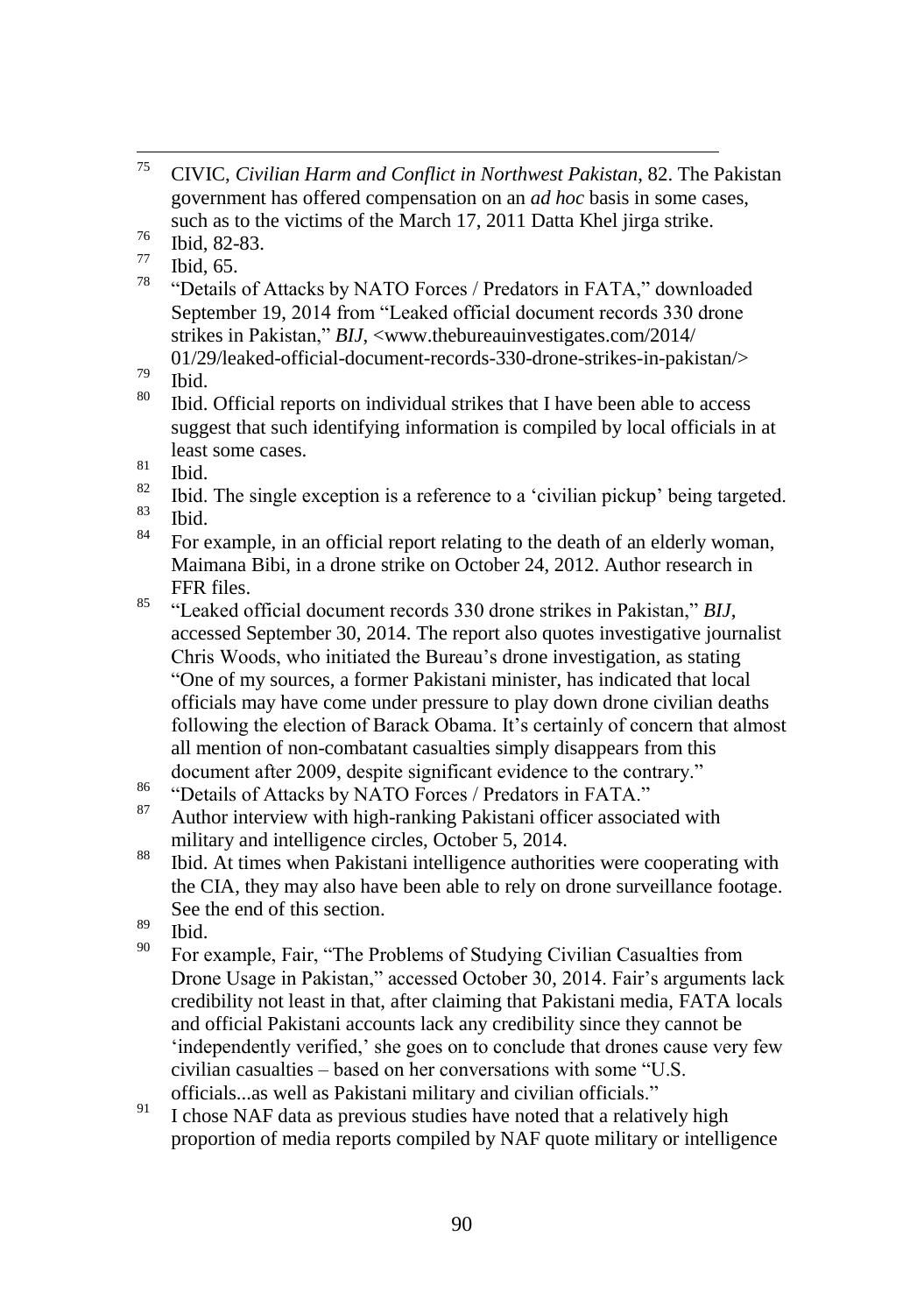officials as sources; hence I expected to find a sizable sample of statements by these sources in the data.

- $\frac{92}{92}$  One report in each period cited officials as reporting militant deaths without specifying if they were military or civilian officials. I have included those reports in the table; their exclusion would not significantly alter the results.
- <sup>93</sup> "Dozens die as US drone hits Pakistan home," *Al Jazeera*, March 17, 2011, <www.aljazeera.com/news/asia/2011/03/20113178411386630.html>, accessed October 2, 2014.
- <sup>94</sup> Nic Robertson and Greg Botelho, "Ex-Pakistani President Musharraf admits" secret deal with U.S. on drone strikes," *CNN*, April 12, 2013, <www.cnn.com/2013/04/11/world/asia/pakistan-musharraf-drones/>, accessed November 11, 2014.
- <sup>95</sup> Jonathan S. Landay, "U.S. secret: CIA collaborated with Pakistan spy agency in drone war," *McClatchy DC*, April 9, 2013, <www.mcclatchydc.com/2013/04/09/ 188063\_us-secret-cia-collaboratedwith.html?sp=/99/323/516/&rh=1>, accessed November 11, 2014.
- <sup>96</sup> "US embassy cables: Pakistan backs US drone attacks on tribal areas," *Guardian*, November 30, 2010, <www.theguardian.com/world/us-embassycables-documents/167125>, accessed November 11, 2014.
- <sup>97</sup> "US vacates Pakistan base amid drone debate," *Al Jazeera*, December 12, 2011, <www.aljazeera.com/news/asia/2011/12/ 2011121165742903554.html>, accessed November 11, 2014.
- <sup>98</sup> Stanford and NYU, *Living Under Drones*, 41-42.
- $^{99}$  Ibid, 42.

 $\overline{a}$ 

- Murtaza Hussain, "Who Tried to Silence Drone Victim Kareem Khan?" The *Intercept*, February 25, 2014, <https://firstlook.org/theintercept/ 2014/02/25/tried-silence-drone-victim-kareem-khan/>, accessed October 30, 2014.
- <sup>101</sup> Other aggregators include the Pakistan Institute for Peace Studies (PIPS) and the Long War Journal (LWJ). However, PIPS has not tracked civilian deaths in drone strikes consistently, although it lists the names of senior militant commanders killed in drone strikes in its annual security reports. For criticisms of LWJ's methodology, see Stanford and NYU, *Living Under Drones*, 45-47, and Columbia, *Counting Drone Strike Deaths*, 27-33.
- <sup>102</sup> Author interview with Safdar Dawar, former President of the Tribal Union of Journalists, September 6, 2014.
- <sup>103</sup> Author interview with Mirza Shahzad Akbar, September 2, 2014.
- Author interview with Peshawar Bureau Chief of media organization, September 6, 2014.
- <sup>105</sup> Author interview with Safdar Dawar, September 6, 2014.
- Author interview with senior Peshawar-based correspondent, September 6, 2014.
- $107$  Ibid.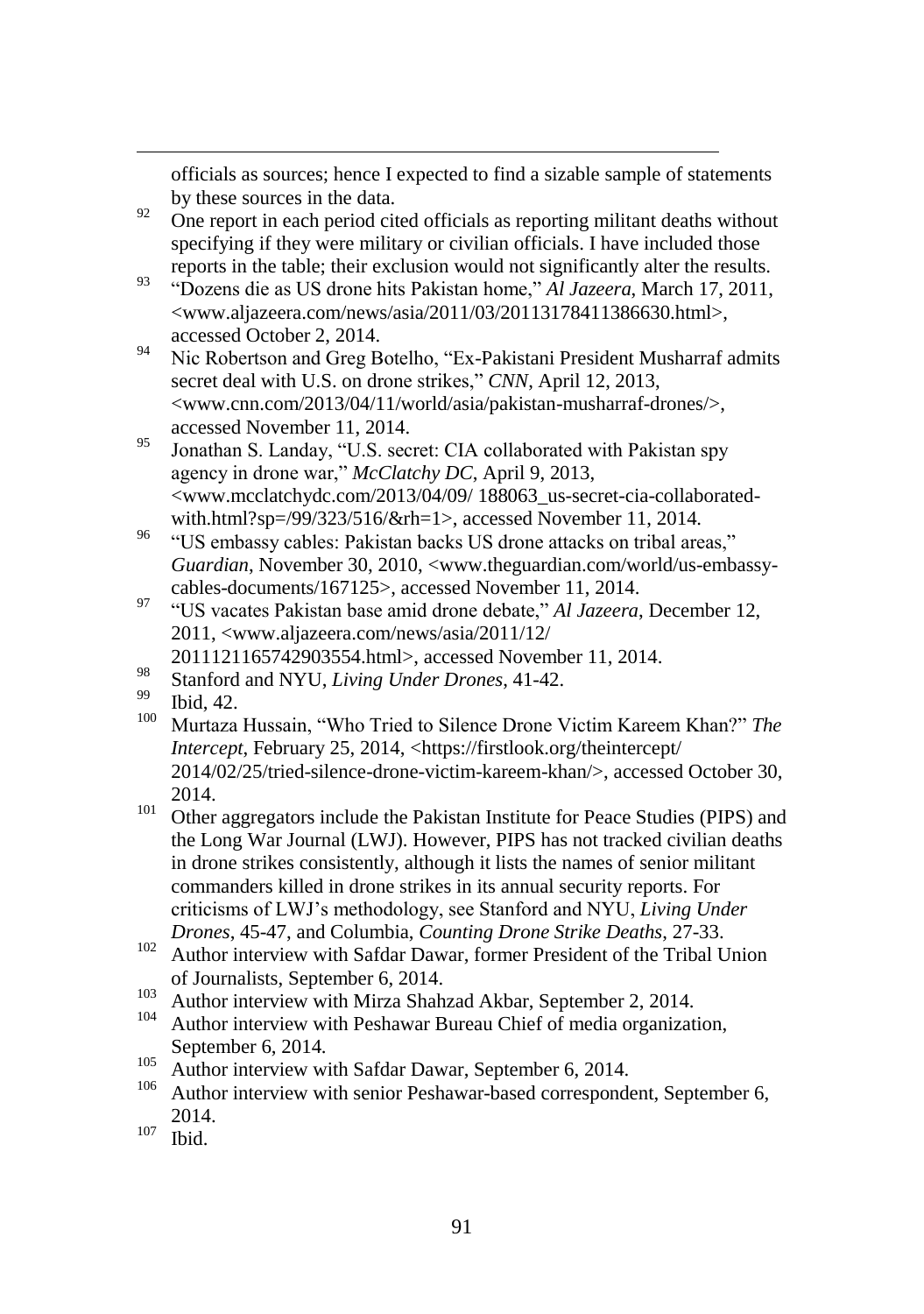- 108 For more, see Mushtaq Yusufzai's interview in Chris Woods, "Interview: Ask the wrong people about drone deaths and you can be killed." *BIJ*, August 1, 2013, <www.thebureauinvestigates.com/2013/08/01/interviewask-the-wrong-people-about-drone-deaths-and-you-can-be-killed/>, accessed November 18, 2014.
- <sup>109</sup> For example, Chris Woods observed that Pakistan daily The News is very good at sending reporters to the area to obtain more accurate information about a drone strike, but that this process takes two days. By then, owing to the 24/7 nature of news coverage, most media outlets will have moved on to other stories. Author interview with Chris Woods, by telephone, September 26, 2014.
- <sup>110</sup> Stanford and NYU, *Living Under Drones*, 47.
- Peter Bergen and Jennifer Rowland, "Civilian casualties plummet in drone strikes," *CNN*, July 14, 2012, <http://edition.cnn.com/2012/07/13/opinion/ bergen-civilian-casualties/index.html>, accessed October 7, 2014.
- <sup>112</sup> Columbia, *Counting Drone Strike Deaths*, 27.
- $\frac{113}{114}$  Ibid, 27-28.
- NAF lists, as its Pakistani media sources, Dawn, Express Times, The News and Geo TV; and as its international sources, AFP, AP, Reuters, Al Jazeera, BBC, CNN, The Guardian, LA Times, New York Times, Telegraph and Washington Post. (Yemen Observer and Yemen Post are consulted for drone strikes in Yemen.) "Drone Wars Methodology," NAF, <http://securitydata. newamerica.net/drones/methodology>, accessed October 8, 2014.
- <sup>115</sup> For example, in the two sets of drone strikes I examined in table 1 (in section 2.2b), NAF referenced a total of 120 articles for 34 strikes. Data obtained from "Drone Wars Pakistan: Analysis," NAF.
- <sup>116</sup> Stanford and NYU, *Living Under Drones*, 47-52*.*
- <sup>117</sup> Columbia, *Counting Drone Strike Deaths*, 18-19.
- <sup>118</sup> 
<sup>"</sup>Drone Wars Methodology," *NAF*.
- <sup>119</sup> Stanford and NYU, *Living Under Drones*, 50.<br><sup>120</sup> <sup>22</sup> and <sup>27</sup> respectively out of 51 reports. The r
- <sup>120</sup> 33 and 37 respectively out of 51 reports. The majority (69 out of 120) of the links NAF had cited were broken or incorrectly entered in the database, but did not appear to differ in a way that would systematically change these percentages.
- <sup>121</sup> Stanford and NYU, *Living Under Drones*, 51-52. My own findings were similar.
- $\frac{122}{123}$  Ibid, 49.
- <sup>123</sup> Idrees Ahmad, "The magical realism of body counts."
- <sup>124</sup> *NAF*, <http://securitydata.newamerica.net/drones/pakistan/008-2010>, accessed October 9, 2014.
- <sup>125</sup> "Punjabi Taliban commander welcomes govt's peace talks offer," *Dawn*, August 22, 2013, <www.dawn.com/news/1037600>, accessed October 9, 2014.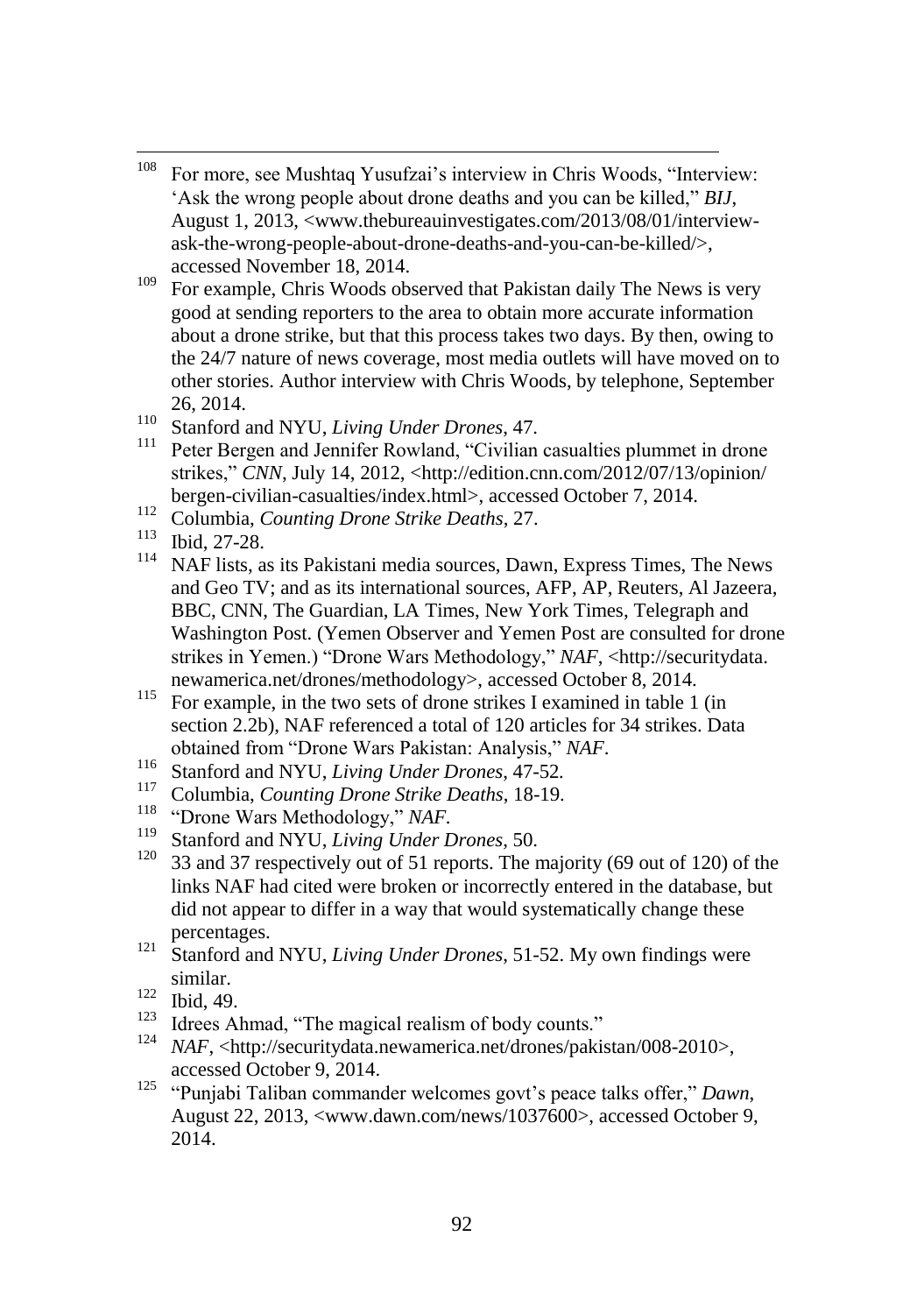- 126 "Punjabi Taliban shift focus to Afghanistan," *Dawn*, September 5, 2014, <www.dawn.com/news/1130081>, accessed October 9, 2014; and Tahir Ali, ―Punjabi Taliban renounce violence,‖ *The Nation*, September 14, 2014, <http://nation.com.pk/national/14-Sep-2014/punjabi-taliban-renounceviolence>, accessed October 9, 2014.
- $127$  See sections 2.3a and 2.3f.<br> $128$  "Drawn Way Mathedelers"
- "Drone Wars Methodology," *NAF.* As PBC's 'foreigners' category highlights, there are foreign civilians in the area who may fall victim to drone strikes.
- <sup>129</sup> Ibid. A more reasonable formulation may be to assign 1 to x-1 to each category, where x is the total number of deaths.
- $130$  In concluding its review of the NAF (and Long War Journal) databases, the Columbia report observed, "Our close review of the data suggests" methodological problems in the civilian casualty tracking of the New America Foundation and the Long War Journal. While in many cases there is room for reasonable disagreement on the methodological approach taken, the total effect of numerous problems we found results in significant undercounting of civilian casualties in particular…Interestingly, the same severity of undercounting compared to strength of reporting is not apparent in the militant casualty counts. The militant casualty counts rely heavily on what we have assessed as very weak reported identifications. New America and the Long War Journal's lower militant count is higher than our own, and significantly higher than our count of strongly identified militants. While the latter is to be expected, it contrasts sharply with the comparison to our civilian casualty statistics.‖ Columbia, *Counting Drone Strike Deaths*, 33.
- <sup>131</sup> Dr. Usmani clarified that the foreigner category includes only those foreigners who were not classified as militants. Author interview with Zeeshan-ul-hassan Usmani, by email, September 18, 2014.
- <sup>132</sup> *PBC*, <http://pakistanbodycount.org/drone\_attack>. Figures provided in the above paragraph are current to October 2, 2014.
- <sup>133</sup> Author interview with Zeeshan-ul-hassan Usmani, September 3, 2014.
- <sup>134</sup> Author interview with Zeeshan-ul-hassan Usmani, by email, September 18, 2014.
- <sup>135</sup> Author interview with Zeeshan-ul-hassan Usmani, September 3, 2014.
- $\frac{136}{137}$  Ibid.
- $\frac{137}{138}$  Ibid.
- *PBC,* <http://pakistanbodycount.org/drone\_attack>, accessed October 9, 2014.
- <sup>139</sup> For Interactive Group's website, see  $\langle$ www.iacgrp.com/beginning.php><br><sup>140</sup> Author interview with Zeekhen ul beggen Usmani, September 2, 2014
- <sup>140</sup> Author interview with Zeeshan-ul-hassan Usmani, September 3, 2014.
- Author interview with Zeeshan-ul-hassan Usmani, by email, September 18, 2014.
- <sup>142</sup> For example, Stanford and NYU, *Living Under Drones*, 53-54, and Columbia, *Counting Drone Strike Deaths*, 27-32.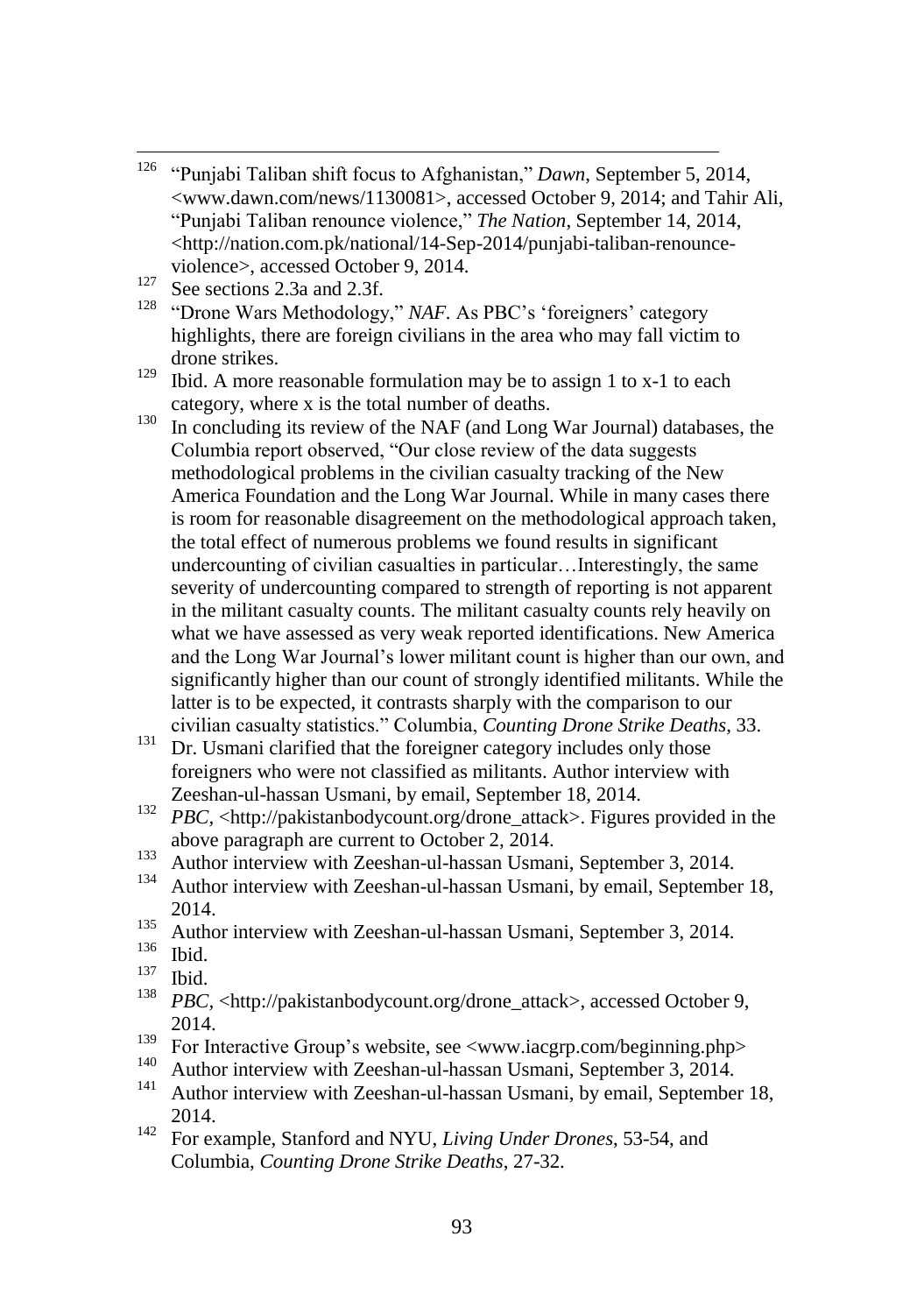- "Covert US strikes in Pakistan, Yemen and Somalia our methodology," *BIJ*, accessed November 4, 2014. <sup>144</sup> "The Bush Years: Pakistan strikes  $2004 - 2009$ ," *BIJ*, accessed November 4, 2014. <sup>145</sup> "Covert US strikes in Pakistan, Yemen and Somalia – our methodology," *BIJ*, accessed November 4, 2014. <sup>146</sup> See also Columbia, *Counting Drone Strike Deaths*, 19. <sup>147</sup> "Covert US strikes in Pakistan, Yemen and Somalia – our methodology," *BIJ*, accessed November 4, 2014. <sup>148</sup> In its Naming the Dead project, BIJ shifts from this stance and categorizes some of the dead as 'alleged militants'  $-300$  of 709 dead identified by name as of November 5, 2014. "Naming the Dead," *BIJ*, <www.thebureauinvestigates.com/ namingthedead/the-dead/?lang=en>, accessed November 5, 2014.
- <sup>149</sup> "Obama 2011 Pakistan strikes," *BIJ*, accessed November 4, 2014.
- Manzoor Ali, "Pakistan furious as US drone strike kills civilians," *Express Tribune*, March 18, 2011, <http://tribune.com.pk/story/133842/drone-strikekills-8-in-datta-khel/>, accessed November 4, 2014.
- $151$  Ibid.

143

- <sup>152</sup> "Obama 2012 Pakistan strikes," *BIJ*, <www.thebureauinvestigates.com/ 2012/01/11/obama-2012-strikes/>, accessed November 4, 2014.
- <sup>153</sup> Columbia, *Counting Drone Strike Deaths*, 17, 27-28.
- The Columbia report itself viewed 24 civilians from the Datta Khel jirga strike as "particularly strongly identified," in contrast to BIJ's low figure of 19 civilians for the strike. Ibid, 32.
- <sup>155</sup> "Covert US strikes in Pakistan, Yemen and Somalia our methodology," *BIJ*, accessed November 5, 2014.
- $\frac{156}{157}$  Ibid.
- Glenn Greenwald, "U.S. drones targeting rescuers and mourners," *Salon*, February 5, 2012,  $\langle$ www.salon.com/2012/02/05/u s drones targeting rescuers and mourners/>, accessed November 20, 2014.
- <sup>158</sup> Columbia, *Counting Drone Strike Deaths*, 22-23.
- $\frac{159}{160}$  Ibid, 24.
- $\frac{160}{161}$  Ibid, 25-26.
- <sup>161</sup> Author interview with Mirza Shahzad Akbar, September 2, 2014.
- Such information was collected in Drone Investigation Questionnaires and Drone Victim Descriptions compiled by FFR's investigators. Author research in FFR files.
- $\frac{163}{164}$  Ibid.
- $^{164}$  Author research in FFR files.
- <sup>165</sup> Author interview with Mirza Shahzad Akbar, August 5, 2014.
- $\frac{166}{167}$  Ibid.
- <sup>167</sup> Ibid. For this reason, FFR has only been able to take one case of a woman victim to court, as she had had a passport made in order to perform the *hajj.*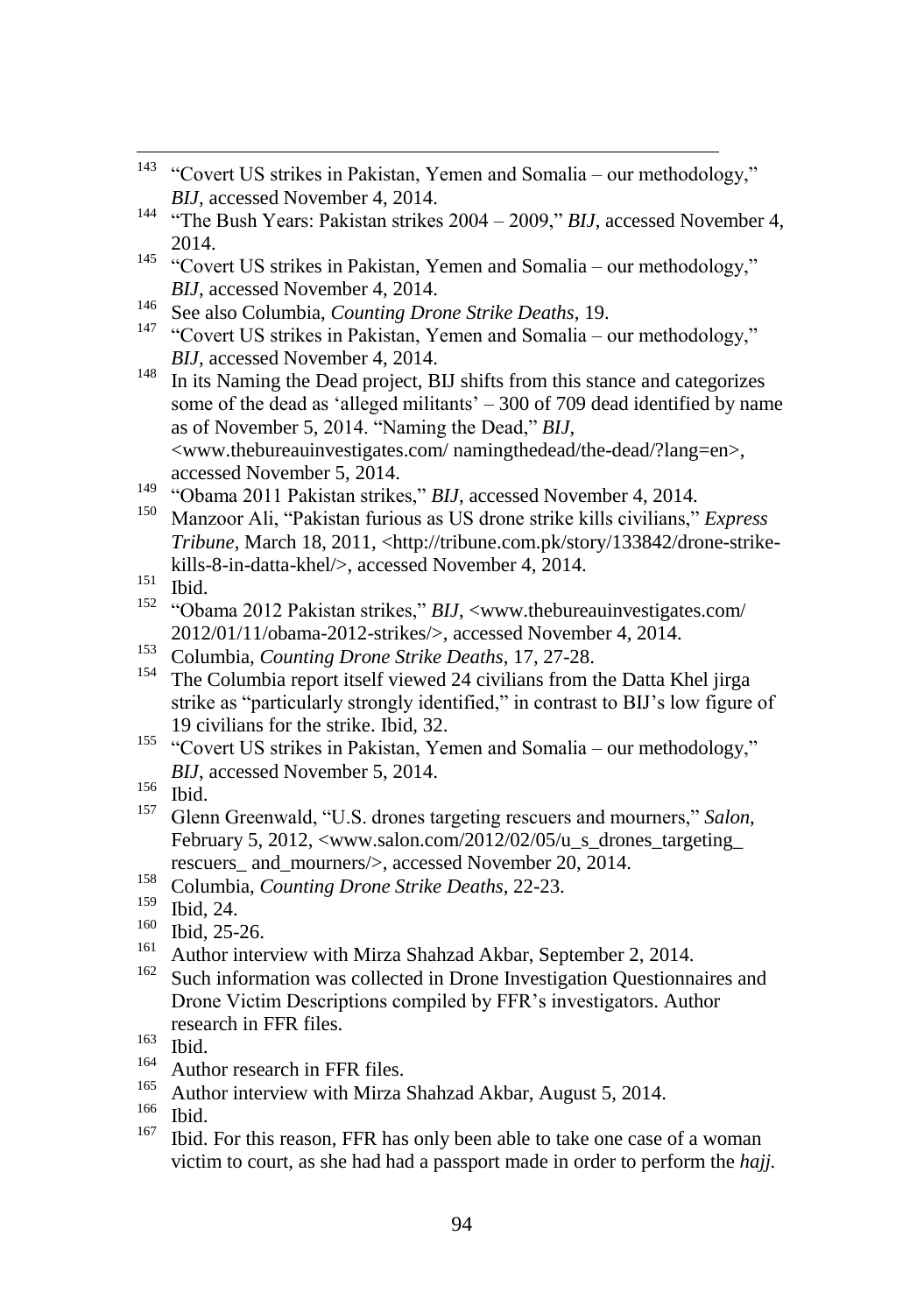- **Ibid.**
- <sup>171</sup> "The Bush Years: Pakistan strikes  $2004 2009$ ," *BIJ*, accessed November 5, 2014.
- <sup>172</sup> Author interview with Mirza Shahzad Akbar, September 2, 2014; Stanford and NYU, *Living Under Drones*, 42-43.
- <sup>173</sup> Based on his experience with BIJ's drone tracking project, Chris Woods argued that there was no indication of significant propaganda by the TTP to increase civilian casualty counts. Author interview with Chris Woods, by telephone, August 26, 2014.
- <sup>174</sup> For more on Taliban reputation-building, see section 8.2.<br><sup>175</sup> In the sample of reports sited by NAE that I examined the
- In the sample of reports cited by NAF that I examined, the number of instances in which Taliban were cited was close to zero.
- <sup>176</sup> For example, CIVIC, *Civilian Harm and Conflict in Northwest Pakistan*, 79- 81.
- <sup>177</sup> Similar biases have been reported in national and international media coverage of the ongoing military Operation Zarb-e Azb in North Waziristan. See Mahvish Ahmad and Madiha R. Tahir, "Media Watch: Pak Press Covers Civilian Govt Unlike Foreign Press,‖ *Tanqeed*, July 2014, <www.tanqeed.org/2014/07/media-watch-pak-press-covers-civilian-govtunlike-foreign-press/#sthash.uX451R1A.dpbs>, accessed November 11, 2014.
- <sup>178</sup> A number of Pakistani journalists recognized the 'default' nature of reporting on drone strikes. Mushtaq Yusufzai, for example, observed: ―Every time it is reported that four or five were killed in each and every drone strike." Chris Woods, "Interview: 'Ask the wrong people about drone deaths and you can be killed." Another senior correspondent stated that ‗three militants killed' was the most common account provided in initial reporting. Author interview with Peshawar bureau chief of media organization, September 6, 2014.
- <sup>179</sup> Author interview with Noor Behram, Waziri journalist, September 7, 2014.
- <sup>180</sup> NAF's 258-307 is an evident underestimate see section 2.3b.<br><sup>181</sup> "Drama Wara Pakistan: Looders Killed" *NAE* shttp://goourityd
- <sup>181</sup> ―Drone Wars Pakistan: Leaders Killed,‖ *NAF*, <http://securitydata. newamerica.net/drones/pakistan/leaders-killed>, accessed November 5, 2014.
- $182$  I have excluded the six leaders NAF lists as killed on June 10, 2014 for this reason. The deaths are recent, three of the leaders are unnamed and the ongoing military operation makes verification difficult.
- <sup>183</sup> "Naming the Dead," *BIJ*, accessed November 5, 2014.
- $\frac{184}{185}$  Ibid.
- $^{185}$  Author research in FFR files.
- <sup>186</sup> Stanford and NYU, *Living Under Drones*, 57-73, 79-89.
- Amnesty International, "Will I Be Next?", 41-42.

<sup>168</sup> <sup>168</sup> Author interview with Mirza Shahzad Akbar, September 2, 2014.

 $\frac{169}{170}$  Ibid.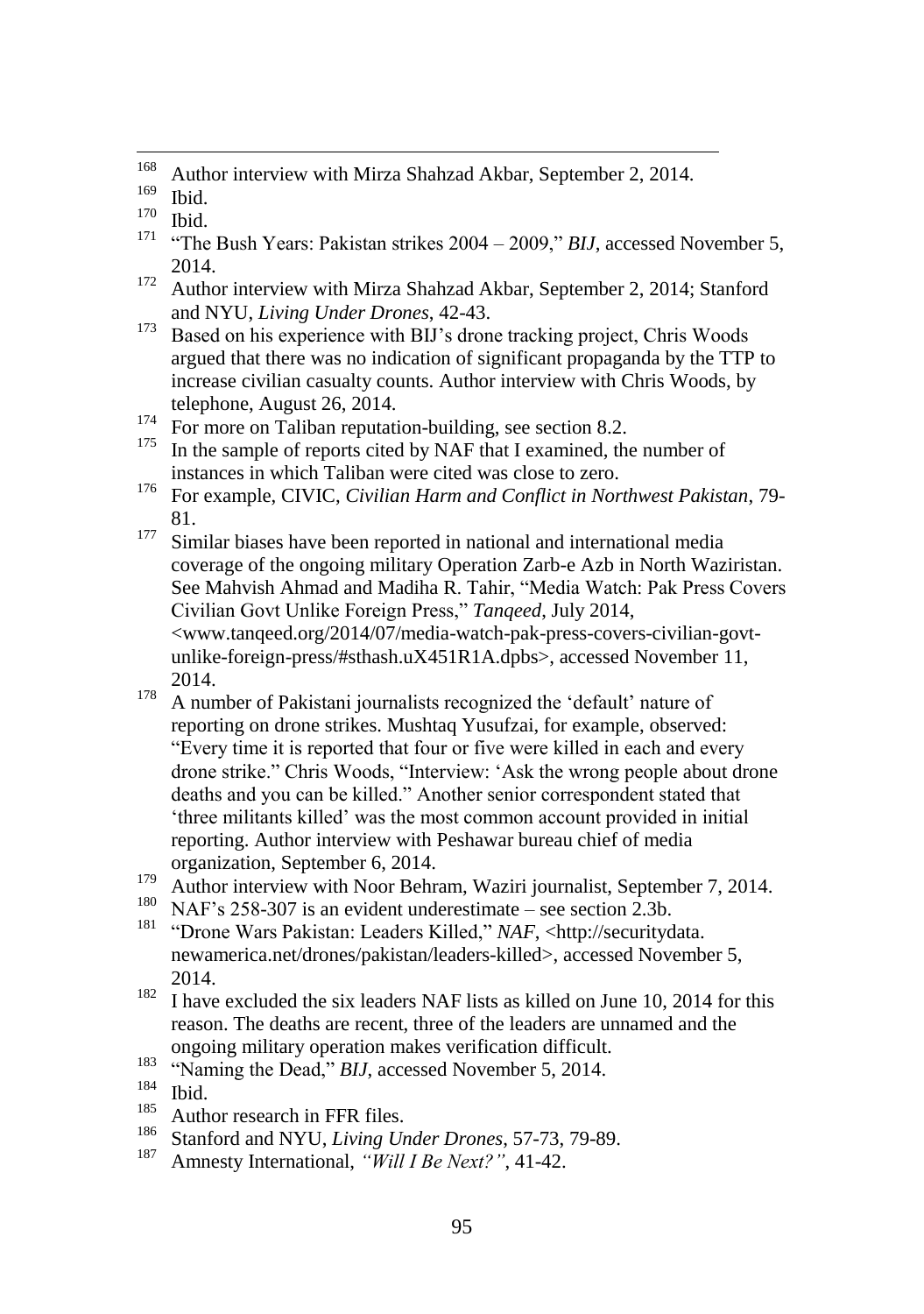- $190$  As one victim told CIVIC investigators: "We fear that the drones will strike us again...my aged parents are often in a state of fear. We are depressed, anxious, and constantly remembering our deceased family members…it often compels me to leave this place.‖ Another described the anguish of his sister-in-law, who lost her husband and two sons in a drone strike: "After their death she is mentally upset…she is always screaming and shouting at night and demanding me to take her to their graves." Columbia Law School Human Rights Clinic and Center for Civilians in Conflict, *The Civilian Impact of Drones: Unexamined Costs, Unanswered Ouestions (2012), 24.*
- 191 Stanford and NYU, *Living Under Drones*, 81.
- $\frac{192}{193}$  Ibid, 82.
- $^{193}$  Author research in FFR files.
- <sup>194</sup> Stanford and NYU, *Living Under Drones*, 83-84.
- <sup>195</sup> Ibid, 77-80; Amnesty International, *"Will I Be Next?"*, 39-41.
- <sup>196</sup> Stanford and NYU, *Living Under Drones*, 148. See also CIVIC, *Civilian Harm and Conflict in Northwest Pakistan*, 79-83.
- $197$  Author research in FFR files.
- Usama Khilji, "Living Under Drones: The Psychological, Social, and Economic Impact of Drones in FATA," *Daily Times*, May 10, 2012, <http://usamakhilji.wordpress.com/2012/05/27/living-under-drones-thepsychological-social-and-economic-impact-of-drones-in-fata/>, accessed November 12, 2014.
- $^{199}$  Author research in FFR files.
- <sup>200</sup> Stanford and NYU, *Living Under Drones*, 92-101.
- See, for example, Chris Woods, "Bureau investigation finds fresh evidence of CIA drone strikes on rescuers," August 1, 2013, <www.thebureauinvestigates.com/2013/08/01/bureau-investigation-findsfresh-evidence-of-cia-drone-strikes-on-rescuers/>, accessed November 12, 2014; Amnesty International, *"Will I Be Next?"*, 28-29.
- <sup>202</sup> Jack Serle, "UN expert labels CIA tactic exposed by Bureau 'a war crime,'" *BIJ*, June 21, 2012, <www.thebureauinvestigates.com/2012/06/21/unexpert-labels-cia-tactic-exposed-by-bureau-a-war-crime/>, accessed November 12, 2014.
- <sup>203</sup> Stanford and NYU, *Living Under Drones*, 76.
- $\frac{204}{205}$  Ibid, 75-76.
- <sup>205</sup> Columbia and CIVIC, *Civilian Impact of Drones*, 21.
- Author interview with high-ranking Pakistani military officer, October 5, 2014.
- <sup>207</sup> David Kilcullen, *The Accidental Guerrilla: Fighting Small Wars in the Midst of a Big One* (Oxford: OUP, 2009), 34. My italics.

<sup>188</sup> <sup>188</sup> Stanford and NYU, *Living Under Drones*, 77.<br><sup>189</sup> Data downloaded on August 25, 2014 from "C

Data downloaded on August 25, 2014 from "Get the data: What the drones" strike," *BIJ*, <www.thebureauinvestigates.com/2014/05/23/get-the-datawhat-the-drones-strike/>.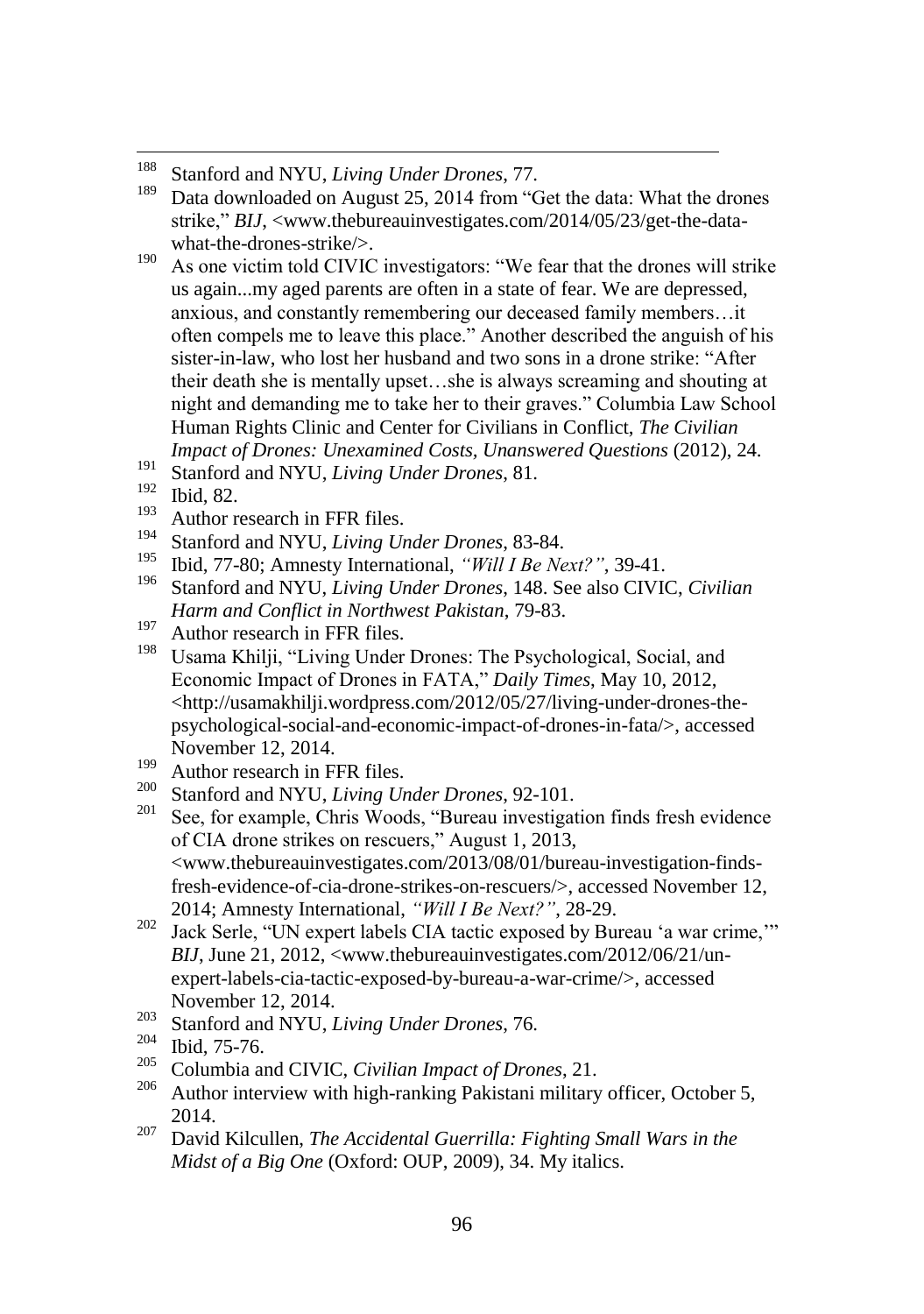- $\frac{209}{210}$  Ibid.
- <sup>210</sup> Amnesty International, *"Will I Be Next?"*, 33-34.
- Clive Stafford Smith, "We are sleepwalking into the Drone Age, unaware of the consequences," *Guardian*, June 2, 2012, <www.theguardian.com/ commentisfree/2012/jun/02/drone-age-obama-pakistan>, accessed November 12, 2014.
- <sup>212</sup> Akbar S. Ahmed, *The Thistle and the Drone*, 7; Lane Hartill, "Sifting" intelligence tips from vendettas in Afghanistan," *Christian Science Monitor*, January 26, 2005, <www.csmonitor.com/2005/0126/p07s02-wosc.html>, accessed November 7, 2014; Rory Stewart, "Afghanistan: 'A Shocking Indictment," *New York Review of Books*, vol. 61, no. 17, November 2014; Jane Mayer, "The Predator War."
- $213$  The comparison is particularly relevant as, in the views of some observers, the administration focused on drones as an alternative to Guantanamo. Sen. Saxby Chambliss (R-GA), ranking Republican on the Senate Select Committee on Intelligence, remarked: "Their policy is to take out high-value targets, versus capturing high-value targets. They are not going to advertise that, but that's what they are doing." Becker and Shane, "Secret 'Kill List."
- <sup>214</sup> Stanford and NYU, *Living Under Drones*, 128.
- Seton Hall University School of Law, *Report on Guantanamo Detainees: A Profile of 517 Detainees through Analysis of Department of Defense Data*  (February 2006).
- <sup>216</sup> "Obama 2011 Pakistan strikes," *BIJ*, accessed November 6, 2014. My italics.
- <sup>217</sup> As one villager commented, "Anyone who grows a beard and has a gun and drives a car – people think he might be a Taliban fighter...But over here every man carries a gun so you cannot tell who is Taliban and who isjust a local in his village." Amnesty International, *"Will I Be Next?"*, 28.
- <sup>218</sup> Ibid. Commenting on a reported sighting of Osama bin Laden in 2001, a former CIA officer remarked, "It's like an urban legend...They just jumped to conclusions. You couldn't see his face. It could have been Joe Schmo. Believe me, no tall man with a beard is safe anywhere in Southwest Asia." Jane Mayer, "The Predator War."
- <sup>219</sup> Kilcullen, *Accidental Guerrilla*, 227.
- Jeremy Scahill and Glenn Greenwald, "The NSA's Secret Role in the U.S. Assassination Program,‖ *The Intercept*, February 10, 2014, <https://firstlook.org/theintercept/2014/02/10/the-nsas-secret-role/>, accessed November 7, 2014.

- 
- $\frac{222}{223}$  Ibid. Ibid.

<sup>208</sup> Author interview with high-ranking Pakistani officer associated with military and intelligence circles, October 5, 2014.

 $rac{221}{222}$  Ibid.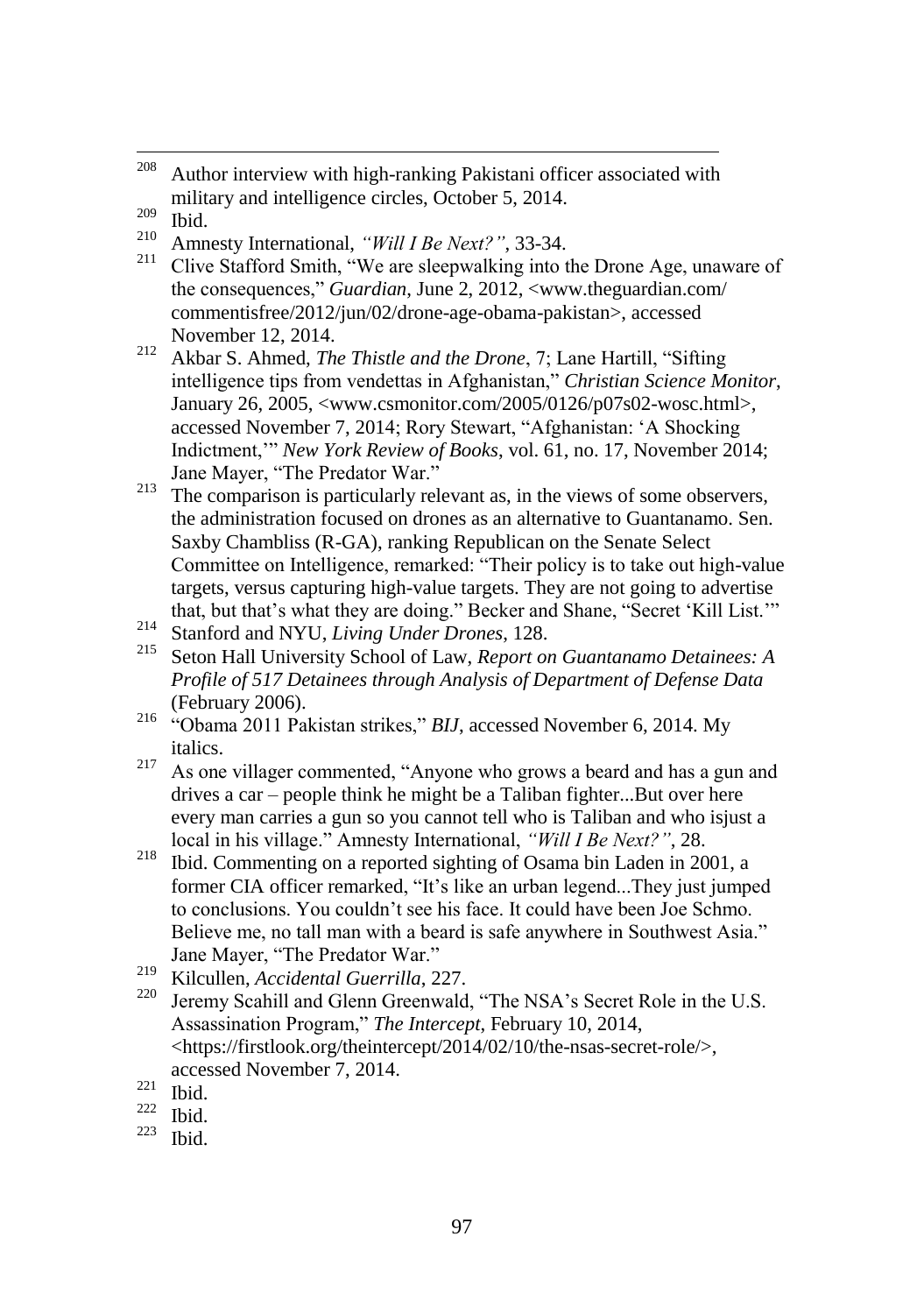- 224 Larry Lewis, "Drone Strikes in Pakistan: Reasons to Assess Civilian Casualties,‖ *Center for Naval Analyses* (April 2014), 17-28. Dr. Lewis argued that it was only after such lessons were successfully integrated into training over time that US forces in Afghanistan were able to reduce civilian casualty rates.
- <sup>225</sup> Marc W. Herold, "'Unworthy' Afghan Bodies: 'Smarter' U.S. Weapons Kill More Innocents," in Stephen J. Rockell and Rick Halpern, eds., *Inventing Collateral Damage* (Toronto: Between the Lines, 2009), 303-304.
- $\frac{226}{227}$  Ibid, 308-23.
- <sup>227</sup> Walsh, "Effectiveness of Drone Strikes," 50.<br><sup>228</sup> Lint and Capition Operational Applying "D
- Joint and Coalition Operational Analysis, "Drone Strikes: Civilian Casualty Considerations," executive summary, June 18, 2013. My italics.
- <sup>229</sup> Lewis, "Drone Strikes in Pakistan,"  $31$ .
- <sup>230</sup> "Drones More Likely to Harm Civilians than Manned Aircraft in Afghanistan,‖ *CIVIC*, July 2, 2013, <http://civiliansinconflict.org/ resources/pr/drones-more-likely-to-harm-civilians-than-manned-aircraft-inafghanistan>, accessed November 7, 2014. Dr. Lewis and CIVIC Executive Director Sarah Holewinski collaborated on an article in which the finding was referenced. See Larry Lewis and Sarah Holewinski, "Changing of the Guard: Civilian Protection for an Evolving Military," *Prism*, vol. 4, no. 2 (2013), 57-66.
- $231$  JCOA, "Drone Strikes." The executive summary recommends that best practices learned in Afghanistan be applied to theatres of undeclared conflict.
- <sup>232</sup> White House Press Office, "Remarks by the President at the National Defense University," May 23, 2013, <www.whitehouse.gov/the-pressoffice/2013/ 05/23/remarks-president-national-defense-university>, accessed November 12, 2014. My italics.
- <sup>233</sup> For example, Syed Irfan Ashraf, "Drone Strikes: Boon or Bane?" *Dawn*, February 20, 2012, <www.dawn.com/news/696987/drone-strikes-boon-orbane>, accessed November 13, 2014.
- $234$  Author interview with Waziri journalist and IDP, September 6, 2014. My translation.
- $235$  As one study observed, "The fact that drones are pilotless means that their use does not endanger American military personnel, potentially allowing their use in missions where the benefit of a successful attack is outweighed by the risk of harm to ground troops or pilots of manned strike aircraft. It may also mean that their use would generate less public opposition to the use of force." Walsh, "Effectiveness of Drone Strikes." 7-8.
- <sup>236</sup> Stimson Center, *Recommendations and Report of the Task Force on US Drone Policy*, 10-11. My italics.
- <sup>237</sup> Scahill and Greenwald, "The NSA's Secret Role in the U.S. Assassination Program." My italics.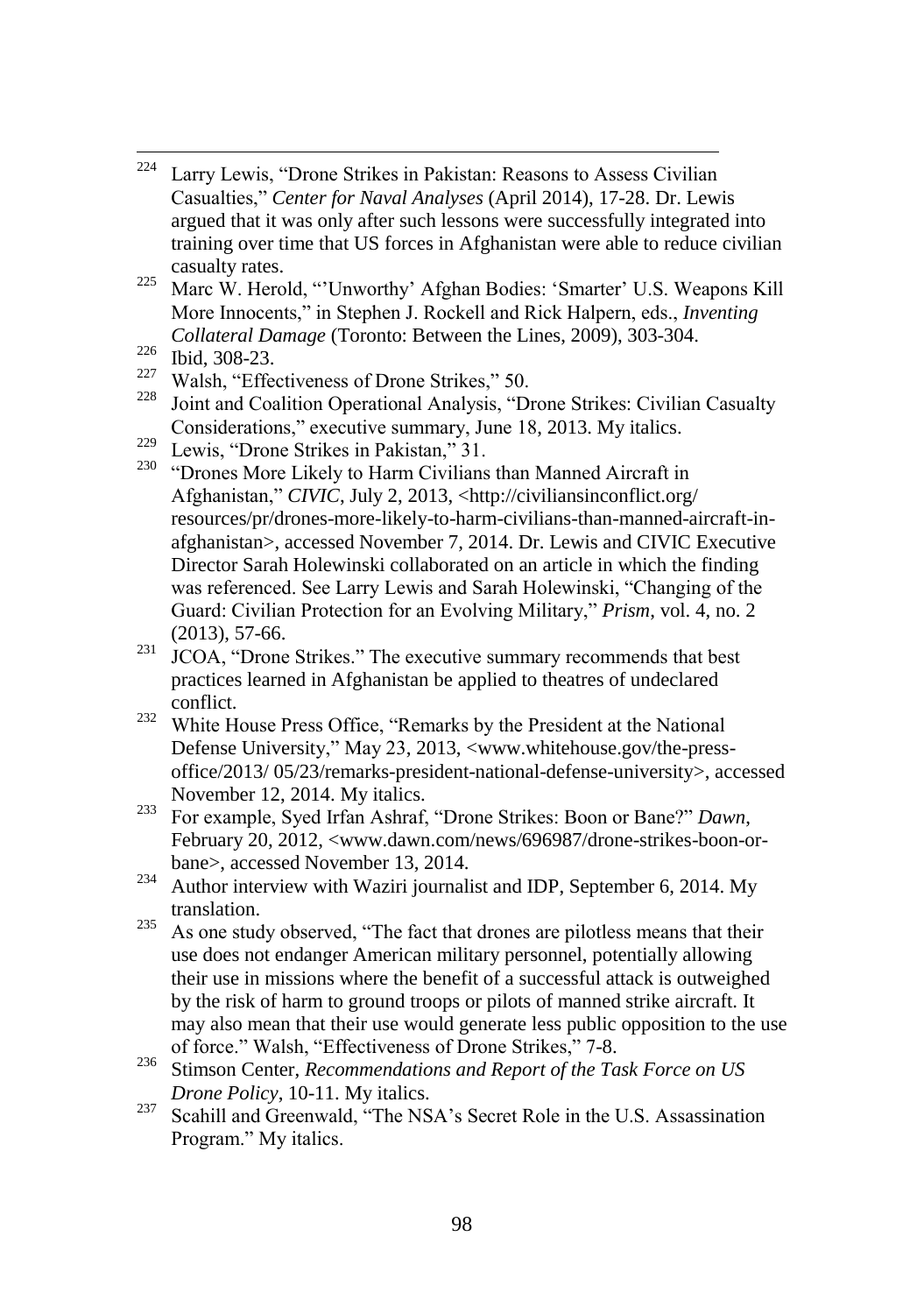- 238 Peter Singer, author of *Wired for War*, observed in January 2012: "now we possess a technology that removes the last political barriers to war. The strongest appeal of unmanned systems is that we don't have to send someone's son or daughter into harm's way. But when politicians can avoid the political consequences of the condolence letter – and the impact that military casualties have on voters and on the news media – they no longer treat the previously weighty matters of war and peace the same way…this operation has never been debated in Congress; more than seven years after it began, there has not even been a single vote for or against it." Peter W. Singer, "Do Drones Undermine Democracy?" *New York Times*, January 22, 2012, <www.brookings.edu/research/opinions/2012/01/22-drones-singer>, accessed November 12, 2014. Since Singer's article, the issue of drone strikes was raised during Sen. Rand Paul's (R-KY) Senate filibuster of the appointment of CIA Director John Brennan, and later in Rep. Grayson's invitation to drone victims to address Congress.
- <sup>239</sup> 'Insurgency' is generally defined in political science as an armed revolt against a constituted authority, not recognized as belligerency. One peculiarity of the Pakistani Taliban insurgency is that its initial goal was not to fight against Pakistani ruling authorities but against the US-backed authorities in Afghanistan. However, after the Pakistani state confronted it the Taliban groups that went on to make up the TTP changed their goals.
- $240$  In the 1980s, the Soviet military developed its own counterinsurgency doctrines for its war in Afghanistan. See, for example, Artemy Kalinovsky, ―The Blind Leading the Blind: Soviet Advisors, Counter-Insurgency and Nation-Building in Afghanistan," *CWIHP Working Paper Series*, no. 60, January 2010 (Washington, DC: Woodrow Wilson Center for International Studies).
- $241$  See Field Manual, 3-24, "Counterinsurgency" (Washington, D.C.: Department of the Army, 2006).
- <sup>242</sup> For example, in Kilcullen, *Accidental Guerrilla*.
- <sup>243</sup> Field Manual, 3-24, para. 1-108.<br><sup>244</sup> Galula argues that the insurant '
- Galula argues that the insurgent "cannot seriously embark on an insurgency unless he has a well-grounded cause with which to attract supporters among the population. A cause…is his sole asset at the beginning, and it must be a powerful one if the insurgent is to overcome his weakness." David Galula, *Counterinsurgency Warfare: Theory and Practice* (Westport: Praeger, 1964), 10.
- $245$  The US army field manual retreats to the latter understanding at numerous points; for example, in Field Manual 3-24, para.1-9, 1-12, 1-44, 3-76, 3-91 and 5-57.
- $\frac{246}{247}$  Ibid, para. 1-9.
- <sup>247</sup> Galula, *Counterinsurgency Warfare*, 6.
- Galula outlines the basic operations in ibid, 78-97. For the US army's more technical discussion, see Field Manual 3-24, chapter five.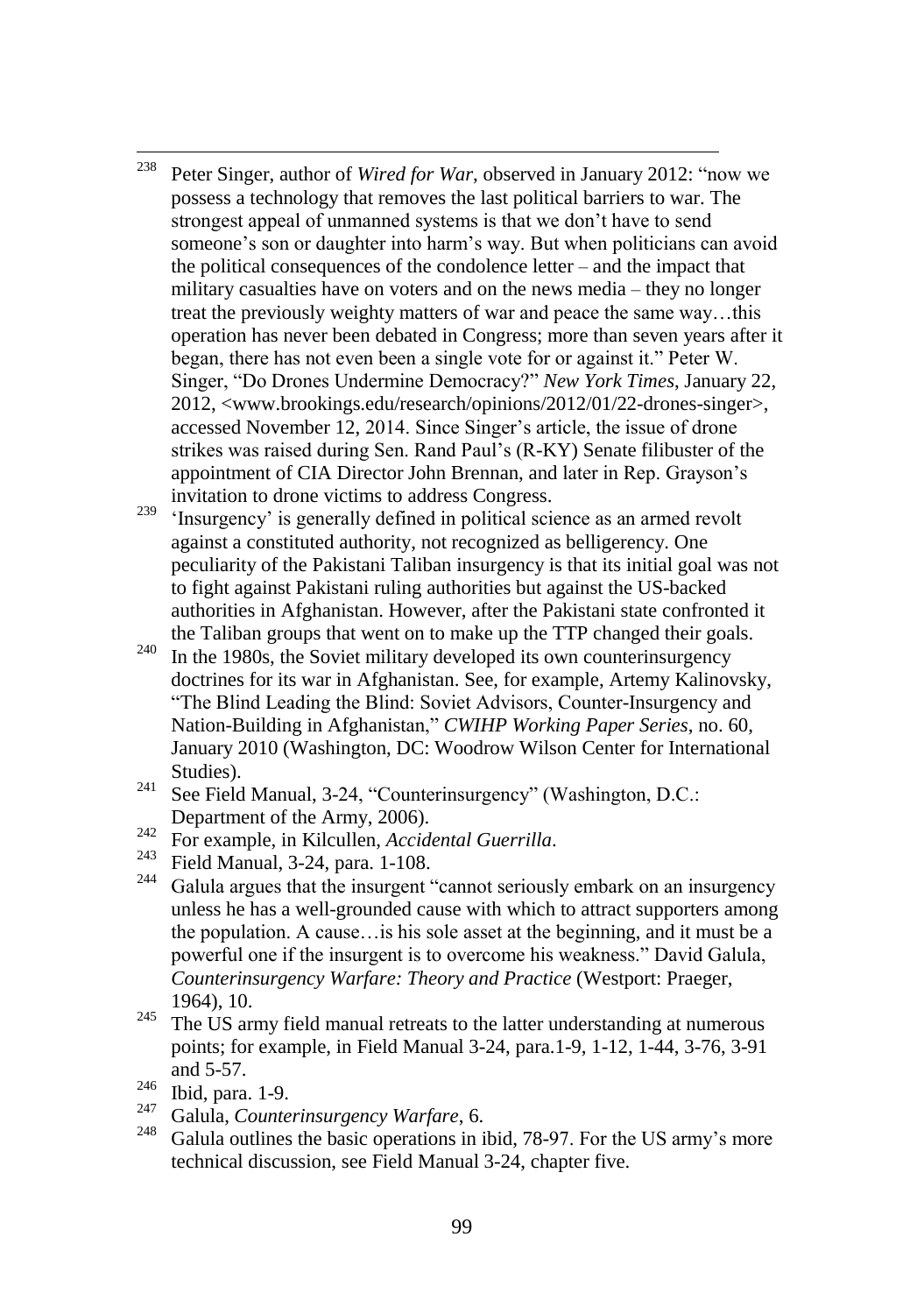- 249 Field Manual 3-24, para. 1-141. See also the paradoxes mentioned in para. 1-150, 1-151, 1-152, 1-153 and 1-156.
- <sup>250</sup> Egbal Ahmad, "From Potato Sack to Potato Mash: The Contemporary Crisis of the Third World," in Bengelsdorf et al, 120. Max Weber defined legitimacy as the "inner justification" by which men submit to domination, and went on to define three "pure types" of legitimacy: traditional, charismatic and legal. Max Weber, "Politics as a Vocation," in H.H. Gerth and C. Wright Mills, eds., *From Max Weber: Essays in Sociology* (New York: OUP, 1946), 78-79.
- <sup>251</sup> I have discussed this concept in more depth in Ahmad M. Siddiqi, "From Bilateralism to Cold War Conflict: Pakistan's Engagement with State and Non-State Actors on its Afghan Frontier, 1947-1989" (Oxford University: PhD diss., 2014), 19-21. Much of chapter one deals with the application of the concept on the Pakistan-Afghanistan frontier.
- $252$  Eqbal Ahmad, "Revolutionary Warfare: How to Tell When the Rebels Have Won," in Bengelsdorf et al, 17-18.
- <sup>253</sup> Ibid, 18. See also Gerard Chaliand, ed., *Guerrilla Strategies: An Historical Anthology from the Long March to Afghanistan*, 12-16.
- 254 The Chinese and Vietnamese revolutionary wars fall into this category.<br>255 Challend and Cuamilla Studentonian 12
- <sup>255</sup> Chaliand, ed., *Guerrilla Strategies*, 12.
- $\frac{256}{257}$  Ibid, 11-13.
- For the Vietnamese example in this respect, see Jeffrey Race, "War Comes" to Long An," in Chaliand, 302-303.
- $258$  I have adapted this section from a lengthier discussion in my PhD dissertation. See Siddiqi, "From Bilateralism to Cold War Conflict," particularly chapters one and two.
- <sup>259</sup> One of the early accounts of *pashtunwali* is in Fredrick Barth, *Political Leadership Among Swat Pathans* (London: Athlone, 1959). Barth's characterizations of the tribal code as immutable and of feuding as endemic to tribal culture have since come under criticism. For variant perspectives in the debate, see Jon W. Anderson*, Doing Pakhtu: Social Organization of the Ghilzai Pakhtun* (Ann Arbor: UMl, 1979); Richard Tapper, ed., *The Conflict of Tribe and State in Iran and Afghanistan* (New York: St. Martin"s Press, 1983), 42-75; Lila Abu-Lughod, "Zones of Theory in the Anthropology of the Arab World," *Annual Review of Anthropology*, vol. 18 (1989), 280-87; Akbar S. Ahmed, *Religion and Politics in Muslim Society: Order and Conflict in Pakistan* (Cambridge: Cambridge University Press, 1983); and Sana Haroon, *Frontier of Faith: Islam in the Indo-Afghan Borderland* (London: Hurst, 2007).
- $^{260}$  Jon W. Anderson, "Khan and Khel: Dialectics of Pakhtun Tribalism," in Tapper, 119-49.
- $^{261}$  Rob Hager, "State, Tribe and Empire in Afghan Inter-Polity Relations," in Tapper, 83-118.
- <sup>262</sup> See Haroon, *Frontier of Faith*, 125-44.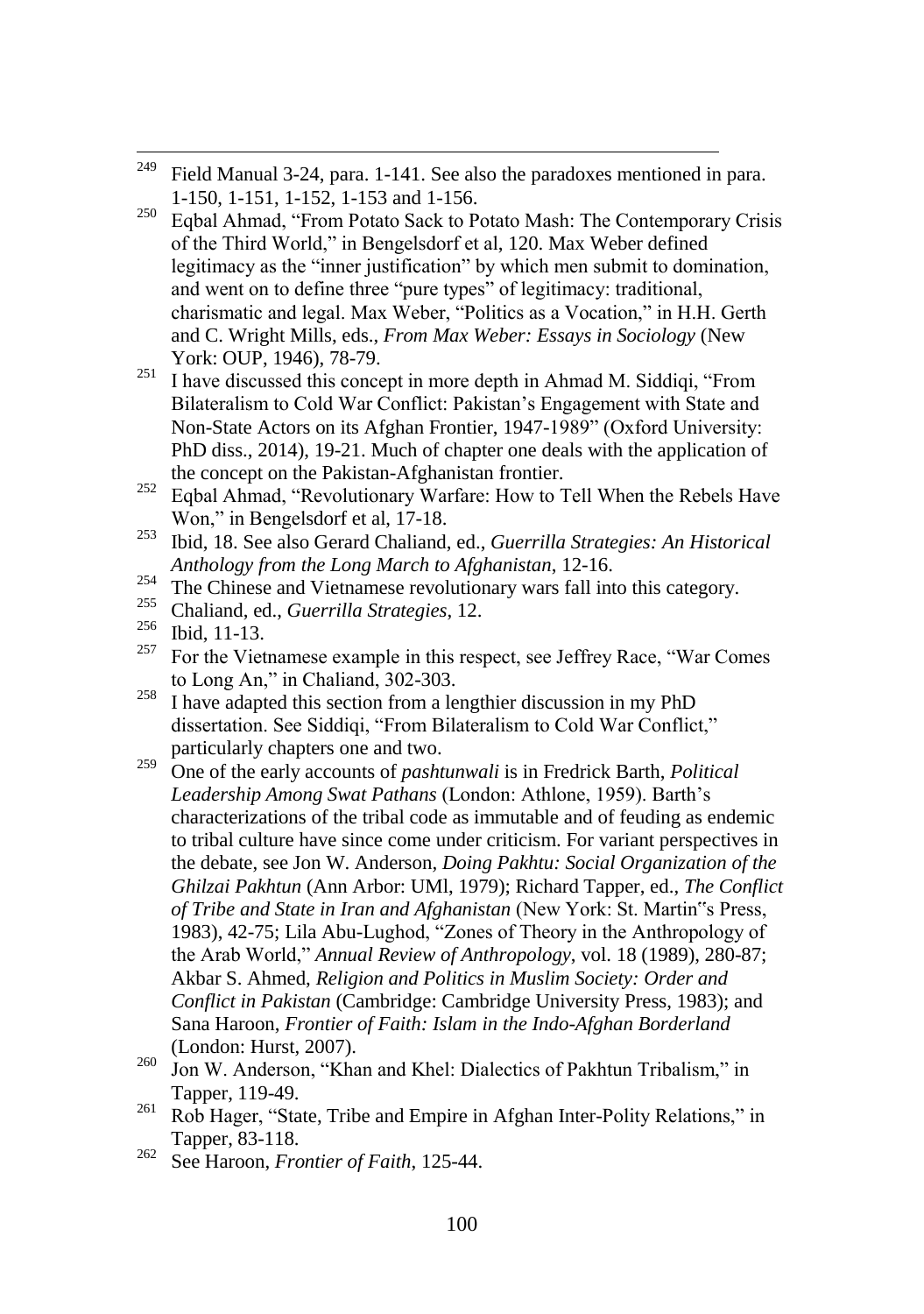- 263 <sup>263</sup> James Spain, quoted in Akbar S. Ahmed, *Religion and Politics*, 32.<br><sup>264</sup> The 1807.08 vertising required the depletment of 62,000 treams in
- The 1897-98 uprising required the deployment of 63,000 troops; in the late 1930s there were over 40,000 troops deployed in Waziristan, more than in the rest of India combined.
- $^{265}$  In 1907, 56 tribal raids were reported in the settled districts of the frontier; in 1908, 99 and in 1909, 159. Asta Olesen, *Islam and Politics in Afghanistan* (Richmond: Curzon, 1995), 103.
- <sup>266</sup> Siddiqi, "From Bilateralism to Cold War Conflict," 93-95.
- <sup>267</sup> Thus, Muhammad Ali Jinnah's address to the tribes of FATA was based explicitly on the assurance that existing treaties would be continued until tribal representatives and the Pakistan government agreed new arrangements. Jinnah felt it necessary to emphasize that the government had ―no desire whatsoever to interfere in any way the traditional independence of the tribal areas." "Statement made by the Quaid-i-Azam, Mohammad Ali Jinnah assuring the people of the Frontier Province self-government within Pakistan and expressing the desire to have friendly relations with Afghanistan, July 30, 1947," in Mehrunnisa Ali, ed. Pak-Afghan Discord: A *Historical Perspective: Documents 1855-1979* (Karachi: University of Karachi, 1990), 114.
- <sup>268</sup> For example, Maira Hayat, "Still Taming the Turbulent Frontier?" *JASOonline*, vol. 1, no. 2 (Winter 2009), 179-206.
- <sup>269</sup> Akbar S. Ahmed, *The Thistle and the Drone*, 52.
- Various commissions have been formed over the years to recommend possible changes to the administrative structure of FATA, but no systematic means of consultation of all inhabitants (for example, by referendum based on adult franchise) has been undertaken. During the recent conflict, there have been a few attempts to poll inhabitants' views on the political future of the region. For example, see Community Appraisal and Motivation Programme (CAMP), *Understanding FATA: Attitudes Towards Governance, Religion & Society in Pakistan"s Federally Administered Tribal Areas, vol. 3*  (2009), and CAMP, *Understanding FATA: Attitudes Towards Governance, Religion & Society in Pakistan"s Federally Administered Tribal Areas, vol. 4*  (2010). In response to CAMP's surveys conducted from 2008-2010, 21-24% favoured either retaining existing arrangements for governing FATA or making amendments to the FCR; 19-34% favoured full integration into Khyber Pakhtunkhwa; and 17-25% favoured establishing FATA as a separate province. See section 7.2d for potential concerns with polling, as well as CAMP's discussion on methodology in CAMP, *Understanding FATA, vol. 4*, 130-76. For a summary of the various arguments on FATA's status, see Zia Ur Rahman et al, "Governing Fata: The big debate," Dawn, July 6, 2014, <www.dawn.com/news/1117447/governing-fata-the-bigdebate>, accessed November 13, 2014.
- $271$  Some of the best studies of the Soviet war, from an Afghanistan-focused lens, include Barnett R. Rubin, *The Fragmentation of Afghanistan: State*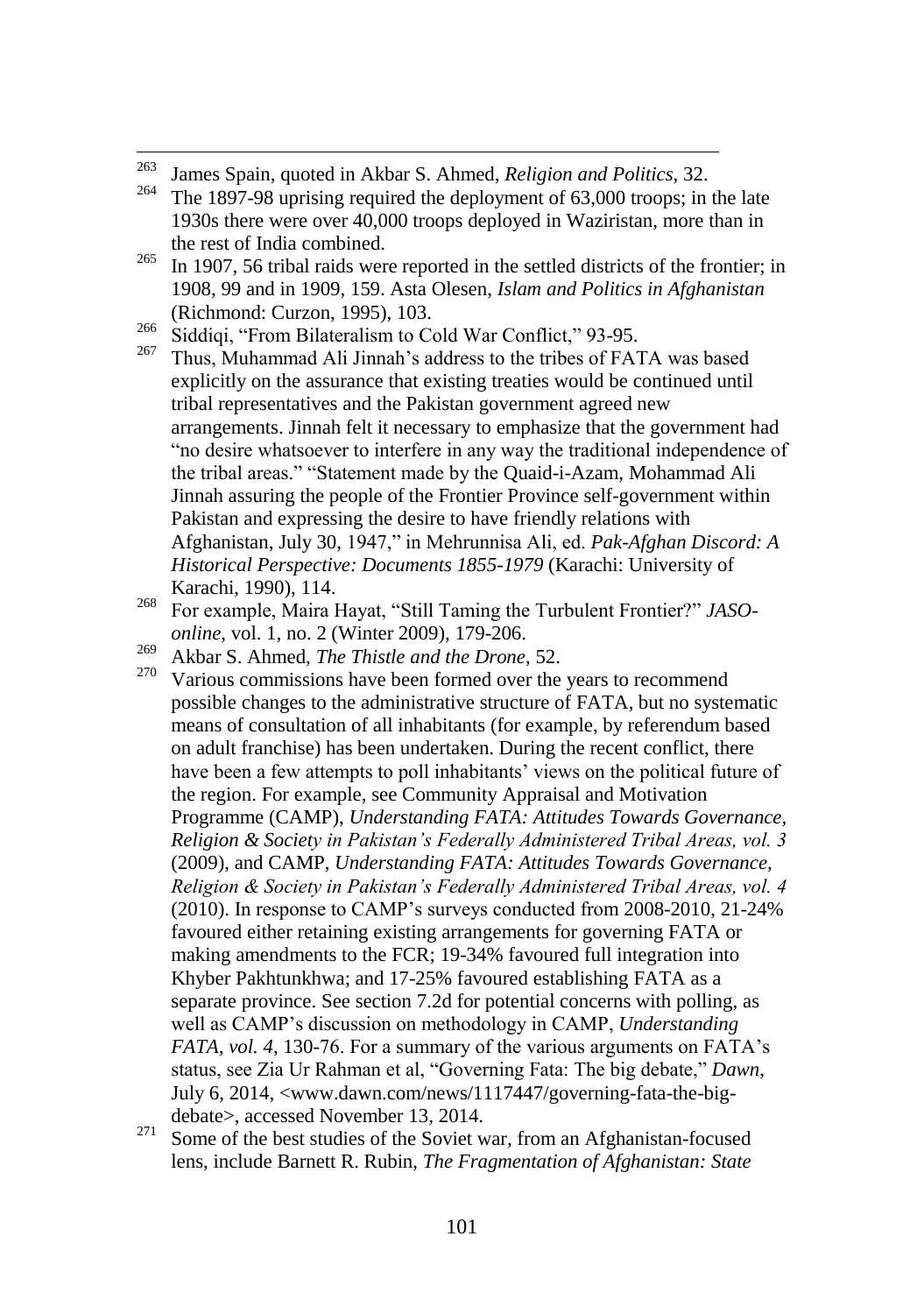*Formation and Collapse in the International System* (New Haven: Yale University Press, 2002); Olivier Roy, *Islam and Resistance in Afghanistan* (Cambridge: Cambridge University Press, 1990); and Gilles Dorronsoro, *Revolution Unending: Afghanistan, 1979 to the Present* (London: Hurst, 2005)

- <sup>272</sup> Dorronsoro, *Revolution Unending*, 119-22.
- For why the narrative of the war developed in this way, see Siddiqi, "From Bilateralism to Cold War Conflict," 269-77, 286-96.
- <sup>274</sup> Abdul Salam Zaeef, *My Life with the Taliban* (London: Hurst, 2010), 19-29.
- Zaeef, *My Life with the Taliban*; Roy Gutman, *How We Missed the Story*: *Osama bin Laden, the Taliban, and the Hijacking of Afghanistan*  (Washington, D.C.: USIP, 2008), 62-64.
- <sup>276</sup> Ahmed Rashid, *Taliban: Islam, Oil and the New Great Game in Central Asia* (London: I.B. Tauris, 2000), 89-92.
- <sup>277</sup> Gutman, *How We Missed the Story*, 64-68.
- <sup>278</sup> *Nanawatai* (sanctuary) is an important tenet of *pashtunwali*. Historically, fugitives from the law elsewhere in Pakistan would sometimes take refuge in FATA.
- <sup>279</sup> For more on the Taliban's early recruiting, see Antonio Giustozzi, *Koran, Kalashnikov and Laptop: The Neo-Taliban Insurgency in Afghanistan* (London: Hurst, 2007), 33-72.
- $\frac{280}{281}$  See also section 7.2b.
- <sup>281</sup> Kilcullen, *Accidental Guerrilla*, 242-43.
- $\frac{282}{283}$  Ibid, 238-39.
- $\frac{283}{284}$  Ibid, 238.

 $\overline{a}$ 

- According to one researcher, Nek Muhammad's funeral drew thousands of mourners; the sympathy was in large part because the army had initiated a months' long economic blockade in the area and killed people in skirmishes. Author interview with drone researcher and activist, by telephone, July 17, 2014. Writing about the Pakistani state's counterinsurgency response, one military observer characterized the death as a "game-changer." Shaukat Qadir, "The State's Response to the Pakistani Taliban Onslaught," in Moeed Yusuf, ed., *Insurgency and Counterinsurgency in South Asia: Through a Peacebuilding Lens* (Washington, DC: USIP, 2014), 136.
- <sup>285</sup> For the case of the Afghan Taliban, see Giustozzi, *Koran, Kalashnikov and Laptop*, 81-93.
- <sup>286</sup> Muhammad Amir Rana et al, *Dynamics of Taliban Insurgency in FATA* (Islamabad: Pakistan Institute of Peace Studies, 2014), 80-81.
- $\frac{287}{288}$  Ibid, 51-54.
- Oadir, "The State's Response to the Pakistani Taliban Onslaught," 138-39. Maulana Masood Azhar, leader of Jaish-e Muhammad, argued in 2009 that "Many [Taliban] commanders fighting in Swat today were once affiliated with the faithful, spiritual and ethical system of Jaish-e Muhammad and they were not allowed to hurt any Muslim but when the government banned Jaish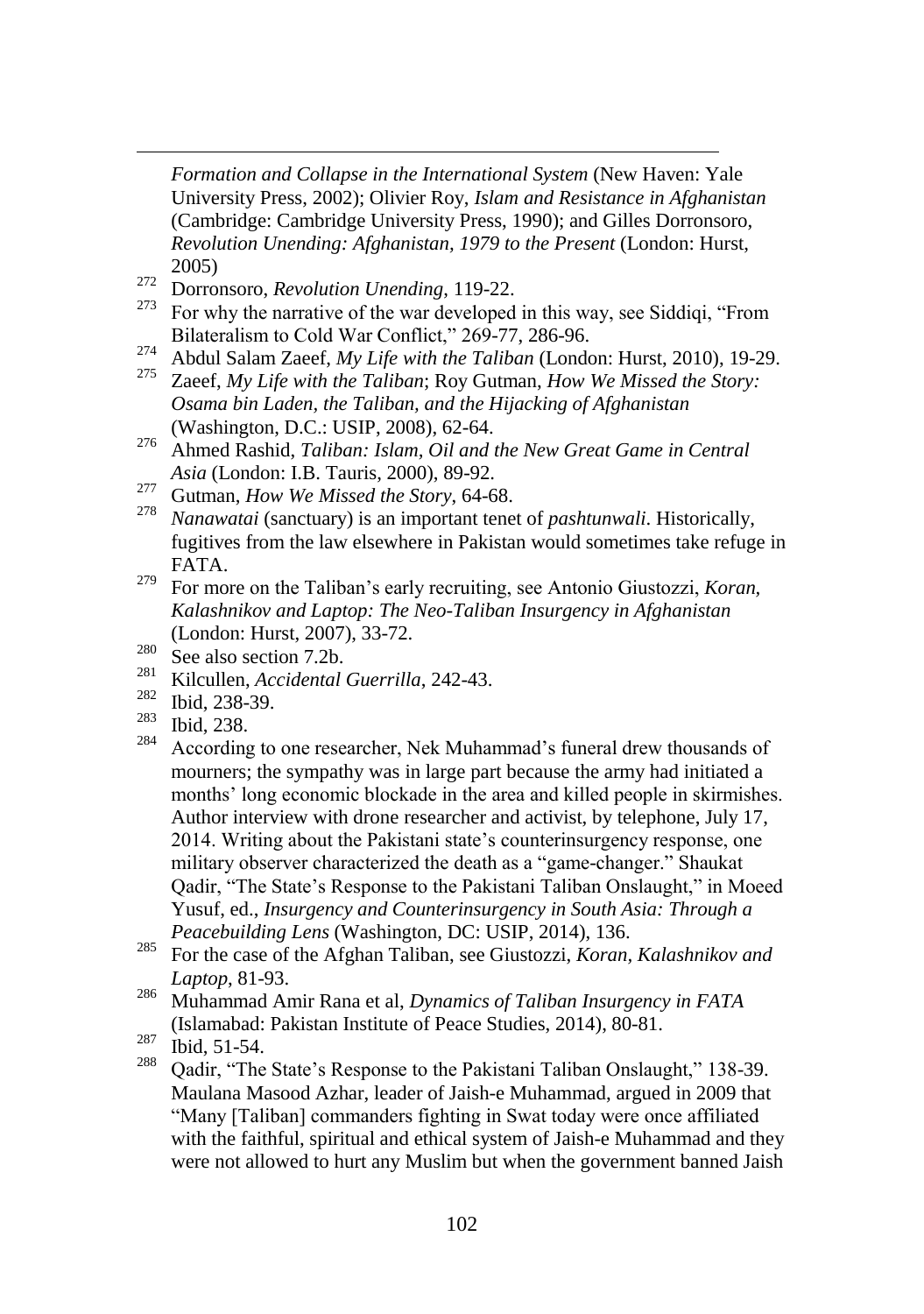they parted ways with the organization and became local and regional militant commanders. This is the consequence of banning the Jihad groups in Pakistan.‖ Rana et al, *Dynamics of Taliban Insurgency*, 165.

 $\frac{289}{290}$  Qadir, "The State's Response to the Pakistani Taliban Onslaught," 138-39.

- Analyzing the Afghan *mujahidin*, Eqbal Ahmad argued "The Mujahideen" are too disunited to win the war, but they are too spread out to lose it. The Soviets face more than a thousand separate armies that depend not on a central command, which could be wiped out, but upon the initiative of thousands of individual leaders and the bravery of tens of thousands more." Eqbal Ahmad and Richard J. Barnett, "Bloody Games," in Bengelsdorf et al, 468.
- <sup>291</sup> Ejaz Haider, "Peshawar church attack and its implications," *Express Tribune*, September 24, 2013, <http://tribune.com.pk/story/608636/ peshawar-church-attack-and-its-implications/>, accessed November 13, 2014.
- $292$  Ibid. For example, in Mullah Fazlullah's speech on being chosen leader of the TTP that henceforth the organization would attack military and political party targets. "Pakistan Taliban chief Mullah Fazlullah rejects talks," *BBC*, November 7, 2013, <www.bbc.com/news/world-asia-24861008>, accessed November 13, 2014. When Khan Said Sajna's group subsequently split from the TTP, they cited a range of TTP practices, including extortion, kidnapping for ransom, and attacks on shrines and religious leaders as reasons for the split. Sailab Mahsud, "Key group breaks away from TTP," *Dawn*, May 29, 2014, <www.dawn.com/news/1109280>, accessed November 13, 2014.
- $293$  For the case of the Afghan Taliban, see Pravin Rajan, "Networks of Faith" and Community: The Taliban and Political Mobilization in Contemporary 'AfPak'" (Oxford University: MPhil thesis, 2009).
- <sup>294</sup> Rana et al, *Dynamics of Taliban Insurgency*, 150-51, 201-30.
- <sup>295</sup> Author interview with Rahmatullah Khan Darpakhel, Waziri journalist, September 7, 2014.
- $\frac{296}{297}$  Ibid.

- <sup>297</sup> Rana et al, *Dynamics of Taliban Insurgency*, 74-75.
- Anwarullah Khan, "Taliban set up Sharia courts in Bajaur Agency," Dawn, July 7, 2008, <www.dawn.com/news/310667/taliban-set-up-sharia-courtsin-bajaur-agency>, accessed November 14, 2014; Kahar Zalmay, "My trip to North Waziristan," Project Pakistan, April 2, 2014 <http://projectpakistan.com/my-trip-to-north-waziristan-i/>, accessed November 14, 2014. More in-depth of the extent of justice provision by the Pakistani Taliban have yet to be conducted, but for the Afghan Taliban see Antonio Giustozzi et al, *Shadow Justice: How the Taliban run their judiciary?* (Kabul: Integrity Watch Afghanistan, 2013).

<sup>299</sup> Rana et al, *Dynamics of Taliban Insurgency*, 163.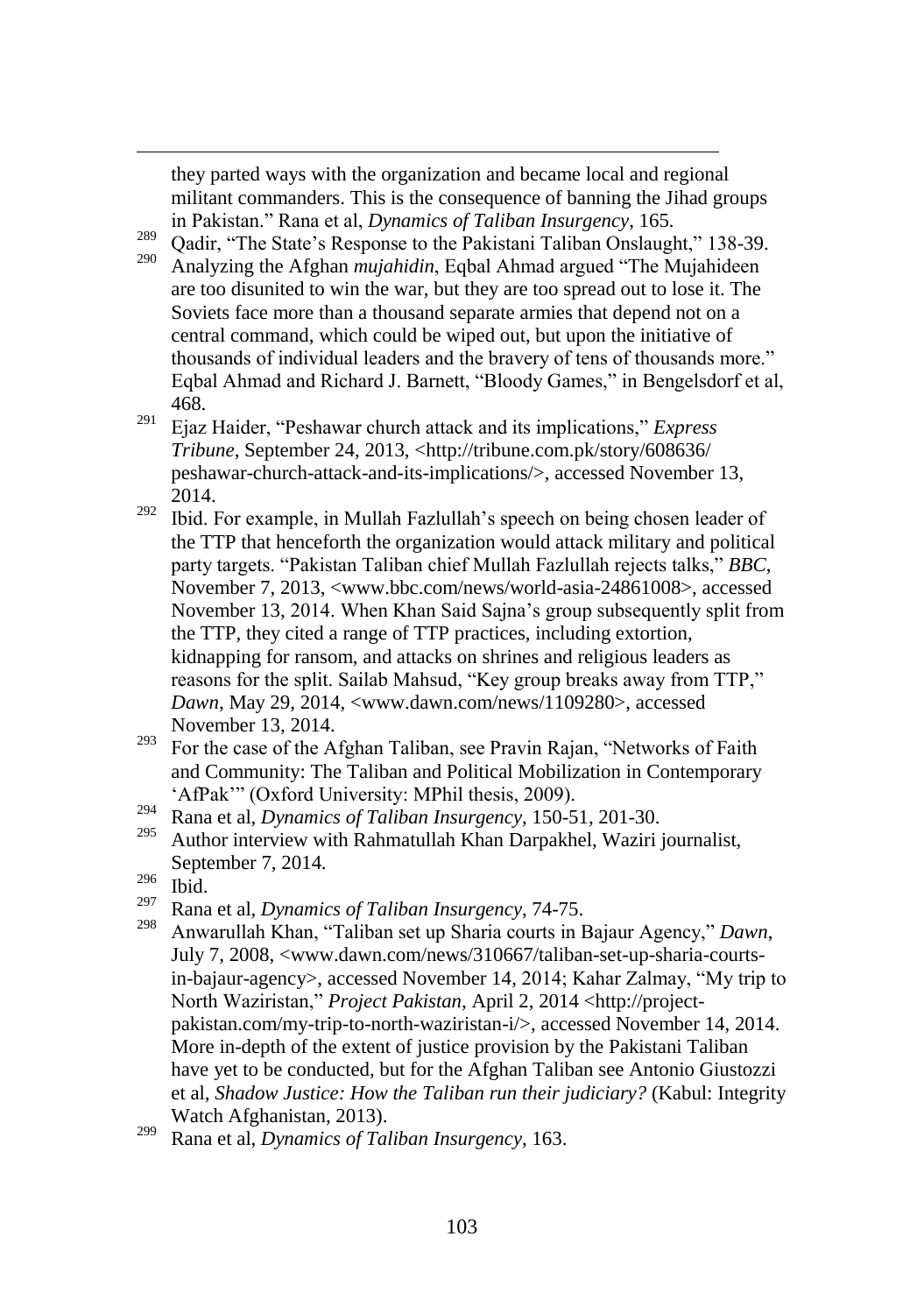- 300 Author interview with Waziri journalist, September 6, 2014; author interview with Waziri journalist, September 7, 2014; Madiha R. Tahir, ―Reporter's Notebook: Swat,‖ *Tanqeed* (January 2013), <www.tanqeed.org/2013/01/ reporters-notebook-swat-madiha-rtahir/#sthash.AZ6hMkfL.6R0x0uYw.dpbs>, accessed October 21, 2014; Amnesty International, *"Will I Be Next?"*, 33-34.
- <sup>301</sup> Rana et al, *Dynamics of Taliban Insurgency*, 152-53.

- Huma Yusuf, "Conflict Dynamics in Karachi," *Peaceworks* no. 82 (USIP, 2012), 15-17; Fahim Zaman and Naziha Syed Ali, "Taliban in Karachi: the real story," *Dawn*, March 31, 2013, <www.dawn.com/news/799118/talibanin-karachi-the-real-story>; Declan Walsh and Zia ur-Rehman, "Taliban Spread Terror in Karachi as the New Gang in Town," <www.nytimes.com/2013/03/29/ world/asia/taliban-extending-reach-acrosspakistan.html?pagewanted=all& $r=0>$ , March 28, 2013; Kahar Zalmay, "My trip to North Waziristan;" all accessed November 15, 2014.
- <sup>306</sup> ―Faction of Pakistani Taliban announces breakaway,‖ *Guardian*, May 28, 2014, <www.theguardian.com/world/2014/may/28/breakaway-factionsplitting-pakistani-taliban>, accessed November 2014; "Khalid Sajna Takes Over as the Chief of Mehsud faction of TTP," Jafria News, May 29, 2014, <http://jafrianews.com/2014/05/29/khalid-sajna-takes-over-as-the-chief-ofmehsud-faction-of-ttp-condemns-robberies-extortion-mercenaries-for-hireunder-the-present-set-up/>, accessed November 16, 2014.
- <sup>307</sup> These do not include those aspects which motivate some affiliated militant groups, but are marginal to mainstream Pakistani Taliban ideology, for example, Lashkar-e Jhangvi's violent sectarian agenda.
- <sup>308</sup> In his study of *jihad* activists from Saudi Arabia, Thomas Hegghammer identifies three strains: ‗classical jihadists,' who sought to defend Muslims being attacked by non-Muslims, and later went on to fight in battlefields in Bosnia, Chechnya and elsewhere, 'socio-revolutionaries,' who sought to overthrow illegitimate Muslim governments, and ‗global jihadists,' who later focused on attacking the US. See Thomas Hegghammer, *Jihad in Saudi Arabia: Violence and Pan-Islamism since 1979* (Cambridge: Cambridge University Press, 2010)
- $309$  To take a prominent example, in their contrasting reactions to the death of Osama bin Laden. The Afghan Taliban, while praising him, emphasized that he was not a factor in their struggle; the TTP vowed and carried out a number of terrorist attacks in revenge.
- <sup>310</sup> Zahir Shah Sherazi and Saima Mohsin, "Pakistan Taliban arrive in Syria, and more are to come, CNN told," *CNN*, July 24, 2013, <www.cnn.com/2013/ 07/15/world/taliban-joining-syrian-fighters/>,

 $\frac{302}{303}$  Ibid, 120-22, 128.

<sup>303</sup> Jeremy Weinstein, *Inside Rebellion: The Politics of Insurgent Violence*  (Cambridge: Cambridge University Press, 2007).

 $rac{304}{305}$  Ibid.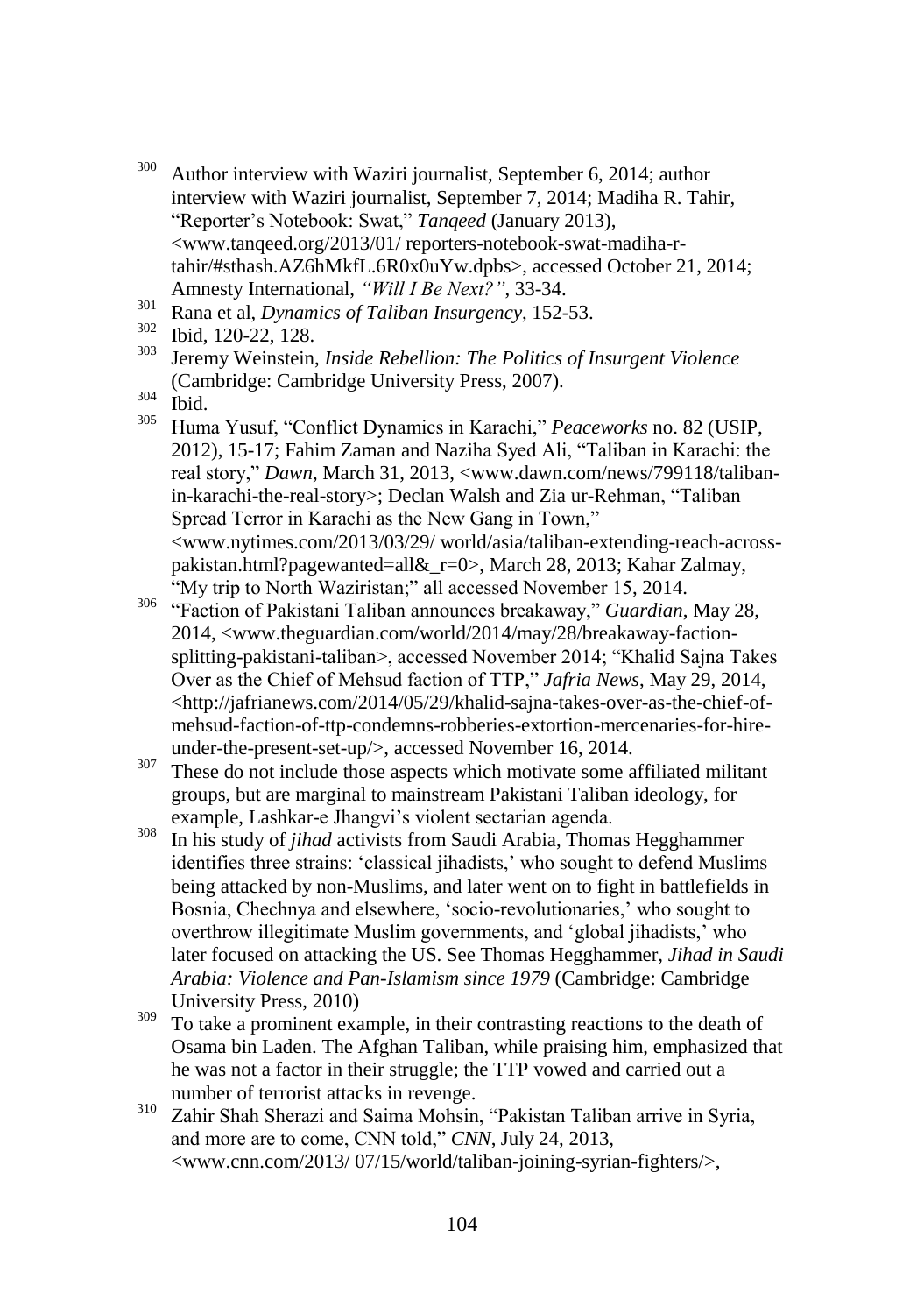accessed November 16, 2014; Saima Mohsin and Joe Sterling, "Syrian opposition questions Taliban rebel role," *CNN*, July 18, 2013, <www.cnn.com/2013/07/18/world/meast/syria-pakistan-taliban-claim/>, accessed November 16, 2014.

- <sup>311</sup> For example, see Saud Mehsud, "Pakistan Taliban say back all Syria militants, not just Islamic State," Reuters, October 6, 2014, <www.reuters.com/article/ 2014/10/06/us-pakistan-militants-syriaidUSKCN0HV1BB20141006>, accessed November 16, 2014; and ―Jamaatul Ahrar threatens to attack India following Wagah blast,‖ *Dawn*, November 5, 2014, <www.dawn.com/news/1142408/ jamaatul-ahrarthreatens-to-attack-india-following-wagah-blast>, accessed November 16, 2014.
- $312$  For a selection of civilian experiences of military involvement, see: Sailab Mehsud, "Footprints: Dispatches from North Waziristan," Dawn, July 8, 2014 <www.dawn.com/news/1117751/footprints-dispatches-from-northwaziristan>; Madiha R. Tahir, "Waziris Mourn their Dead: Notes from the Ground," *Tanqeed* (November 2012), <www.tanqeed.org/2012/11/wazirismourn-their-dead-after-army-attacks/#sthash.I9N7k7Nb.dpbs>; Akram Javed, "Obscuring Empire," *Tanqeed* (January 2013), <www.tanqeed.org/2013/01/obscuring-empire-akramjaved/#sthash.8ASoW33N.TyqAbI9a.dpbs>; Rashid Khan Aurakzai, ―Burying us Alive in Bara,‖ *Tanqeed* (February 2013), <www.tanqeed.org/2013/02/burying-us-alive-in-bara-rashid-khanaurakzai/#sthash.I7wwZE4Y.25tqnzid.dpbs>; all last accessed October 21, 2014. My own interviews with IDPs and journalists from Waziristan echoed similar themes.
- $\frac{313}{214}$  Discussed in many of the cases above; see also section 7.1.2 and 7.1.3.
- $rac{314}{315}$  See section 5.2.

- <sup>315</sup> For a comparison of some of these movements, see Yusuf, ed. *Insurgency and Counterinsurgency in South Asia.* The separatist struggle in East Pakistan is a unique case: the two wings of the country were physically separate, Bengalis constituted the overwhelming majority in the east, and Indian military intervention ensured the success of the revolt.
- <sup>316</sup> I have briefly discussed the theory of the Islamic state in the ideologies of the above Islamist groups, as well as of Afghan Islamists like Hizb-i Islami and Jama'at-i Islami, in Siddiqi, "From Bilateralism to Cold War Conflict," 277-86. For more on Pakistani Taliban ideology, see Mona Kanwal Sheikh, ―Sacred Pillars of Violence: Findings from a Study of the Pakistani Taliban,‖ *Politics, Religion & Ideology*, vol. 13, no. 4 (December 2012), 439-54.
- $317$  Over time, opinion polls in Pakistan have shown that as the Taliban's suicide bombings became more common, the percentage of respondents who considered suicide bombings and attacks against civilians 'never justified' increased substantially, from 38% in 2002 to ranging between 80-87% in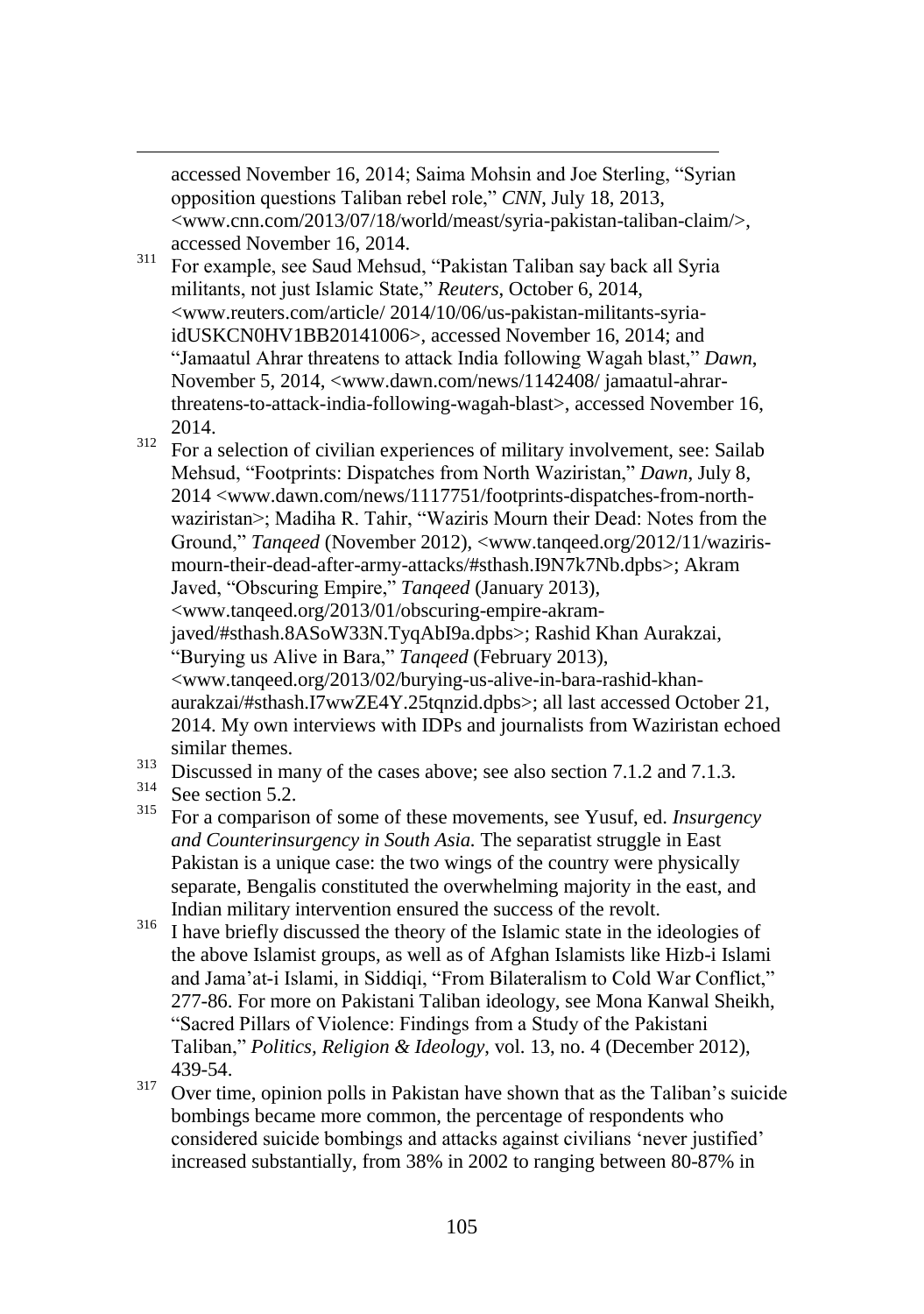2008, 2009 and 2010. Pew Research Center, *Concern About Extremist Threat Slips in Pakistan* (July 2010), 51. For more on polling in Pakistan, see the following section.

<sup>318</sup> Rana, *Dynamics of Taliban Insurgency*, 44-45.

- $\frac{320}{321}$  Ibid, 90-91.
- <sup>321</sup> Pew Research Center, *A Less Gloomy Mood in Pakistan* (August 2014), 14.
- $rac{322}{323}$  Ibid.

- <sup>323</sup> Pew Research Center, *Pakistan Public Opinion Ever More Critical of U.S.* (June 2012), 54.
- <sup>324</sup> Pew Research Center, *Concern About Extremist Threat Slips in Pakistan*, 48. In 2014, respondents answered the question of whether US troops withdrawing the same year were a 'good thing'  $(46%)$  or a 'bad thing'  $(11%)$ for Pakistan. Research Center, *A Less Gloomy Mood in Pakistan*, 21.
- <sup>325</sup> For a critique of polls conducted in Afghanistan, see Giustozzi, *Koran, Kalashnikov and Laptop*, 35-37.
- $326$  As the Community Appraisal and Motivation Programme's (CAMP) 2010 report acknowledges, its survey was restricted to 557 out of a total of 960 villages, as the remaining 403 were too insecure to access. Out of these 557 villages, CAMP sampled 4000 respondents from 400 villages. CAMP, *Understanding Fata, vol. 4*, ix-x.
- $327$  For example, see Eqbal Ahmad, "Revolutionary Warfare," 19, and Artyom Borovik, *The Hidden War: A True Story of War in Afghanistan* (London: Faber and Faber, 1991), 38-39.
- <sup>328</sup> New America Foundation and Terror Free Tomorrow, *Public Opinion in Pakistan"s Tribal Regions* (September 2010), 29.
- $329$  Ibid, 7. India was next with 13%, followed by the Pakistani Taliban (11%).
- $\frac{330}{331}$  Ibid, 28.
- <sup>331</sup> ―FATA: Inside Pakistan's Tribal Regions,‖ *NAF*, <http://pakistansurvey.org/ question/opinion-us>, accessed November 17, 2014.
- <sup>332</sup> In the NAF-TFT poll, 79% of respondents said suicide bombings were never justified against the Pakistan military and police, while 87% said they were never justified against Pakistani civilians. Ibid.
- $333$  See sections 2.1.1 and 2.4.
- <sup>334</sup> Weinstein, *Inside Rebellion*, 87-88.<br><sup>335</sup> Welch "Effectiveness of Drope Stri
- $\frac{335}{336}$  Walsh, "Effectiveness of Drone Strikes," 14.
- $\frac{336}{337}$  Ibid, 15-16.
- <sup>337</sup> As Pakistan Station Chief, Bearden regularly met with *mujahidin* political leaders, provided funding, weapons and training (in concert with the ISI) to the *mujahidin* and closely analyzed their performance on the battlefield,
- particularly in the Pashtun-dominated south and southwest of Afghanistan.
- $\frac{338}{200}$  Author interview with Milton Bearden, April 15, 2011.
- <sup>339</sup> For example, Field Manual, 3-24, para 5-98, A-38. Also see section 5.1 in this paper.

 $\frac{319}{320}$  Ibid, 92-95.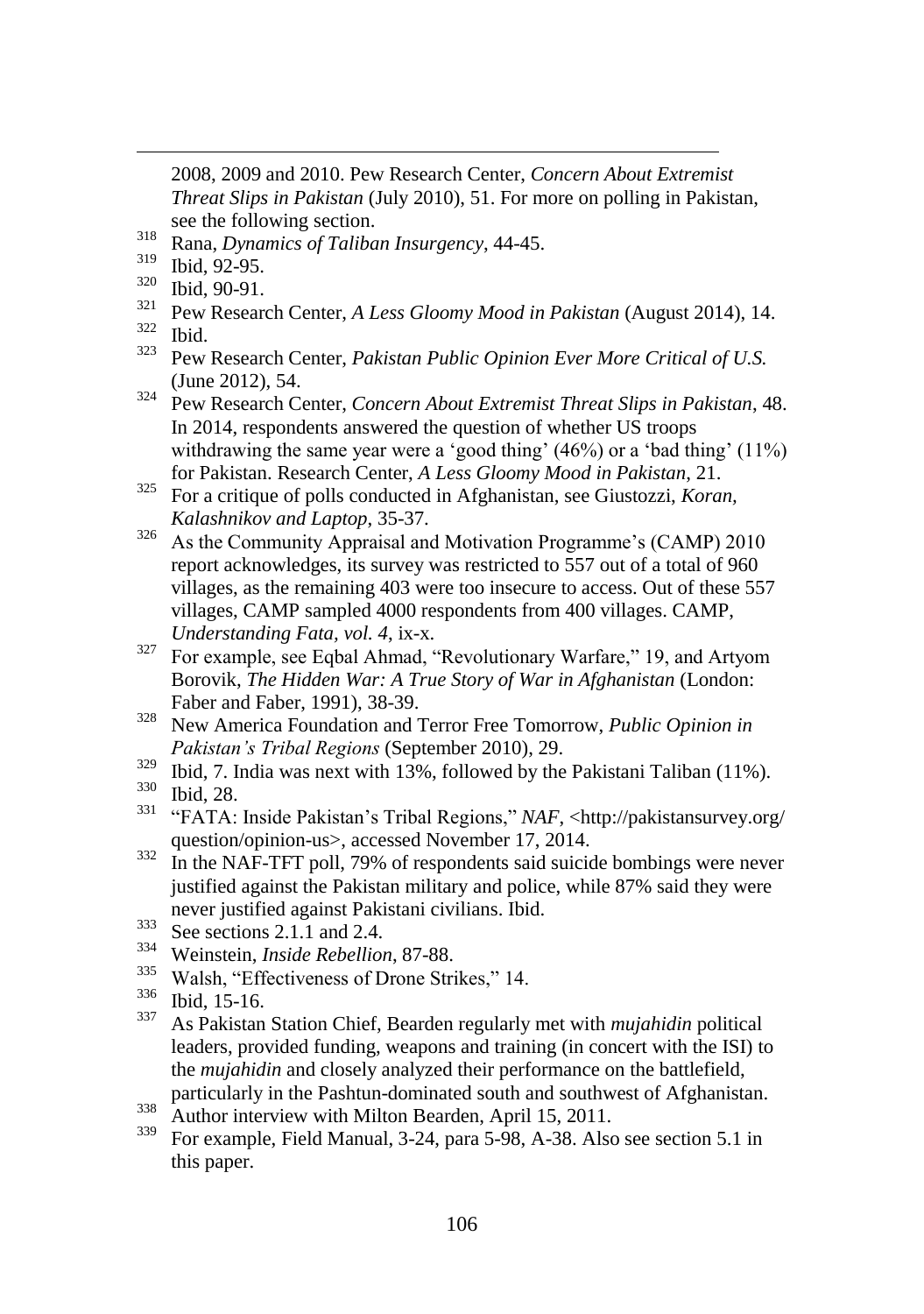- 340 Michael T. Flynn et al, "Fixing Intel: A Blueprint for Making Intelligence Relevant in Afghanistan,‖ *Center for a New American Security* (January 2010), 8.
- $341$  See Siddiqi, "From Bilateralism to Cold War Conflict." Asad Durrani, who as DG ISI tried to maintain the coherence of the *mujahidin* insurgency during this period, reflects that the common sentiment among ordinary fighters was: "Why kill more Afghans?" Author interview with Asad Durrani, April 26, 2010.
- $342$  Jason Lyall, "Airpower and Coercion in Counterinsurgency Wars: Evidence from Afghanistan," downloaded September 20, 2014 from <www.jasonlyall.com/wp-content/uploads/2013/10/AFGHAN\_ AIRSTRIKES.pdf>.
- <sup>343</sup> Ibid. This determination to demonstrate resilience and thus demoralize the enemy has also been witnessed in the Afghan Taliban's strategy of staging relentless, casualty-heavy attacks against the same targets for symbolic value. Giustozzi, *Koran, Kalashnikov, and Laptop*, 107-110.
- $\frac{344}{345}$  Walsh, "Effectiveness of Drone Strikes," 44-45.
- $\frac{345}{346}$  Ibid, 35-40.
- <sup>346</sup> One study attempted to measure a different aspect of insurgent capability, namely political organization as measured by propaganda output. It found no evidence that drone strikes had reduced the ability of Al Qaeda to engage in propaganda. Ibid, 40-41.
- <sup>347</sup> See also Kilcullen, *Accidental Guerrilla*, 238-44.
- Qadir, "The State's Response to the Pakistani Taliban Onslaught," 135. Similar views were expressed in my interviews with retired frontier officials, many of whom had longstanding experience in FATA and were themselves Pashtun.
- <sup>349</sup> Gallup Pakistan, *Perceptions of Pakistanis on Drones* (November 2013), 15- 16. See section 7.2d for necessary caveats about polling in Pakistan.
- $350$  Ibid, 17-18. In Gallup Pakistan's previous poll in 2012, 44% opposed opening NATO supply routes even if the US guaranteed to stop drone strikes. Ibid, 27-28.
- <sup>351</sup> "FATA: Inside Pakistan's Tribal Regions," *NAF*, accessed November 17, 2014. See section 7.2d for necessary caveats about polling in FATA.
- <sup>352</sup> CAMP, *Understanding FATA, vol. 4*, 59-60.
- $rac{353}{354}$  Ibid.
- <sup>354</sup> NAF and TFT, *Public Opinion in Pakistan"s Tribal Regions*, 26.
- <sup>355</sup> CAMP, *Understanding FATA, vol.* 4, 60.<br><sup>356</sup> "Cat the data: What the drapes strike" *P*.
- $^{356}$  "Get the data: What the drones strike," *BIJ*.
- $rac{357}{358}$  Ibid.
- <sup>358</sup> CAMP, *Understanding FATA, vol. 4, xi.*<br><sup>359</sup> "Cet the data: What the drapes strike." *P*
- <sup>359</sup> "Get the data: What the drones strike," *BIJ.*<br><sup>360</sup>  $C^{\text{AMP}}$  *Understanding EATA*, *vol.* 4–60
- <sup>360</sup> CAMP, *Understanding FATA, vol. 4*, 60.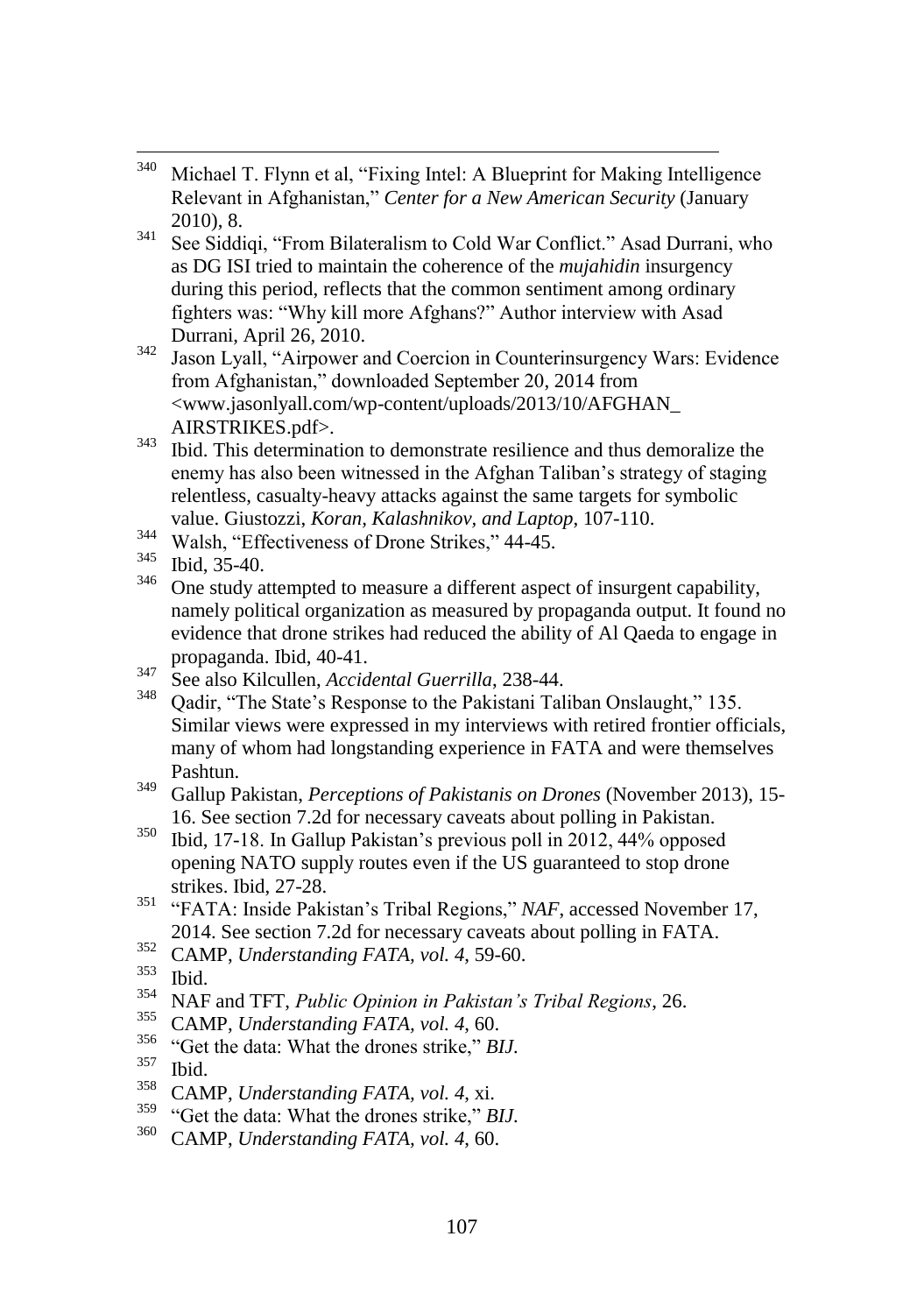- 361 This observation applies equally to the state's failure to prevent Taliban violence; the two effects are mutually reinforcing.
- <sup>362</sup> Humeira Iqtidar and Noor Akbar, "Caught between drones and army raids, Pakistanis in 'tribal areas' feel betrayed," The Conversation, November 17, 2014, <https://theconversation.com/caught-between-drones-and-army-raidspakistanis-in-tribal-areas-feel-betrayed-34216>, accessed November 18, 2014.
- <sup>363</sup> USAID Office of Inspector General, *Audit of USAID/Pakistan"s Capacity Building for the Federally Administered Tribal Areas Development Program*, report no. 5-391-10-005-P (January 2010); FATA Civil Secretariat, *FATA Sustainable Development Plan, 2007-2015* (2006).
- <sup>364</sup> Yusuf, ed. *Insurgency and Counterinsurgency in South Asia*, 284.
- <sup>365</sup> Frank Kitson, a British counterinsurgency specialist with experience in Malaya, Kenya and elsewhere, emphasized the critical role that honour and dignity play in successfully shifting a man's political allegiance: "Some people consider that the carrot and stick provide all that is necessary, but I am sure that many people will refuse the one and face the other if by doing otherwise they lose their self-respect." Frank Kitson, "Counterinsurrection in Kenya," in Chaliand, 172.
- <sup>366</sup> For example, Rana et al, *Dynamics of Taliban Insurgency in FATA*, 52-53.
- <sup>367</sup> Kilcullen, *Accident Guerrilla*, 242.
- $rac{368}{369}$  Ibid.
- $\frac{369}{370}$  Ibid, 232.
- Adam Entous et al, "U.S. Tightens Drone Rules," *Wall Street Journal*, November 2011, <http://online.wsj.com/news/articles/ SB10001424052970204621904577013982672973836>, accessed November 18, 2014.
- <sup>371</sup> "US embassy cables: 'Reviewing our Afghanistan-Pakistan strategy,'" *Guardian*, November 30, 2010, <www.theguardian.com/world/us-embassycables-documents/226531>, accessed November 18, 2014.
- $372$  As observed in General Flynn's intelligence review (section 8.2).
- Lorraine Adams and Ayesha Nasir, "Inside the Mind of the Times Square Bomber," *Guardian*, September 18, 2010, <www.theguardian.com/world/ 2010/sep/19/times-square-bomber>, accessed November 18, 2014. Commenting on Faisal Shahzad's case, a foreign-born NYPD intelligence division officer remarked "If I put myself in his shoes, it's simple. It's American policies in his country. That's it. Americans are so closed minded. They have no idea what's going on in the rest of the world. And he did know. Every time you turn on al-Jazeera, they show our people being killed. A kid getting murdered. A woman being beaten." Ibid.
- $\frac{374}{375}$  Walsh, "Effectiveness of Drone Strikes," 39-40.
- $\frac{375}{376}$  Ibid, 34-40.
- $\frac{376}{377}$  Ibid, 39-40.
- Adams and Nasir, "Inside the Mind of the Times Square Bomber."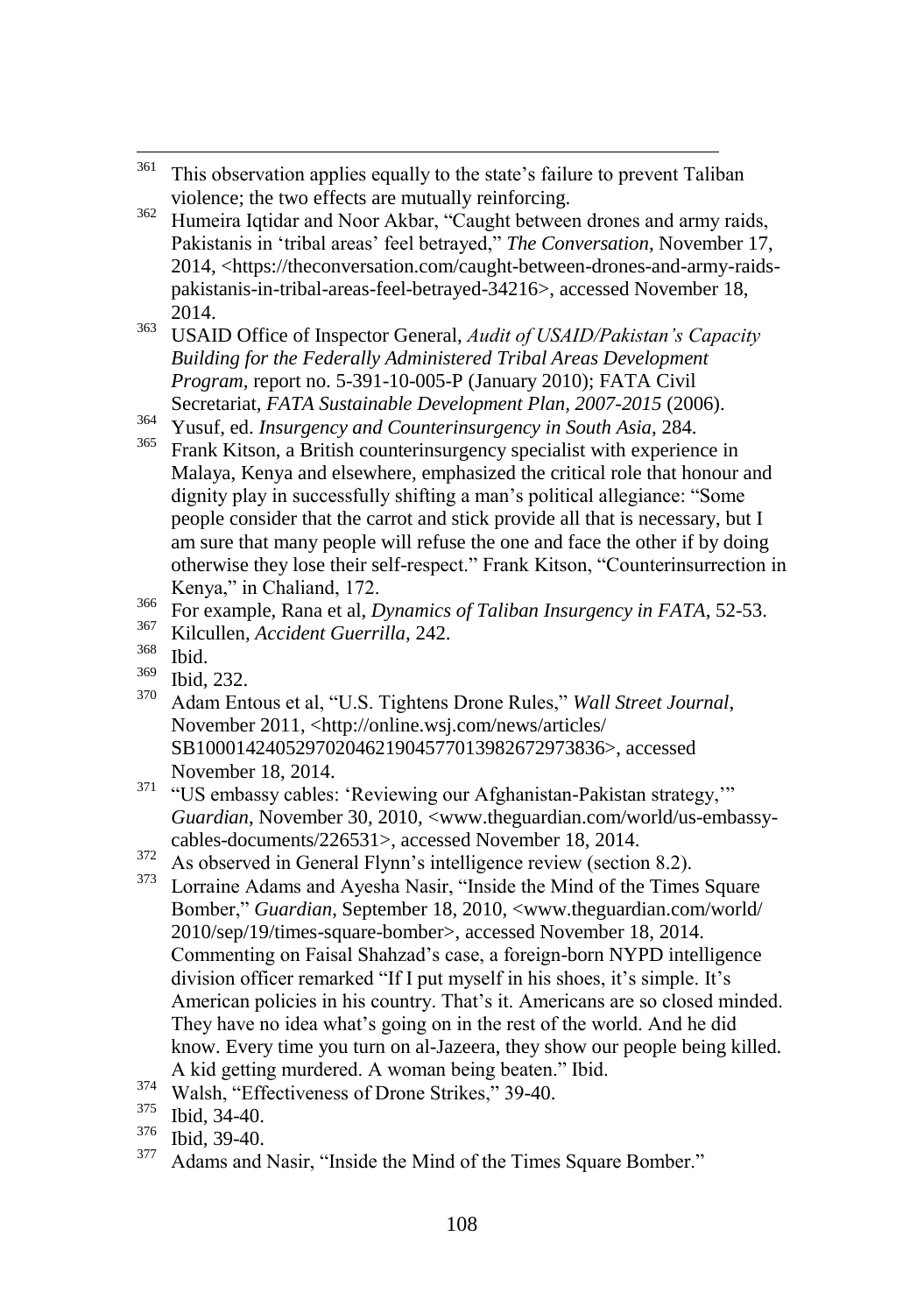- 378 <sup>378</sup> Author interview with Mirza Shahzad Akbar, August 5, 2014; author interview with drones researcher, September 3, 2014. For a more detailed discussion, see Stanford and NYU, *Living Under Drones*, 133-37.
- $379$  Similarly, Anand Gopal describes a US Special Forces raid which targeted two district governor's offices in Afghanistan on the basis of false intelligence: "The toll from the two attacks: twenty-one pro-American leaders and their employees dead, twenty-six taken prisoner, and a few who could not be accounted for. Not one member of the Taliban or al-Qaeda was among the victims. Instead, in a single thirty-minute stretch the United States had managed to eradicate both of Khas Uruzgan's potential governments, the core of any future anti-Taliban leadership." Anand Gopal, *No Good Men Among the Living: America, the Taliban, and the War through Afghan Eyes* (New York: Metropolitan Books, 2014), 123.
- <sup>380</sup> Stanford and NYU, *Living Under Drones*, 131-32.
- <sup>381</sup> Adam Entous et al, "U.S. Tightens Drone Rules,"<br><sup>382</sup> For an avample of this massning, ass Mana Kany
- For an example of this reasoning, see Mona Kanwal Sheikh, ―Disaggregating the Pakistani Taliban,‖ *DIIS Brief* (September 2009).
- <sup>383</sup> Sri Lanka's defeat of the LTTE is commonly cited in Pakistan as an example of how it is necessary for all parties to ‗demonstrate resolve' in supporting military operations, rather than distinguishing between 'good Taliban' and ‗bad Taliban.' Forgotten in this narrative is the significance of the defection of senior commander Colonel Karuna and his forces from the LTTE; their cooperation allowed state forces to advance virtually unchallenged into the LTTE's eastern province. Karuna subsequently became a Vice President of the ruling Sri Lanka Freedom Party.
- $384$  These agreements have been credited with "divid[ing] militant forces that had successfully fought off military offensives as a united force until 2006. The political division of the militants into two camps was a major factor in the military's 2009 capture of South Waziristan, until then the biggest den of militancy in Pakistan." Tom Hussain, "Pakistan, U.S. appear once again to be cooperating on drone strikes," McClatchy DC, October 14, 2014, <www.mcclatchydc.com/2014/10/14/243358\_pakistan-us-appear-onceagain.html?rh=1>, accessed November 24, 2014.
- <sup>385</sup> Zahir Shah Sherazi, "Jirga meets Mehsud Taliban to negotiate peace agreement," *Dawn*, November 2, 2014, <www.dawn.com/news/1142003>, accessed November 21, 2014.
- $386$  According to some reports, this strike was actually approved by the Pakistan government. Mark Mazzetti, "A Secret Deal on Drones, Sealed in Blood," *New York Times*, April 6, 2013, <www.nytimes.com/2013/04/07/ world/asia/origins-of-cias-not-so-secret-drone-war-inpakistan.html?pagewanted=all&\_r=0>, accessed November 21, 2014. If true, the deal took place without informing Pakistan's regional military commander Lt. Gen. Safdar Hussain who signed the deal with Nek Muhammad. According to a colleague, General Safdar was very bitter about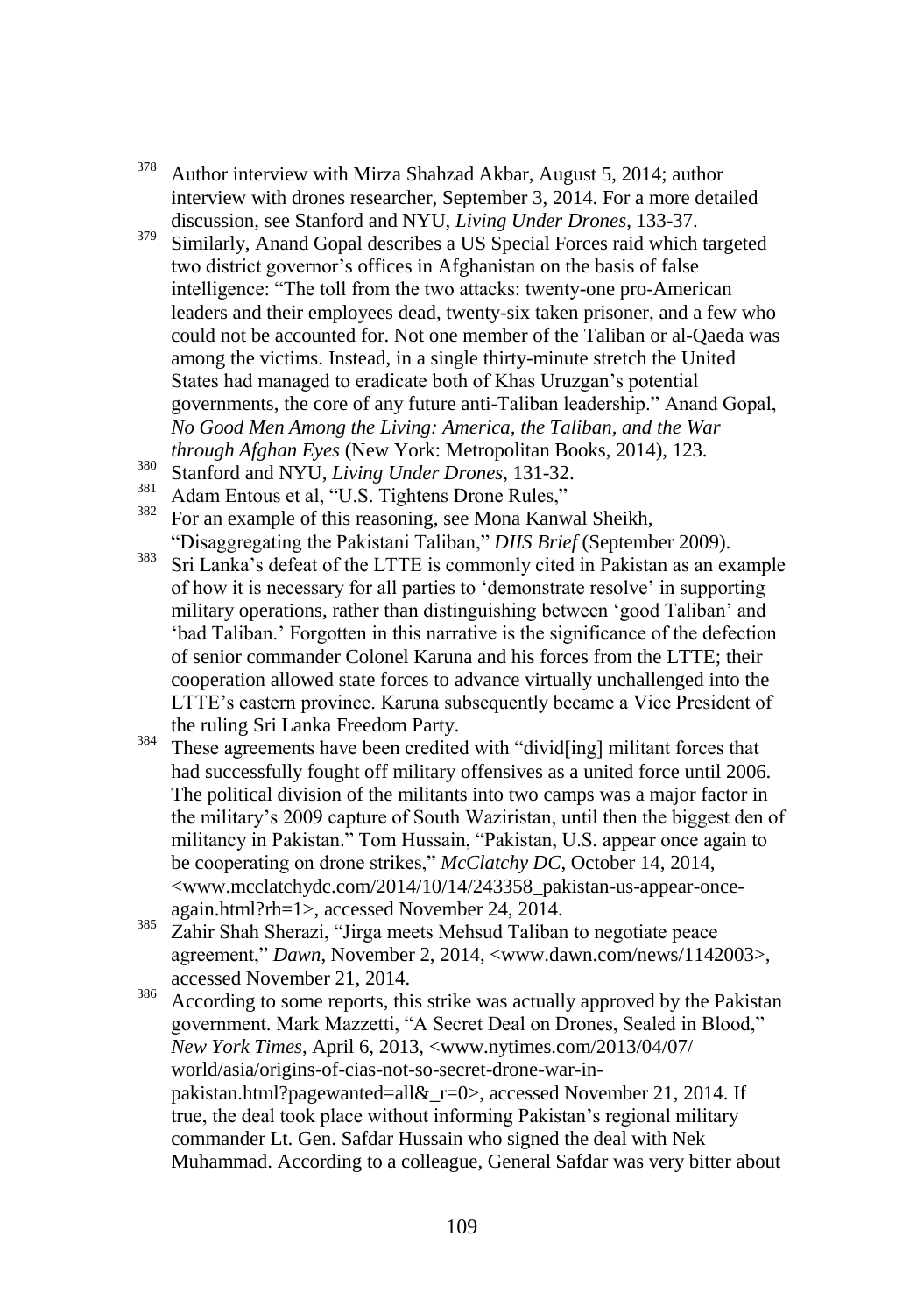the outcome, remarking that the strike destroyed the government's credibility in negotiations. Author interview with high-ranking Pakistani officer, October 5, 2014.

- <sup>387</sup> Tim Craig, "Drone kills Taliban chief Hakimullah Mehsud; Pakistan accuses U.S. of derailing peace talks," *Washington Post*, November 2, 2013, <www.washingtonpost.com/world/asia\_pacific/pakistani-official-accusesus-of-sabotage-as-drone-targets-taliban-leaders-innorthwest/2013/11/01/1463d0c2-431d-11e3-b028 de922d7a3f47\_story.html>, accessed November 21, 2014.
- <sup>388</sup> Zia Ur Rehman, "The Significance of Maulvi Nazir's Death in Pakistan," *Combating Terrorism Center*, February 20, 2013, <www.ctc.usma.edu/ posts/the-significance-of-maulvi-nazirs-death-in-pakistan>, accessed November 21, 2014.
- <sup>389</sup> "Two attacks leave 12 dead: 'Good Taliban' Maulvi Nazir killed by drone," *Dawn*, January 4, 2013, <www.dawn.com/news/776143/two-attacks-leave-12-dead-good-taliban-maulvi-nazir-killed-by-drone>, accessed November 21, 2014.
- <sup>390</sup> Author interview with high-ranking Pakistani officer, October 5, 2014.
- <sup>391</sup> Akbar Ahmed, *The Thistle and the Drone*, 81-82.

- Walsh and Szmer argue that their finding, that drone strikes which killed militants were associated with increases in subsequent terrorist attacks in Pakistan, is consistent with the theory that such strikes may encourage fragmented insurgent groups to band together in response to a common threat. Walsh, "Effectiveness of Drone Strikes," 20-23, 39-40.
- $393$  There are fewer reports of civilian deaths per drone strike in 2013 and 2014, although it is necessary to caution that contrary information may yet emerge, particularly in the latter case where ongoing military operations in North Waziristan and Khyber have substantially limited media access to these areas. BIJ counts only 6 civilians killed from January 2013 to November 11, 2014; however, PBC counts 55-72 civilian deaths in the same period. See ―Obama 2013 Pakistan drone strikes,‖ <www.thebureauinvestigates.com/ 2013/ 01/03/obama-2013-pakistan-drone-strikes/>, *BIJ*; "Obama 2014 Pakistan drone strikes," *BIJ*, <www.thebureauinvestigates.com/ 2014/06/11/obama-2014-pakistan-drone-strikes/>; *PBC*, <http://pakistanbodycount.org/drone\_attack>; all accessed November 24, 2014. For the methodological biases of these two databases, see section 2.3c and 2.3d.
- $394$  Ken Dilanian, "CIA winds down drone strike program in Pakistan,"  $AP$ , May 29, 2014, <http://bigstory.ap.org/article/cia-drone-strike-programpakistan-winding-down>, accessed November 24, 2014.
- <sup>395</sup>  $\cdot$ <sup>395</sup> Cobama 2014 Pakistan drone strikes," *BIJ*, accessed November 24, 2014.
- Tom Hussain, "Pakistan, U.S. appear once again to be cooperating on drone strikes."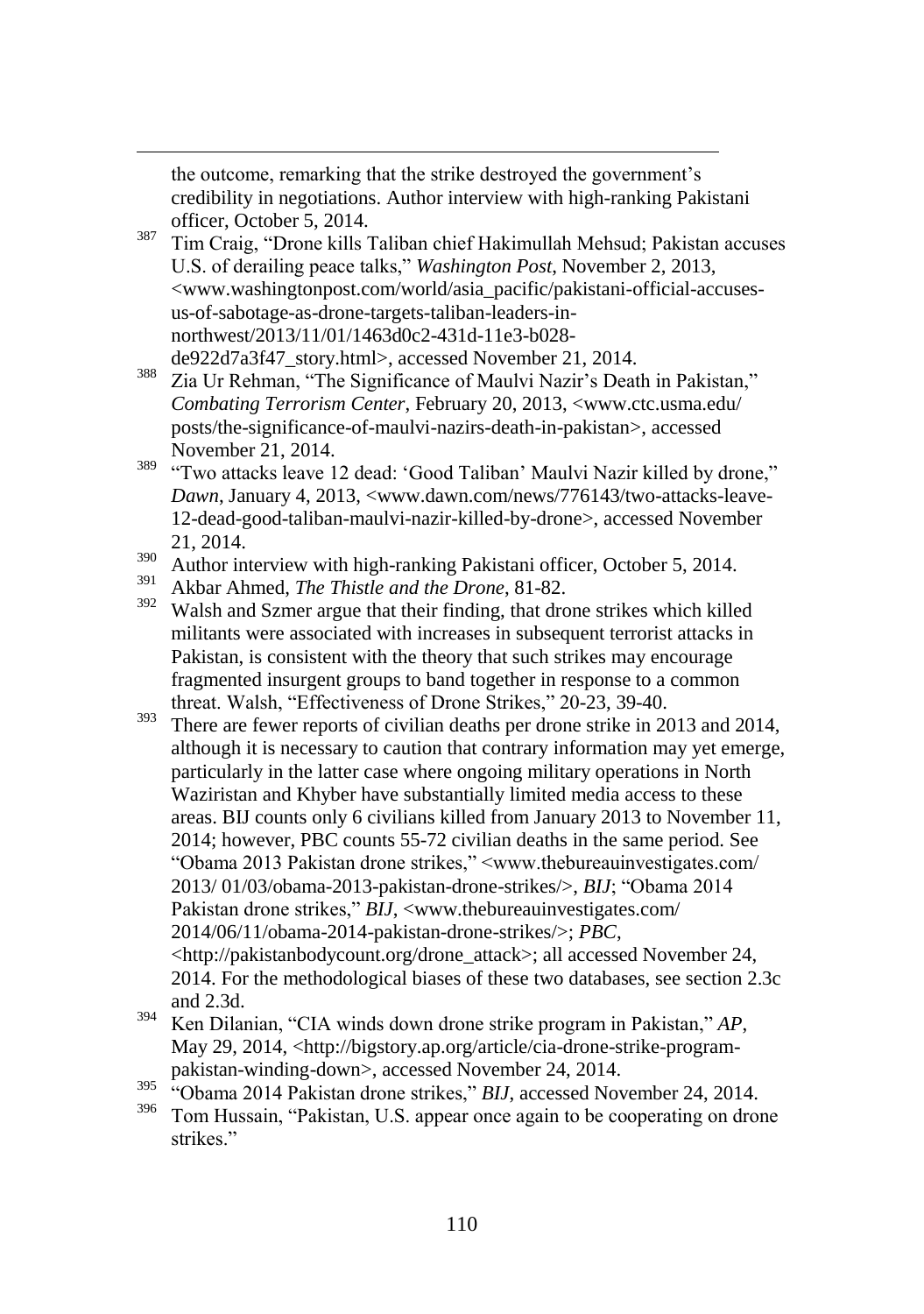- $\frac{399}{400}$  Ibid.
- "UN General Assembly adopts unanimous resolution against drones strikes," *The News*, December 19, 2013, <www.thenews.com.pk/article-130949-UN-General-Assembly-adopts-unanimous-resolution-against-drones-strikes>; Ewan MacAskill and Owen Boycott, "UN report calls for independent investigations of drone attacks," *Guardian*, March 10, 2014, <www.theguardian.com/world/2014/mar/10/un-report-independentinvestigations-drone-attacks>; "UN backs resolution presented by Pakistan on drones," *Dawn*, March 28, 2014, <www.dawn.com/news/1096194>; "UN General Assembly calls for regulation of drone strikes," *Dawn*, June 14, 2014, <www.dawn.com/news/1112718>; all accessed November 24, 2014.
- <sup>401</sup> For 54 days after the Salala incident and for six months after December 25, 2013. In the latter case, PTI activists began blocking supply routes following a drone strike in Khyber Pakhtunkhwa on November 21, 2013.

<sup>397</sup> <sup>397</sup> Writ Petition no. 1551-P/2012 (2013), Peshawar High Court, Judgment of April 11, 2013.

 $rac{398}{399}$  Ibid.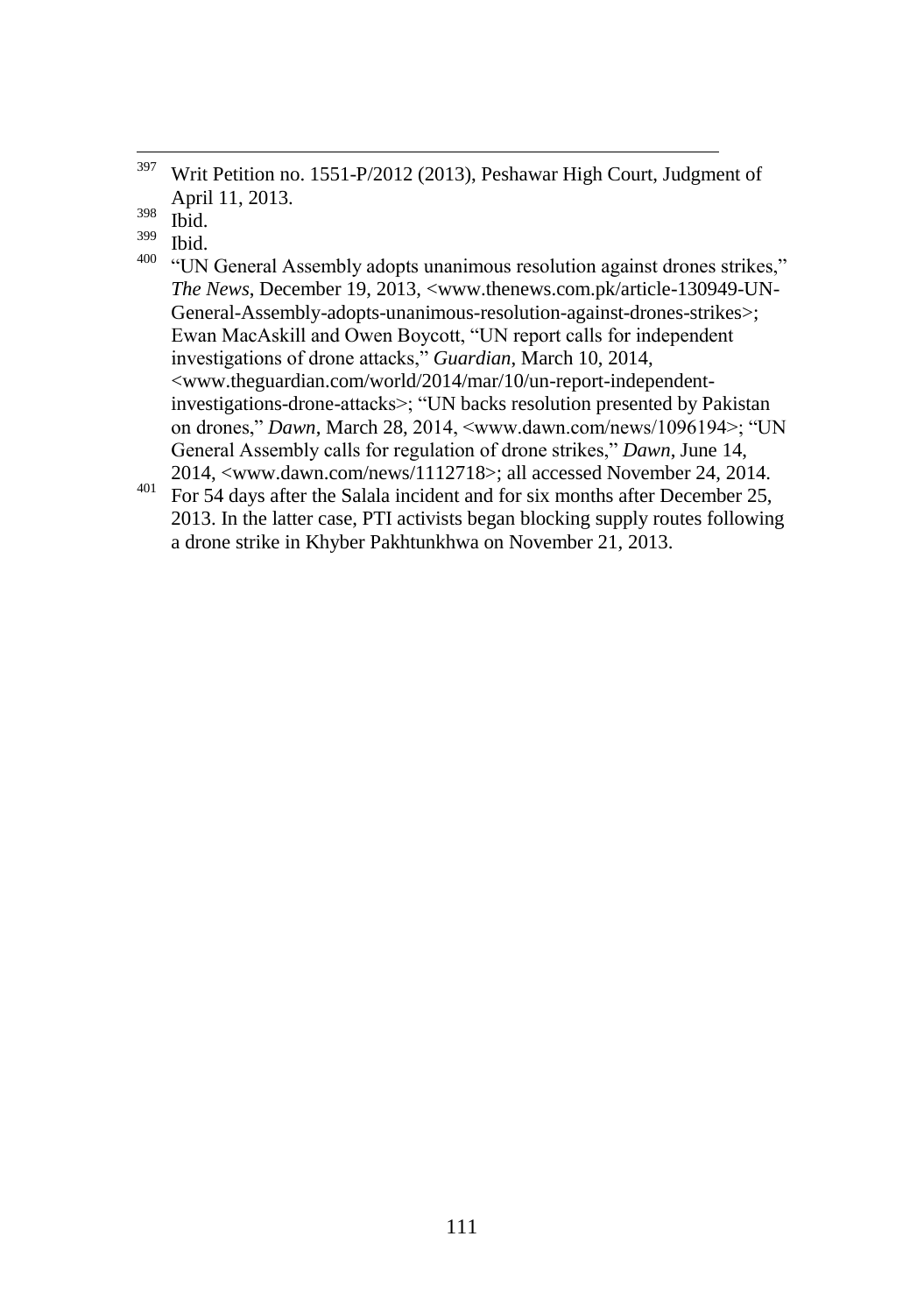### **SUBSCRIPTION**

#### **Strategic Studies** ISSN. 1029-0990

Pakistan: Rs. 300/- per copy, Rs. 1,200/- per year, inclusive of postage.

Overseas: \$35/- per copy; inclusive of postage by Airmail; \$ 140/- per year, inclusive of postage by Airmail.

#### **Islamabad Paper:**

Price varies for different issues.

# **PUBLICATION, REVIEW AND LISTING**

Articles and monographs for publication should be sent at: *editorialboard@issi.org.pk*

Books and other material for review or listing should be sent at: *The Institute of Strategic Studies, Sector F-5/2, Islamabad, Pakistan.* 

## **CORRESPONDENCE**

Correspondence related to subscription, other ISSI publications, and advertisement tariffs may be addressed to The Institute of Strategic Studies, Sector F-5/2, Islamabad, Pakistan.

*Telephone:* 0092-51-9204423, 0092-51-9204424, 0092-51-9205886 *Fax:* 0092-51-9204658

> *E-mail:* strategy@issi.org.pk *Website:* www.issi.org.pk

**Price: Rs. 250 (per copy) US \$ 20**

| <b>Printed by</b>    |  |
|----------------------|--|
| <b>Unique Vision</b> |  |
| Tel: 0300-5235363    |  |
|                      |  |